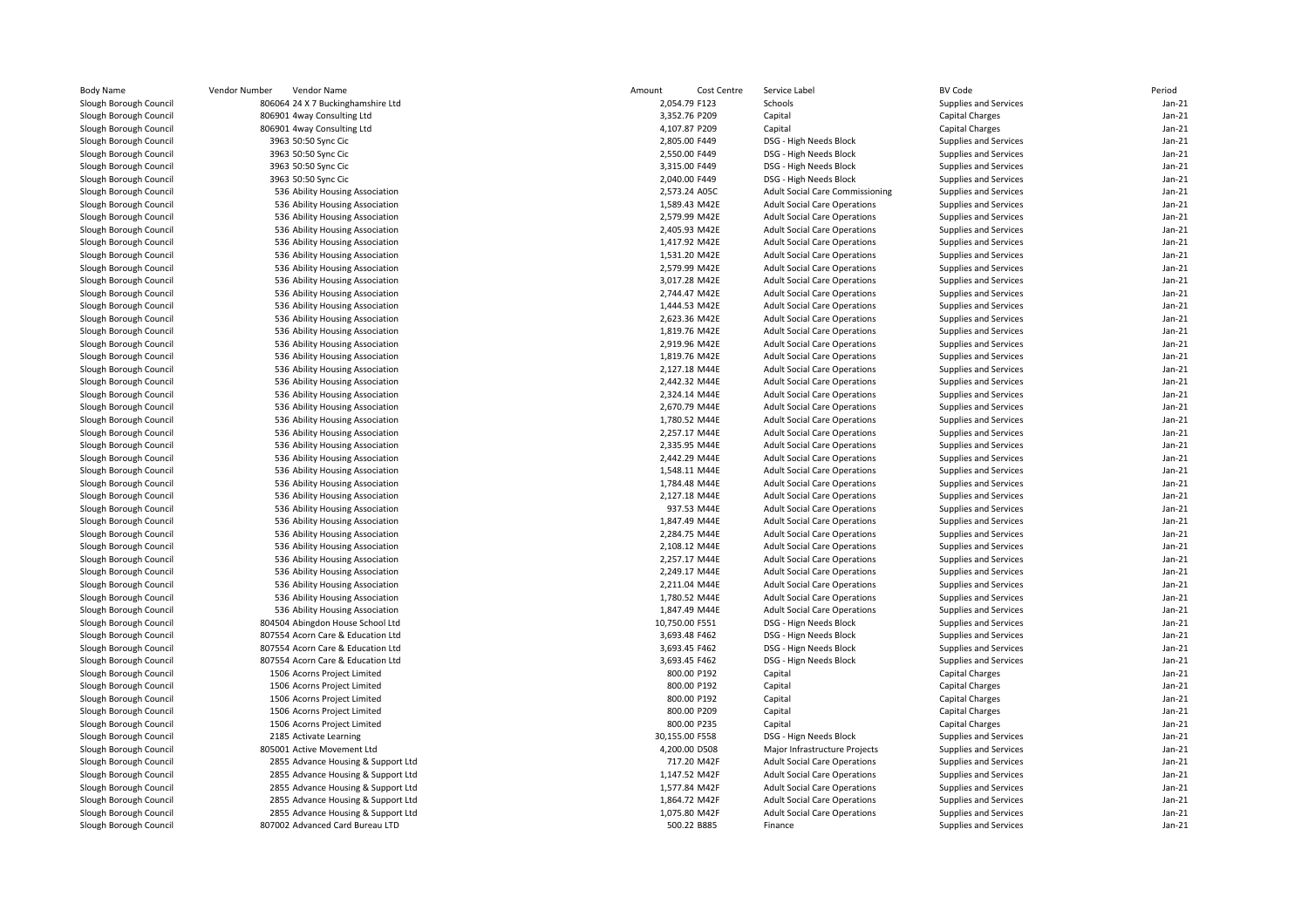| Slough Borough Council | 807002 Advanced Card Bureau LTD                                   | 4,489.65 B885   | Finance                                | Supplies and Services      | Jan-21   |
|------------------------|-------------------------------------------------------------------|-----------------|----------------------------------------|----------------------------|----------|
| Slough Borough Council | 2135 Adventure Learning Childcare Limited                         | 10,785.88 F909  | Early Years & Prevention               | Supplies and Services      | $Jan-21$ |
| Slough Borough Council | 805178 AFM Transport Limited                                      | 632.50 D880     | Direct Service Organisation (DSO)      | Supplies and Services      | $Jan-21$ |
| Slough Borough Council | 805178 AFM Transport Limited                                      | 13,708.88 D880  | Direct Service Organisation (DSO)      | Supplies and Services      | $Jan-21$ |
| Slough Borough Council | 805178 AFM Transport Limited                                      | 1,150.00 D880   | Direct Service Organisation (DSO)      | Supplies and Services      | $Jan-21$ |
| Slough Borough Council | 805178 AFM Transport Limited                                      | 3,047.50 D880   | Direct Service Organisation (DSO)      | Supplies and Services      | $Jan-21$ |
| Slough Borough Council | 805178 AFM Transport Limited                                      | 8,959.00 D880   | Direct Service Organisation (DSO)      | Supplies and Services      | $Jan-21$ |
| Slough Borough Council | 805178 AFM Transport Limited                                      | 19,889.94 D880  | Direct Service Organisation (DSO)      | Supplies and Services      | $Jan-21$ |
| Slough Borough Council | 805178 AFM Transport Limited                                      | 4,699.71 D880   | Direct Service Organisation (DSO)      | Supplies and Services      | $Jan-21$ |
| Slough Borough Council | 805178 AFM Transport Limited                                      | 6,574.60 D880   | Direct Service Organisation (DSO)      | Supplies and Services      | $Jan-21$ |
| Slough Borough Council | 2486 Agriculture And Estate Services Limited                      | 11,954.00 C001  | Communities and Lesiure                | Premises                   | $Jan-21$ |
| Slough Borough Council | 2486 Agriculture And Estate Services Limited                      | 4,106.25 P220   | Capital                                | Capital Charges            | $Jan-21$ |
| Slough Borough Council | 2486 Agriculture And Estate Services Limited                      | 3,863.75 P220   | Capital                                | Capital Charges            | $Jan-21$ |
| Slough Borough Council | 2956 Alpha Parking Limited                                        | 1,100.00 D124   | Planning and Transport                 | Supplies and Services      | $Jan-21$ |
| Slough Borough Council | 2956 Alpha Parking Limited                                        | 1,490.00 P871   | Capital                                | <b>Capital Charges</b>     | $Jan-21$ |
| Slough Borough Council | 222 Altwood Church Of England School                              | 20,500.00 F552  | DSG - Hign Needs Block                 | Supplies and Services      | $Jan-21$ |
|                        |                                                                   |                 |                                        |                            |          |
| Slough Borough Council | 2197 Altwood Housing Ltd                                          | 2,325.00 H205   | <b>Strategic Housing Services</b>      | Supplies and Services      | $Jan-21$ |
| Slough Borough Council | 2197 Altwood Housing Ltd                                          | 930.00 H205     | <b>Strategic Housing Services</b>      | Supplies and Services      | $Jan-21$ |
| Slough Borough Council | 2197 Altwood Housing Ltd                                          | 1,240.00 H205   | <b>Strategic Housing Services</b>      | Supplies and Services      | $Jan-21$ |
| Slough Borough Council | 2197 Altwood Housing Ltd                                          | 1,705.00 H205   | <b>Strategic Housing Services</b>      | Supplies and Services      | $Jan-21$ |
| Slough Borough Council | 2197 Altwood Housing Ltd                                          | 1,265.00 H205   | <b>Strategic Housing Services</b>      | Supplies and Services      | $Jan-21$ |
| Slough Borough Council | 2197 Altwood Housing Ltd                                          | 930.00 H205     | <b>Strategic Housing Services</b>      | Supplies and Services      | $Jan-21$ |
| Slough Borough Council | 2197 Altwood Housing Ltd                                          | 2,325.00 H205   | <b>Strategic Housing Services</b>      | Supplies and Services      | $Jan-21$ |
| Slough Borough Council | 86 Altwood Properties Ltd                                         | 44,810.93 H205  | <b>Strategic Housing Services</b>      | Premises                   | $Jan-21$ |
| Slough Borough Council | 807515 Always Growing Together Community Interest Company Limited | 8,945.87 F909   | Early Years & Prevention               | Supplies and Services      | $Jan-21$ |
| Slough Borough Council | 807365 Anshoo Kapila-O'Shea                                       | 6,253.95 F146   | Early Years & Prevention               | Indirect Employee Expenses | $Jan-21$ |
| Slough Borough Council | 3137 Applegarth Care Home Ltd                                     | 7,396.70 A05C   | <b>Adult Social Care Commissioning</b> | Supplies and Services      | $Jan-21$ |
| Slough Borough Council | 3137 Applegarth Care Home Ltd                                     | 5,658.80 A05C   | <b>Adult Social Care Commissioning</b> | Supplies and Services      | $Jan-21$ |
| Slough Borough Council | 3137 Applegarth Care Home Ltd                                     | 3,200.00 M25C   | <b>Adult Social Care Operations</b>    | Supplies and Services      | $Jan-21$ |
| Slough Borough Council | 3137 Applegarth Care Home Ltd                                     | 3,400.00 M25C   | <b>Adult Social Care Operations</b>    | Supplies and Services      | $Jan-21$ |
| Slough Borough Council | 3137 Applegarth Care Home Ltd                                     | 3,500.00 M27C   | <b>Adult Social Care Operations</b>    | Supplies and Services      | $Jan-21$ |
| Slough Borough Council | 3350 Arbour Vale School                                           | 429,298.22 E509 | DSG - Hign Needs Block                 | Supplies and Services      | $Jan-21$ |
| Slough Borough Council | 3350 Arbour Vale School                                           | 2,277.00 E933   | DSG - Schools                          | <b>Government Grants</b>   | $Jan-21$ |
| Slough Borough Council | 2073 Arc Preschool                                                | 8,426.68 F909   | Early Years & Prevention               | Supplies and Services      | $Jan-21$ |
| Slough Borough Council | 831 Argos Business Solutions Ltd                                  | 7,154.00 D305   | <b>Customer and Communications</b>     | Supplies and Services      | $Jan-21$ |
| Slough Borough Council | 831 Argos Business Solutions Ltd                                  | 537.77 D305     | <b>Customer and Communications</b>     | Supplies and Services      | $Jan-21$ |
| Slough Borough Council | 831 Argos Business Solutions Ltd                                  | 2,352.00 D305   | <b>Customer and Communications</b>     | Supplies and Services      | $Jan-21$ |
| Slough Borough Council | 831 Argos Business Solutions Ltd                                  | 4,459.00 D305   | <b>Customer and Communications</b>     | Supplies and Services      | $Jan-21$ |
| Slough Borough Council | 831 Argos Business Solutions Ltd                                  | 1,666.00 D305   | <b>Customer and Communications</b>     | Supplies and Services      | $Jan-21$ |
| Slough Borough Council | 420 Ashburn Estate Agents                                         | 78,095.00 H205  | <b>Strategic Housing Services</b>      | Premises                   | $Jan-21$ |
| Slough Borough Council | 1251 Asian Star Community Radio Ltd                               | 1,540.00 A01P   | Public Health                          | Supplies and Services      | Jan-21   |
| Slough Borough Council | 803552 Askews and Holts Library Services Ltd                      | 3,782.25 C104   | Communities and Lesiure                | Supplies and Services      | $Jan-21$ |
| Slough Borough Council | 803552 Askews and Holts Library Services Ltd                      | 9,478.90 C104   | <b>Communities and Lesiure</b>         | Supplies and Services      | $Jan-21$ |
| Slough Borough Council | 803552 Askews and Holts Library Services Ltd                      | 2,600.12 C104   | Communities and Lesiure                | Supplies and Services      | $Jan-21$ |
| Slough Borough Council | 3666 Assisted Living South West                                   | 4,816.04 M26E   | <b>Adult Social Care Operations</b>    | Supplies and Services      | $Jan-21$ |
| Slough Borough Council | 804324 Astoria Healthcare                                         | 4,207.21 M27F   | <b>Adult Social Care Operations</b>    | Supplies and Services      | $Jan-21$ |
| Slough Borough Council | 570 Atkins Limited                                                | 34,875.00 P209  | Capital                                | <b>Capital Charges</b>     | $Jan-21$ |
| Slough Borough Council | 570 Atkins Limited                                                | 12,000.00 P209  | Capital                                | <b>Capital Charges</b>     | $Jan-21$ |
| Slough Borough Council | 803988 Audience Systems Limitied                                  | 13,526.06 C010  | Communities and Lesiure                | Supplies and Services      | $Jan-21$ |
| Slough Borough Council | 827 B & M Care                                                    | 1,928.57 M25C   | <b>Adult Social Care Operations</b>    | Supplies and Services      | $Jan-21$ |
| Slough Borough Council | 3414 Barrett & Thomson Solicitors                                 | 3,666.67 H207   | <b>Strategic Housing Services</b>      | Supplies and Services      | $Jan-21$ |
| Slough Borough Council | 807686 Baxters Homecare                                           | 783.16 A05C     | Adult Social Care Commissioning        | Supplies and Services      | $Jan-21$ |
| Slough Borough Council | 3370 Baylis Court School                                          | 2,541.67 E709   | DSG - Schools                          | Supplies and Services      | $Jan-21$ |
| Slough Borough Council | 1444 Baylis Media Ltd                                             | 813.45 D508     | Major Infrastructure Projects          | Supplies and Services      | $Jan-21$ |
| Slough Borough Council | 1444 Baylis Media Ltd                                             | 800.00 F210     | Communities and Lesiure                |                            | $Jan-21$ |
| Slough Borough Council |                                                                   | 1,675.00 A01P   | Public Health                          | Indirect Employee Expenses | $Jan-21$ |
|                        | 1681 Bcq                                                          |                 |                                        | Supplies and Services      |          |
| Slough Borough Council | 1681 Bcq                                                          | 1,201.00 B246   | Governance                             | Supplies and Services      | $Jan-21$ |
| Slough Borough Council | 1681 Bcq                                                          | 1,608.00 B246   | Governance                             | Supplies and Services      | $Jan-21$ |
| Slough Borough Council | 1681 Bcq                                                          | 563.00 B246     | Governance                             | Supplies and Services      | $Jan-21$ |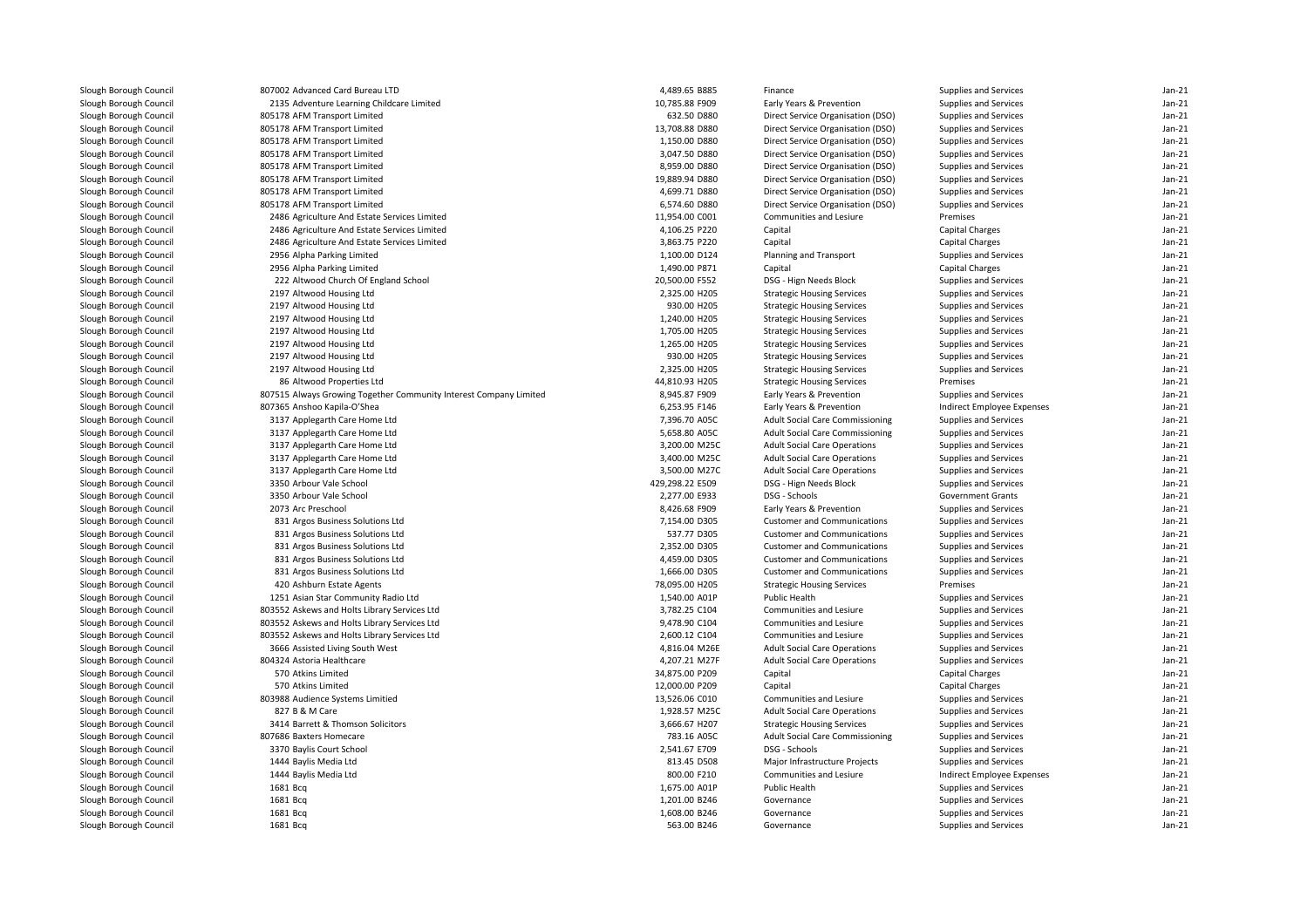| Slough Borough Council | 3208 Be Happy Pre School                                       | 4,862.77 F909  | Early Years & Prevention            | Supplies and Services             | $Jan-21$ |
|------------------------|----------------------------------------------------------------|----------------|-------------------------------------|-----------------------------------|----------|
| Slough Borough Council | 3208 Be Happy Pre School                                       | 5,377.82 F909  | Early Years & Prevention            | Supplies and Services             | $Jan-21$ |
| Slough Borough Council | 1818 Bear Buses                                                | 995.54 D512    | Major Infrastructure Projects       | Supplies and Services             | $Jan-21$ |
| Slough Borough Council | 805539 Beech Haven Ltd                                         | 3,277.14 M27C  | <b>Adult Social Care Operations</b> | Supplies and Services             | $Jan-21$ |
| Slough Borough Council | 609 Beechwood Secondary School                                 | 16,035.96 E519 | DSG - Schools                       | Supplies and Services             | $Jan-21$ |
| Slough Borough Council | 609 Beechwood Secondary School                                 | 6,557.95 E933  | DSG - Schools                       | <b>Government Grants</b>          | $Jan-21$ |
| Slough Borough Council | 611 Berkshire College Of Agriculture                           | 79,728.33 F558 | DSG - Hign Needs Block              | Supplies and Services             | $Jan-21$ |
| Slough Borough Council | 612 Berkshire Healthcare Nhs Foundation Trust                  | 8,500.00 A07M  | <b>Adult Social Care Operations</b> | <b>Agency Staff</b>               | $Jan-21$ |
| Slough Borough Council | 612 Berkshire Healthcare Nhs Foundation Trust                  | 4,091.33 A07M  | <b>Adult Social Care Operations</b> | <b>Agency Staff</b>               | $Jan-21$ |
| Slough Borough Council | 612 Berkshire Healthcare Nhs Foundation Trust                  | 3,035.52 A07M  | <b>Adult Social Care Operations</b> | <b>Agency Staff</b>               | $Jan-21$ |
| Slough Borough Council | 612 Berkshire Healthcare Nhs Foundation Trust                  | 3,966.89 A07M  | <b>Adult Social Care Operations</b> | <b>Agency Staff</b>               | $Jan-21$ |
| Slough Borough Council | 612 Berkshire Healthcare Nhs Foundation Trust                  | 4,277.33 A07M  | <b>Adult Social Care Operations</b> | <b>Agency Staff</b>               | $Jan-21$ |
| Slough Borough Council | 612 Berkshire Healthcare Nhs Foundation Trust                  | 6,582.00 A07R  | <b>Adult Social Care Operations</b> | Supplies and Services             | $Jan-21$ |
| Slough Borough Council | 612 Berkshire Healthcare Nhs Foundation Trust                  | 3,333.33 F520  | Inclusion                           | Supplies and Services             | $Jan-21$ |
| Slough Borough Council | 806987 Better Life Care Ltd                                    | 2,908.88 A05C  | Adult Social Care Commissioning     | Supplies and Services             | $Jan-21$ |
| Slough Borough Council | 1736 Bevan Brittan Llp                                         | 733.90 M99C    | Children, Learning and Skills       | Supplies and Services             | $Jan-21$ |
|                        |                                                                | 3,234.00 M44C  |                                     |                                   | $Jan-21$ |
| Slough Borough Council | 3611 Birch Assist Ltd T/A Bluebird Care (South Bucks & Slough) |                | <b>Adult Social Care Operations</b> | Supplies and Services             | $Jan-21$ |
| Slough Borough Council | 3611 Birch Assist Ltd T/A Bluebird Care (South Bucks & Slough) | 2,257.50 M44D  | <b>Adult Social Care Operations</b> | Supplies and Services             |          |
| Slough Borough Council | 803828 Blue Willow Day Nursery Ltd                             | 16,150.09 F909 | Early Years & Prevention            | Supplies and Services             | $Jan-21$ |
| Slough Borough Council | 1947 Bmeimaging Limited                                        | 5,093.00 D224  | Planning and Transport              | Supplies and Services             | $Jan-21$ |
| Slough Borough Council | 803601 Bolinda UK Ltd                                          | 501.92 C104    | Communities and Lesiure             | Supplies and Services             | $Jan-21$ |
| Slough Borough Council | 803601 Bolinda UK Ltd                                          | 2,367.41 C104  | Communities and Lesiure             | Supplies and Services             | $Jan-21$ |
| Slough Borough Council | 803601 Bolinda UK Ltd                                          | 2,000.27 C104  | Communities and Lesiure             | Supplies and Services             | $Jan-21$ |
| Slough Borough Council | 803601 Bolinda UK Ltd                                          | 2,005.91 C104  | Communities and Lesiure             | Supplies and Services             | $Jan-21$ |
| Slough Borough Council | 803601 Bolinda UK Ltd                                          | 623.35 C104    | Communities and Lesiure             | Supplies and Services             | $Jan-21$ |
| Slough Borough Council | 278 Bond Solon Training Ltd                                    | 3,890.00 H250  | Neighbourhood Services              | <b>Indirect Employee Expenses</b> | $Jan-21$ |
| Slough Borough Council | 1815 Botanica Nurseries Ltd                                    | 2,250.50 B064  | <b>Building Management</b>          | Supplies and Services             | $Jan-21$ |
| Slough Borough Council | 806917 Boulters Lock                                           | 4,871.43 M27F  | <b>Adult Social Care Operations</b> | Supplies and Services             | $Jan-21$ |
| Slough Borough Council | 805160 Bouygues E&S FM UK Limited                              | 5,436.25 B060  | <b>Building Management</b>          | Transport                         | $Jan-21$ |
| Slough Borough Council | 805160 Bouygues E&S FM UK Limited                              | 16,210.81 B060 | <b>Building Management</b>          | Transport                         | $Jan-21$ |
| Slough Borough Council | 805160 Bouygues E&S FM UK Limited                              | 9,950.36 K521  | <b>Building Management</b>          | Premises                          | $Jan-21$ |
| Slough Borough Council | 805160 Bouygues E&S FM UK Limited                              | 12,564.26 K521 | <b>Building Management</b>          | Premises                          | $Jan-21$ |
| Slough Borough Council | 805160 Bouygues E&S FM UK Limited                              | 81,258.37 K521 | <b>Building Management</b>          | Premises                          | $Jan-21$ |
| Slough Borough Council | 805160 Bouygues E&S FM UK Limited                              | 3,042.57 K521  | <b>Building Management</b>          | Premises                          | $Jan-21$ |
| Slough Borough Council | 805160 Bouygues E&S FM UK Limited                              | 4,674.42 K521  | <b>Building Management</b>          | Premises                          | $Jan-21$ |
| Slough Borough Council | 805160 Bouygues E&S FM UK Limited                              | 9,069.11 K521  | <b>Building Management</b>          | Premises                          | $Jan-21$ |
| Slough Borough Council | 805160 Bouygues E&S FM UK Limited                              | 46,907.01 K522 | <b>Building Management</b>          | Premises                          | $Jan-21$ |
| Slough Borough Council | 805160 Bouygues E&S FM UK Limited                              | 6,967.18 K522  | <b>Building Management</b>          | Supplies and Services             | $Jan-21$ |
| Slough Borough Council | 805160 Bouygues E&S FM UK Limited                              | 57,435.74 K523 | <b>Building Management</b>          | Premises                          | $Jan-21$ |
| Slough Borough Council | 805160 Bouygues E&S FM UK Limited                              | 3,248.61 K525  | <b>Building Management</b>          | Premises                          | $Jan-21$ |
| Slough Borough Council | 807487 Boyer Planning Ltd                                      | 6,420.55 D224  | Planning and Transport              | Supplies and Services             | $Jan-21$ |
| Slough Borough Council | 807487 Boyer Planning Ltd                                      | 10,773.75 D224 | Planning and Transport              | Supplies and Services             | $Jan-21$ |
| Slough Borough Council | 805060 BPS Dorking Ltd t/a BPS Chartered Surveyors             | 4,400.00 D224  | Planning and Transport              | Supplies and Services             | $Jan-21$ |
| Slough Borough Council | 805060 BPS Dorking Ltd t/a BPS Chartered Surveyors             | 5,140.00 D224  | Planning and Transport              | Supplies and Services             | $Jan-21$ |
| Slough Borough Council | 2856 Brain Injury Rehabilitation Trust                         | 5,457.15 M26E  | <b>Adult Social Care Operations</b> | Supplies and Services             | $Jan-21$ |
| Slough Borough Council | 2856 Brain Injury Rehabilitation Trust                         | 7,299.17 M27C  | <b>Adult Social Care Operations</b> | Supplies and Services             | $Jan-21$ |
| Slough Borough Council | 805179 Braywood Tree Surgery Ltd                               | 671.16 D880    | Direct Service Organisation (DSO)   | Supplies and Services             | $Jan-21$ |
| Slough Borough Council | 805179 Braywood Tree Surgery Ltd                               | 850.00 D880    | Direct Service Organisation (DSO)   | Supplies and Services             | $Jan-21$ |
| Slough Borough Council | 805179 Braywood Tree Surgery Ltd                               | 3,952.68 P220  | Capital                             | <b>Capital Charges</b>            | $Jan-21$ |
| Slough Borough Council | 805179 Braywood Tree Surgery Ltd                               | 671.16 P220    | Capital                             | Capital Charges                   | $Jan-21$ |
| Slough Borough Council | 805179 Braywood Tree Surgery Ltd                               | 680.00 P220    | Capital                             | Capital Charges                   | $Jan-21$ |
| Slough Borough Council | 805179 Braywood Tree Surgery Ltd                               | 711.16 P220    | Capital                             | <b>Capital Charges</b>            | $Jan-21$ |
| Slough Borough Council | 805179 Braywood Tree Surgery Ltd                               | 7,538.00 P220  | Capital                             | Capital Charges                   | $Jan-21$ |
| Slough Borough Council | 805179 Braywood Tree Surgery Ltd                               | 671.16 P220    | Capital                             | Capital Charges                   | $Jan-21$ |
| Slough Borough Council | 805179 Braywood Tree Surgery Ltd                               | 556.36 P220    | Capital                             | <b>Capital Charges</b>            | $Jan-21$ |
| Slough Borough Council | 805817 Bright World Nurseries                                  | 11,913.16 F909 | Early Years & Prevention            | Supplies and Services             | $Jan-21$ |
| Slough Borough Council | 803293 British Telecommunication P.L.C.                        | 563.54 A04F    | <b>Adult Social Care Operations</b> | Supplies and Services             | $Jan-21$ |
| Slough Borough Council | 617 British Telecommunications                                 | 6,656.00 P209  | Capital                             | <b>Capital Charges</b>            | $Jan-21$ |
| Slough Borough Council | 504 Britwell Baptist Pre School                                | 3,734.26 F909  | Early Years & Prevention            | Supplies and Services             | $Jan-21$ |
|                        |                                                                |                |                                     |                                   |          |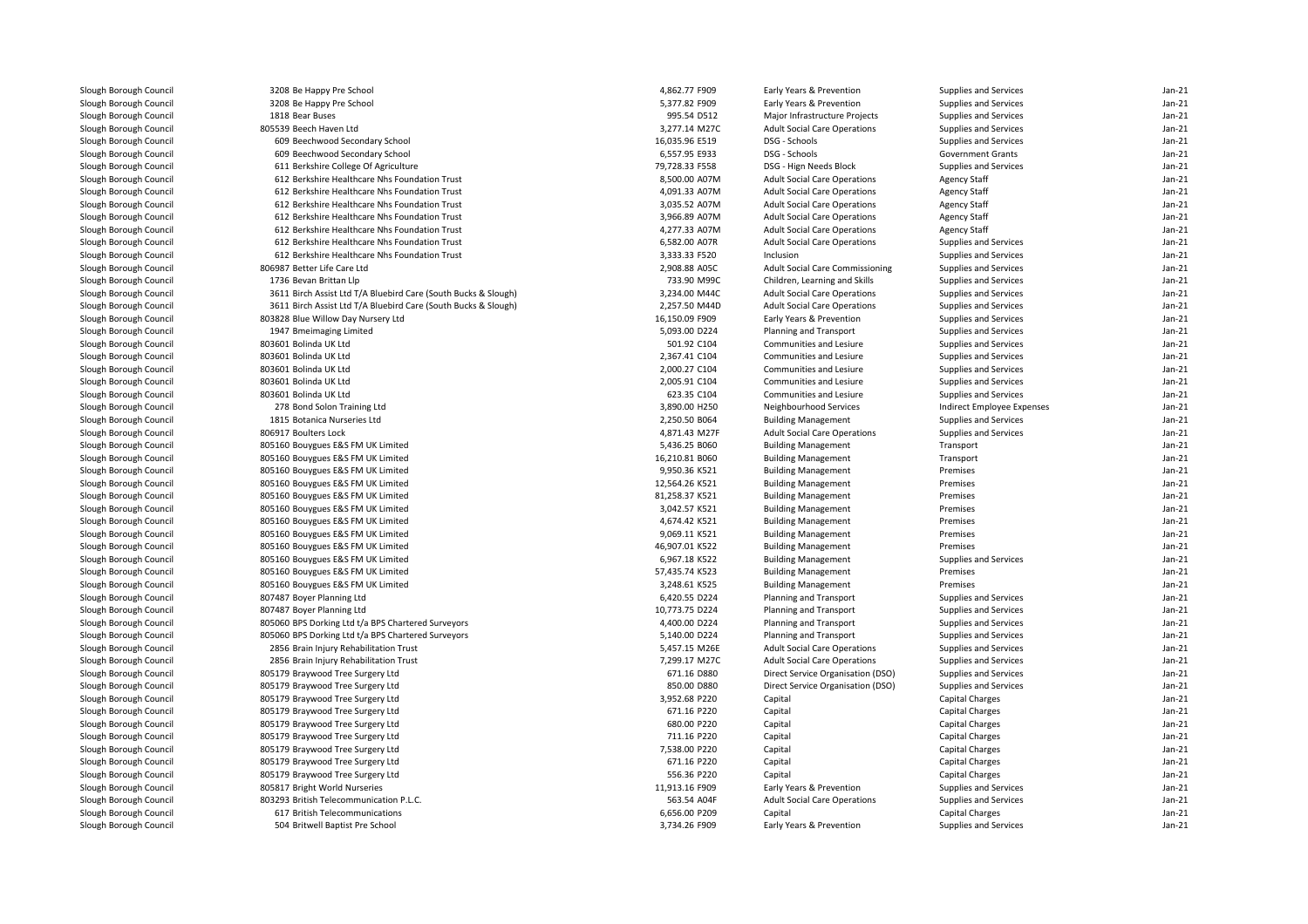| Slough Borough Council | 619 Buchanan Computing Ltd                   | 1,358.00 B282  | Digital and Strategic IT               | Supplies and Services  | $Jan-21$ |
|------------------------|----------------------------------------------|----------------|----------------------------------------|------------------------|----------|
| Slough Borough Council | 807273 Buckinghamshire Council               | 6,373.89 D338  | <b>Regulatory Services</b>             | Supplies and Services  | $Jan-21$ |
| Slough Borough Council | 806892 Bucks & Berks SLT Consultancy         | 777.27 F417    | DSG - Hign Needs Block                 | Supplies and Services  | $Jan-21$ |
| Slough Borough Council | 2850 Bullseye Awards & Garments Ltd          | 595.97 C400    | Communities and Lesiure                | Supplies and Services  | Jan-21   |
| Slough Borough Council | 741 Bunnies Pre-School                       | 6,169.79 F909  | Early Years & Prevention               | Supplies and Services  | $Jan-21$ |
| Slough Borough Council | 803553 BUPA CARE HOME (CFH CARE)             | 3,019.94 M25D  | <b>Adult Social Care Operations</b>    | Supplies and Services  | Jan-21   |
| Slough Borough Council | 804448 Bupa Care Homes (ANS) Ltd             | 5,456.06 M15D  | <b>Adult Social Care Operations</b>    | Supplies and Services  | $Jan-21$ |
| Slough Borough Council | 804448 Bupa Care Homes (ANS) Ltd             | 5,637.93 M15D  | <b>Adult Social Care Operations</b>    | Supplies and Services  | Jan-21   |
| Slough Borough Council | 804448 Bupa Care Homes (ANS) Ltd             | 5,959.29 M18C  | <b>Adult Social Care Operations</b>    | Supplies and Services  | $Jan-21$ |
| Slough Borough Council | 804448 Bupa Care Homes (ANS) Ltd             | 6,157.93 M18C  | <b>Adult Social Care Operations</b>    | Supplies and Services  | $Jan-21$ |
| Slough Borough Council | 807597 Bytesize Training Itd                 | 700.00 B277    | Digital and Strategic IT               | Supplies and Services  | $Jan-21$ |
| Slough Borough Council | 807597 Bytesize Training Itd                 | 700.00 B277    | Digital and Strategic IT               | Supplies and Services  | $Jan-21$ |
| Slough Borough Council | 807597 Bytesize Training Itd                 | 700.00 B277    | Digital and Strategic IT               | Supplies and Services  | $Jan-21$ |
| Slough Borough Council | 807597 Bytesize Training Itd                 | 1,050.00 B277  | Digital and Strategic IT               | Supplies and Services  | $Jan-21$ |
|                        |                                              |                |                                        |                        | $Jan-21$ |
| Slough Borough Council | 2177 C F Roberts (Electrical Contractors)Plc | 45,812.34 P180 | Capital                                | Capital Charges        | $Jan-21$ |
| Slough Borough Council | 2177 C F Roberts (Electrical Contractors)Plc | 14,341.54 P180 | Capital                                | <b>Capital Charges</b> |          |
| Slough Borough Council | 2177 C F Roberts (Electrical Contractors)Plc | 5,449.01 P180  | Capital                                | Capital Charges        | $Jan-21$ |
| Slough Borough Council | 2177 C F Roberts (Electrical Contractors)Plc | 32,482.80 P180 | Capital                                | Capital Charges        | $Jan-21$ |
| Slough Borough Council | 2177 C F Roberts (Electrical Contractors)Plc | 62,215.81 P180 | Capital                                | <b>Capital Charges</b> | Jan-21   |
| Slough Borough Council | 629 C.H.O.I.C.E Limited                      | 9,798.30 M26E  | <b>Adult Social Care Operations</b>    | Supplies and Services  | $Jan-21$ |
| Slough Borough Council | 629 C.H.O.I.C.E Limited                      | 11,447.41 M26E | <b>Adult Social Care Operations</b>    | Supplies and Services  | Jan-21   |
| Slough Borough Council | 629 C.H.O.I.C.E Limited                      | 10,756.82 M26E | <b>Adult Social Care Operations</b>    | Supplies and Services  | $Jan-21$ |
| Slough Borough Council | 629 C.H.O.I.C.E Limited                      | 10,997.65 M26E | <b>Adult Social Care Operations</b>    | Supplies and Services  | Jan-21   |
| Slough Borough Council | 629 C.H.O.I.C.E Limited                      | 9,300.00 M26E  | <b>Adult Social Care Operations</b>    | Supplies and Services  | $Jan-21$ |
| Slough Borough Council | 629 C.H.O.I.C.E Limited                      | 8,150.38 M26E  | <b>Adult Social Care Operations</b>    | Supplies and Services  | Jan-21   |
| Slough Borough Council | 629 C.H.O.I.C.E Limited                      | 10,433.01 M26E | <b>Adult Social Care Operations</b>    | Supplies and Services  | $Jan-21$ |
| Slough Borough Council | 629 C.H.O.I.C.E Limited                      | 10,756.82 M26E | <b>Adult Social Care Operations</b>    | Supplies and Services  | $Jan-21$ |
| Slough Borough Council | 629 C.H.O.I.C.E Limited                      | 8,738.50 M42E  | <b>Adult Social Care Operations</b>    | Supplies and Services  | $Jan-21$ |
| Slough Borough Council | 623 Canon (Uk) Ltd                           | 647.79 K059    | <b>Customer and Communications</b>     | Supplies and Services  | $Jan-21$ |
| Slough Borough Council | 623 Canon (Uk) Ltd                           | 2,649.64 K059  | <b>Customer and Communications</b>     | Supplies and Services  | Jan-21   |
| Slough Borough Council | 623 Canon (Uk) Ltd                           | 1,072.81 K059  | <b>Customer and Communications</b>     | Supplies and Services  | $Jan-21$ |
| Slough Borough Council | 806971 Capital Staffing Services Ltd         | 3,439.20 F447  | DSG - High Needs Block                 | Supplies and Services  | $Jan-21$ |
| Slough Borough Council | 804861 Care Management Group Ltd             | 14,314.56 M26E | <b>Adult Social Care Operations</b>    | Supplies and Services  | $Jan-21$ |
| Slough Borough Council | 804861 Care Management Group Ltd             | 13,678.17 M26E | <b>Adult Social Care Operations</b>    | Supplies and Services  | Jan-21   |
| Slough Borough Council | 803441 Care Quality Commission               | 3,500.00 A07R  | <b>Adult Social Care Operations</b>    | Supplies and Services  | $Jan-21$ |
| Slough Borough Council | 805621 Care Staff Services                   | 11,747.40 A05C | <b>Adult Social Care Commissioning</b> | Supplies and Services  | $Jan-21$ |
| Slough Borough Council | 805621 Care Staff Services                   | 1,233.05 A07R  | <b>Adult Social Care Operations</b>    | Supplies and Services  | $Jan-21$ |
| Slough Borough Council | 805621 Care Staff Services                   | 873.60 M44C    | <b>Adult Social Care Operations</b>    | Supplies and Services  | Jan-21   |
| Slough Borough Council | 805621 Care Staff Services                   | 891.80 M44C    | <b>Adult Social Care Operations</b>    | Supplies and Services  | $Jan-21$ |
| Slough Borough Council | 805621 Care Staff Services                   | 4,927.65 M44C  | <b>Adult Social Care Operations</b>    | Supplies and Services  | $Jan-21$ |
| Slough Borough Council | 805621 Care Staff Services                   | 2,802.80 M44C  | <b>Adult Social Care Operations</b>    | Supplies and Services  | $Jan-21$ |
| Slough Borough Council | 805621 Care Staff Services                   | 523.25 M44C    | <b>Adult Social Care Operations</b>    | Supplies and Services  | $Jan-21$ |
| Slough Borough Council | 805621 Care Staff Services                   | 891.80 M44C    | <b>Adult Social Care Operations</b>    | Supplies and Services  | $Jan-21$ |
| Slough Borough Council | 805621 Care Staff Services                   | 1,638.00 M44C  | <b>Adult Social Care Operations</b>    | Supplies and Services  | $Jan-21$ |
| Slough Borough Council | 805621 Care Staff Services                   | 1,274.00 M44C  | <b>Adult Social Care Operations</b>    | Supplies and Services  | Jan-21   |
| Slough Borough Council | 805621 Care Staff Services                   | 891.80 M44C    | <b>Adult Social Care Operations</b>    | Supplies and Services  | $Jan-21$ |
|                        | 805621 Care Staff Services                   | 2,293.20 M44C  | <b>Adult Social Care Operations</b>    | Supplies and Services  | Jan-21   |
| Slough Borough Council | 805621 Care Staff Services                   | 1,437.80 M44C  |                                        |                        | $Jan-21$ |
| Slough Borough Council |                                              |                | <b>Adult Social Care Operations</b>    | Supplies and Services  |          |
| Slough Borough Council | 805621 Care Staff Services                   | 1,465.10 M44C  | <b>Adult Social Care Operations</b>    | Supplies and Services  | Jan-21   |
| Slough Borough Council | 805621 Care Staff Services                   | 1,783.60 M44C  | <b>Adult Social Care Operations</b>    | Supplies and Services  | $Jan-21$ |
| Slough Borough Council | 805621 Care Staff Services                   | 637.00 M44C    | <b>Adult Social Care Operations</b>    | Supplies and Services  | Jan-21   |
| Slough Borough Council | 805621 Care Staff Services                   | 1,055.60 M44C  | <b>Adult Social Care Operations</b>    | Supplies and Services  | $Jan-21$ |
| Slough Borough Council | 805621 Care Staff Services                   | 891.80 M44C    | <b>Adult Social Care Operations</b>    | Supplies and Services  | Jan-21   |
| Slough Borough Council | 805621 Care Staff Services                   | 509.60 M44C    | <b>Adult Social Care Operations</b>    | Supplies and Services  | $Jan-21$ |
| Slough Borough Council | 805621 Care Staff Services                   | 1,437.80 M44C  | <b>Adult Social Care Operations</b>    | Supplies and Services  | Jan-21   |
| Slough Borough Council | 805621 Care Staff Services                   | 819.00 M44C    | <b>Adult Social Care Operations</b>    | Supplies and Services  | $Jan-21$ |
| Slough Borough Council | 805621 Care Staff Services                   | 1,146.60 M44C  | <b>Adult Social Care Operations</b>    | Supplies and Services  | $Jan-21$ |
| Slough Borough Council | 805621 Care Staff Services                   | 1,146.60 M44C  | <b>Adult Social Care Operations</b>    | Supplies and Services  | Jan-21   |
| Slough Borough Council | 805621 Care Staff Services                   | 891.80 M44C    | <b>Adult Social Care Operations</b>    | Supplies and Services  | $Jan-21$ |
|                        |                                              |                |                                        |                        |          |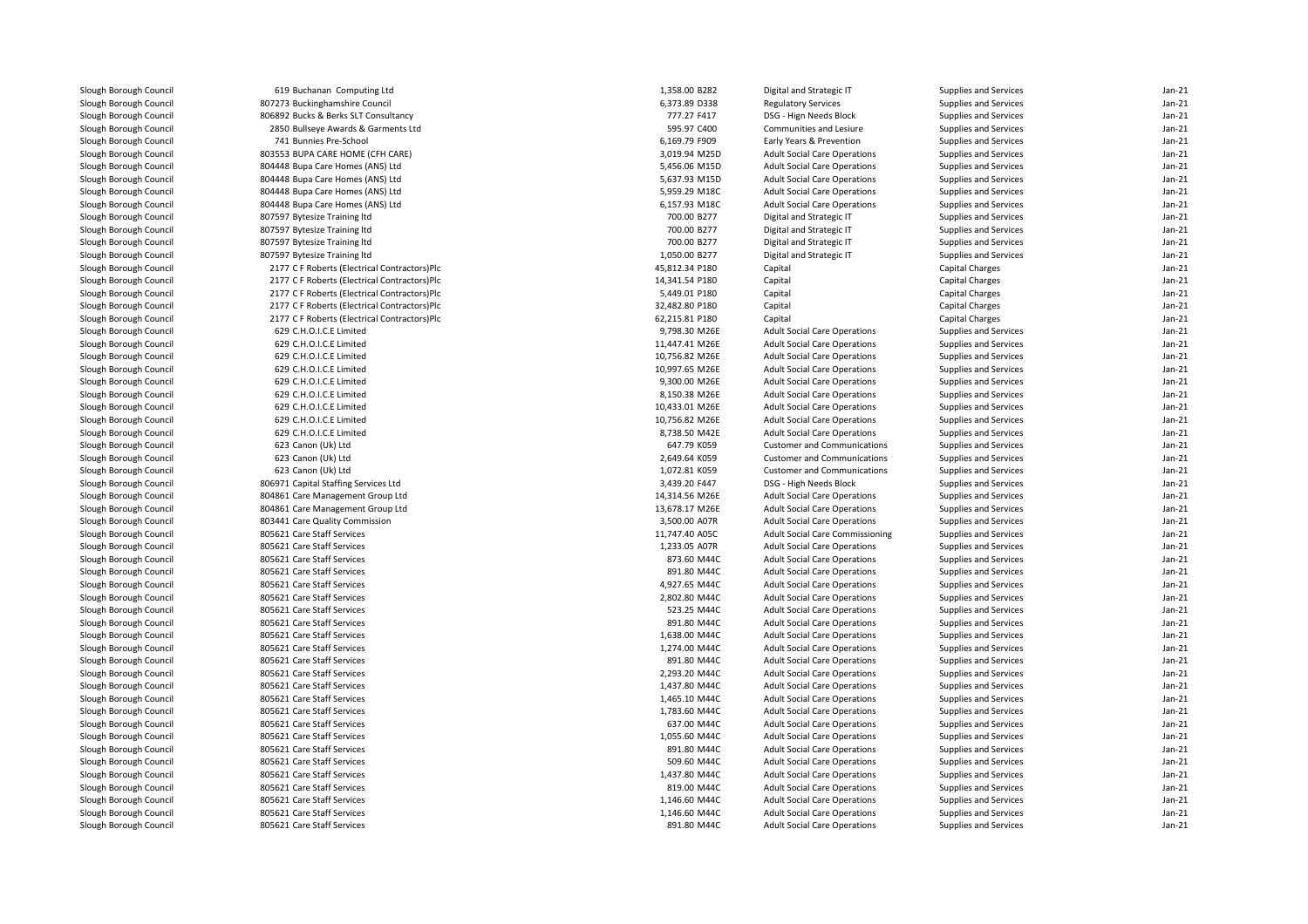| Slough Borough Council | 805621 Care Staff Services             | 1,146.60 M44C  | <b>Adult Social Care Operations</b>    | Supplies and Services | $Jan-21$ |
|------------------------|----------------------------------------|----------------|----------------------------------------|-----------------------|----------|
| Slough Borough Council | 805621 Care Staff Services             | 2,038.40 M44C  | <b>Adult Social Care Operations</b>    | Supplies and Services | $Jan-21$ |
| Slough Borough Council | 805621 Care Staff Services             | 809.90 M44C    | <b>Adult Social Care Operations</b>    | Supplies and Services | $Jan-21$ |
| Slough Borough Council | 805621 Care Staff Services             | 509.60 M44C    | <b>Adult Social Care Operations</b>    | Supplies and Services | Jan-21   |
| Slough Borough Council | 805621 Care Staff Services             | 1,401.40 M44C  | <b>Adult Social Care Operations</b>    | Supplies and Services | $Jan-21$ |
| Slough Borough Council | 805621 Care Staff Services             | 2,293.20 M44C  | <b>Adult Social Care Operations</b>    | Supplies and Services | Jan-21   |
| Slough Borough Council | 805621 Care Staff Services             | 2,620.80 M44C  | <b>Adult Social Care Operations</b>    | Supplies and Services | $Jan-21$ |
| Slough Borough Council | 805621 Care Staff Services             | 2,111.20 M44C  | <b>Adult Social Care Operations</b>    | Supplies and Services | Jan-21   |
| Slough Borough Council | 805621 Care Staff Services             | 891.80 M44C    | <b>Adult Social Care Operations</b>    | Supplies and Services | $Jan-21$ |
| Slough Borough Council | 805621 Care Staff Services             | 1,146.60 M44C  | <b>Adult Social Care Operations</b>    | Supplies and Services | Jan-21   |
| Slough Borough Council | 805621 Care Staff Services             | 2,438.80 M44C  | <b>Adult Social Care Operations</b>    | Supplies and Services | $Jan-21$ |
| Slough Borough Council | 805621 Care Staff Services             | 1,274.00 M44C  | <b>Adult Social Care Operations</b>    | Supplies and Services | Jan-21   |
| Slough Borough Council | 805621 Care Staff Services             | 882.70 M44C    | <b>Adult Social Care Operations</b>    | Supplies and Services | $Jan-21$ |
| Slough Borough Council | 805621 Care Staff Services             | 800.80 M44C    | <b>Adult Social Care Operations</b>    | Supplies and Services | Jan-21   |
| Slough Borough Council | 805621 Care Staff Services             | 2,020.20 M44C  | <b>Adult Social Care Operations</b>    | Supplies and Services | $Jan-21$ |
| Slough Borough Council | 805621 Care Staff Services             | 3,603.60 M44C  | <b>Adult Social Care Operations</b>    | Supplies and Services | Jan-21   |
| Slough Borough Council | 805621 Care Staff Services             | 629.36 M44C    |                                        |                       | $Jan-21$ |
|                        |                                        |                | <b>Adult Social Care Operations</b>    | Supplies and Services |          |
| Slough Borough Council | 805621 Care Staff Services             | 1,274.00 M44C  | <b>Adult Social Care Operations</b>    | Supplies and Services | $Jan-21$ |
| Slough Borough Council | 805621 Care Staff Services             | 3,057.60 M44C  | <b>Adult Social Care Operations</b>    | Supplies and Services | $Jan-21$ |
| Slough Borough Council | 805621 Care Staff Services             | 530.40 M44C    | <b>Adult Social Care Operations</b>    | Supplies and Services | $Jan-21$ |
| Slough Borough Council | 805621 Care Staff Services             | 605.15 M44C    | <b>Adult Social Care Operations</b>    | Supplies and Services | $Jan-21$ |
| Slough Borough Council | 805621 Care Staff Services             | 891.80 M44C    | <b>Adult Social Care Operations</b>    | Supplies and Services | $Jan-21$ |
| Slough Borough Council | 805621 Care Staff Services             | 3,030.30 M44C  | <b>Adult Social Care Operations</b>    | Supplies and Services | $Jan-21$ |
| Slough Borough Council | 805621 Care Staff Services             | 2,083.90 M44C  | <b>Adult Social Care Operations</b>    | Supplies and Services | $Jan-21$ |
| Slough Borough Council | 805621 Care Staff Services             | 546.00 M44C    | <b>Adult Social Care Operations</b>    | Supplies and Services | $Jan-21$ |
| Slough Borough Council | 805621 Care Staff Services             | 509.60 M44D    | <b>Adult Social Care Operations</b>    | Supplies and Services | $Jan-21$ |
| Slough Borough Council | 805621 Care Staff Services             | 728.00 M44D    | <b>Adult Social Care Operations</b>    | Supplies and Services | $Jan-21$ |
| Slough Borough Council | 805621 Care Staff Services             | 982.80 M44D    | <b>Adult Social Care Operations</b>    | Supplies and Services | $Jan-21$ |
| Slough Borough Council | 805621 Care Staff Services             | 1,146.60 M44D  | <b>Adult Social Care Operations</b>    | Supplies and Services | $Jan-21$ |
| Slough Borough Council | 805621 Care Staff Services             | 500.50 M44D    | <b>Adult Social Care Operations</b>    | Supplies and Services | $Jan-21$ |
| Slough Borough Council | 805621 Care Staff Services             | 709.80 M44D    | <b>Adult Social Care Operations</b>    | Supplies and Services | Jan-21   |
| Slough Borough Council | 805621 Care Staff Services             | 600.60 M44D    | <b>Adult Social Care Operations</b>    | Supplies and Services | $Jan-21$ |
| Slough Borough Council | 805621 Care Staff Services             | 982.80 M44F    | <b>Adult Social Care Operations</b>    | Supplies and Services | Jan-21   |
| Slough Borough Council | 805621 Care Staff Services             | 764.40 M44F    | <b>Adult Social Care Operations</b>    | Supplies and Services | $Jan-21$ |
| Slough Borough Council | 805621 Care Staff Services             | 1,747.20 M44F  | <b>Adult Social Care Operations</b>    | Supplies and Services | Jan-21   |
| Slough Borough Council | 805621 Care Staff Services             | 655.20 M44F    | <b>Adult Social Care Operations</b>    | Supplies and Services | $Jan-21$ |
| Slough Borough Council | 805621 Care Staff Services             | 982.80 M44F    | <b>Adult Social Care Operations</b>    | Supplies and Services | $Jan-21$ |
| Slough Borough Council | 805621 Care Staff Services             | 673.40 M45C    | <b>Adult Social Care Operations</b>    | Supplies and Services | $Jan-21$ |
| Slough Borough Council | 805621 Care Staff Services             | 1,501.50 M45C  | <b>Adult Social Care Operations</b>    | Supplies and Services | $Jan-21$ |
| Slough Borough Council | 805621 Care Staff Services             | 1,211.33 M45C  | <b>Adult Social Care Operations</b>    | Supplies and Services | $Jan-21$ |
| Slough Borough Council | 805621 Care Staff Services             | 3,640.00 M48C  | <b>Adult Social Care Operations</b>    | Supplies and Services | Jan-21   |
| Slough Borough Council | 805621 Care Staff Services             | 509.60 M48C    | <b>Adult Social Care Operations</b>    | Supplies and Services | $Jan-21$ |
| Slough Borough Council | 1162 Care Uk Community Partnership Ltd | 3,728.00 A03E  | <b>Adult Social Care Operations</b>    | Supplies and Services | $Jan-21$ |
|                        |                                        |                |                                        |                       |          |
| Slough Borough Council | 1162 Care Uk Community Partnership Ltd | 33,952.80 A05C | <b>Adult Social Care Commissioning</b> | Supplies and Services | $Jan-21$ |
| Slough Borough Council | 1162 Care Uk Community Partnership Ltd | 44,380.18 A05C | <b>Adult Social Care Commissioning</b> | Supplies and Services | Jan-21   |
| Slough Borough Council | 1162 Care Uk Community Partnership Ltd | 3,571.44 M15D  | <b>Adult Social Care Operations</b>    | Supplies and Services | $Jan-21$ |
| Slough Borough Council | 1162 Care Uk Community Partnership Ltd | 3,571.44 M15D  | <b>Adult Social Care Operations</b>    | Supplies and Services | $Jan-21$ |
| Slough Borough Council | 1162 Care Uk Community Partnership Ltd | 2,827.20 M15D  | <b>Adult Social Care Operations</b>    | Supplies and Services | $Jan-21$ |
| Slough Borough Council | 1162 Care Uk Community Partnership Ltd | 3,728.00 M17C  | <b>Adult Social Care Operations</b>    | Supplies and Services | $Jan-21$ |
| Slough Borough Council | 1162 Care Uk Community Partnership Ltd | 3,728.00 M17C  | <b>Adult Social Care Operations</b>    | Supplies and Services | $Jan-21$ |
| Slough Borough Council | 1162 Care Uk Community Partnership Ltd | 3,728.00 M17C  | <b>Adult Social Care Operations</b>    | Supplies and Services | $Jan-21$ |
| Slough Borough Council | 1162 Care Uk Community Partnership Ltd | 3,728.00 M17C  | <b>Adult Social Care Operations</b>    | Supplies and Services | $Jan-21$ |
| Slough Borough Council | 1162 Care Uk Community Partnership Ltd | 24,176.64 M17C | <b>Adult Social Care Operations</b>    | Supplies and Services | $Jan-21$ |
| Slough Borough Council | 1162 Care Uk Community Partnership Ltd | 3,728.00 M17C  | <b>Adult Social Care Operations</b>    | Supplies and Services | $Jan-21$ |
| Slough Borough Council | 1162 Care Uk Community Partnership Ltd | 3,728.00 M17C  | <b>Adult Social Care Operations</b>    | Supplies and Services | Jan-21   |
| Slough Borough Council | 1162 Care Uk Community Partnership Ltd | 3,571.44 M18C  | <b>Adult Social Care Operations</b>    | Supplies and Services | $Jan-21$ |
| Slough Borough Council | 1162 Care Uk Community Partnership Ltd | 3,571.44 M18C  | <b>Adult Social Care Operations</b>    | Supplies and Services | $Jan-21$ |
| Slough Borough Council | 1162 Care Uk Community Partnership Ltd | 3,728.00 M18C  | <b>Adult Social Care Operations</b>    | Supplies and Services | $Jan-21$ |
| Slough Borough Council | 1162 Care Uk Community Partnership Ltd | 3,571.44 M18C  | <b>Adult Social Care Operations</b>    | Supplies and Services | $Jan-21$ |
|                        |                                        |                |                                        |                       |          |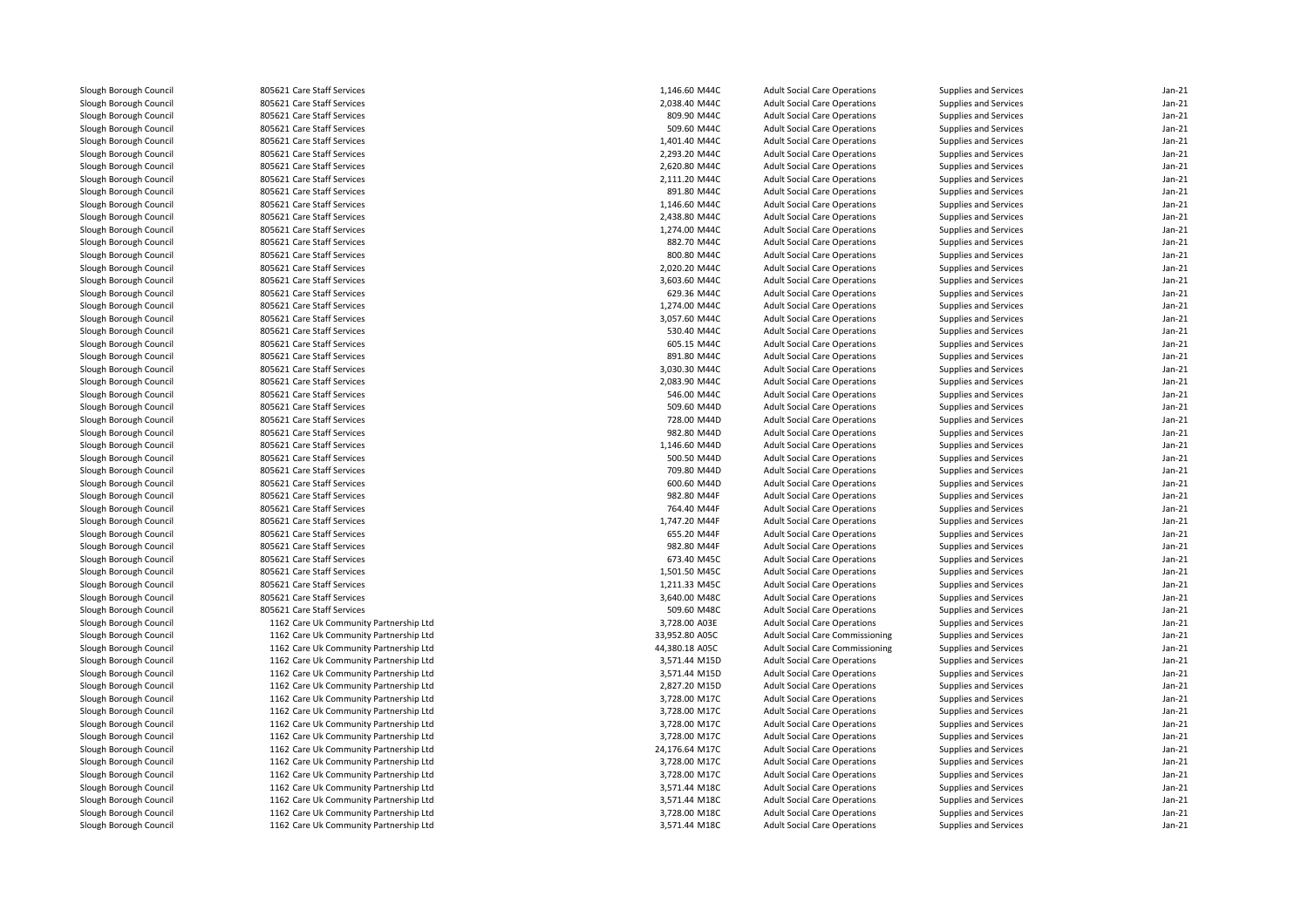| Slough Borough Council | 1162 Care Uk Community Partnership Ltd                                           | 3,571.44 M18C                  | <b>Adult Social Care Operations</b> | Supplies and Services | $Jan-21$           |
|------------------------|----------------------------------------------------------------------------------|--------------------------------|-------------------------------------|-----------------------|--------------------|
| Slough Borough Council | 1162 Care Uk Community Partnership Ltd                                           | 3,571.44 M18C                  | <b>Adult Social Care Operations</b> | Supplies and Services | $Jan-21$           |
| Slough Borough Council | 1162 Care Uk Community Partnership Ltd                                           | 3,571.44 M18C                  | <b>Adult Social Care Operations</b> | Supplies and Services | $Jan-21$           |
| Slough Borough Council | 1162 Care Uk Community Partnership Ltd                                           | 3,571.44 M18C                  | <b>Adult Social Care Operations</b> | Supplies and Services | Jan-21             |
| Slough Borough Council | 1162 Care Uk Community Partnership Ltd                                           | 3,571.44 M18C                  | <b>Adult Social Care Operations</b> | Supplies and Services | $Jan-21$           |
| Slough Borough Council | 1162 Care Uk Community Partnership Ltd                                           | 3,571.44 M18C                  | <b>Adult Social Care Operations</b> | Supplies and Services | Jan-21             |
| Slough Borough Council | 1162 Care Uk Community Partnership Ltd                                           | 3,571.44 M18C                  | <b>Adult Social Care Operations</b> | Supplies and Services | $Jan-21$           |
| Slough Borough Council | 1162 Care Uk Community Partnership Ltd                                           | 3,728.00 M18C                  | <b>Adult Social Care Operations</b> | Supplies and Services | $Jan-21$           |
| Slough Borough Council | 1162 Care Uk Community Partnership Ltd                                           | 3,571.44 M18C                  | <b>Adult Social Care Operations</b> | Supplies and Services | $Jan-21$           |
| Slough Borough Council | 1162 Care Uk Community Partnership Ltd                                           | 3,571.44 M18C                  | <b>Adult Social Care Operations</b> | Supplies and Services | Jan-21             |
| Slough Borough Council | 1162 Care Uk Community Partnership Ltd                                           | -17,857.20 M18C                | <b>Adult Social Care Operations</b> | Supplies and Services | $Jan-21$           |
| Slough Borough Council | 1162 Care Uk Community Partnership Ltd                                           | 3,571.44 M18C                  | <b>Adult Social Care Operations</b> | Supplies and Services | Jan-21             |
| Slough Borough Council | 1162 Care Uk Community Partnership Ltd                                           | 3,571.44 M18C                  | <b>Adult Social Care Operations</b> | Supplies and Services | $Jan-21$           |
| Slough Borough Council | 1162 Care Uk Community Partnership Ltd                                           | 3,571.44 M18C                  | <b>Adult Social Care Operations</b> | Supplies and Services | Jan-21             |
| Slough Borough Council | 1162 Care Uk Community Partnership Ltd                                           | 46,428.72 M18C                 | <b>Adult Social Care Operations</b> | Supplies and Services | $Jan-21$           |
| Slough Borough Council | 1162 Care Uk Community Partnership Ltd                                           | -5,540.64 M18C                 | <b>Adult Social Care Operations</b> | Supplies and Services | Jan-21             |
| Slough Borough Council | 1162 Care Uk Community Partnership Ltd                                           | 3,728.00 M18C                  | <b>Adult Social Care Operations</b> | Supplies and Services | $Jan-21$           |
| Slough Borough Council | 1162 Care Uk Community Partnership Ltd                                           | 3,571.44 M18C                  | <b>Adult Social Care Operations</b> | Supplies and Services | $Jan-21$           |
| Slough Borough Council | 1162 Care Uk Community Partnership Ltd                                           | 3,571.44 M18C                  | <b>Adult Social Care Operations</b> | Supplies and Services | $Jan-21$           |
| Slough Borough Council | 1162 Care Uk Community Partnership Ltd                                           | 3,272.36 M25C                  | <b>Adult Social Care Operations</b> | Supplies and Services | $Jan-21$           |
| Slough Borough Council | 1162 Care Uk Community Partnership Ltd                                           | 3,272.36 M25C                  | <b>Adult Social Care Operations</b> | Supplies and Services | $Jan-21$           |
| Slough Borough Council | 1162 Care Uk Community Partnership Ltd                                           | 3,272.36 M25C                  | <b>Adult Social Care Operations</b> | Supplies and Services | Jan-21             |
| Slough Borough Council | 1162 Care Uk Community Partnership Ltd                                           | 3,272.36 M25C                  | <b>Adult Social Care Operations</b> | Supplies and Services | $Jan-21$           |
| Slough Borough Council | 1162 Care Uk Community Partnership Ltd                                           | 3,272.36 M25C                  | <b>Adult Social Care Operations</b> | Supplies and Services | $Jan-21$           |
| Slough Borough Council | 1162 Care Uk Community Partnership Ltd                                           | 52,357.76 M25C                 | <b>Adult Social Care Operations</b> | Supplies and Services | $Jan-21$           |
| Slough Borough Council | 1162 Care Uk Community Partnership Ltd                                           | 3,571.44 M26E                  | <b>Adult Social Care Operations</b> | Supplies and Services | Jan-21             |
| Slough Borough Council | 1162 Care Uk Community Partnership Ltd                                           | 3,272.36 M26E                  | <b>Adult Social Care Operations</b> | Supplies and Services | $Jan-21$           |
| Slough Borough Council | 1162 Care Uk Community Partnership Ltd                                           | 2,987.68 M27C                  | <b>Adult Social Care Operations</b> | Supplies and Services | $Jan-21$           |
| Slough Borough Council | 1162 Care Uk Community Partnership Ltd                                           | -7,542.56 M27C                 | <b>Adult Social Care Operations</b> | Supplies and Services | $Jan-21$           |
| Slough Borough Council | 1162 Care Uk Community Partnership Ltd                                           | 3,272.36 M27C                  | <b>Adult Social Care Operations</b> | Supplies and Services | $Jan-21$           |
|                        |                                                                                  |                                |                                     |                       |                    |
| Slough Borough Council | 1162 Care Uk Community Partnership Ltd<br>1162 Care Uk Community Partnership Ltd | 3,272.36 M27C<br>3,272.36 M27C | <b>Adult Social Care Operations</b> | Supplies and Services | Jan-21<br>$Jan-21$ |
| Slough Borough Council |                                                                                  |                                | <b>Adult Social Care Operations</b> | Supplies and Services |                    |
| Slough Borough Council | 1162 Care Uk Community Partnership Ltd                                           | 2,987.68 M27C                  | <b>Adult Social Care Operations</b> | Supplies and Services | Jan-21<br>$Jan-21$ |
| Slough Borough Council | 1162 Care Uk Community Partnership Ltd                                           | 3,272.36 M27C                  | <b>Adult Social Care Operations</b> | Supplies and Services |                    |
| Slough Borough Council | 1162 Care Uk Community Partnership Ltd                                           | 3,272.36 M27C<br>2,987.68 M27C | <b>Adult Social Care Operations</b> | Supplies and Services | Jan-21             |
| Slough Borough Council | 1162 Care Uk Community Partnership Ltd                                           |                                | <b>Adult Social Care Operations</b> | Supplies and Services | $Jan-21$           |
| Slough Borough Council | 1162 Care Uk Community Partnership Ltd                                           | 3,272.36 M27C                  | <b>Adult Social Care Operations</b> | Supplies and Services | Jan-21             |
| Slough Borough Council | 1162 Care Uk Community Partnership Ltd                                           | 3,272.36 M27C                  | <b>Adult Social Care Operations</b> | Supplies and Services | $Jan-21$           |
| Slough Borough Council | 1162 Care Uk Community Partnership Ltd                                           | 29,876.80 M27C                 | <b>Adult Social Care Operations</b> | Supplies and Services | Jan-21             |
| Slough Borough Council | 1162 Care Uk Community Partnership Ltd                                           | 3,272.36 M27C                  | <b>Adult Social Care Operations</b> | Supplies and Services | $Jan-21$           |
| Slough Borough Council | 1162 Care Uk Community Partnership Ltd                                           | 2,987.68 M27C                  | <b>Adult Social Care Operations</b> | Supplies and Services | Jan-21             |
| Slough Borough Council | 1162 Care Uk Community Partnership Ltd                                           | -1,705.16 M27C                 | <b>Adult Social Care Operations</b> | Supplies and Services | $Jan-21$           |
| Slough Borough Council | 1162 Care Uk Community Partnership Ltd                                           | 2,987.68 M27C                  | <b>Adult Social Care Operations</b> | Supplies and Services | Jan-21             |
| Slough Borough Council | 1162 Care Uk Community Partnership Ltd                                           | 2,987.68 M27C                  | <b>Adult Social Care Operations</b> | Supplies and Services | $Jan-21$           |
| Slough Borough Council | 1162 Care Uk Community Partnership Ltd                                           | 2,987.68 M27C                  | <b>Adult Social Care Operations</b> | Supplies and Services | Jan-21             |
| Slough Borough Council | 1162 Care Uk Community Partnership Ltd                                           | 3,272.36 M27C                  | <b>Adult Social Care Operations</b> | Supplies and Services | $Jan-21$           |
| Slough Borough Council | 1162 Care Uk Community Partnership Ltd                                           | 3,001.60 M27C                  | <b>Adult Social Care Operations</b> | Supplies and Services | Jan-21             |
| Slough Borough Council | 1162 Care Uk Community Partnership Ltd                                           | 3,571.44 M28C                  | <b>Adult Social Care Operations</b> | Supplies and Services | $Jan-21$           |
| Slough Borough Council | 1162 Care Uk Community Partnership Ltd                                           | 3,571.44 M28C                  | <b>Adult Social Care Operations</b> | Supplies and Services | $Jan-21$           |
| Slough Borough Council | 804485 CAS Learning Disabilities Midlands Ltd                                    | 4,133.55 M26E                  | <b>Adult Social Care Operations</b> | Supplies and Services | $Jan-21$           |
| Slough Borough Council | 804485 CAS Learning Disabilities Midlands Ltd                                    | 8,542.67 M26E                  | <b>Adult Social Care Operations</b> | Supplies and Services | $Jan-21$           |
| Slough Borough Council | 34 Castle Gate Legal And Commercial Ltd                                          | 4,166.67 F868                  | CLS - Strategic Management          | Supplies and Services | $Jan-21$           |
| Slough Borough Council | 807014 Castledon School Academy Trust                                            | 4,800.00 F551                  | DSG - Hign Needs Block              | Supplies and Services | $Jan-21$           |
| Slough Borough Council | 418 Castleview School                                                            | 45,575.35 E239                 | DSG - Schools                       | Supplies and Services | $Jan-21$           |
| Slough Borough Council | 805619 Centennial Property Limited T/A The Housing Network                       | 17,825.00 H205                 | <b>Strategic Housing Services</b>   | Premises              | Jan-21             |
| Slough Borough Council | 3609 Centurion Healthcare Ltd                                                    | 5,447.96 M26E                  | <b>Adult Social Care Operations</b> | Supplies and Services | $Jan-21$           |
| Slough Borough Council | 2225 Centurylink Technology Uk Limited                                           | 4,109.90 B282                  | Digital and Strategic IT            | Supplies and Services | $Jan-21$           |
| Slough Borough Council | 805174 Certas Energy                                                             | 13,375.50 D910                 | Direct Service Organisation (DSO)   | Supplies and Services | $Jan-21$           |
| Slough Borough Council | 805174 Certas Energy                                                             | 14,068.88 D910                 | Direct Service Organisation (DSO)   | Supplies and Services | $Jan-21$           |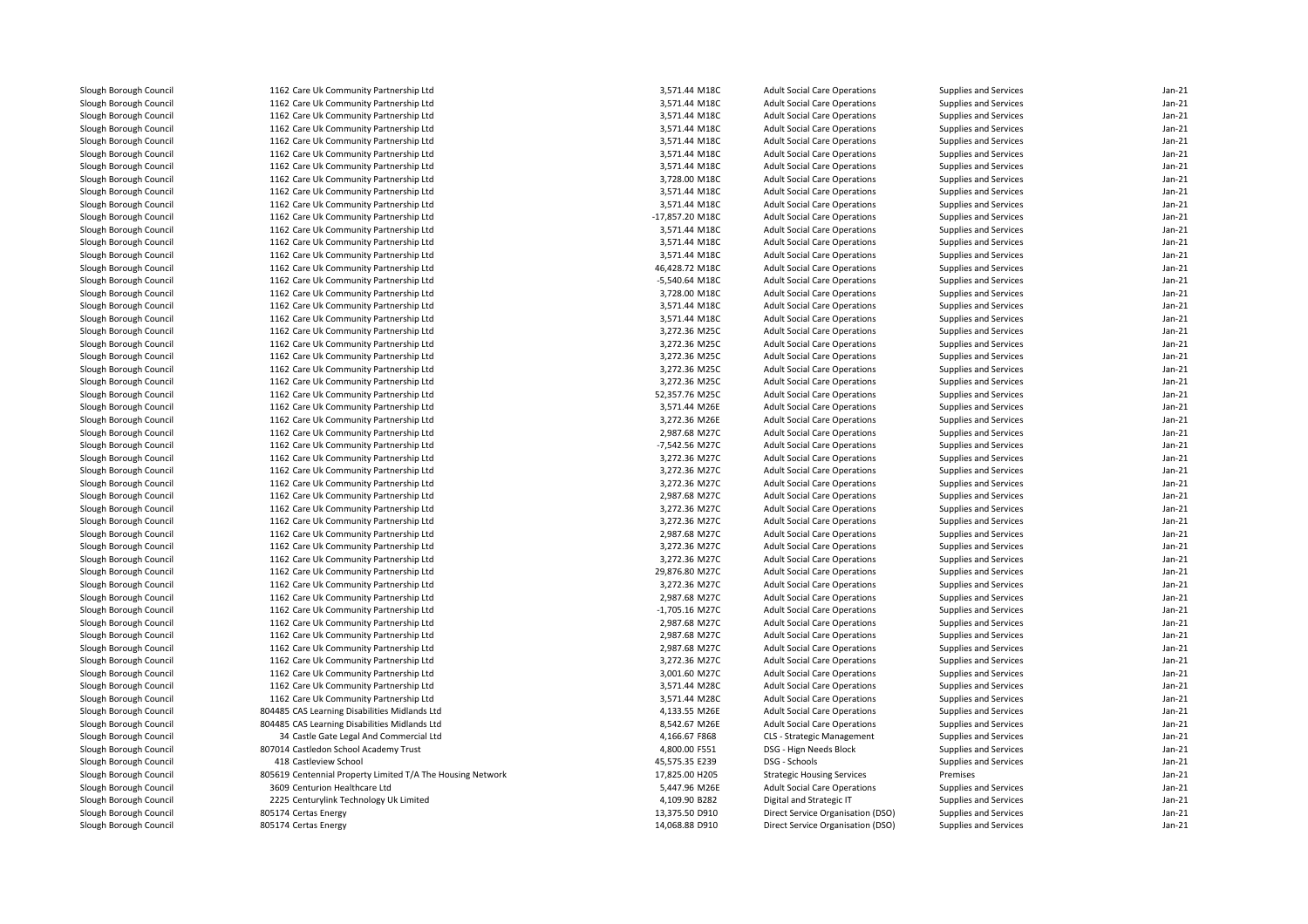| Slough Borough Council | 806920 Cetus Solutions Limited                         | 9,510.63 B282  | Digital and Strategic IT               | Supplies and Services                 | $Jan-21$ |
|------------------------|--------------------------------------------------------|----------------|----------------------------------------|---------------------------------------|----------|
| Slough Borough Council | 806920 Cetus Solutions Limited                         | 14,665.45 B282 | Digital and Strategic IT               | Supplies and Services                 | $Jan-21$ |
| Slough Borough Council | 2892 Chalfont Lodge                                    | 3,321.43 M15D  | <b>Adult Social Care Operations</b>    | Supplies and Services                 | $Jan-21$ |
| Slough Borough Council | 2892 Chalfont Lodge                                    | 5,978.57 M15D  | <b>Adult Social Care Operations</b>    | Supplies and Services                 | $Jan-21$ |
| Slough Borough Council | 2892 Chalfont Lodge                                    | 8,857.14 M15F  | <b>Adult Social Care Operations</b>    | Supplies and Services                 | $Jan-21$ |
| Slough Borough Council | 2892 Chalfont Lodge                                    | 5,978.57 M26E  | <b>Adult Social Care Operations</b>    | Supplies and Services                 | Jan-21   |
| Slough Borough Council | 2892 Chalfont Lodge                                    | 5,978.57 M26E  | <b>Adult Social Care Operations</b>    | Supplies and Services                 | $Jan-21$ |
| Slough Borough Council | 2892 Chalfont Lodge                                    | 5,785.71 M26E  | <b>Adult Social Care Operations</b>    | Supplies and Services                 | $Jan-21$ |
| Slough Borough Council | 2608 Chandos Lodge Nursing Home                        | 3,600.00 M18C  | <b>Adult Social Care Operations</b>    | Supplies and Services                 | $Jan-21$ |
| Slough Borough Council | 807683 Charlie Waller Trust                            | 9,000.00 F200  | Schools                                | Supplies and Services                 | $Jan-21$ |
| Slough Borough Council | 2174 Chartered Institute Of Environmental Health(Cieh) | 736.00 H219    | Neighbourhood Services                 | Salaries and Wages-Employees Expenses | $Jan-21$ |
| Slough Borough Council | 805286 Chartered Trading Standards Institute           | 1,000.10 D303  | <b>Regulatory Services</b>             | Supplies and Services                 | $Jan-21$ |
| Slough Borough Council | 807017 Chelmsford Safety Supplies Ltd                  | 1,258.24 D610  | Direct Service Organisation (DSO)      | Supplies and Services                 | $Jan-21$ |
| Slough Borough Council | 807017 Chelmsford Safety Supplies Ltd                  | 6,234.62 D610  | Direct Service Organisation (DSO)      | Supplies and Services                 | $Jan-21$ |
| Slough Borough Council | 807017 Chelmsford Safety Supplies Ltd                  | 1.071.01 D610  | Direct Service Organisation (DSO)      | Supplies and Services                 | $Jan-21$ |
| Slough Borough Council | 807017 Chelmsford Safety Supplies Ltd                  | 633.25 D610    | Direct Service Organisation (DSO)      | Supplies and Services                 | Jan-21   |
| Slough Borough Council | 807017 Chelmsford Safety Supplies Ltd                  | 1,305.80 D610  | Direct Service Organisation (DSO)      | Supplies and Services                 | $Jan-21$ |
| Slough Borough Council | 807017 Chelmsford Safety Supplies Ltd                  | 1,875.00 D610  | Direct Service Organisation (DSO)      | Supplies and Services                 | $Jan-21$ |
| Slough Borough Council | 1877 Chelsie Innes                                     | 2,616.00 C322  | Communities and Lesiure                | Supplies and Services                 | $Jan-21$ |
| Slough Borough Council | 3114 Cherry Trees Day Nursery                          | 28,039.68 F909 | Early Years & Prevention               | Supplies and Services                 | $Jan-21$ |
| Slough Borough Council | 2871 Cherry Trees Residential Care                     | 1,660.71 M42F  | <b>Adult Social Care Operations</b>    | Supplies and Services                 | $Jan-21$ |
| Slough Borough Council | 2871 Cherry Trees Residential Care                     | 3,321.43 M42F  | <b>Adult Social Care Operations</b>    | Supplies and Services                 | $Jan-21$ |
| Slough Borough Council | 807225 Chiltern Way Academy                            | 5,868.75 F551  | DSG - Hign Needs Block                 | Supplies and Services                 | Jan-21   |
| Slough Borough Council | 807225 Chiltern Way Academy                            | 5,868.75 F551  | DSG - Hign Needs Block                 | Supplies and Services                 | $Jan-21$ |
| Slough Borough Council | 803495 Christchurch Court Ltd                          | 8,601.88 M15D  | <b>Adult Social Care Operations</b>    | Supplies and Services                 | Jan-21   |
| Slough Borough Council | 2561 Christies Care Ltd                                | 4,404.00 M44D  | <b>Adult Social Care Operations</b>    | Supplies and Services                 | $Jan-21$ |
| Slough Borough Council | 2561 Christies Care Ltd                                | 4,404.00 M44D  | <b>Adult Social Care Operations</b>    | Supplies and Services                 | $Jan-21$ |
| Slough Borough Council | 3752 Chrome Tree Ltd                                   | 7,831.60 A05C  | <b>Adult Social Care Commissioning</b> | Supplies and Services                 | $Jan-21$ |
| Slough Borough Council | 3752 Chrome Tree Ltd                                   | 776.05 A07R    | <b>Adult Social Care Operations</b>    | Supplies and Services                 | $Jan-21$ |
| Slough Borough Council | 3752 Chrome Tree Ltd                                   | 1,396.62 M44C  | <b>Adult Social Care Operations</b>    | Supplies and Services                 | Jan-21   |
| Slough Borough Council | 3752 Chrome Tree Ltd                                   | 841.02 M44C    | <b>Adult Social Care Operations</b>    | Supplies and Services                 | $Jan-21$ |
| Slough Borough Council | 3752 Chrome Tree Ltd                                   | 836.71 M44C    | <b>Adult Social Care Operations</b>    | Supplies and Services                 | Jan-21   |
| Slough Borough Council | 3752 Chrome Tree Ltd                                   | 1,055.84 M44C  | <b>Adult Social Care Operations</b>    | Supplies and Services                 | $Jan-21$ |
| Slough Borough Council | 3752 Chrome Tree Ltd                                   | 699.15 M44C    | <b>Adult Social Care Operations</b>    | Supplies and Services                 | $Jan-21$ |
| Slough Borough Council | 3752 Chrome Tree Ltd                                   | 698.82 M44C    | <b>Adult Social Care Operations</b>    | Supplies and Services                 | $Jan-21$ |
| Slough Borough Council | 3752 Chrome Tree Ltd                                   | 3,071.05 M44C  | <b>Adult Social Care Operations</b>    | Supplies and Services                 | $Jan-21$ |
| Slough Borough Council | 3752 Chrome Tree Ltd                                   | 844.67 M44C    | <b>Adult Social Care Operations</b>    | Supplies and Services                 | $Jan-21$ |
| Slough Borough Council | 3752 Chrome Tree Ltd                                   | 1,242.80 M44C  | <b>Adult Social Care Operations</b>    | Supplies and Services                 | $Jan-21$ |
| Slough Borough Council | 3752 Chrome Tree Ltd                                   | 2,216.09 M44C  | <b>Adult Social Care Operations</b>    | Supplies and Services                 | Jan-21   |
| Slough Borough Council | 3752 Chrome Tree Ltd                                   | 2,777.03 M44C  | <b>Adult Social Care Operations</b>    | Supplies and Services                 | $Jan-21$ |
| Slough Borough Council | 3752 Chrome Tree Ltd                                   | 3,292.15 M44C  | <b>Adult Social Care Operations</b>    | Supplies and Services                 | $Jan-21$ |
| Slough Borough Council | 3752 Chrome Tree Ltd                                   | 1,240.83 M44C  | <b>Adult Social Care Operations</b>    | Supplies and Services                 | $Jan-21$ |
| Slough Borough Council | 3752 Chrome Tree Ltd                                   | 648.42 M44C    | <b>Adult Social Care Operations</b>    | Supplies and Services                 | $Jan-21$ |
| Slough Borough Council | 3752 Chrome Tree Ltd                                   | 838.70 M44C    | <b>Adult Social Care Operations</b>    | Supplies and Services                 | Jan-21   |
| Slough Borough Council | 3752 Chrome Tree Ltd                                   | 1,928.03 M44C  | <b>Adult Social Care Operations</b>    | Supplies and Services                 | $Jan-21$ |
| Slough Borough Council | 3752 Chrome Tree Ltd                                   | 1,401.61 M44C  | <b>Adult Social Care Operations</b>    | Supplies and Services                 | $Jan-21$ |
| Slough Borough Council | 3752 Chrome Tree Ltd                                   | 1,208.67 M44C  | <b>Adult Social Care Operations</b>    | Supplies and Services                 | $Jan-21$ |
| Slough Borough Council | 3752 Chrome Tree Ltd                                   | 914.29 M44C    | <b>Adult Social Care Operations</b>    | Supplies and Services                 | $Jan-21$ |
| Slough Borough Council | 3752 Chrome Tree Ltd                                   | 2,776.98 M44C  | <b>Adult Social Care Operations</b>    | Supplies and Services                 | $Jan-21$ |
| Slough Borough Council | 3752 Chrome Tree Ltd                                   | 1,250.77 M44C  | <b>Adult Social Care Operations</b>    | Supplies and Services                 | $Jan-21$ |
| Slough Borough Council | 3752 Chrome Tree Ltd                                   | 1,249.77 M44C  | <b>Adult Social Care Operations</b>    | Supplies and Services                 | $Jan-21$ |
| Slough Borough Council | 3752 Chrome Tree Ltd                                   | 508.20 M44C    | <b>Adult Social Care Operations</b>    | Supplies and Services                 | $Jan-21$ |
| Slough Borough Council | 3752 Chrome Tree Ltd                                   | 1,449.01 M44C  | <b>Adult Social Care Operations</b>    | Supplies and Services                 | $Jan-21$ |
| Slough Borough Council | 3752 Chrome Tree Ltd                                   | 968.33 M44C    | <b>Adult Social Care Operations</b>    | Supplies and Services                 | Jan-21   |
| Slough Borough Council | 3752 Chrome Tree Ltd                                   | 675.95 M44C    | <b>Adult Social Care Operations</b>    | Supplies and Services                 | $Jan-21$ |
| Slough Borough Council | 3752 Chrome Tree Ltd                                   | 695.83 M44C    | <b>Adult Social Care Operations</b>    | Supplies and Services                 | Jan-21   |
| Slough Borough Council | 3752 Chrome Tree Ltd                                   | 2,471.04 M44C  | <b>Adult Social Care Operations</b>    | Supplies and Services                 | $Jan-21$ |
| Slough Borough Council | 3752 Chrome Tree Ltd                                   | 863.24 M44D    | <b>Adult Social Care Operations</b>    | Supplies and Services                 | $Jan-21$ |
| Slough Borough Council | 3752 Chrome Tree Ltd                                   | 1,020.37 M44D  | <b>Adult Social Care Operations</b>    | Supplies and Services                 | $Jan-21$ |
|                        |                                                        |                |                                        |                                       |          |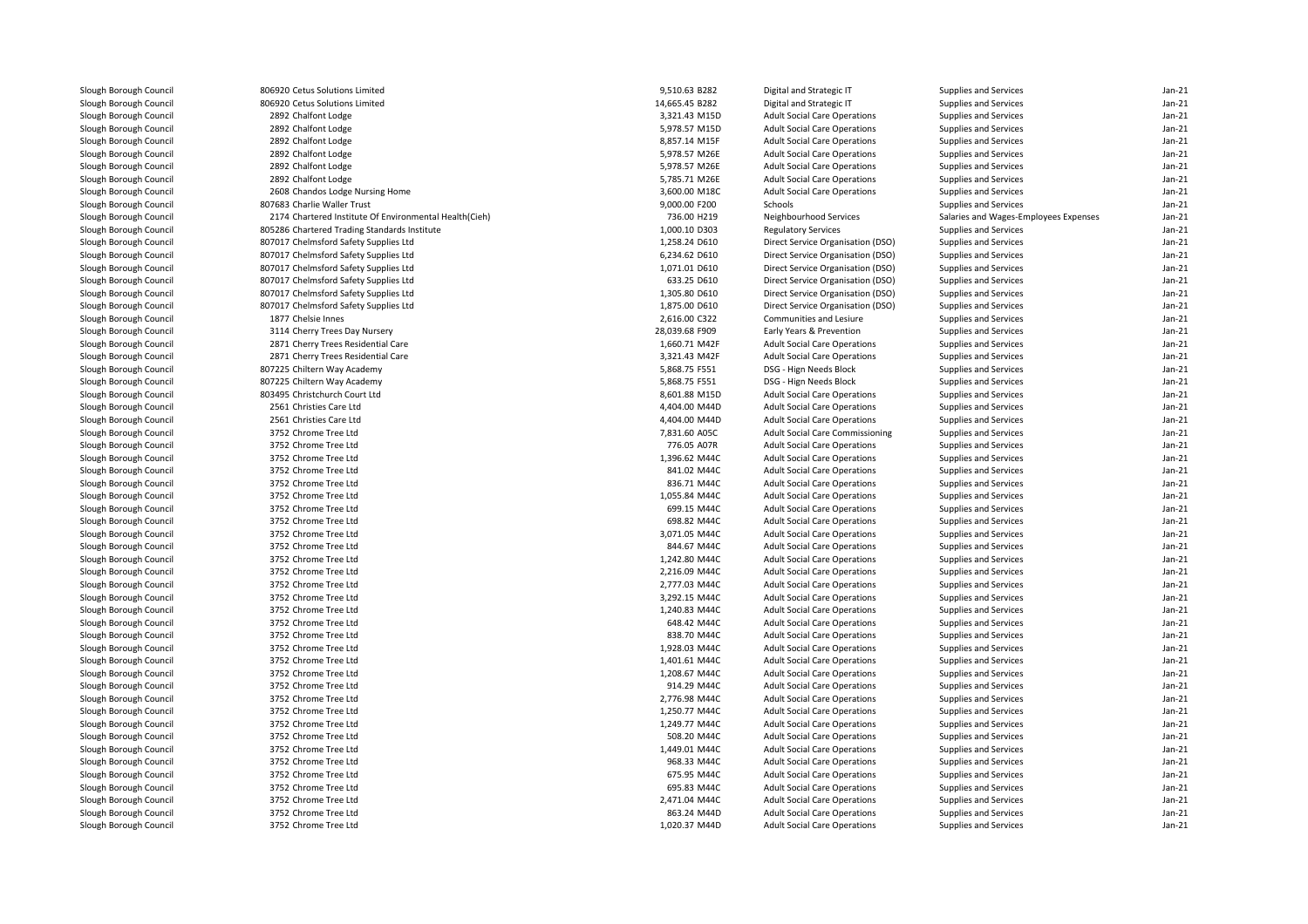| Slough Borough Council | 3752 Chrome Tree Ltd                | 556.26 M44D     | <b>Adult Social Care Operations</b> | Supplies and Services      | $Jan-21$           |
|------------------------|-------------------------------------|-----------------|-------------------------------------|----------------------------|--------------------|
| Slough Borough Council | 3752 Chrome Tree Ltd                | 1,126.45 M44D   | <b>Adult Social Care Operations</b> | Supplies and Services      | $Jan-21$           |
| Slough Borough Council | 3752 Chrome Tree Ltd                | 615.60 M44F     | <b>Adult Social Care Operations</b> | Supplies and Services      | $Jan-21$           |
| Slough Borough Council | 3752 Chrome Tree Ltd                | 2,327.16 M44F   | <b>Adult Social Care Operations</b> | Supplies and Services      | $Jan-21$           |
| Slough Borough Council | 3752 Chrome Tree Ltd                | 1,939.28 M44F   | <b>Adult Social Care Operations</b> | Supplies and Services      | Jan-21             |
| Slough Borough Council | 3752 Chrome Tree Ltd                | 1,379.05 M48C   | <b>Adult Social Care Operations</b> | Supplies and Services      | $Jan-21$           |
| Slough Borough Council | 3752 Chrome Tree Ltd                | 3,505.66 M48C   | <b>Adult Social Care Operations</b> | Supplies and Services      | Jan-21             |
| Slough Borough Council | 3752 Chrome Tree Ltd                | 521.79 M48C     | <b>Adult Social Care Operations</b> | Supplies and Services      | Jan-21             |
| Slough Borough Council | 3752 Chrome Tree Ltd                | 1,373.43 M48C   | <b>Adult Social Care Operations</b> | Supplies and Services      | $Jan-21$           |
| Slough Borough Council | 3752 Chrome Tree Ltd                | 1,359.84 M48C   | <b>Adult Social Care Operations</b> | Supplies and Services      | $Jan-21$           |
| Slough Borough Council | 803405 Churchmead School            | 1,905.00 F552   | DSG - Hign Needs Block              | Supplies and Services      | $Jan-21$           |
| Slough Borough Council | 803405 Churchmead School            | 1,270.00 F552   | DSG - Hign Needs Block              | Supplies and Services      | $Jan-21$           |
| Slough Borough Council | 803405 Churchmead School            | 1,270.00 F552   | DSG - Hign Needs Block              | Supplies and Services      | $Jan-21$           |
| Slough Borough Council | 803405 Churchmead School            | 1,905.00 F552   | DSG - Hign Needs Block              | Supplies and Services      | $Jan-21$           |
| Slough Borough Council | 803405 Churchmead School            | 1,524.00 F552   | DSG - Hign Needs Block              | Supplies and Services      | $Jan-21$           |
| Slough Borough Council | 803405 Churchmead School            | 1,524.00 F552   | DSG - Hign Needs Block              | Supplies and Services      | Jan-21             |
| Slough Borough Council | 803405 Churchmead School            | 1,905.00 F552   | DSG - Hign Needs Block              | Supplies and Services      | $Jan-21$           |
| Slough Borough Council | 803405 Churchmead School            | 1,905.00 F552   | DSG - Hign Needs Block              | Supplies and Services      | Jan-21             |
| Slough Borough Council | 803405 Churchmead School            | 2,857.00 F552   | DSG - Hign Needs Block              | Supplies and Services      | $Jan-21$           |
| Slough Borough Council | 803405 Churchmead School            | 2,857.00 F552   | DSG - Hign Needs Block              | Supplies and Services      | $Jan-21$           |
| Slough Borough Council | 1573 Cipfa Business Limited         | 6,825.00 B096   | Governance                          | Supplies and Services      | $Jan-21$           |
| Slough Borough Council | 807491 Cippenham School             | 5,250.00 E249   | DSG - Schools                       | Supplies and Services      | $Jan-21$           |
| Slough Borough Council | 807491 Cippenham School             | 6,786.53 E729   | DSG - Schools                       | Supplies and Services      | $Jan-21$           |
| Slough Borough Council | 807491 Cippenham School             | 4,003.20 E933   | DSG - Schools                       | <b>Government Grants</b>   | Jan-21             |
| Slough Borough Council | 806550 City Homecare Ltd            | 1,209.60 A07R   | <b>Adult Social Care Operations</b> | Supplies and Services      | $Jan-21$           |
| Slough Borough Council | 806550 City Homecare Ltd            | 588.00 M44C     | <b>Adult Social Care Operations</b> | Supplies and Services      | $Jan-21$           |
| Slough Borough Council | 806550 City Homecare Ltd            | 2,251.20 M44C   | <b>Adult Social Care Operations</b> | Supplies and Services      | $Jan-21$           |
| Slough Borough Council | 806550 City Homecare Ltd            | 588.00 M44C     | <b>Adult Social Care Operations</b> | Supplies and Services      | $Jan-21$           |
| Slough Borough Council | 806550 City Homecare Ltd            | 504.00 M44C     | <b>Adult Social Care Operations</b> | Supplies and Services      | Jan-21             |
| Slough Borough Council | 806550 City Homecare Ltd            | 1,764.00 M44C   | <b>Adult Social Care Operations</b> | Supplies and Services      | $Jan-21$           |
| Slough Borough Council | 806550 City Homecare Ltd            | 588.00 M44C     | <b>Adult Social Care Operations</b> | Supplies and Services      | Jan-21             |
| Slough Borough Council | 806550 City Homecare Ltd            | 1,176.00 M44C   | <b>Adult Social Care Operations</b> | Supplies and Services      | $Jan-21$           |
| Slough Borough Council | 806550 City Homecare Ltd            | 823.20 M44C     | <b>Adult Social Care Operations</b> | Supplies and Services      | Jan-21             |
| Slough Borough Council | 806550 City Homecare Ltd            | 705.60 M44C     | <b>Adult Social Care Operations</b> | Supplies and Services      | $Jan-21$           |
|                        |                                     | 1,881.60 M44C   |                                     |                            |                    |
| Slough Borough Council | 806550 City Homecare Ltd            | 2,116.80 M44C   | <b>Adult Social Care Operations</b> | Supplies and Services      | Jan-21<br>$Jan-21$ |
| Slough Borough Council | 806550 City Homecare Ltd            |                 | <b>Adult Social Care Operations</b> | Supplies and Services      |                    |
| Slough Borough Council | 806550 City Homecare Ltd            | 823.20 M44C     | <b>Adult Social Care Operations</b> | Supplies and Services      | $Jan-21$           |
| Slough Borough Council | 806550 City Homecare Ltd            | 697.20 M44C     | <b>Adult Social Care Operations</b> | Supplies and Services      | $Jan-21$           |
| Slough Borough Council | 806550 City Homecare Ltd            | 856.80 M44C     | <b>Adult Social Care Operations</b> | Supplies and Services      | $Jan-21$           |
| Slough Borough Council | 806550 City Homecare Ltd            | 1,176.00 M44C   | <b>Adult Social Care Operations</b> | Supplies and Services      | $Jan-21$           |
| Slough Borough Council | 806550 City Homecare Ltd            | 2,452.80 M44C   | <b>Adult Social Care Operations</b> | Supplies and Services      | Jan-21             |
| Slough Borough Council | 806550 City Homecare Ltd            | 1,646.40 M44C   | <b>Adult Social Care Operations</b> | Supplies and Services      | Jan-21             |
| Slough Borough Council | 806550 City Homecare Ltd            | 2,058.00 M44C   | <b>Adult Social Care Operations</b> | Supplies and Services      | Jan-21             |
| Slough Borough Council | 806550 City Homecare Ltd            | 588.00 M44D     | <b>Adult Social Care Operations</b> | Supplies and Services      | Jan-21             |
| Slough Borough Council | 806550 City Homecare Ltd            | 823.20 M44D     | <b>Adult Social Care Operations</b> | Supplies and Services      | $Jan-21$           |
| Slough Borough Council | 806550 City Homecare Ltd            | 1,881.60 M44D   | <b>Adult Social Care Operations</b> | Supplies and Services      | Jan-21             |
| Slough Borough Council | 806550 City Homecare Ltd            | 823.20 M44D     | <b>Adult Social Care Operations</b> | Supplies and Services      | $Jan-21$           |
| Slough Borough Council | 806550 City Homecare Ltd            | 789.60 M44D     | <b>Adult Social Care Operations</b> | Supplies and Services      | $Jan-21$           |
| Slough Borough Council | 806550 City Homecare Ltd            | 1,881.60 M44D   | <b>Adult Social Care Operations</b> | Supplies and Services      | $Jan-21$           |
| Slough Borough Council | 806550 City Homecare Ltd            | 806.40 M44F     | <b>Adult Social Care Operations</b> | Supplies and Services      | $Jan-21$           |
| Slough Borough Council | 806550 City Homecare Ltd            | 1,008.00 M44F   | <b>Adult Social Care Operations</b> | Supplies and Services      | $Jan-21$           |
| Slough Borough Council | 806550 City Homecare Ltd            | 823.20 M48C     | <b>Adult Social Care Operations</b> | Supplies and Services      | $Jan-21$           |
| Slough Borough Council | 806550 City Homecare Ltd            | 705.60 M48C     | <b>Adult Social Care Operations</b> | Supplies and Services      | $Jan-21$           |
| Slough Borough Council | 807242 Civica Election Services Ltd | 1,324.96 B246   | Governance                          | Supplies and Services      | Jan-21             |
| Slough Borough Council | 455 Cj Associates                   | 700.00 F146     | Early Years & Prevention            | Indirect Employee Expenses | Jan-21             |
| Slough Borough Council | 1151 Claycots Primary School        | 782,028.62 E209 | DSG - Schools                       | Supplies and Services      | $Jan-21$           |
| Slough Borough Council | 1151 Claycots Primary School        | 11,250.00 E933  | DSG - Schools                       | <b>Government Grants</b>   | $Jan-21$           |
| Slough Borough Council | 2865 Cleapss                        | 2,591.88 F200   | Schools                             | Supplies and Services      | $Jan-21$           |
| Slough Borough Council | 408 Clear Channel Uk Ltd            | 1,460.00 C032   | Communities and Lesiure             | Supplies and Services      | $Jan-21$           |
|                        |                                     |                 |                                     |                            |                    |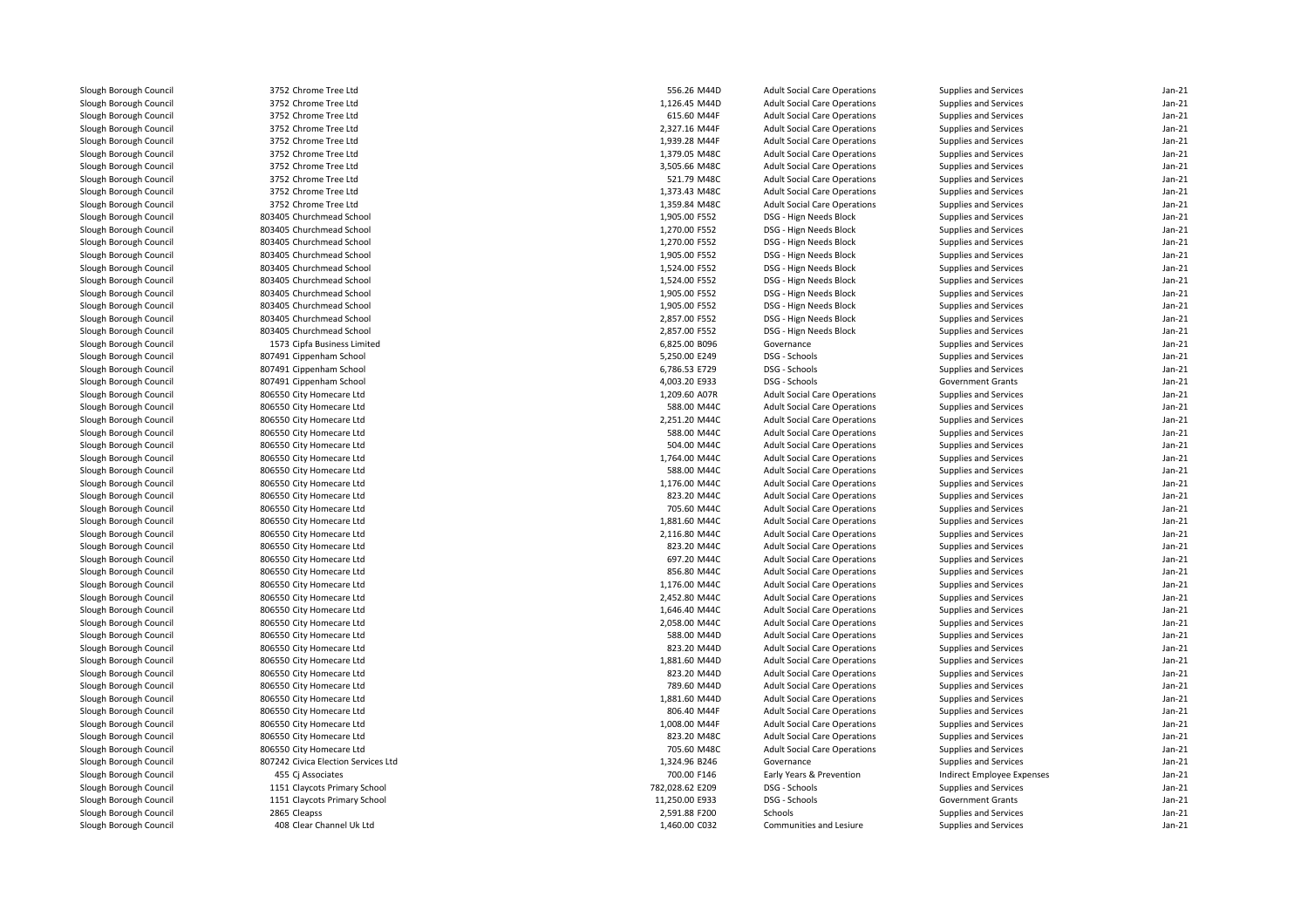| Slough Borough Council | 408 Clear Channel Uk Ltd            | 670.00 C032    | Communities and Lesiure                | Supplies and Services    | $Jan-21$ |
|------------------------|-------------------------------------|----------------|----------------------------------------|--------------------------|----------|
| Slough Borough Council | 807517 CMT LTD                      | 8,332.00 P419  | Capital                                | <b>Capital Charges</b>   | $Jan-21$ |
| Slough Borough Council | 3685 Coghlan Lodges Limited         | 2,258.00 M42F  | <b>Adult Social Care Operations</b>    | Supplies and Services    | $Jan-21$ |
| Slough Borough Council | 3685 Coghlan Lodges Limited         | 2,316.72 M42F  | <b>Adult Social Care Operations</b>    | Supplies and Services    | $Jan-21$ |
|                        |                                     |                |                                        |                          | $Jan-21$ |
| Slough Borough Council | 3685 Coghlan Lodges Limited         | 2,116.04 M44D  | <b>Adult Social Care Operations</b>    | Supplies and Services    |          |
| Slough Borough Council | 805823 Collaborative Care Solutions | 2,685.12 A05C  | <b>Adult Social Care Commissioning</b> | Supplies and Services    | $Jan-21$ |
| Slough Borough Council | 805823 Collaborative Care Solutions | 8,857.14 M42E  | <b>Adult Social Care Operations</b>    | Supplies and Services    | $Jan-21$ |
| Slough Borough Council | 805823 Collaborative Care Solutions | 9,477.14 M42E  | <b>Adult Social Care Operations</b>    | Supplies and Services    | $Jan-21$ |
| Slough Borough Council | 805823 Collaborative Care Solutions | 8,857.14 M42E  | <b>Adult Social Care Operations</b>    | Supplies and Services    | $Jan-21$ |
| Slough Borough Council | 805823 Collaborative Care Solutions | 2,971.57 M42F  | <b>Adult Social Care Operations</b>    | Supplies and Services    | $Jan-21$ |
| Slough Borough Council | 805823 Collaborative Care Solutions | 3,321.42 M42F  | <b>Adult Social Care Operations</b>    | Supplies and Services    | $Jan-21$ |
| Slough Borough Council | 805823 Collaborative Care Solutions | 3,365.71 M42F  | <b>Adult Social Care Operations</b>    | Supplies and Services    | $Jan-21$ |
| Slough Borough Council | 805823 Collaborative Care Solutions | 2,657.14 M42F  | <b>Adult Social Care Operations</b>    | Supplies and Services    | $Jan-21$ |
| Slough Borough Council | 805823 Collaborative Care Solutions | 3,365.71 M44F  | <b>Adult Social Care Operations</b>    | Supplies and Services    | $Jan-21$ |
| Slough Borough Council | 459 Colliers Cre                    | 3,666.67 J006  | <b>HRA Housing Development</b>         | Supplies and Services    | $Jan-21$ |
| Slough Borough Council | 286 Colnbrook C Of E Primary School | 28,591.23 E219 | DSG - Schools                          | Supplies and Services    | $Jan-21$ |
| Slough Borough Council | 286 Colnbrook C Of E Primary School | 1,410.00 E933  | DSG - Schools                          | <b>Government Grants</b> | $Jan-21$ |
| Slough Borough Council | 2535 Comfort Care Services          | 53,143.00 A05C | <b>Adult Social Care Commissioning</b> | Supplies and Services    | $Jan-21$ |
| Slough Borough Council | 2535 Comfort Care Services          | 1,743.75 M26E  | <b>Adult Social Care Operations</b>    | Supplies and Services    | $Jan-21$ |
| Slough Borough Council | 2535 Comfort Care Services          | 2,635.00 M27F  | <b>Adult Social Care Operations</b>    | Supplies and Services    | $Jan-21$ |
| Slough Borough Council | 2535 Comfort Care Services          | 2,587.09 M42E  | <b>Adult Social Care Operations</b>    | Supplies and Services    | $Jan-21$ |
| Slough Borough Council | 2535 Comfort Care Services          | 2,325.00 M42E  | <b>Adult Social Care Operations</b>    | Supplies and Services    | $Jan-21$ |
| Slough Borough Council | 2535 Comfort Care Services          | 775.00 M42E    | <b>Adult Social Care Operations</b>    | Supplies and Services    | $Jan-21$ |
| Slough Borough Council | 2535 Comfort Care Services          | 2,247.50 M42E  | <b>Adult Social Care Operations</b>    | Supplies and Services    | $Jan-21$ |
| Slough Borough Council | 2535 Comfort Care Services          | 3,192.03 M42E  | <b>Adult Social Care Operations</b>    | Supplies and Services    | $Jan-21$ |
| Slough Borough Council | 2535 Comfort Care Services          | 713.89 M42E    | <b>Adult Social Care Operations</b>    | Supplies and Services    | $Jan-21$ |
| Slough Borough Council | 2535 Comfort Care Services          | 775.00 M42E    | <b>Adult Social Care Operations</b>    | Supplies and Services    | $Jan-21$ |
| Slough Borough Council | 2535 Comfort Care Services          | 2,635.00 M42F  | <b>Adult Social Care Operations</b>    | Supplies and Services    | $Jan-21$ |
| Slough Borough Council | 2535 Comfort Care Services          | 2,635.00 M42F  | <b>Adult Social Care Operations</b>    | Supplies and Services    | $Jan-21$ |
| Slough Borough Council | 2535 Comfort Care Services          | 2,601.56 M42F  | <b>Adult Social Care Operations</b>    | Supplies and Services    | $Jan-21$ |
| Slough Borough Council | 2535 Comfort Care Services          | 1,300.80 M42F  | <b>Adult Social Care Operations</b>    | Supplies and Services    | $Jan-21$ |
| Slough Borough Council | 2535 Comfort Care Services          | 3,893.82 M42F  | <b>Adult Social Care Operations</b>    | Supplies and Services    | $Jan-21$ |
| Slough Borough Council | 2535 Comfort Care Services          | 1,749.29 M42F  | <b>Adult Social Care Operations</b>    | Supplies and Services    | $Jan-21$ |
| Slough Borough Council | 2535 Comfort Care Services          | 2,635.00 M42F  | <b>Adult Social Care Operations</b>    | Supplies and Services    | $Jan-21$ |
| Slough Borough Council | 2535 Comfort Care Services          | 1,317.50 M42F  | <b>Adult Social Care Operations</b>    | Supplies and Services    | $Jan-21$ |
| Slough Borough Council | 2535 Comfort Care Services          | 1,300.80 M42F  | <b>Adult Social Care Operations</b>    | Supplies and Services    | $Jan-21$ |
| Slough Borough Council | 2535 Comfort Care Services          | 2,635.00 M42F  | <b>Adult Social Care Operations</b>    | Supplies and Services    | $Jan-21$ |
| Slough Borough Council | 2535 Comfort Care Services          | 839.21 M42F    | <b>Adult Social Care Operations</b>    | Supplies and Services    | $Jan-21$ |
| Slough Borough Council | 2535 Comfort Care Services          | 839.21 M42F    | <b>Adult Social Care Operations</b>    | Supplies and Services    | $Jan-21$ |
| Slough Borough Council | 2535 Comfort Care Services          | 3,474.21 M42F  | <b>Adult Social Care Operations</b>    | Supplies and Services    | $Jan-21$ |
| Slough Borough Council | 2535 Comfort Care Services          | 2,635.00 M42F  | <b>Adult Social Care Operations</b>    | Supplies and Services    | $Jan-21$ |
| Slough Borough Council | 2535 Comfort Care Services          | 1,007.06 M42F  | <b>Adult Social Care Operations</b>    | Supplies and Services    | $Jan-21$ |
| Slough Borough Council | 2535 Comfort Care Services          | 1,477.99 M42F  | <b>Adult Social Care Operations</b>    | Supplies and Services    | $Jan-21$ |
| Slough Borough Council | 2535 Comfort Care Services          | 1,300.80 M42F  | <b>Adult Social Care Operations</b>    | Supplies and Services    | $Jan-21$ |
| Slough Borough Council | 2535 Comfort Care Services          | 1,468.60 M42F  | <b>Adult Social Care Operations</b>    | Supplies and Services    | $Jan-21$ |
| Slough Borough Council | 2535 Comfort Care Services          | 2,778.71 M42F  | <b>Adult Social Care Operations</b>    | Supplies and Services    | $Jan-21$ |
| Slough Borough Council | 2535 Comfort Care Services          | 839.21 M42F    | <b>Adult Social Care Operations</b>    | Supplies and Services    | $Jan-21$ |
| Slough Borough Council | 2535 Comfort Care Services          | 839.21 M42F    | <b>Adult Social Care Operations</b>    | Supplies and Services    | $Jan-21$ |
| Slough Borough Council | 2535 Comfort Care Services          | 2,635.00 M42F  | <b>Adult Social Care Operations</b>    | Supplies and Services    | $Jan-21$ |
| Slough Borough Council | 2535 Comfort Care Services          | 839.21 M42F    | <b>Adult Social Care Operations</b>    | Supplies and Services    | $Jan-21$ |
| Slough Borough Council | 2535 Comfort Care Services          | 1,762.35 M44C  | <b>Adult Social Care Operations</b>    | Supplies and Services    | $Jan-21$ |
| Slough Borough Council | 2535 Comfort Care Services          | 4,461.56 M44E  | <b>Adult Social Care Operations</b>    | Supplies and Services    | $Jan-21$ |
| Slough Borough Council | 2535 Comfort Care Services          | 1,920.89 M44E  | <b>Adult Social Care Operations</b>    | Supplies and Services    | $Jan-21$ |
| Slough Borough Council | 2535 Comfort Care Services          | 3,474.21 M44F  | <b>Adult Social Care Operations</b>    | Supplies and Services    | $Jan-21$ |
| Slough Borough Council | 2535 Comfort Care Services          | 2,635.00 M44F  | <b>Adult Social Care Operations</b>    | Supplies and Services    | $Jan-21$ |
| Slough Borough Council | 2535 Comfort Care Services          | 503.53 M44F    | <b>Adult Social Care Operations</b>    | Supplies and Services    | $Jan-21$ |
| Slough Borough Council | 2535 Comfort Care Services          | 1,317.50 M44F  | <b>Adult Social Care Operations</b>    | Supplies and Services    | $Jan-21$ |
| Slough Borough Council | 2535 Comfort Care Services          | 1,317.50 M44F  | <b>Adult Social Care Operations</b>    | Supplies and Services    | $Jan-21$ |
| Slough Borough Council | 2535 Comfort Care Services          | 1,317.50 M44F  | <b>Adult Social Care Operations</b>    | Supplies and Services    | $Jan-21$ |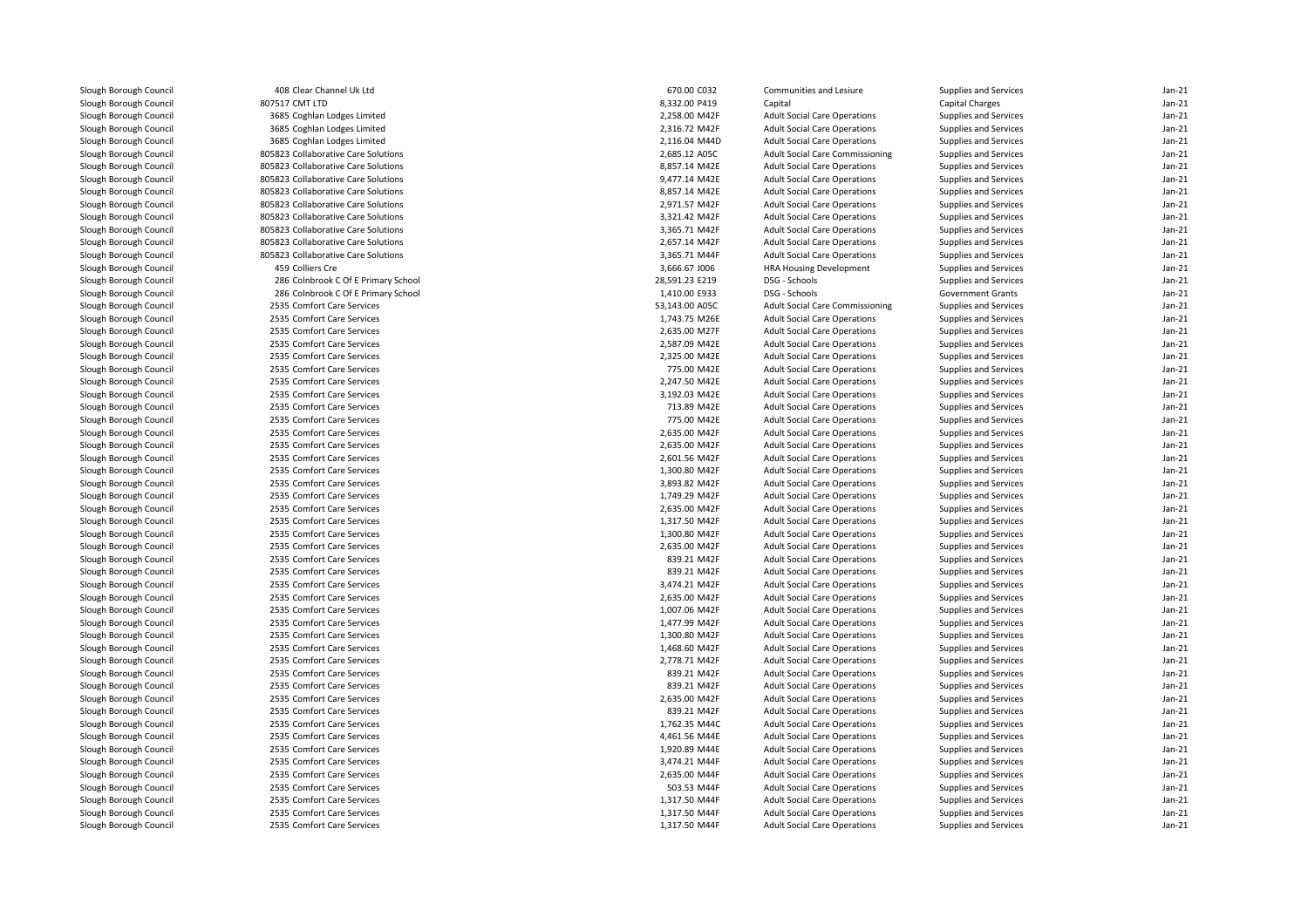| Slough Borough Council                           | 2535 Comfort Care Services                                   | 1,317.50 M44F  | <b>Adult Social Care Operations</b>    | Supplies and Services              | $Jan-21$ |
|--------------------------------------------------|--------------------------------------------------------------|----------------|----------------------------------------|------------------------------------|----------|
| Slough Borough Council                           | 2535 Comfort Care Services                                   | 2,337.84 M44F  | <b>Adult Social Care Operations</b>    | Supplies and Services              | $Jan-21$ |
| Slough Borough Council                           | 2535 Comfort Care Services                                   | 2,635.00 M81D  | <b>Adult Social Care Operations</b>    | Supplies and Services              | $Jan-21$ |
| Slough Borough Council                           | 805183 Compass Minerals UK Ltd                               | 1,311.14 D880  | Direct Service Organisation (DSO)      | Supplies and Services              | $Jan-21$ |
| Slough Borough Council                           | 805183 Compass Minerals UK Ltd                               | 2,617.21 D880  | Direct Service Organisation (DSO)      | Supplies and Services              | $Jan-21$ |
| Slough Borough Council                           | 1772 Computershare Voucher Services                          | 4,215.25 B348  | People                                 | Supplies and Services              | $Jan-21$ |
| Slough Borough Council                           | 807468 Connect Managed Services (UK) Ltd, trading as Conn3ct | 5,193.80 A106  | <b>Customer and Communications</b>     | Supplies and Services              | $Jan-21$ |
| Slough Borough Council                           | 807468 Connect Managed Services (UK) Ltd, trading as Conn3ct | 6,511.74 A106  | <b>Customer and Communications</b>     | Supplies and Services              | $Jan-21$ |
| Slough Borough Council                           | 806314 CONNECT SOFTWARE SOLUTIONS LIMITED                    | 14,275.30 F150 | Early Years & Prevention               | Supplies and Services              | $Jan-21$ |
| Slough Borough Council                           | 805278 Countrystyle Recycling Ltd                            | 11,055.70 D342 | <b>Environmental Services</b>          | Supplies and Services              | $Jan-21$ |
| Slough Borough Council                           | 167 Courtney Coaches Ltd                                     | 6,911.55 D512  | Major Infrastructure Projects          | Supplies and Services              | $Jan-21$ |
| Slough Borough Council                           | 167 Courtney Coaches Ltd                                     | 10,087.20 D512 | Major Infrastructure Projects          | Supplies and Services              | $Jan-21$ |
| Slough Borough Council                           | 167 Courtney Coaches Ltd                                     | 8,406.00 D512  | Major Infrastructure Projects          | Supplies and Services              | $Jan-21$ |
| Slough Borough Council                           | 167 Courtney Coaches Ltd                                     | 18,487.00 D512 | Major Infrastructure Projects          | Supplies and Services              | $Jan-21$ |
| Slough Borough Council                           | 3670 Craegmoor Birches Grove Priory                          | 1,888.44 M27F  | <b>Adult Social Care Operations</b>    | Supplies and Services              | $Jan-21$ |
| Slough Borough Council                           | 3670 Craegmoor Birches Grove Priory                          | 3,712.88 M27F  | <b>Adult Social Care Operations</b>    | Supplies and Services              | $Jan-21$ |
| Slough Borough Council                           | 1638 Creative Support Ltd                                    | 821.18 A02F    | <b>Adult Social Care Commissioning</b> | Supplies and Services              | $Jan-21$ |
| Slough Borough Council                           | 1638 Creative Support Ltd                                    | 6.993.00 A02F  | <b>Adult Social Care Commissioning</b> | Supplies and Services              | $Jan-21$ |
| Slough Borough Council                           | 1638 Creative Support Ltd                                    | 4,428.90 A02F  | <b>Adult Social Care Commissioning</b> | Supplies and Services              | $Jan-21$ |
| Slough Borough Council                           | 1638 Creative Support Ltd                                    | 2,021.04 A02F  | <b>Adult Social Care Commissioning</b> | Supplies and Services              | $Jan-21$ |
| Slough Borough Council                           | 1638 Creative Support Ltd                                    | 1,115.55 A02F  | <b>Adult Social Care Commissioning</b> | Supplies and Services              | $Jan-21$ |
| Slough Borough Council                           | 1638 Creative Support Ltd                                    | 2,214.45 A02F  | Adult Social Care Commissioning        | Supplies and Services              | $Jan-21$ |
| Slough Borough Council                           | 1638 Creative Support Ltd                                    | 3,013.65 A02F  | <b>Adult Social Care Commissioning</b> | Supplies and Services              | $Jan-21$ |
| Slough Borough Council                           | 1638 Creative Support Ltd                                    | 3,132.64 A05C  | <b>Adult Social Care Commissioning</b> | Supplies and Services              | $Jan-21$ |
| Slough Borough Council                           | 1638 Creative Support Ltd                                    | 3,915.80 A05C  | <b>Adult Social Care Commissioning</b> | Supplies and Services              | $Jan-21$ |
| Slough Borough Council                           | 1638 Creative Support Ltd                                    | 1,565.10 M42E  | <b>Adult Social Care Operations</b>    | Supplies and Services              | $Jan-21$ |
| Slough Borough Council                           | 1638 Creative Support Ltd                                    | 1,431.40 M42E  | <b>Adult Social Care Operations</b>    | Supplies and Services              | $Jan-21$ |
| Slough Borough Council                           | 1638 Creative Support Ltd                                    | 1,165.50 M42E  | <b>Adult Social Care Operations</b>    | Supplies and Services              | $Jan-21$ |
| Slough Borough Council                           | 1638 Creative Support Ltd                                    | 1,431.90 M42E  | <b>Adult Social Care Operations</b>    | Supplies and Services              | $Jan-21$ |
| Slough Borough Council                           | 1638 Creative Support Ltd                                    | 1,165.50 M42E  | <b>Adult Social Care Operations</b>    | Supplies and Services              | $Jan-21$ |
| Slough Borough Council                           | 1638 Creative Support Ltd                                    | 2,214.45 M42E  | <b>Adult Social Care Operations</b>    | Supplies and Services              | $Jan-21$ |
| Slough Borough Council                           | 806983 Critigom                                              | 864.21 H020    | <b>Customer and Communications</b>     | Supplies and Services              | $Jan-21$ |
| Slough Borough Council                           | 806983 Critigom                                              | 520.13 H020    | <b>Customer and Communications</b>     | Supplies and Services              | $Jan-21$ |
| Slough Borough Council                           | 806983 Critigom                                              | 1,137.56 H020  | <b>Customer and Communications</b>     | Supplies and Services              | $Jan-21$ |
| Slough Borough Council                           | 806900 CYXTERA TECHNOLOGY UK LIMITED                         | 21,824.25 B282 | Digital and Strategic IT               | Supplies and Services              | $Jan-21$ |
| Slough Borough Council                           | 806541 Darul Madinah Slough                                  | 10,016.14 F909 | Early Years & Prevention               | Supplies and Services              | $Jan-21$ |
| Slough Borough Council                           | 807288 David Allwood                                         | 2,616.00 C322  | Communities and Lesiure                | Supplies and Services              | $Jan-21$ |
| Slough Borough Council                           | 807288 David Allwood                                         | 2,616.00 C322  | Communities and Lesiure                | Supplies and Services              | $Jan-21$ |
| Slough Borough Council                           | 807012 David Byford of DJB Safeguarding Ltd                  | 8,400.00 A04A  | <b>Adult Social Care Operations</b>    | Supplies and Services              | $Jan-21$ |
| Slough Borough Council                           | 636 David John (Papers) Ltd                                  | 582.50 K059    | <b>Customer and Communications</b>     | Supplies and Services              | Jan-21   |
| Slough Borough Council                           | 807440 David Peplow                                          | 1,200.00 A04A  | <b>Adult Social Care Operations</b>    | Supplies and Services              | $Jan-21$ |
| Slough Borough Council                           | 807440 David Peplow                                          | 1,200.00 A04A  | <b>Adult Social Care Operations</b>    | Supplies and Services              | $Jan-21$ |
| Slough Borough Council                           | 1840 Davitt Jones Bould Limited                              | 813.60 B082    | <b>Regeneration Development</b>        | Supplies and Services              | $Jan-21$ |
| Slough Borough Council                           | 1840 Davitt Jones Bould Limited                              | 2,308.50 B082  | <b>Regeneration Development</b>        | Supplies and Services              | Jan-21   |
|                                                  | 1840 Davitt Jones Bould Limited                              | 581.10 P156    | Capital                                |                                    | $Jan-21$ |
| Slough Borough Council<br>Slough Borough Council | 1840 Davitt Jones Bould Limited                              | 2,220.10 P156  | Capital                                | Capital Charges<br>Capital Charges | $Jan-21$ |
|                                                  |                                                              |                |                                        |                                    | $Jan-21$ |
| Slough Borough Council                           | 804903 Dennis Eagle Limited                                  | 17,013.78 D610 | Direct Service Organisation (DSO)      | Supplies and Services              |          |
| Slough Borough Council                           | 804903 Dennis Eagle Limited                                  | 2,558.54 D610  | Direct Service Organisation (DSO)      | Supplies and Services              | $Jan-21$ |
| Slough Borough Council                           | 804903 Dennis Eagle Limited                                  | 1,604.26 D630  | Direct Service Organisation (DSO)      | Supplies and Services              | $Jan-21$ |
| Slough Borough Council                           | 806159 Devon Piatt-Panton                                    | 1,187.20 C322  | Communities and Lesiure                | Supplies and Services              | $Jan-21$ |
| Slough Borough Council                           | 806159 Devon Piatt-Panton                                    | 1,187.20 C322  | Communities and Lesiure                | Supplies and Services              | $Jan-21$ |
| Slough Borough Council                           | 3554 Dimensions (Uk) Ltd                                     | 7,366.44 M42E  | <b>Adult Social Care Operations</b>    | Supplies and Services              | Jan-21   |
| Slough Borough Council                           | 3554 Dimensions (Uk) Ltd                                     | 7,078.41 M42E  | <b>Adult Social Care Operations</b>    | Supplies and Services              | $Jan-21$ |
| Slough Borough Council                           | 3554 Dimensions (Uk) Ltd                                     | 5,823.53 M42E  | <b>Adult Social Care Operations</b>    | Supplies and Services              | Jan-21   |
| Slough Borough Council                           | 3554 Dimensions (Uk) Ltd                                     | 6,136.54 M42E  | <b>Adult Social Care Operations</b>    | Supplies and Services              | Jan-21   |
| Slough Borough Council                           | 3554 Dimensions (Uk) Ltd                                     | 7,421.49 M42E  | <b>Adult Social Care Operations</b>    | Supplies and Services              | Jan-21   |
| Slough Borough Council                           | 3554 Dimensions (Uk) Ltd                                     | 7,090.23 M42E  | <b>Adult Social Care Operations</b>    | Supplies and Services              | $Jan-21$ |
| Slough Borough Council                           | 3554 Dimensions (Uk) Ltd                                     | 6,902.99 M42E  | <b>Adult Social Care Operations</b>    | Supplies and Services              | Jan-21   |
| Slough Borough Council                           | 3554 Dimensions (Uk) Ltd                                     | 5,537.44 M42E  | <b>Adult Social Care Operations</b>    | Supplies and Services              | $Jan-21$ |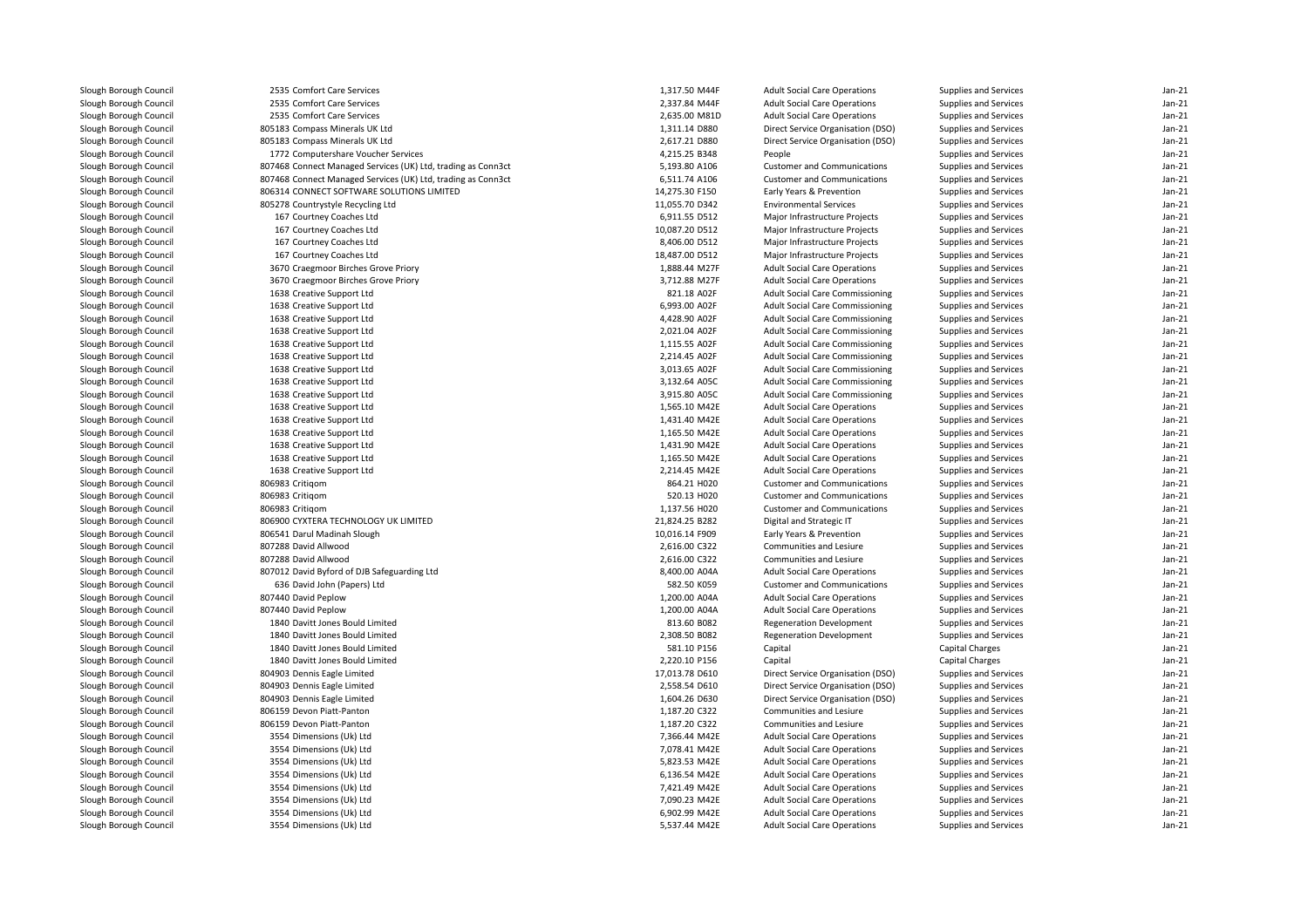| Slough Borough Council | 3554 Dimensions (Uk) Ltd                                                  | 5,789.47 M42E   | <b>Adult Social Care Operations</b> | Supplies and Services    | $Jan-21$             |
|------------------------|---------------------------------------------------------------------------|-----------------|-------------------------------------|--------------------------|----------------------|
| Slough Borough Council | 805483 Direct Tyre Managenent Ltd                                         | 699.46 D620     | Direct Service Organisation (DSO)   | Transport                | $Jan-21$             |
| Slough Borough Council | 803306 Ditton Park Academy                                                | 4,530.00 B297   | Finance                             | <b>Government Grants</b> | $Jan-21$             |
| Slough Borough Council | 803306 Ditton Park Academy                                                | 15,506.62 E269  | DSG - Schools                       | Supplies and Services    | $Jan-21$             |
| Slough Borough Council | 804284 DK PRODUKTIONS LTD                                                 | 500.00 C010     | Communities and Lesiure             | Supplies and Services    | $Jan-21$             |
| Slough Borough Council | 806112 Dor 2 Dor Slough                                                   | 653.81 C032     | Communities and Lesiure             | Supplies and Services    | $Jan-21$             |
| Slough Borough Council | 1457 Dr Norman Gordon                                                     | 1,938.90 D320   | <b>Regulatory Services</b>          | Premises                 | $Jan-21$             |
| Slough Borough Council | 1517 Dr Patrick Purcell                                                   | 1,642.23 A02A   | <b>Adult Social Care Operations</b> | Supplies and Services    | $Jan-21$             |
| Slough Borough Council | 2487 Dr Raj Krishnaiah                                                    | 1,080.00 A02A   | <b>Adult Social Care Operations</b> | Supplies and Services    | Jan-21               |
| Slough Borough Council | 806539 Eclipse Digital Media Ltd                                          | 814.16 P095     | Capital                             | Capital Charges          | $Jan-21$             |
| Slough Borough Council | 804924 Econ Engineering Limited                                           | 6,945.55 D880   | Direct Service Organisation (DSO)   | Transport                | $Jan-21$             |
| Slough Borough Council | 803301 Eden Girls School                                                  | 3,330.00 E933   | DSG - Schools                       | <b>Government Grants</b> | $Jan-21$             |
| Slough Borough Council | 1299 Edf Energy                                                           | 42,042.04 D413  | Major Infrastructure Projects       | Supplies and Services    | Jan-21               |
| Slough Borough Council | 1299 Edf Energy                                                           | 42,042.04 D413  | Major Infrastructure Projects       | Supplies and Services    | $Jan-21$             |
| Slough Borough Council | 1299 Edf Energy                                                           | -42,042.04 D413 | Major Infrastructure Projects       | Supplies and Services    | Jan-21               |
| Slough Borough Council | 1299 Edf Energy                                                           | 76,865.05 K526  | <b>Building Management</b>          | Premises                 | $Jan-21$             |
| Slough Borough Council | 2998 Egbert H Taylor & Co Limited                                         | 1,051.90 D620   | Direct Service Organisation (DSO)   | Supplies and Services    | Jan-21               |
| Slough Borough Council | 803800 Eibe Play Ltd                                                      | 2,958.33 F176   | CLS - Early Years & Prevention      | Supplies and Services    | $Jan-21$             |
| Slough Borough Council | 807001 Elegant Care Services Ltd                                          | 3,432.14 M44F   | <b>Adult Social Care Operations</b> | Supplies and Services    | $Jan-21$             |
| Slough Borough Council | 807001 Elegant Care Services Ltd                                          | 3,567.85 M44F   | <b>Adult Social Care Operations</b> | Supplies and Services    | $Jan-21$             |
| Slough Borough Council | 806355 Elysium Healthcare                                                 | 10,688.40 M26E  | <b>Adult Social Care Operations</b> | Supplies and Services    | $Jan-21$             |
| Slough Borough Council | 806355 Elysium Healthcare                                                 | 9,267.60 M26E   | <b>Adult Social Care Operations</b> | Supplies and Services    | $Jan-21$             |
| Slough Borough Council | 805423 Enriched Care                                                      | 3,277.50 M44F   | <b>Adult Social Care Operations</b> | Supplies and Services    | $Jan-21$             |
| Slough Borough Council | 805423 Enriched Care                                                      | 4,275.00 M44F   | <b>Adult Social Care Operations</b> | Supplies and Services    | $Jan-21$             |
| Slough Borough Council | 805423 Enriched Care                                                      | 4,417.50 M44F   | <b>Adult Social Care Operations</b> | Supplies and Services    | $Jan-21$             |
| Slough Borough Council | 805423 Enriched Care                                                      | 4,417.50 M44F   | <b>Adult Social Care Operations</b> | Supplies and Services    | Jan-21               |
| Slough Borough Council | 807310 Enterprise Rent-A-Car UK Limited trading as Enterprise Flex-E-Rent | 658.75 D750     | Direct Service Organisation (DSO)   | Transport                | $Jan-21$             |
| Slough Borough Council | 807310 Enterprise Rent-A-Car UK Limited trading as Enterprise Flex-E-Rent | 644.58 D750     | Direct Service Organisation (DSO)   | Transport                | $Jan-21$             |
| Slough Borough Council | 807310 Enterprise Rent-A-Car UK Limited trading as Enterprise Flex-E-Rent | 644.58 D750     | Direct Service Organisation (DSO)   | Transport                | $Jan-21$             |
| Slough Borough Council | 807310 Enterprise Rent-A-Car UK Limited trading as Enterprise Flex-E-Rent | 30,991.64 D910  | Direct Service Organisation (DSO)   | Transport                | $Jan-21$             |
| Slough Borough Council |                                                                           |                 |                                     | Transport                | $Jan-21$             |
|                        | 807310 Enterprise Rent-A-Car UK Limited trading as Enterprise Flex-E-Rent | 30,991.64 D910  | Direct Service Organisation (DSO)   |                          |                      |
| Slough Borough Council | 807039 Epaton Ltd                                                         | 19,257.60 B282  | Digital and Strategic IT            | Supplies and Services    | $Jan-21$<br>$Jan-21$ |
| Slough Borough Council | 807039 Epaton Ltd                                                         | 5,720.00 B282   | Digital and Strategic IT            | Supplies and Services    |                      |
| Slough Borough Council | 807039 Epaton Ltd                                                         | 2,860.00 B282   | Digital and Strategic IT            | Supplies and Services    | $Jan-21$             |
| Slough Borough Council | 803645 Esotec                                                             | 2.290.50 J607   | <b>Housing Revenue Account</b>      | Premises                 | $Jan-21$             |
| Slough Borough Council | 803645 Esotec                                                             | 48,965.00 P204  | Capital                             | Capital Charges          | $Jan-21$             |
| Slough Borough Council | 803645 Esotec                                                             | 6,745.00 P871   | Capital                             | Capital Charges          | $Jan-21$             |
| Slough Borough Council | 803645 Esotec                                                             | 7,245.00 P871   | Capital                             | <b>Capital Charges</b>   | $Jan-21$             |
| Slough Borough Council | 803645 Esotec                                                             | 6,970.00 P871   | Capital                             | Capital Charges          | $Jan-21$             |
| Slough Borough Council | 803645 Esotec                                                             | 6,970.00 P871   | Capital                             | Capital Charges          | $Jan-21$             |
| Slough Borough Council | 803645 Esotec                                                             | 6,745.00 P871   | Capital                             | <b>Capital Charges</b>   | $Jan-21$             |
| Slough Borough Council | 803645 Esotec                                                             | 7,245.00 P871   | Capital                             | Capital Charges          | $Jan-21$             |
| Slough Borough Council | 805569 Ethical Commercial Services Ltd                                    | 1,750.00 B017   | Finance                             | Supplies and Services    | $Jan-21$             |
| Slough Borough Council | 2677 Eton House Residential Home                                          | 3,534.00 M25C   | <b>Adult Social Care Operations</b> | Supplies and Services    | $Jan-21$             |
| Slough Borough Council | 2677 Eton House Residential Home                                          | 3,534.00 M25C   | <b>Adult Social Care Operations</b> | Supplies and Services    | $Jan-21$             |
| Slough Borough Council | 2677 Eton House Residential Home                                          | 3,078.00 M25C   | <b>Adult Social Care Operations</b> | Supplies and Services    | Jan-21               |
| Slough Borough Council | 2677 Eton House Residential Home                                          | 3,534.00 M25C   | <b>Adult Social Care Operations</b> | Supplies and Services    | $Jan-21$             |
| Slough Borough Council | 2677 Eton House Residential Home                                          | 2,571.43 M27C   | <b>Adult Social Care Operations</b> | Supplies and Services    | $Jan-21$             |
| Slough Borough Council | 2677 Eton House Residential Home                                          | 2,571.43 M27C   | <b>Adult Social Care Operations</b> | Supplies and Services    | $Jan-21$             |
| Slough Borough Council | 2677 Eton House Residential Home                                          | 2,571.43 M27C   | <b>Adult Social Care Operations</b> | Supplies and Services    | $Jan-21$             |
| Slough Borough Council | 2677 Eton House Residential Home                                          | 2,657.14 M27C   | <b>Adult Social Care Operations</b> | Supplies and Services    | $Jan-21$             |
| Slough Borough Council | 2677 Eton House Residential Home                                          | 2,657.14 M27C   | <b>Adult Social Care Operations</b> | Supplies and Services    | Jan-21               |
| Slough Borough Council | 1995 Eton Wick C Of E First School                                        | 5,263.00 F552   | DSG - Hign Needs Block              | Supplies and Services    | $Jan-21$             |
| Slough Borough Council | 1995 Eton Wick C Of E First School                                        | 3,015.00 F552   | DSG - Hign Needs Block              | Supplies and Services    | Jan-21               |
| Slough Borough Council | 1825 Externiture Limited                                                  | 1,097.74 D512   | Major Infrastructure Projects       | Premises                 | $Jan-21$             |
| Slough Borough Council | 805225 Falcon Surfacing Ltd                                               | 1,303.38 D880   | Direct Service Organisation (DSO)   | Supplies and Services    | Jan-21               |
| Slough Borough Council | 805225 Falcon Surfacing Ltd                                               | 1,642.20 D880   | Direct Service Organisation (DSO)   | Supplies and Services    | $Jan-21$             |
| Slough Borough Council | 805225 Falcon Surfacing Ltd                                               | 2,962.07 D880   | Direct Service Organisation (DSO)   | Supplies and Services    | $Jan-21$             |
| Slough Borough Council | 805225 Falcon Surfacing Ltd                                               | 3,088.30 D880   | Direct Service Organisation (DSO)   | Supplies and Services    | $Jan-21$             |
|                        |                                                                           |                 |                                     |                          |                      |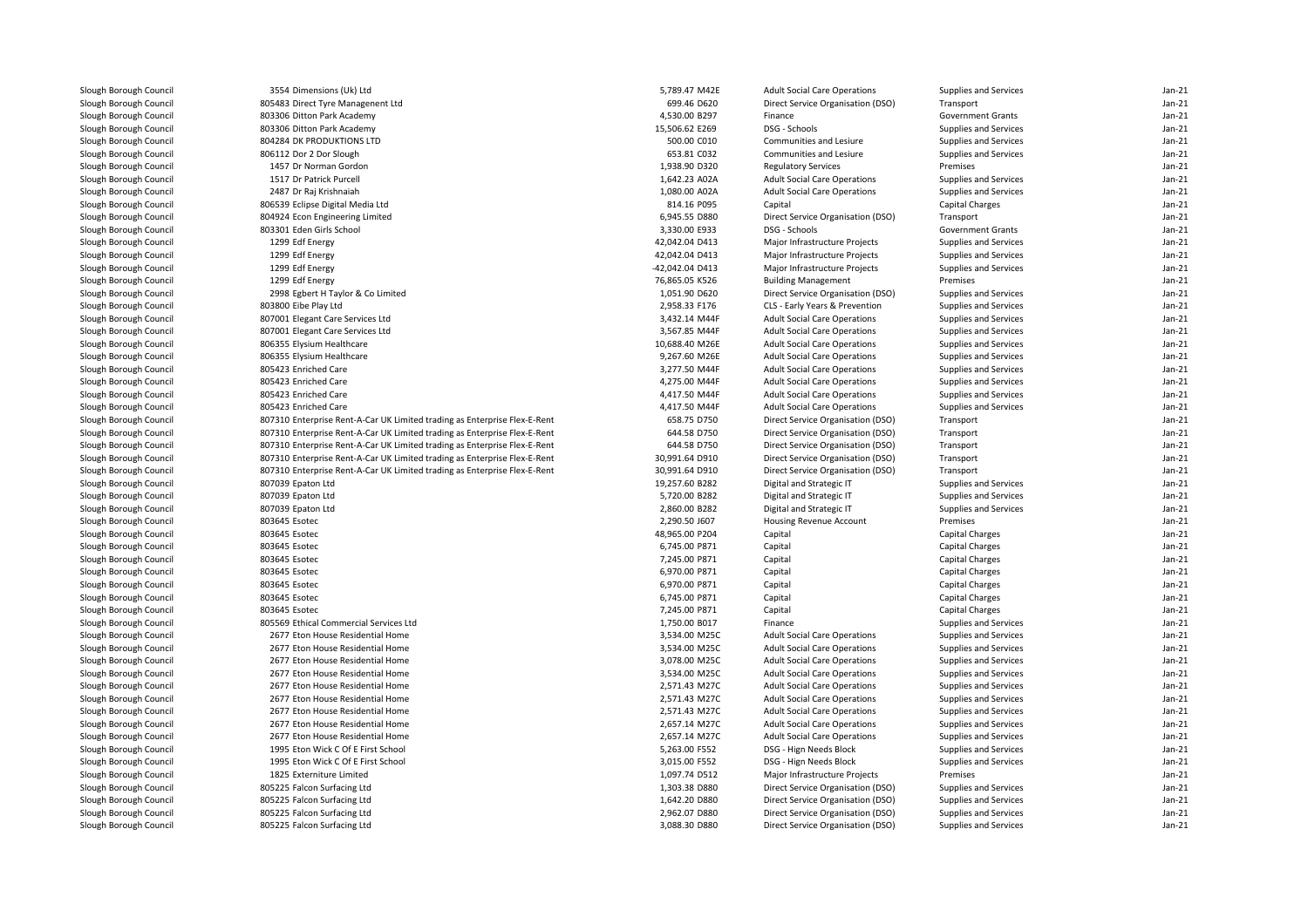| 805225 Falcon Surfacing Ltd | 2,324.57 D880                                                                                                                                                                                                                                                                                                                                                                                                                                                                                                                                                                                                                                                                                                                                                                                                                                                                                                                                                                                                                                                                                                                                                                                                                                                                                                                                                                                                                 | Direct Service Organisation (DSO)                                                                                                                                                                                                                                                                                                                                                                                                                                                                                                                                                                                                                                                                                  | Supplies and Services                                                                                                                                                                                                                                                                                                                                                                                                                                                                                                                                                                                                                                                                                                                                                                                                                                                                                                                                                                                                                                                                                                                                                                                                                                                                                                                                                                                                                                                                                                      | $Jan-21$                                                                                                                                                                                                                                                                                                                                                                                                                                                                                                                                                                                                                                                                                                                                                                                                                                                                                                                                                                                                                                                                               |
|-----------------------------|-------------------------------------------------------------------------------------------------------------------------------------------------------------------------------------------------------------------------------------------------------------------------------------------------------------------------------------------------------------------------------------------------------------------------------------------------------------------------------------------------------------------------------------------------------------------------------------------------------------------------------------------------------------------------------------------------------------------------------------------------------------------------------------------------------------------------------------------------------------------------------------------------------------------------------------------------------------------------------------------------------------------------------------------------------------------------------------------------------------------------------------------------------------------------------------------------------------------------------------------------------------------------------------------------------------------------------------------------------------------------------------------------------------------------------|--------------------------------------------------------------------------------------------------------------------------------------------------------------------------------------------------------------------------------------------------------------------------------------------------------------------------------------------------------------------------------------------------------------------------------------------------------------------------------------------------------------------------------------------------------------------------------------------------------------------------------------------------------------------------------------------------------------------|----------------------------------------------------------------------------------------------------------------------------------------------------------------------------------------------------------------------------------------------------------------------------------------------------------------------------------------------------------------------------------------------------------------------------------------------------------------------------------------------------------------------------------------------------------------------------------------------------------------------------------------------------------------------------------------------------------------------------------------------------------------------------------------------------------------------------------------------------------------------------------------------------------------------------------------------------------------------------------------------------------------------------------------------------------------------------------------------------------------------------------------------------------------------------------------------------------------------------------------------------------------------------------------------------------------------------------------------------------------------------------------------------------------------------------------------------------------------------------------------------------------------------|----------------------------------------------------------------------------------------------------------------------------------------------------------------------------------------------------------------------------------------------------------------------------------------------------------------------------------------------------------------------------------------------------------------------------------------------------------------------------------------------------------------------------------------------------------------------------------------------------------------------------------------------------------------------------------------------------------------------------------------------------------------------------------------------------------------------------------------------------------------------------------------------------------------------------------------------------------------------------------------------------------------------------------------------------------------------------------------|
| 805225 Falcon Surfacing Ltd | 45,700.00 D880                                                                                                                                                                                                                                                                                                                                                                                                                                                                                                                                                                                                                                                                                                                                                                                                                                                                                                                                                                                                                                                                                                                                                                                                                                                                                                                                                                                                                | Direct Service Organisation (DSO)                                                                                                                                                                                                                                                                                                                                                                                                                                                                                                                                                                                                                                                                                  | Supplies and Services                                                                                                                                                                                                                                                                                                                                                                                                                                                                                                                                                                                                                                                                                                                                                                                                                                                                                                                                                                                                                                                                                                                                                                                                                                                                                                                                                                                                                                                                                                      | $Jan-21$                                                                                                                                                                                                                                                                                                                                                                                                                                                                                                                                                                                                                                                                                                                                                                                                                                                                                                                                                                                                                                                                               |
| 805225 Falcon Surfacing Ltd | 5,634.50 D880                                                                                                                                                                                                                                                                                                                                                                                                                                                                                                                                                                                                                                                                                                                                                                                                                                                                                                                                                                                                                                                                                                                                                                                                                                                                                                                                                                                                                 | Direct Service Organisation (DSO)                                                                                                                                                                                                                                                                                                                                                                                                                                                                                                                                                                                                                                                                                  | Supplies and Services                                                                                                                                                                                                                                                                                                                                                                                                                                                                                                                                                                                                                                                                                                                                                                                                                                                                                                                                                                                                                                                                                                                                                                                                                                                                                                                                                                                                                                                                                                      | $Jan-21$                                                                                                                                                                                                                                                                                                                                                                                                                                                                                                                                                                                                                                                                                                                                                                                                                                                                                                                                                                                                                                                                               |
| 805225 Falcon Surfacing Ltd | 2,075.40 D880                                                                                                                                                                                                                                                                                                                                                                                                                                                                                                                                                                                                                                                                                                                                                                                                                                                                                                                                                                                                                                                                                                                                                                                                                                                                                                                                                                                                                 | Direct Service Organisation (DSO)                                                                                                                                                                                                                                                                                                                                                                                                                                                                                                                                                                                                                                                                                  | Supplies and Services                                                                                                                                                                                                                                                                                                                                                                                                                                                                                                                                                                                                                                                                                                                                                                                                                                                                                                                                                                                                                                                                                                                                                                                                                                                                                                                                                                                                                                                                                                      | $Jan-21$                                                                                                                                                                                                                                                                                                                                                                                                                                                                                                                                                                                                                                                                                                                                                                                                                                                                                                                                                                                                                                                                               |
| 805225 Falcon Surfacing Ltd | 3,470.00 D880                                                                                                                                                                                                                                                                                                                                                                                                                                                                                                                                                                                                                                                                                                                                                                                                                                                                                                                                                                                                                                                                                                                                                                                                                                                                                                                                                                                                                 | Direct Service Organisation (DSO)                                                                                                                                                                                                                                                                                                                                                                                                                                                                                                                                                                                                                                                                                  | Supplies and Services                                                                                                                                                                                                                                                                                                                                                                                                                                                                                                                                                                                                                                                                                                                                                                                                                                                                                                                                                                                                                                                                                                                                                                                                                                                                                                                                                                                                                                                                                                      | $Jan-21$                                                                                                                                                                                                                                                                                                                                                                                                                                                                                                                                                                                                                                                                                                                                                                                                                                                                                                                                                                                                                                                                               |
| 805225 Falcon Surfacing Ltd | 927.60 D880                                                                                                                                                                                                                                                                                                                                                                                                                                                                                                                                                                                                                                                                                                                                                                                                                                                                                                                                                                                                                                                                                                                                                                                                                                                                                                                                                                                                                   | Direct Service Organisation (DSO)                                                                                                                                                                                                                                                                                                                                                                                                                                                                                                                                                                                                                                                                                  | Supplies and Services                                                                                                                                                                                                                                                                                                                                                                                                                                                                                                                                                                                                                                                                                                                                                                                                                                                                                                                                                                                                                                                                                                                                                                                                                                                                                                                                                                                                                                                                                                      | $Jan-21$                                                                                                                                                                                                                                                                                                                                                                                                                                                                                                                                                                                                                                                                                                                                                                                                                                                                                                                                                                                                                                                                               |
| 805225 Falcon Surfacing Ltd | 4,586.72 D880                                                                                                                                                                                                                                                                                                                                                                                                                                                                                                                                                                                                                                                                                                                                                                                                                                                                                                                                                                                                                                                                                                                                                                                                                                                                                                                                                                                                                 | Direct Service Organisation (DSO)                                                                                                                                                                                                                                                                                                                                                                                                                                                                                                                                                                                                                                                                                  | Supplies and Services                                                                                                                                                                                                                                                                                                                                                                                                                                                                                                                                                                                                                                                                                                                                                                                                                                                                                                                                                                                                                                                                                                                                                                                                                                                                                                                                                                                                                                                                                                      | $Jan-21$                                                                                                                                                                                                                                                                                                                                                                                                                                                                                                                                                                                                                                                                                                                                                                                                                                                                                                                                                                                                                                                                               |
| 805225 Falcon Surfacing Ltd | 2,395.80 D880                                                                                                                                                                                                                                                                                                                                                                                                                                                                                                                                                                                                                                                                                                                                                                                                                                                                                                                                                                                                                                                                                                                                                                                                                                                                                                                                                                                                                 | Direct Service Organisation (DSO)                                                                                                                                                                                                                                                                                                                                                                                                                                                                                                                                                                                                                                                                                  | Supplies and Services                                                                                                                                                                                                                                                                                                                                                                                                                                                                                                                                                                                                                                                                                                                                                                                                                                                                                                                                                                                                                                                                                                                                                                                                                                                                                                                                                                                                                                                                                                      | $Jan-21$                                                                                                                                                                                                                                                                                                                                                                                                                                                                                                                                                                                                                                                                                                                                                                                                                                                                                                                                                                                                                                                                               |
| 805225 Falcon Surfacing Ltd | 808.16 D880                                                                                                                                                                                                                                                                                                                                                                                                                                                                                                                                                                                                                                                                                                                                                                                                                                                                                                                                                                                                                                                                                                                                                                                                                                                                                                                                                                                                                   |                                                                                                                                                                                                                                                                                                                                                                                                                                                                                                                                                                                                                                                                                                                    |                                                                                                                                                                                                                                                                                                                                                                                                                                                                                                                                                                                                                                                                                                                                                                                                                                                                                                                                                                                                                                                                                                                                                                                                                                                                                                                                                                                                                                                                                                                            | $Jan-21$                                                                                                                                                                                                                                                                                                                                                                                                                                                                                                                                                                                                                                                                                                                                                                                                                                                                                                                                                                                                                                                                               |
| 805225 Falcon Surfacing Ltd | 2,488.61 D880                                                                                                                                                                                                                                                                                                                                                                                                                                                                                                                                                                                                                                                                                                                                                                                                                                                                                                                                                                                                                                                                                                                                                                                                                                                                                                                                                                                                                 | Direct Service Organisation (DSO)                                                                                                                                                                                                                                                                                                                                                                                                                                                                                                                                                                                                                                                                                  | Supplies and Services                                                                                                                                                                                                                                                                                                                                                                                                                                                                                                                                                                                                                                                                                                                                                                                                                                                                                                                                                                                                                                                                                                                                                                                                                                                                                                                                                                                                                                                                                                      | $Jan-21$                                                                                                                                                                                                                                                                                                                                                                                                                                                                                                                                                                                                                                                                                                                                                                                                                                                                                                                                                                                                                                                                               |
|                             |                                                                                                                                                                                                                                                                                                                                                                                                                                                                                                                                                                                                                                                                                                                                                                                                                                                                                                                                                                                                                                                                                                                                                                                                                                                                                                                                                                                                                               |                                                                                                                                                                                                                                                                                                                                                                                                                                                                                                                                                                                                                                                                                                                    |                                                                                                                                                                                                                                                                                                                                                                                                                                                                                                                                                                                                                                                                                                                                                                                                                                                                                                                                                                                                                                                                                                                                                                                                                                                                                                                                                                                                                                                                                                                            | $Jan-21$                                                                                                                                                                                                                                                                                                                                                                                                                                                                                                                                                                                                                                                                                                                                                                                                                                                                                                                                                                                                                                                                               |
| 805225 Falcon Surfacing Ltd | 1,736.26 D880                                                                                                                                                                                                                                                                                                                                                                                                                                                                                                                                                                                                                                                                                                                                                                                                                                                                                                                                                                                                                                                                                                                                                                                                                                                                                                                                                                                                                 | Direct Service Organisation (DSO)                                                                                                                                                                                                                                                                                                                                                                                                                                                                                                                                                                                                                                                                                  | Supplies and Services                                                                                                                                                                                                                                                                                                                                                                                                                                                                                                                                                                                                                                                                                                                                                                                                                                                                                                                                                                                                                                                                                                                                                                                                                                                                                                                                                                                                                                                                                                      | $Jan-21$                                                                                                                                                                                                                                                                                                                                                                                                                                                                                                                                                                                                                                                                                                                                                                                                                                                                                                                                                                                                                                                                               |
|                             |                                                                                                                                                                                                                                                                                                                                                                                                                                                                                                                                                                                                                                                                                                                                                                                                                                                                                                                                                                                                                                                                                                                                                                                                                                                                                                                                                                                                                               |                                                                                                                                                                                                                                                                                                                                                                                                                                                                                                                                                                                                                                                                                                                    |                                                                                                                                                                                                                                                                                                                                                                                                                                                                                                                                                                                                                                                                                                                                                                                                                                                                                                                                                                                                                                                                                                                                                                                                                                                                                                                                                                                                                                                                                                                            | $Jan-21$                                                                                                                                                                                                                                                                                                                                                                                                                                                                                                                                                                                                                                                                                                                                                                                                                                                                                                                                                                                                                                                                               |
|                             |                                                                                                                                                                                                                                                                                                                                                                                                                                                                                                                                                                                                                                                                                                                                                                                                                                                                                                                                                                                                                                                                                                                                                                                                                                                                                                                                                                                                                               |                                                                                                                                                                                                                                                                                                                                                                                                                                                                                                                                                                                                                                                                                                                    |                                                                                                                                                                                                                                                                                                                                                                                                                                                                                                                                                                                                                                                                                                                                                                                                                                                                                                                                                                                                                                                                                                                                                                                                                                                                                                                                                                                                                                                                                                                            | $Jan-21$                                                                                                                                                                                                                                                                                                                                                                                                                                                                                                                                                                                                                                                                                                                                                                                                                                                                                                                                                                                                                                                                               |
|                             |                                                                                                                                                                                                                                                                                                                                                                                                                                                                                                                                                                                                                                                                                                                                                                                                                                                                                                                                                                                                                                                                                                                                                                                                                                                                                                                                                                                                                               |                                                                                                                                                                                                                                                                                                                                                                                                                                                                                                                                                                                                                                                                                                                    |                                                                                                                                                                                                                                                                                                                                                                                                                                                                                                                                                                                                                                                                                                                                                                                                                                                                                                                                                                                                                                                                                                                                                                                                                                                                                                                                                                                                                                                                                                                            | $Jan-21$                                                                                                                                                                                                                                                                                                                                                                                                                                                                                                                                                                                                                                                                                                                                                                                                                                                                                                                                                                                                                                                                               |
|                             |                                                                                                                                                                                                                                                                                                                                                                                                                                                                                                                                                                                                                                                                                                                                                                                                                                                                                                                                                                                                                                                                                                                                                                                                                                                                                                                                                                                                                               |                                                                                                                                                                                                                                                                                                                                                                                                                                                                                                                                                                                                                                                                                                                    |                                                                                                                                                                                                                                                                                                                                                                                                                                                                                                                                                                                                                                                                                                                                                                                                                                                                                                                                                                                                                                                                                                                                                                                                                                                                                                                                                                                                                                                                                                                            | $Jan-21$                                                                                                                                                                                                                                                                                                                                                                                                                                                                                                                                                                                                                                                                                                                                                                                                                                                                                                                                                                                                                                                                               |
|                             |                                                                                                                                                                                                                                                                                                                                                                                                                                                                                                                                                                                                                                                                                                                                                                                                                                                                                                                                                                                                                                                                                                                                                                                                                                                                                                                                                                                                                               |                                                                                                                                                                                                                                                                                                                                                                                                                                                                                                                                                                                                                                                                                                                    |                                                                                                                                                                                                                                                                                                                                                                                                                                                                                                                                                                                                                                                                                                                                                                                                                                                                                                                                                                                                                                                                                                                                                                                                                                                                                                                                                                                                                                                                                                                            | $Jan-21$                                                                                                                                                                                                                                                                                                                                                                                                                                                                                                                                                                                                                                                                                                                                                                                                                                                                                                                                                                                                                                                                               |
|                             |                                                                                                                                                                                                                                                                                                                                                                                                                                                                                                                                                                                                                                                                                                                                                                                                                                                                                                                                                                                                                                                                                                                                                                                                                                                                                                                                                                                                                               |                                                                                                                                                                                                                                                                                                                                                                                                                                                                                                                                                                                                                                                                                                                    |                                                                                                                                                                                                                                                                                                                                                                                                                                                                                                                                                                                                                                                                                                                                                                                                                                                                                                                                                                                                                                                                                                                                                                                                                                                                                                                                                                                                                                                                                                                            | $Jan-21$                                                                                                                                                                                                                                                                                                                                                                                                                                                                                                                                                                                                                                                                                                                                                                                                                                                                                                                                                                                                                                                                               |
|                             |                                                                                                                                                                                                                                                                                                                                                                                                                                                                                                                                                                                                                                                                                                                                                                                                                                                                                                                                                                                                                                                                                                                                                                                                                                                                                                                                                                                                                               |                                                                                                                                                                                                                                                                                                                                                                                                                                                                                                                                                                                                                                                                                                                    |                                                                                                                                                                                                                                                                                                                                                                                                                                                                                                                                                                                                                                                                                                                                                                                                                                                                                                                                                                                                                                                                                                                                                                                                                                                                                                                                                                                                                                                                                                                            | $Jan-21$                                                                                                                                                                                                                                                                                                                                                                                                                                                                                                                                                                                                                                                                                                                                                                                                                                                                                                                                                                                                                                                                               |
|                             |                                                                                                                                                                                                                                                                                                                                                                                                                                                                                                                                                                                                                                                                                                                                                                                                                                                                                                                                                                                                                                                                                                                                                                                                                                                                                                                                                                                                                               |                                                                                                                                                                                                                                                                                                                                                                                                                                                                                                                                                                                                                                                                                                                    |                                                                                                                                                                                                                                                                                                                                                                                                                                                                                                                                                                                                                                                                                                                                                                                                                                                                                                                                                                                                                                                                                                                                                                                                                                                                                                                                                                                                                                                                                                                            | $Jan-21$                                                                                                                                                                                                                                                                                                                                                                                                                                                                                                                                                                                                                                                                                                                                                                                                                                                                                                                                                                                                                                                                               |
|                             |                                                                                                                                                                                                                                                                                                                                                                                                                                                                                                                                                                                                                                                                                                                                                                                                                                                                                                                                                                                                                                                                                                                                                                                                                                                                                                                                                                                                                               |                                                                                                                                                                                                                                                                                                                                                                                                                                                                                                                                                                                                                                                                                                                    |                                                                                                                                                                                                                                                                                                                                                                                                                                                                                                                                                                                                                                                                                                                                                                                                                                                                                                                                                                                                                                                                                                                                                                                                                                                                                                                                                                                                                                                                                                                            | $Jan-21$                                                                                                                                                                                                                                                                                                                                                                                                                                                                                                                                                                                                                                                                                                                                                                                                                                                                                                                                                                                                                                                                               |
|                             |                                                                                                                                                                                                                                                                                                                                                                                                                                                                                                                                                                                                                                                                                                                                                                                                                                                                                                                                                                                                                                                                                                                                                                                                                                                                                                                                                                                                                               |                                                                                                                                                                                                                                                                                                                                                                                                                                                                                                                                                                                                                                                                                                                    |                                                                                                                                                                                                                                                                                                                                                                                                                                                                                                                                                                                                                                                                                                                                                                                                                                                                                                                                                                                                                                                                                                                                                                                                                                                                                                                                                                                                                                                                                                                            | $Jan-21$                                                                                                                                                                                                                                                                                                                                                                                                                                                                                                                                                                                                                                                                                                                                                                                                                                                                                                                                                                                                                                                                               |
|                             |                                                                                                                                                                                                                                                                                                                                                                                                                                                                                                                                                                                                                                                                                                                                                                                                                                                                                                                                                                                                                                                                                                                                                                                                                                                                                                                                                                                                                               |                                                                                                                                                                                                                                                                                                                                                                                                                                                                                                                                                                                                                                                                                                                    |                                                                                                                                                                                                                                                                                                                                                                                                                                                                                                                                                                                                                                                                                                                                                                                                                                                                                                                                                                                                                                                                                                                                                                                                                                                                                                                                                                                                                                                                                                                            | $Jan-21$                                                                                                                                                                                                                                                                                                                                                                                                                                                                                                                                                                                                                                                                                                                                                                                                                                                                                                                                                                                                                                                                               |
|                             |                                                                                                                                                                                                                                                                                                                                                                                                                                                                                                                                                                                                                                                                                                                                                                                                                                                                                                                                                                                                                                                                                                                                                                                                                                                                                                                                                                                                                               |                                                                                                                                                                                                                                                                                                                                                                                                                                                                                                                                                                                                                                                                                                                    |                                                                                                                                                                                                                                                                                                                                                                                                                                                                                                                                                                                                                                                                                                                                                                                                                                                                                                                                                                                                                                                                                                                                                                                                                                                                                                                                                                                                                                                                                                                            | $Jan-21$                                                                                                                                                                                                                                                                                                                                                                                                                                                                                                                                                                                                                                                                                                                                                                                                                                                                                                                                                                                                                                                                               |
|                             |                                                                                                                                                                                                                                                                                                                                                                                                                                                                                                                                                                                                                                                                                                                                                                                                                                                                                                                                                                                                                                                                                                                                                                                                                                                                                                                                                                                                                               |                                                                                                                                                                                                                                                                                                                                                                                                                                                                                                                                                                                                                                                                                                                    |                                                                                                                                                                                                                                                                                                                                                                                                                                                                                                                                                                                                                                                                                                                                                                                                                                                                                                                                                                                                                                                                                                                                                                                                                                                                                                                                                                                                                                                                                                                            | $Jan-21$                                                                                                                                                                                                                                                                                                                                                                                                                                                                                                                                                                                                                                                                                                                                                                                                                                                                                                                                                                                                                                                                               |
|                             |                                                                                                                                                                                                                                                                                                                                                                                                                                                                                                                                                                                                                                                                                                                                                                                                                                                                                                                                                                                                                                                                                                                                                                                                                                                                                                                                                                                                                               |                                                                                                                                                                                                                                                                                                                                                                                                                                                                                                                                                                                                                                                                                                                    |                                                                                                                                                                                                                                                                                                                                                                                                                                                                                                                                                                                                                                                                                                                                                                                                                                                                                                                                                                                                                                                                                                                                                                                                                                                                                                                                                                                                                                                                                                                            | $Jan-21$                                                                                                                                                                                                                                                                                                                                                                                                                                                                                                                                                                                                                                                                                                                                                                                                                                                                                                                                                                                                                                                                               |
|                             |                                                                                                                                                                                                                                                                                                                                                                                                                                                                                                                                                                                                                                                                                                                                                                                                                                                                                                                                                                                                                                                                                                                                                                                                                                                                                                                                                                                                                               |                                                                                                                                                                                                                                                                                                                                                                                                                                                                                                                                                                                                                                                                                                                    |                                                                                                                                                                                                                                                                                                                                                                                                                                                                                                                                                                                                                                                                                                                                                                                                                                                                                                                                                                                                                                                                                                                                                                                                                                                                                                                                                                                                                                                                                                                            | $Jan-21$                                                                                                                                                                                                                                                                                                                                                                                                                                                                                                                                                                                                                                                                                                                                                                                                                                                                                                                                                                                                                                                                               |
|                             |                                                                                                                                                                                                                                                                                                                                                                                                                                                                                                                                                                                                                                                                                                                                                                                                                                                                                                                                                                                                                                                                                                                                                                                                                                                                                                                                                                                                                               |                                                                                                                                                                                                                                                                                                                                                                                                                                                                                                                                                                                                                                                                                                                    |                                                                                                                                                                                                                                                                                                                                                                                                                                                                                                                                                                                                                                                                                                                                                                                                                                                                                                                                                                                                                                                                                                                                                                                                                                                                                                                                                                                                                                                                                                                            | $Jan-21$                                                                                                                                                                                                                                                                                                                                                                                                                                                                                                                                                                                                                                                                                                                                                                                                                                                                                                                                                                                                                                                                               |
|                             |                                                                                                                                                                                                                                                                                                                                                                                                                                                                                                                                                                                                                                                                                                                                                                                                                                                                                                                                                                                                                                                                                                                                                                                                                                                                                                                                                                                                                               |                                                                                                                                                                                                                                                                                                                                                                                                                                                                                                                                                                                                                                                                                                                    |                                                                                                                                                                                                                                                                                                                                                                                                                                                                                                                                                                                                                                                                                                                                                                                                                                                                                                                                                                                                                                                                                                                                                                                                                                                                                                                                                                                                                                                                                                                            | $Jan-21$                                                                                                                                                                                                                                                                                                                                                                                                                                                                                                                                                                                                                                                                                                                                                                                                                                                                                                                                                                                                                                                                               |
|                             |                                                                                                                                                                                                                                                                                                                                                                                                                                                                                                                                                                                                                                                                                                                                                                                                                                                                                                                                                                                                                                                                                                                                                                                                                                                                                                                                                                                                                               |                                                                                                                                                                                                                                                                                                                                                                                                                                                                                                                                                                                                                                                                                                                    |                                                                                                                                                                                                                                                                                                                                                                                                                                                                                                                                                                                                                                                                                                                                                                                                                                                                                                                                                                                                                                                                                                                                                                                                                                                                                                                                                                                                                                                                                                                            | $Jan-21$                                                                                                                                                                                                                                                                                                                                                                                                                                                                                                                                                                                                                                                                                                                                                                                                                                                                                                                                                                                                                                                                               |
|                             |                                                                                                                                                                                                                                                                                                                                                                                                                                                                                                                                                                                                                                                                                                                                                                                                                                                                                                                                                                                                                                                                                                                                                                                                                                                                                                                                                                                                                               |                                                                                                                                                                                                                                                                                                                                                                                                                                                                                                                                                                                                                                                                                                                    |                                                                                                                                                                                                                                                                                                                                                                                                                                                                                                                                                                                                                                                                                                                                                                                                                                                                                                                                                                                                                                                                                                                                                                                                                                                                                                                                                                                                                                                                                                                            | $Jan-21$                                                                                                                                                                                                                                                                                                                                                                                                                                                                                                                                                                                                                                                                                                                                                                                                                                                                                                                                                                                                                                                                               |
|                             |                                                                                                                                                                                                                                                                                                                                                                                                                                                                                                                                                                                                                                                                                                                                                                                                                                                                                                                                                                                                                                                                                                                                                                                                                                                                                                                                                                                                                               |                                                                                                                                                                                                                                                                                                                                                                                                                                                                                                                                                                                                                                                                                                                    |                                                                                                                                                                                                                                                                                                                                                                                                                                                                                                                                                                                                                                                                                                                                                                                                                                                                                                                                                                                                                                                                                                                                                                                                                                                                                                                                                                                                                                                                                                                            | $Jan-21$                                                                                                                                                                                                                                                                                                                                                                                                                                                                                                                                                                                                                                                                                                                                                                                                                                                                                                                                                                                                                                                                               |
|                             |                                                                                                                                                                                                                                                                                                                                                                                                                                                                                                                                                                                                                                                                                                                                                                                                                                                                                                                                                                                                                                                                                                                                                                                                                                                                                                                                                                                                                               |                                                                                                                                                                                                                                                                                                                                                                                                                                                                                                                                                                                                                                                                                                                    |                                                                                                                                                                                                                                                                                                                                                                                                                                                                                                                                                                                                                                                                                                                                                                                                                                                                                                                                                                                                                                                                                                                                                                                                                                                                                                                                                                                                                                                                                                                            | $Jan-21$                                                                                                                                                                                                                                                                                                                                                                                                                                                                                                                                                                                                                                                                                                                                                                                                                                                                                                                                                                                                                                                                               |
|                             |                                                                                                                                                                                                                                                                                                                                                                                                                                                                                                                                                                                                                                                                                                                                                                                                                                                                                                                                                                                                                                                                                                                                                                                                                                                                                                                                                                                                                               |                                                                                                                                                                                                                                                                                                                                                                                                                                                                                                                                                                                                                                                                                                                    |                                                                                                                                                                                                                                                                                                                                                                                                                                                                                                                                                                                                                                                                                                                                                                                                                                                                                                                                                                                                                                                                                                                                                                                                                                                                                                                                                                                                                                                                                                                            | $Jan-21$                                                                                                                                                                                                                                                                                                                                                                                                                                                                                                                                                                                                                                                                                                                                                                                                                                                                                                                                                                                                                                                                               |
|                             |                                                                                                                                                                                                                                                                                                                                                                                                                                                                                                                                                                                                                                                                                                                                                                                                                                                                                                                                                                                                                                                                                                                                                                                                                                                                                                                                                                                                                               |                                                                                                                                                                                                                                                                                                                                                                                                                                                                                                                                                                                                                                                                                                                    |                                                                                                                                                                                                                                                                                                                                                                                                                                                                                                                                                                                                                                                                                                                                                                                                                                                                                                                                                                                                                                                                                                                                                                                                                                                                                                                                                                                                                                                                                                                            | $Jan-21$                                                                                                                                                                                                                                                                                                                                                                                                                                                                                                                                                                                                                                                                                                                                                                                                                                                                                                                                                                                                                                                                               |
|                             |                                                                                                                                                                                                                                                                                                                                                                                                                                                                                                                                                                                                                                                                                                                                                                                                                                                                                                                                                                                                                                                                                                                                                                                                                                                                                                                                                                                                                               |                                                                                                                                                                                                                                                                                                                                                                                                                                                                                                                                                                                                                                                                                                                    |                                                                                                                                                                                                                                                                                                                                                                                                                                                                                                                                                                                                                                                                                                                                                                                                                                                                                                                                                                                                                                                                                                                                                                                                                                                                                                                                                                                                                                                                                                                            | $Jan-21$                                                                                                                                                                                                                                                                                                                                                                                                                                                                                                                                                                                                                                                                                                                                                                                                                                                                                                                                                                                                                                                                               |
|                             |                                                                                                                                                                                                                                                                                                                                                                                                                                                                                                                                                                                                                                                                                                                                                                                                                                                                                                                                                                                                                                                                                                                                                                                                                                                                                                                                                                                                                               |                                                                                                                                                                                                                                                                                                                                                                                                                                                                                                                                                                                                                                                                                                                    |                                                                                                                                                                                                                                                                                                                                                                                                                                                                                                                                                                                                                                                                                                                                                                                                                                                                                                                                                                                                                                                                                                                                                                                                                                                                                                                                                                                                                                                                                                                            | $Jan-21$                                                                                                                                                                                                                                                                                                                                                                                                                                                                                                                                                                                                                                                                                                                                                                                                                                                                                                                                                                                                                                                                               |
|                             |                                                                                                                                                                                                                                                                                                                                                                                                                                                                                                                                                                                                                                                                                                                                                                                                                                                                                                                                                                                                                                                                                                                                                                                                                                                                                                                                                                                                                               |                                                                                                                                                                                                                                                                                                                                                                                                                                                                                                                                                                                                                                                                                                                    |                                                                                                                                                                                                                                                                                                                                                                                                                                                                                                                                                                                                                                                                                                                                                                                                                                                                                                                                                                                                                                                                                                                                                                                                                                                                                                                                                                                                                                                                                                                            |                                                                                                                                                                                                                                                                                                                                                                                                                                                                                                                                                                                                                                                                                                                                                                                                                                                                                                                                                                                                                                                                                        |
|                             |                                                                                                                                                                                                                                                                                                                                                                                                                                                                                                                                                                                                                                                                                                                                                                                                                                                                                                                                                                                                                                                                                                                                                                                                                                                                                                                                                                                                                               |                                                                                                                                                                                                                                                                                                                                                                                                                                                                                                                                                                                                                                                                                                                    |                                                                                                                                                                                                                                                                                                                                                                                                                                                                                                                                                                                                                                                                                                                                                                                                                                                                                                                                                                                                                                                                                                                                                                                                                                                                                                                                                                                                                                                                                                                            | $Jan-21$<br>$Jan-21$                                                                                                                                                                                                                                                                                                                                                                                                                                                                                                                                                                                                                                                                                                                                                                                                                                                                                                                                                                                                                                                                   |
|                             |                                                                                                                                                                                                                                                                                                                                                                                                                                                                                                                                                                                                                                                                                                                                                                                                                                                                                                                                                                                                                                                                                                                                                                                                                                                                                                                                                                                                                               |                                                                                                                                                                                                                                                                                                                                                                                                                                                                                                                                                                                                                                                                                                                    |                                                                                                                                                                                                                                                                                                                                                                                                                                                                                                                                                                                                                                                                                                                                                                                                                                                                                                                                                                                                                                                                                                                                                                                                                                                                                                                                                                                                                                                                                                                            |                                                                                                                                                                                                                                                                                                                                                                                                                                                                                                                                                                                                                                                                                                                                                                                                                                                                                                                                                                                                                                                                                        |
|                             |                                                                                                                                                                                                                                                                                                                                                                                                                                                                                                                                                                                                                                                                                                                                                                                                                                                                                                                                                                                                                                                                                                                                                                                                                                                                                                                                                                                                                               |                                                                                                                                                                                                                                                                                                                                                                                                                                                                                                                                                                                                                                                                                                                    |                                                                                                                                                                                                                                                                                                                                                                                                                                                                                                                                                                                                                                                                                                                                                                                                                                                                                                                                                                                                                                                                                                                                                                                                                                                                                                                                                                                                                                                                                                                            | $Jan-21$                                                                                                                                                                                                                                                                                                                                                                                                                                                                                                                                                                                                                                                                                                                                                                                                                                                                                                                                                                                                                                                                               |
|                             |                                                                                                                                                                                                                                                                                                                                                                                                                                                                                                                                                                                                                                                                                                                                                                                                                                                                                                                                                                                                                                                                                                                                                                                                                                                                                                                                                                                                                               |                                                                                                                                                                                                                                                                                                                                                                                                                                                                                                                                                                                                                                                                                                                    |                                                                                                                                                                                                                                                                                                                                                                                                                                                                                                                                                                                                                                                                                                                                                                                                                                                                                                                                                                                                                                                                                                                                                                                                                                                                                                                                                                                                                                                                                                                            | $Jan-21$                                                                                                                                                                                                                                                                                                                                                                                                                                                                                                                                                                                                                                                                                                                                                                                                                                                                                                                                                                                                                                                                               |
|                             |                                                                                                                                                                                                                                                                                                                                                                                                                                                                                                                                                                                                                                                                                                                                                                                                                                                                                                                                                                                                                                                                                                                                                                                                                                                                                                                                                                                                                               |                                                                                                                                                                                                                                                                                                                                                                                                                                                                                                                                                                                                                                                                                                                    |                                                                                                                                                                                                                                                                                                                                                                                                                                                                                                                                                                                                                                                                                                                                                                                                                                                                                                                                                                                                                                                                                                                                                                                                                                                                                                                                                                                                                                                                                                                            | $Jan-21$                                                                                                                                                                                                                                                                                                                                                                                                                                                                                                                                                                                                                                                                                                                                                                                                                                                                                                                                                                                                                                                                               |
|                             |                                                                                                                                                                                                                                                                                                                                                                                                                                                                                                                                                                                                                                                                                                                                                                                                                                                                                                                                                                                                                                                                                                                                                                                                                                                                                                                                                                                                                               |                                                                                                                                                                                                                                                                                                                                                                                                                                                                                                                                                                                                                                                                                                                    |                                                                                                                                                                                                                                                                                                                                                                                                                                                                                                                                                                                                                                                                                                                                                                                                                                                                                                                                                                                                                                                                                                                                                                                                                                                                                                                                                                                                                                                                                                                            | $Jan-21$                                                                                                                                                                                                                                                                                                                                                                                                                                                                                                                                                                                                                                                                                                                                                                                                                                                                                                                                                                                                                                                                               |
|                             |                                                                                                                                                                                                                                                                                                                                                                                                                                                                                                                                                                                                                                                                                                                                                                                                                                                                                                                                                                                                                                                                                                                                                                                                                                                                                                                                                                                                                               |                                                                                                                                                                                                                                                                                                                                                                                                                                                                                                                                                                                                                                                                                                                    |                                                                                                                                                                                                                                                                                                                                                                                                                                                                                                                                                                                                                                                                                                                                                                                                                                                                                                                                                                                                                                                                                                                                                                                                                                                                                                                                                                                                                                                                                                                            | $Jan-21$                                                                                                                                                                                                                                                                                                                                                                                                                                                                                                                                                                                                                                                                                                                                                                                                                                                                                                                                                                                                                                                                               |
|                             |                                                                                                                                                                                                                                                                                                                                                                                                                                                                                                                                                                                                                                                                                                                                                                                                                                                                                                                                                                                                                                                                                                                                                                                                                                                                                                                                                                                                                               |                                                                                                                                                                                                                                                                                                                                                                                                                                                                                                                                                                                                                                                                                                                    |                                                                                                                                                                                                                                                                                                                                                                                                                                                                                                                                                                                                                                                                                                                                                                                                                                                                                                                                                                                                                                                                                                                                                                                                                                                                                                                                                                                                                                                                                                                            | $Jan-21$                                                                                                                                                                                                                                                                                                                                                                                                                                                                                                                                                                                                                                                                                                                                                                                                                                                                                                                                                                                                                                                                               |
|                             |                                                                                                                                                                                                                                                                                                                                                                                                                                                                                                                                                                                                                                                                                                                                                                                                                                                                                                                                                                                                                                                                                                                                                                                                                                                                                                                                                                                                                               |                                                                                                                                                                                                                                                                                                                                                                                                                                                                                                                                                                                                                                                                                                                    |                                                                                                                                                                                                                                                                                                                                                                                                                                                                                                                                                                                                                                                                                                                                                                                                                                                                                                                                                                                                                                                                                                                                                                                                                                                                                                                                                                                                                                                                                                                            | $Jan-21$                                                                                                                                                                                                                                                                                                                                                                                                                                                                                                                                                                                                                                                                                                                                                                                                                                                                                                                                                                                                                                                                               |
|                             |                                                                                                                                                                                                                                                                                                                                                                                                                                                                                                                                                                                                                                                                                                                                                                                                                                                                                                                                                                                                                                                                                                                                                                                                                                                                                                                                                                                                                               |                                                                                                                                                                                                                                                                                                                                                                                                                                                                                                                                                                                                                                                                                                                    |                                                                                                                                                                                                                                                                                                                                                                                                                                                                                                                                                                                                                                                                                                                                                                                                                                                                                                                                                                                                                                                                                                                                                                                                                                                                                                                                                                                                                                                                                                                            | $Jan-21$                                                                                                                                                                                                                                                                                                                                                                                                                                                                                                                                                                                                                                                                                                                                                                                                                                                                                                                                                                                                                                                                               |
|                             |                                                                                                                                                                                                                                                                                                                                                                                                                                                                                                                                                                                                                                                                                                                                                                                                                                                                                                                                                                                                                                                                                                                                                                                                                                                                                                                                                                                                                               |                                                                                                                                                                                                                                                                                                                                                                                                                                                                                                                                                                                                                                                                                                                    |                                                                                                                                                                                                                                                                                                                                                                                                                                                                                                                                                                                                                                                                                                                                                                                                                                                                                                                                                                                                                                                                                                                                                                                                                                                                                                                                                                                                                                                                                                                            | $Jan-21$                                                                                                                                                                                                                                                                                                                                                                                                                                                                                                                                                                                                                                                                                                                                                                                                                                                                                                                                                                                                                                                                               |
|                             |                                                                                                                                                                                                                                                                                                                                                                                                                                                                                                                                                                                                                                                                                                                                                                                                                                                                                                                                                                                                                                                                                                                                                                                                                                                                                                                                                                                                                               |                                                                                                                                                                                                                                                                                                                                                                                                                                                                                                                                                                                                                                                                                                                    |                                                                                                                                                                                                                                                                                                                                                                                                                                                                                                                                                                                                                                                                                                                                                                                                                                                                                                                                                                                                                                                                                                                                                                                                                                                                                                                                                                                                                                                                                                                            | $Jan-21$                                                                                                                                                                                                                                                                                                                                                                                                                                                                                                                                                                                                                                                                                                                                                                                                                                                                                                                                                                                                                                                                               |
|                             |                                                                                                                                                                                                                                                                                                                                                                                                                                                                                                                                                                                                                                                                                                                                                                                                                                                                                                                                                                                                                                                                                                                                                                                                                                                                                                                                                                                                                               |                                                                                                                                                                                                                                                                                                                                                                                                                                                                                                                                                                                                                                                                                                                    |                                                                                                                                                                                                                                                                                                                                                                                                                                                                                                                                                                                                                                                                                                                                                                                                                                                                                                                                                                                                                                                                                                                                                                                                                                                                                                                                                                                                                                                                                                                            | $Jan-21$                                                                                                                                                                                                                                                                                                                                                                                                                                                                                                                                                                                                                                                                                                                                                                                                                                                                                                                                                                                                                                                                               |
|                             |                                                                                                                                                                                                                                                                                                                                                                                                                                                                                                                                                                                                                                                                                                                                                                                                                                                                                                                                                                                                                                                                                                                                                                                                                                                                                                                                                                                                                               |                                                                                                                                                                                                                                                                                                                                                                                                                                                                                                                                                                                                                                                                                                                    |                                                                                                                                                                                                                                                                                                                                                                                                                                                                                                                                                                                                                                                                                                                                                                                                                                                                                                                                                                                                                                                                                                                                                                                                                                                                                                                                                                                                                                                                                                                            | $Jan-21$                                                                                                                                                                                                                                                                                                                                                                                                                                                                                                                                                                                                                                                                                                                                                                                                                                                                                                                                                                                                                                                                               |
|                             |                                                                                                                                                                                                                                                                                                                                                                                                                                                                                                                                                                                                                                                                                                                                                                                                                                                                                                                                                                                                                                                                                                                                                                                                                                                                                                                                                                                                                               |                                                                                                                                                                                                                                                                                                                                                                                                                                                                                                                                                                                                                                                                                                                    |                                                                                                                                                                                                                                                                                                                                                                                                                                                                                                                                                                                                                                                                                                                                                                                                                                                                                                                                                                                                                                                                                                                                                                                                                                                                                                                                                                                                                                                                                                                            | $Jan-21$                                                                                                                                                                                                                                                                                                                                                                                                                                                                                                                                                                                                                                                                                                                                                                                                                                                                                                                                                                                                                                                                               |
| 3826 Forever Homecare Ltd   |                                                                                                                                                                                                                                                                                                                                                                                                                                                                                                                                                                                                                                                                                                                                                                                                                                                                                                                                                                                                                                                                                                                                                                                                                                                                                                                                                                                                                               | <b>Adult Social Care Operations</b>                                                                                                                                                                                                                                                                                                                                                                                                                                                                                                                                                                                                                                                                                | Supplies and Services                                                                                                                                                                                                                                                                                                                                                                                                                                                                                                                                                                                                                                                                                                                                                                                                                                                                                                                                                                                                                                                                                                                                                                                                                                                                                                                                                                                                                                                                                                      | $Jan-21$                                                                                                                                                                                                                                                                                                                                                                                                                                                                                                                                                                                                                                                                                                                                                                                                                                                                                                                                                                                                                                                                               |
|                             | 2,110.50 M44C                                                                                                                                                                                                                                                                                                                                                                                                                                                                                                                                                                                                                                                                                                                                                                                                                                                                                                                                                                                                                                                                                                                                                                                                                                                                                                                                                                                                                 | <b>Adult Social Care Operations</b>                                                                                                                                                                                                                                                                                                                                                                                                                                                                                                                                                                                                                                                                                | Supplies and Services                                                                                                                                                                                                                                                                                                                                                                                                                                                                                                                                                                                                                                                                                                                                                                                                                                                                                                                                                                                                                                                                                                                                                                                                                                                                                                                                                                                                                                                                                                      | $Jan-21$                                                                                                                                                                                                                                                                                                                                                                                                                                                                                                                                                                                                                                                                                                                                                                                                                                                                                                                                                                                                                                                                               |
| 3826 Forever Homecare Ltd   | 820.75 M44C                                                                                                                                                                                                                                                                                                                                                                                                                                                                                                                                                                                                                                                                                                                                                                                                                                                                                                                                                                                                                                                                                                                                                                                                                                                                                                                                                                                                                   | <b>Adult Social Care Operations</b>                                                                                                                                                                                                                                                                                                                                                                                                                                                                                                                                                                                                                                                                                | Supplies and Services                                                                                                                                                                                                                                                                                                                                                                                                                                                                                                                                                                                                                                                                                                                                                                                                                                                                                                                                                                                                                                                                                                                                                                                                                                                                                                                                                                                                                                                                                                      | $Jan-21$                                                                                                                                                                                                                                                                                                                                                                                                                                                                                                                                                                                                                                                                                                                                                                                                                                                                                                                                                                                                                                                                               |
| 3826 Forever Homecare Ltd   | 2,110.50 M44C                                                                                                                                                                                                                                                                                                                                                                                                                                                                                                                                                                                                                                                                                                                                                                                                                                                                                                                                                                                                                                                                                                                                                                                                                                                                                                                                                                                                                 | <b>Adult Social Care Operations</b>                                                                                                                                                                                                                                                                                                                                                                                                                                                                                                                                                                                                                                                                                | Supplies and Services                                                                                                                                                                                                                                                                                                                                                                                                                                                                                                                                                                                                                                                                                                                                                                                                                                                                                                                                                                                                                                                                                                                                                                                                                                                                                                                                                                                                                                                                                                      | $Jan-21$                                                                                                                                                                                                                                                                                                                                                                                                                                                                                                                                                                                                                                                                                                                                                                                                                                                                                                                                                                                                                                                                               |
| 3826 Forever Homecare Ltd   | 5,579.00 M44D                                                                                                                                                                                                                                                                                                                                                                                                                                                                                                                                                                                                                                                                                                                                                                                                                                                                                                                                                                                                                                                                                                                                                                                                                                                                                                                                                                                                                 | <b>Adult Social Care Operations</b>                                                                                                                                                                                                                                                                                                                                                                                                                                                                                                                                                                                                                                                                                | Supplies and Services                                                                                                                                                                                                                                                                                                                                                                                                                                                                                                                                                                                                                                                                                                                                                                                                                                                                                                                                                                                                                                                                                                                                                                                                                                                                                                                                                                                                                                                                                                      | $Jan-21$                                                                                                                                                                                                                                                                                                                                                                                                                                                                                                                                                                                                                                                                                                                                                                                                                                                                                                                                                                                                                                                                               |
| 3826 Forever Homecare Ltd   | 1,289.75 M44D                                                                                                                                                                                                                                                                                                                                                                                                                                                                                                                                                                                                                                                                                                                                                                                                                                                                                                                                                                                                                                                                                                                                                                                                                                                                                                                                                                                                                 | <b>Adult Social Care Operations</b>                                                                                                                                                                                                                                                                                                                                                                                                                                                                                                                                                                                                                                                                                | Supplies and Services                                                                                                                                                                                                                                                                                                                                                                                                                                                                                                                                                                                                                                                                                                                                                                                                                                                                                                                                                                                                                                                                                                                                                                                                                                                                                                                                                                                                                                                                                                      | $Jan-21$                                                                                                                                                                                                                                                                                                                                                                                                                                                                                                                                                                                                                                                                                                                                                                                                                                                                                                                                                                                                                                                                               |
| 3826 Forever Homecare Ltd   | 938.00 M44D                                                                                                                                                                                                                                                                                                                                                                                                                                                                                                                                                                                                                                                                                                                                                                                                                                                                                                                                                                                                                                                                                                                                                                                                                                                                                                                                                                                                                   | <b>Adult Social Care Operations</b>                                                                                                                                                                                                                                                                                                                                                                                                                                                                                                                                                                                                                                                                                | Supplies and Services                                                                                                                                                                                                                                                                                                                                                                                                                                                                                                                                                                                                                                                                                                                                                                                                                                                                                                                                                                                                                                                                                                                                                                                                                                                                                                                                                                                                                                                                                                      | $Jan-21$                                                                                                                                                                                                                                                                                                                                                                                                                                                                                                                                                                                                                                                                                                                                                                                                                                                                                                                                                                                                                                                                               |
|                             | 805225 Falcon Surfacing Ltd<br>805225 Falcon Surfacing Ltd<br>805225 Falcon Surfacing Ltd<br>805225 Falcon Surfacing Ltd<br>805225 Falcon Surfacing Ltd<br>805225 Falcon Surfacing Ltd<br>805225 Falcon Surfacing Ltd<br>805225 Falcon Surfacing Ltd<br>805225 Falcon Surfacing Ltd<br>805225 Falcon Surfacing Ltd<br>805225 Falcon Surfacing Ltd<br>805225 Falcon Surfacing Ltd<br>805225 Falcon Surfacing Ltd<br>805225 Falcon Surfacing Ltd<br>805225 Falcon Surfacing Ltd<br>4031 Family Support Practise Limited<br>4031 Family Support Practise Limited<br>4031 Family Support Practise Limited<br>4031 Family Support Practise Limited<br>4031 Family Support Practise Limited<br>4031 Family Support Practise Limited<br>4031 Family Support Practise Limited<br>2678 Farnham Common Nurseries Ltd<br>2678 Farnham Common Nurseries Ltd<br>475 Farnham Road Surgery<br>475 Farnham Road Surgery<br>3187 Federation Of Burial And Cremation Authorities<br>803602 Fifield Training Limited<br>955 First Beeline Buses Ltd<br>955 First Beeline Buses Ltd<br>754 First Steps Day Nursery<br>3826 Forever Homecare Ltd<br>3826 Forever Homecare Ltd<br>3826 Forever Homecare Ltd<br>3826 Forever Homecare Ltd<br>3826 Forever Homecare Ltd<br>3826 Forever Homecare Ltd<br>3826 Forever Homecare Ltd<br>3826 Forever Homecare Ltd<br>3826 Forever Homecare Ltd<br>3826 Forever Homecare Ltd<br>3826 Forever Homecare Ltd | 807.60 D880<br>580.38 D880<br>3,618.04 D880<br>1,857.10 D880<br>12,708.55 D880<br>1,859.84 D880<br>4,538.80 D880<br>9,300.00 D880<br>18,922.80 D880<br>10,637.00 D880<br>964.26 D880<br>1,459.24 D880<br>2,247.98 D880<br>969.12 D880<br>1,646.00 D880<br>1,665.00 B277<br>1,665.00 B277<br>1,000.00 B277<br>1,350.00 B277<br>1,665.00 B277<br>1,665.00 B277<br>990.00 B277<br>1,175.00 D750<br>1,680.50 D760<br>14,203.66 A04C<br>14,713.66 A04C<br>936.80 D320<br>700.00 B409<br>87,958.95 D512<br>95,221.26 D512<br>11,190.70 F909<br>2,177.50 M44C<br>502.50 M44C<br>1,876.00 M44C<br>988.25 M44C<br>770.50 M44C<br>1,055.25 M44C<br>971.50 M44C<br>837.50 M44C<br>787.25 M44C<br>586.25 M44C<br>3,048.50 M44C | Direct Service Organisation (DSO)<br>Direct Service Organisation (DSO)<br>Direct Service Organisation (DSO)<br>Direct Service Organisation (DSO)<br>Direct Service Organisation (DSO)<br>Direct Service Organisation (DSO)<br>Direct Service Organisation (DSO)<br>Direct Service Organisation (DSO)<br>Direct Service Organisation (DSO)<br>Direct Service Organisation (DSO)<br>Direct Service Organisation (DSO)<br>Direct Service Organisation (DSO)<br>Direct Service Organisation (DSO)<br>Direct Service Organisation (DSO)<br>Direct Service Organisation (DSO)<br>Direct Service Organisation (DSO)<br>Digital and Strategic IT<br>Digital and Strategic IT<br>Digital and Strategic IT<br>Digital and Strategic IT<br>Digital and Strategic IT<br>Digital and Strategic IT<br>Digital and Strategic IT<br>Direct Service Organisation (DSO)<br>Direct Service Organisation (DSO)<br><b>Adult Social Care Commissioning</b><br><b>Adult Social Care Commissioning</b><br><b>Regulatory Services</b><br>People<br>Major Infrastructure Projects<br>Major Infrastructure Projects<br>Early Years & Prevention<br><b>Adult Social Care Operations</b><br><b>Adult Social Care Operations</b><br><b>Adult Social Care Operations</b><br><b>Adult Social Care Operations</b><br><b>Adult Social Care Operations</b><br><b>Adult Social Care Operations</b><br><b>Adult Social Care Operations</b><br><b>Adult Social Care Operations</b><br><b>Adult Social Care Operations</b><br><b>Adult Social Care Operations</b> | Supplies and Services<br>Supplies and Services<br>Supplies and Services<br>Supplies and Services<br>Supplies and Services<br>Supplies and Services<br>Supplies and Services<br>Supplies and Services<br>Supplies and Services<br>Supplies and Services<br>Supplies and Services<br>Supplies and Services<br>Supplies and Services<br>Supplies and Services<br>Supplies and Services<br>Supplies and Services<br>Supplies and Services<br>Supplies and Services<br>Supplies and Services<br>Supplies and Services<br>Supplies and Services<br>Supplies and Services<br>Supplies and Services<br>Supplies and Services<br>Supplies and Services<br>Supplies and Services<br>Supplies and Services<br>Supplies and Services<br>Supplies and Services<br>Supplies and Services<br>Supplies and Services<br>Supplies and Services<br>Supplies and Services<br>Supplies and Services<br>Supplies and Services<br>Supplies and Services<br>Supplies and Services<br>Supplies and Services<br>Supplies and Services<br>Supplies and Services<br>Supplies and Services<br>Supplies and Services |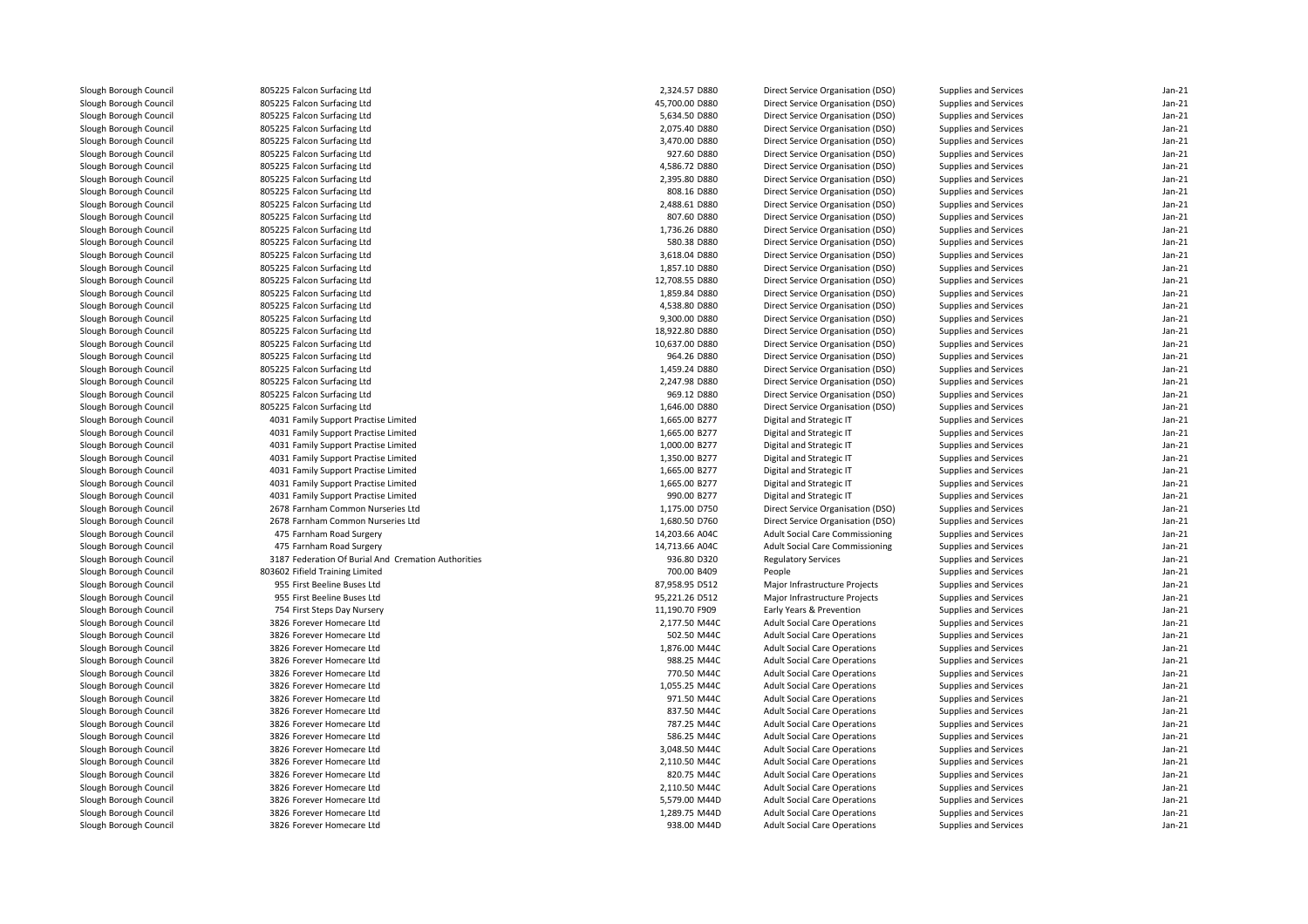| Slough Borough Council                           | 3826 Forever Homecare Ltd          | 3,400.00 M44D   | <b>Adult Social Care Operations</b>                 | Supplies and Services    | $Jan-21$             |
|--------------------------------------------------|------------------------------------|-----------------|-----------------------------------------------------|--------------------------|----------------------|
| Slough Borough Council                           | 3826 Forever Homecare Ltd          | 938.00 M44D     | <b>Adult Social Care Operations</b>                 | Supplies and Services    | $Jan-21$             |
| Slough Borough Council                           | 3826 Forever Homecare Ltd          | 850.00 M44E     | <b>Adult Social Care Operations</b>                 | Supplies and Services    | $Jan-21$             |
| Slough Borough Council                           | 3826 Forever Homecare Ltd          | 3,400.00 M44E   | <b>Adult Social Care Operations</b>                 | Supplies and Services    | $Jan-21$             |
| Slough Borough Council                           | 3826 Forever Homecare Ltd          | 1,700.00 M44E   | <b>Adult Social Care Operations</b>                 | Supplies and Services    | $Jan-21$             |
| Slough Borough Council                           | 3826 Forever Homecare Ltd          | 3,680.00 M44E   | <b>Adult Social Care Operations</b>                 | Supplies and Services    | $Jan-21$             |
| Slough Borough Council                           | 3826 Forever Homecare Ltd          | 5,579.00 M44E   | <b>Adult Social Care Operations</b>                 | Supplies and Services    | $Jan-21$             |
| Slough Borough Council                           | 3826 Forever Homecare Ltd          | 850.00 M44E     | <b>Adult Social Care Operations</b>                 | Supplies and Services    | $Jan-21$             |
| Slough Borough Council                           | 3826 Forever Homecare Ltd          | 737.00 M44F     | <b>Adult Social Care Operations</b>                 | Supplies and Services    | $Jan-21$             |
| Slough Borough Council                           | 3826 Forever Homecare Ltd          | 2,814.00 M48C   | <b>Adult Social Care Operations</b>                 | Supplies and Services    | $Jan-21$             |
| Slough Borough Council                           | 3826 Forever Homecare Ltd          | 2,345.00 M48C   | <b>Adult Social Care Operations</b>                 | Supplies and Services    | $Jan-21$             |
| Slough Borough Council                           | 3826 Forever Homecare Ltd          | 2,110.50 M48C   | <b>Adult Social Care Operations</b>                 | Supplies and Services    | $Jan-21$             |
| Slough Borough Council                           | 807250 Forthmeadow Limited         | 2,328.00 M25C   | <b>Adult Social Care Operations</b>                 | Supplies and Services    | $Jan-21$             |
| Slough Borough Council                           | 647 Foxborough Primary School      | 9,513.75 E229   | DSG - Schools                                       | Supplies and Services    | $Jan-21$             |
| Slough Borough Council                           | 647 Foxborough Primary School      | 2,550.00 E933   | DSG - Schools                                       | <b>Government Grants</b> | $Jan-21$             |
| Slough Borough Council                           | 806480 Frontier NX Limited         | 2,985.00 A04C   | <b>Adult Social Care Commissioning</b>              | Supplies and Services    | $Jan-21$             |
| Slough Borough Council                           | 803540 Furze Platt Senior School   | 2,857.00 F552   | DSG - Hign Needs Block                              | Supplies and Services    | $Jan-21$             |
| Slough Borough Council                           | 807125 Futures For Shared Lives    | 3,436.35 A02L   | <b>Adult Social Care Operations</b>                 | Supplies and Services    | $Jan-21$             |
| Slough Borough Council                           | 1555 Gallagher Bassett             | 84,166.28 B018  | Finance                                             | Supplies and Services    | $Jan-21$             |
| Slough Borough Council                           | 804911 GAP Group Limited           | 945.42 D880     | Direct Service Organisation (DSO)                   | Supplies and Services    | $Jan-21$             |
| Slough Borough Council                           | 804911 GAP Group Limited           | 966.00 D880     | Direct Service Organisation (DSO)                   | Supplies and Services    | $Jan-21$             |
| Slough Borough Council                           | 804911 GAP Group Limited           | 1,012.00 D880   | Direct Service Organisation (DSO)                   | Supplies and Services    | $Jan-21$             |
| Slough Borough Council                           | 806026 GARIMA AGRAWAL              | 3,255.00 F446   | DSG - Hign Needs Block                              | Supplies and Services    | $Jan-21$             |
| Slough Borough Council                           | 806026 GARIMA AGRAWAL              | 2,170.00 F446   | DSG - Hign Needs Block                              | Supplies and Services    | $Jan-21$             |
| Slough Borough Council                           | 1758 Gas Advisory Services Limited | 1,056.00 J606   | <b>Housing Revenue Account</b>                      | Supplies and Services    | $Jan-21$             |
| Slough Borough Council                           | 1758 Gas Advisory Services Limited | 1,118.00 J606   | <b>Housing Revenue Account</b>                      | Supplies and Services    | $Jan-21$             |
| Slough Borough Council                           | 1758 Gas Advisory Services Limited | 1,800.00 J606   | Housing Revenue Account                             | Supplies and Services    | $Jan-21$             |
| Slough Borough Council                           | 1758 Gas Advisory Services Limited | 792.00 J606     | <b>Housing Revenue Account</b>                      | Supplies and Services    | $Jan-21$             |
| Slough Borough Council                           | 1758 Gas Advisory Services Limited | 1,505.00 J606   | Housing Revenue Account                             | Supplies and Services    | $Jan-21$             |
| Slough Borough Council                           | 1758 Gas Advisory Services Limited | 924.00 J606     | <b>Housing Revenue Account</b>                      | Supplies and Services    | $Jan-21$             |
| Slough Borough Council                           | 1758 Gas Advisory Services Limited | 1,122.00 J606   | Housing Revenue Account                             | Supplies and Services    | $Jan-21$             |
| Slough Borough Council                           | 1758 Gas Advisory Services Limited | 1,376.00 J606   | <b>Housing Revenue Account</b>                      | Supplies and Services    | $Jan-21$             |
| Slough Borough Council                           | 1758 Gas Advisory Services Limited | 8,508.50 J606   | Housing Revenue Account                             | Supplies and Services    | $Jan-21$             |
| Slough Borough Council                           | 806619 Gate One                    | 125,316.00 B203 | <b>Chief Executive</b>                              | Supplies and Services    | $Jan-21$             |
| Slough Borough Council                           | 806619 Gate One                    | 100,253.00 B203 | <b>Chief Executive</b>                              | Supplies and Services    | $Jan-21$             |
| Slough Borough Council                           | 807052 Georgia Thompson            | 1,267.20 C322   | Communities and Lesiure                             | Supplies and Services    | $Jan-21$             |
| Slough Borough Council                           | 803332 Get Berkshire Active        | 736.07 B211     | <b>Strategy and Performance</b>                     | Premises                 | $Jan-21$             |
| Slough Borough Council                           | 651 Glasdon Uk Ltd                 | 663.28 P095     | Capital                                             | Capital Charges          | $Jan-21$             |
| Slough Borough Council                           | 651 Glasdon Uk Ltd                 | 940.08 P095     | Capital                                             | <b>Capital Charges</b>   | $Jan-21$             |
| Slough Borough Council                           | 807341 Global Care Limited         |                 |                                                     | Supplies and Services    | $Jan-21$             |
|                                                  |                                    | 1,342.56 A05C   | <b>Adult Social Care Commissioning</b>              |                          | $Jan-21$             |
| Slough Borough Council                           | 807626 Global Radio Services Ltd   | 1,836.00 B252   | <b>Customer and Communications</b><br>DSG - Schools | Supplies and Services    |                      |
| Slough Borough Council<br>Slough Borough Council | 652 Godolphin Infant School        | 11,875.00 E289  |                                                     | Supplies and Services    | $Jan-21$<br>$Jan-21$ |
|                                                  | 807340 Goldcrest Care Services     | 3,692.04 A05C   | <b>Adult Social Care Commissioning</b>              | Supplies and Services    |                      |
| Slough Borough Council                           | 2830 Golden Rose Comm Care Ltd     | 3,580.16 A05C   | <b>Adult Social Care Commissioning</b>              | Supplies and Services    | $Jan-21$             |
| Slough Borough Council                           | 2830 Golden Rose Comm Care Ltd     | 11,000.00 A06C  | <b>Adult Social Care Commissioning</b>              | Supplies and Services    | $Jan-21$             |
| Slough Borough Council                           | 2830 Golden Rose Comm Care Ltd     | 1,985.50 M44C   | <b>Adult Social Care Operations</b>                 | Supplies and Services    | $Jan-21$             |
| Slough Borough Council                           | 2830 Golden Rose Comm Care Ltd     | 2,128.00 M44C   | <b>Adult Social Care Operations</b>                 | Supplies and Services    | $Jan-21$             |
| Slough Borough Council                           | 2830 Golden Rose Comm Care Ltd     | 2,660.00 M44C   | <b>Adult Social Care Operations</b>                 | Supplies and Services    | $Jan-21$             |
| Slough Borough Council                           | 2830 Golden Rose Comm Care Ltd     | 1,064.00 M44C   | <b>Adult Social Care Operations</b>                 | Supplies and Services    | $Jan-21$             |
| Slough Borough Council                           | 2830 Golden Rose Comm Care Ltd     | 2,394.00 M44C   | <b>Adult Social Care Operations</b>                 | Supplies and Services    | $Jan-21$             |
| Slough Borough Council                           | 2830 Golden Rose Comm Care Ltd     | 2,394.00 M44C   | <b>Adult Social Care Operations</b>                 | Supplies and Services    | $Jan-21$             |
| Slough Borough Council                           | 2830 Golden Rose Comm Care Ltd     | 817.00 M44C     | <b>Adult Social Care Operations</b>                 | Supplies and Services    | $Jan-21$             |
| Slough Borough Council                           | 2830 Golden Rose Comm Care Ltd     | 1,064.00 M44C   | <b>Adult Social Care Operations</b>                 | Supplies and Services    | $Jan-21$             |
| Slough Borough Council                           | 2830 Golden Rose Comm Care Ltd     | 2,394.00 M44C   | <b>Adult Social Care Operations</b>                 | Supplies and Services    | $Jan-21$             |
| Slough Borough Council                           | 2830 Golden Rose Comm Care Ltd     | 2,527.00 M44C   | <b>Adult Social Care Operations</b>                 | Supplies and Services    | $Jan-21$             |
| Slough Borough Council                           | 2830 Golden Rose Comm Care Ltd     | 2,394.00 M44C   | <b>Adult Social Care Operations</b>                 | Supplies and Services    | $Jan-21$             |
| Slough Borough Council                           | 2830 Golden Rose Comm Care Ltd     | 665.00 M44C     | <b>Adult Social Care Operations</b>                 | Supplies and Services    | $Jan-21$             |
| Slough Borough Council                           | 2830 Golden Rose Comm Care Ltd     | 1,415.50 M44C   | <b>Adult Social Care Operations</b>                 | Supplies and Services    | $Jan-21$             |
| Slough Borough Council                           | 2830 Golden Rose Comm Care Ltd     | 1,349.00 M44C   | <b>Adult Social Care Operations</b>                 | Supplies and Services    | $Jan-21$             |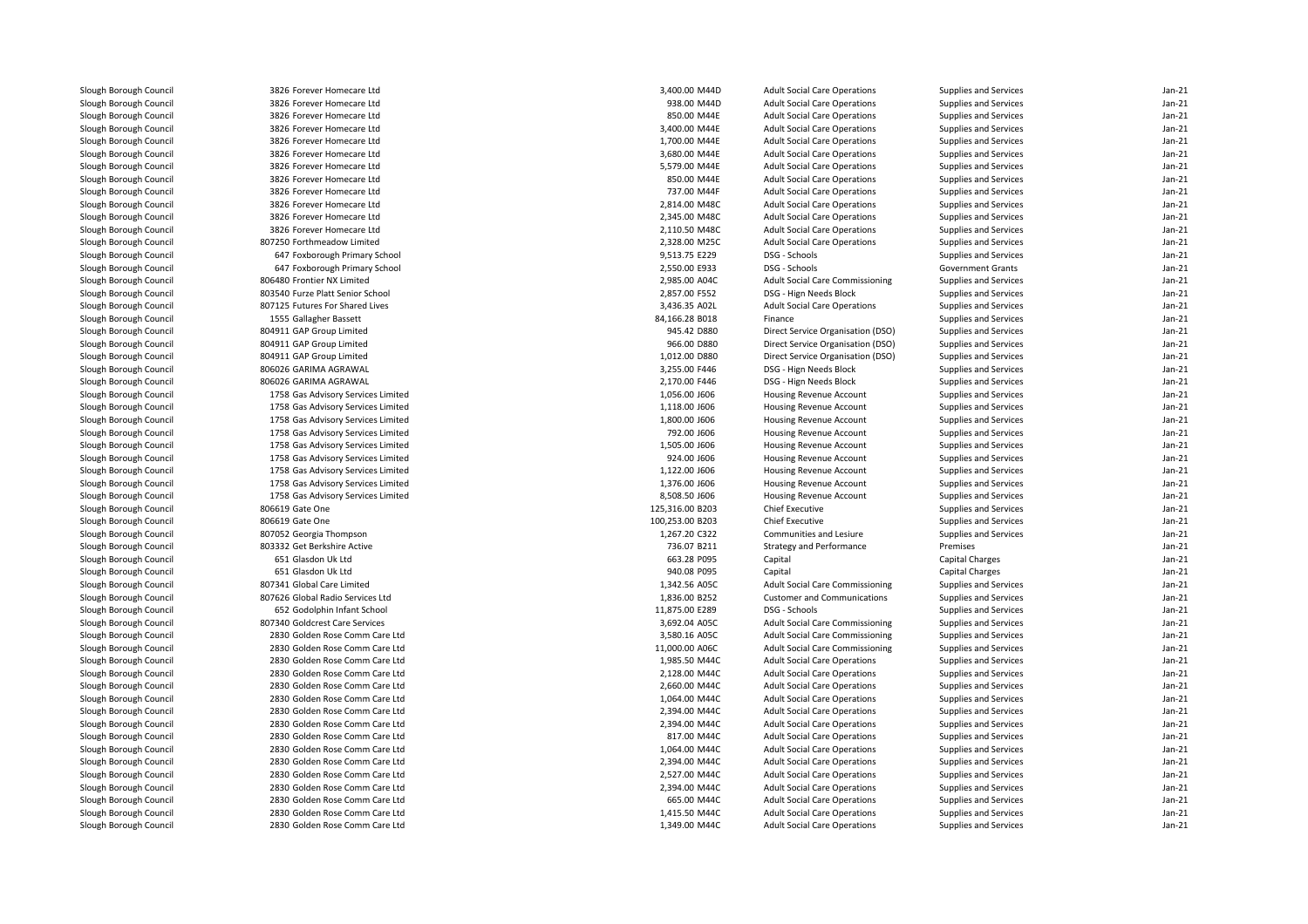| Slough Borough Council | 2830 Golden Rose Comm Care Ltd          | 2,394.00 M44C   | <b>Adult Social Care Operations</b>                           | Supplies and Services             | $Jan-21$ |
|------------------------|-----------------------------------------|-----------------|---------------------------------------------------------------|-----------------------------------|----------|
| Slough Borough Council | 2830 Golden Rose Comm Care Ltd          | 2,394.00 M44C   | <b>Adult Social Care Operations</b>                           | Supplies and Services             | $Jan-21$ |
| Slough Borough Council | 2830 Golden Rose Comm Care Ltd          | 2,394.00 M44C   | <b>Adult Social Care Operations</b>                           | Supplies and Services             | $Jan-21$ |
| Slough Borough Council | 2830 Golden Rose Comm Care Ltd          | 665.00 M44C     | <b>Adult Social Care Operations</b>                           | Supplies and Services             | $Jan-21$ |
| Slough Borough Council | 2830 Golden Rose Comm Care Ltd          | 2,128.00 M44D   | <b>Adult Social Care Operations</b>                           | Supplies and Services             | $Jan-21$ |
| Slough Borough Council | 2830 Golden Rose Comm Care Ltd          | 2,736.00 M44D   | <b>Adult Social Care Operations</b>                           | Supplies and Services             | $Jan-21$ |
| Slough Borough Council | 2830 Golden Rose Comm Care Ltd          | 593.75 M44D     | <b>Adult Social Care Operations</b>                           | Supplies and Services             | $Jan-21$ |
| Slough Borough Council | 2830 Golden Rose Comm Care Ltd          | 1,596.00 M44D   | <b>Adult Social Care Operations</b>                           | Supplies and Services             | $Jan-21$ |
| Slough Borough Council | 2830 Golden Rose Comm Care Ltd          | 2,166.00 M44D   | <b>Adult Social Care Operations</b>                           | Supplies and Services             | Jan-21   |
| Slough Borough Council | 2830 Golden Rose Comm Care Ltd          | 2,750.25 M44D   | <b>Adult Social Care Operations</b>                           | Supplies and Services             | $Jan-21$ |
| Slough Borough Council | 2830 Golden Rose Comm Care Ltd          | 2,128.00 M44F   | <b>Adult Social Care Operations</b>                           | Supplies and Services             | Jan-21   |
| Slough Borough Council | 2830 Golden Rose Comm Care Ltd          | 703.00 M44F     | <b>Adult Social Care Operations</b>                           | Supplies and Services             | $Jan-21$ |
| Slough Borough Council | 2830 Golden Rose Comm Care Ltd          | 2,394.00 M48C   | <b>Adult Social Care Operations</b>                           | Supplies and Services             | $Jan-21$ |
| Slough Borough Council | 805693 Gowrings Mobility Group LTD      | 855.00 M50A     | Major Infrastructure Projects                                 | Transport                         | $Jan-21$ |
| Slough Borough Council | 803296 Grant Thornton UK LLP            | 5,000.00 B007   | Finance                                                       | Supplies and Services             | $Jan-21$ |
| Slough Borough Council | 805069 Grove Academy                    | 4,333.33 E299   | DSG - Schools                                                 | Supplies and Services             | $Jan-21$ |
| Slough Borough Council | 805069 Grove Academy                    | 4,470.00 E933   | DSG - Schools                                                 | <b>Government Grants</b>          | $Jan-21$ |
| Slough Borough Council | 804447 Grundon Waste Management Limited | 424.225.59 D342 | <b>Environmental Services</b>                                 | Supplies and Services             | $Jan-21$ |
| Slough Borough Council | 3228 H Plus Care Ltd                    | 4,180.57 M15F   | <b>Adult Social Care Operations</b>                           | Supplies and Services             | $Jan-21$ |
| Slough Borough Council | 3228 H Plus Care Ltd                    | 4,180.57 M17C   | <b>Adult Social Care Operations</b>                           | Supplies and Services             | $Jan-21$ |
| Slough Borough Council | 3228 H Plus Care Ltd                    | 4,180.57 M17C   | <b>Adult Social Care Operations</b>                           | Supplies and Services             | $Jan-21$ |
| Slough Borough Council | 3228 H Plus Care Ltd                    | 4,180.57 M18C   | <b>Adult Social Care Operations</b>                           | Supplies and Services             | $Jan-21$ |
| Slough Borough Council | 3228 H Plus Care Ltd                    | 13,108.57 M26E  | <b>Adult Social Care Operations</b>                           | Supplies and Services             | $Jan-21$ |
| Slough Borough Council | 807493 HACKWOOD HOMES LTD               | 28,047.34 P206  | Capital                                                       | <b>Capital Charges</b>            | $Jan-21$ |
| Slough Borough Council | 807493 HACKWOOD HOMES LTD               | 17,875.74 P206  | Capital                                                       | <b>Capital Charges</b>            | $Jan-21$ |
| Slough Borough Council | 1600 Hagsplay Ltd                       | 729.00 D750     | Direct Service Organisation (DSO)                             | Supplies and Services             | $Jan-21$ |
| Slough Borough Council | 1600 Hagsplay Ltd                       | 710.28 D750     | Direct Service Organisation (DSO)                             | Supplies and Services             | $Jan-21$ |
| Slough Borough Council | 806681 Hako Machines Ltd                | 597.42 D620     | Direct Service Organisation (DSO)                             | Supplies and Services             | $Jan-21$ |
| Slough Borough Council | 1828 Hallens Solicitors                 | 700.00 D900     | Direct Service Organisation (DSO)                             | Indirect Employee Expenses        | $Jan-21$ |
| Slough Borough Council | 1828 Hallens Solicitors                 | 875.00 D900     | Direct Service Organisation (DSO)                             | <b>Indirect Employee Expenses</b> | $Jan-21$ |
| Slough Borough Council | 1643 Harold James (London) Ltd          | 850.00 J607     | Housing Revenue Account                                       | Premises                          | $Jan-21$ |
| Slough Borough Council | 1643 Harold James (London) Ltd          | 650.00 P194     | Capital                                                       | Capital Charges                   | $Jan-21$ |
| Slough Borough Council | 1465 HAS Technology Limited             | 567.15 A02F     | <b>Adult Social Care Commissioning</b>                        | Supplies and Services             | $Jan-21$ |
| Slough Borough Council | 1465 HAS Technology Limited             | 783.42 A07R     | <b>Adult Social Care Operations</b>                           | Supplies and Services             | $Jan-21$ |
| Slough Borough Council | 1465 HAS Technology Limited             | 2,210.77 M44C   | <b>Adult Social Care Operations</b>                           | Supplies and Services             | Jan-21   |
| Slough Borough Council | 804986 Havencare Ltd                    | 1,279.50 M26E   | <b>Adult Social Care Operations</b>                           | Supplies and Services             | $Jan-21$ |
| Slough Borough Council | 804986 Havencare Ltd                    | 1,279.50 M26E   | <b>Adult Social Care Operations</b>                           | Supplies and Services             | $Jan-21$ |
| Slough Borough Council | 804986 Havencare Ltd                    | 1,279.50 M26E   | <b>Adult Social Care Operations</b>                           | Supplies and Services             | $Jan-21$ |
| Slough Borough Council | 804986 Havencare Ltd                    | 1,279.50 M26E   | <b>Adult Social Care Operations</b>                           | Supplies and Services             | Jan-21   |
| Slough Borough Council | 1381 Haybrook College                   | 106,018.17 E809 | DSG - Hign Needs Block                                        | Supplies and Services             | $Jan-21$ |
| Slough Borough Council | 1381 Haybrook College                   | 2,370.00 E933   | DSG - Schools                                                 | <b>Government Grants</b>          | $Jan-21$ |
| Slough Borough Council | 1381 Haybrook College                   | 49,320.00 F123  | Schools                                                       | Supplies and Services             | $Jan-21$ |
| Slough Borough Council | 1381 Haybrook College                   | 1,000.00 F166   | DSG - Hign Needs Block                                        | Supplies and Services             | $Jan-21$ |
| Slough Borough Council | 1381 Haybrook College                   | 15,000.00 F166  | DSG - Hign Needs Block                                        | Supplies and Services             | Jan-21   |
| Slough Borough Council | 1381 Haybrook College                   | 37,000.00 F166  | DSG - Hign Needs Block                                        | Supplies and Services             | $Jan-21$ |
| Slough Borough Council | 1381 Haybrook College                   | -4,000.00 F186  | Early Years & Prevention                                      | Supplies and Services             | $Jan-21$ |
| Slough Borough Council | 3784 Haybrook College Pru               | 54,200.00 E809  | DSG - Hign Needs Block                                        | Supplies and Services             | $Jan-21$ |
| Slough Borough Council | 1313 Haymarket Media Group              | 3.255.00 D224   |                                                               |                                   | Jan-21   |
|                        | 803753 Healthcare Homes                 | 3,100.00 M27C   | Planning and Transport                                        | Supplies and Services             | $Jan-21$ |
| Slough Borough Council | 805368 Heathermount School              | 14,262.67 F462  | <b>Adult Social Care Operations</b><br>DSG - Hign Needs Block | Supplies and Services             | $Jan-21$ |
| Slough Borough Council |                                         |                 |                                                               | Supplies and Services             |          |
| Slough Borough Council | 805368 Heathermount School              | 17,445.67 F462  | DSG - Hign Needs Block                                        | Supplies and Services             | $Jan-21$ |
| Slough Borough Council | 805368 Heathermount School              | 17,445.67 F462  | DSG - Hign Needs Block                                        | Supplies and Services             | Jan-21   |
| Slough Borough Council | 1686 Herald Chase                       | 837.35 P192     | Capital                                                       | Capital Charges                   | $Jan-21$ |
| Slough Borough Council | 803447 Herewards House Residential Home | 2,878.57 M27C   | <b>Adult Social Care Operations</b>                           | Supplies and Services             | Jan-21   |
| Slough Borough Council | 803174 Herongate                        | 562.50 B087     | <b>Regeneration Development</b>                               | Supplies and Services             | $Jan-21$ |
| Slough Borough Council | 3387 Herschel Grammar School            | 1,950.00 B297   | Finance                                                       | <b>Government Grants</b>          | $Jan-21$ |
| Slough Borough Council | 3387 Herschel Grammar School            | 1,250.00 E309   | DSG - Schools                                                 | Supplies and Services             | $Jan-21$ |
| Slough Borough Council | 806731 High Hurlands Homes              | 6,319.28 M26E   | <b>Adult Social Care Operations</b>                           | Supplies and Services             | $Jan-21$ |
| Slough Borough Council | 806731 High Hurlands Homes              | 6,996.35 M26E   | <b>Adult Social Care Operations</b>                           | Supplies and Services             | $Jan-21$ |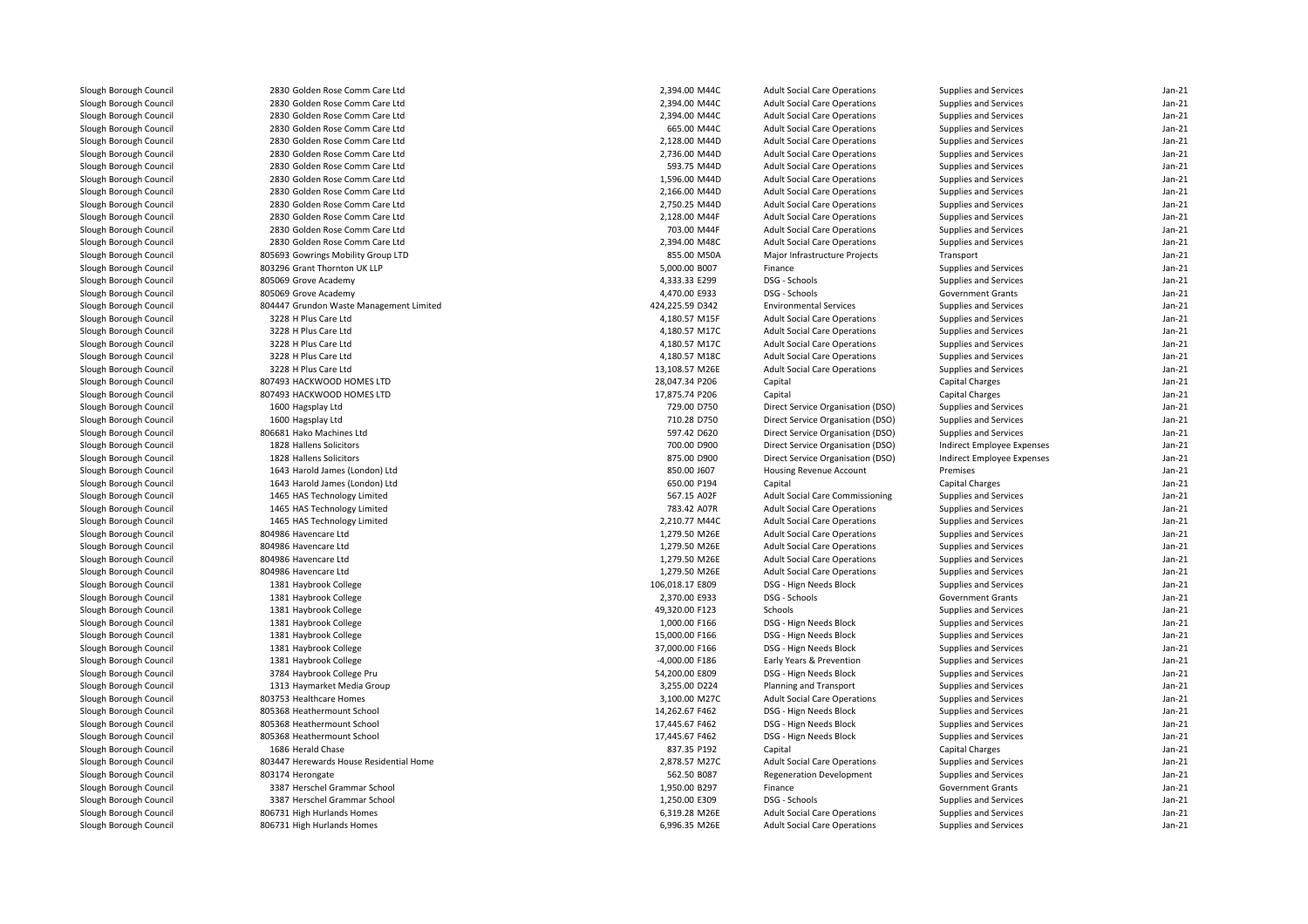| Slough Borough Council | 806452 Hire Station Ltd t/a ESS Safeforce                                 | 708.70 D750     | Direct Service Organisation (DSO)   | Supplies and Services      | $Jan-21$ |
|------------------------|---------------------------------------------------------------------------|-----------------|-------------------------------------|----------------------------|----------|
| Slough Borough Council | 3250 Hodge Hill Grange H C One Ltd                                        | 2,380.00 M15D   | <b>Adult Social Care Operations</b> | Supplies and Services      | $Jan-21$ |
| Slough Borough Council | 850 Holy Family Catholic Primary School                                   | 173,875.24 E259 | DSG - Schools                       | Supplies and Services      | $Jan-21$ |
| Slough Borough Council | 2113 Housing Partners                                                     | 660.00 H216     | <b>Strategic Housing Services</b>   | Supplies and Services      | $Jan-21$ |
| Slough Borough Council | 2113 Housing Partners                                                     | 9,995.00 H217   | <b>Strategic Housing Services</b>   | Supplies and Services      | $Jan-21$ |
| Slough Borough Council | 2313 Hqn                                                                  | 720.00 J019     | Housing Revenue Account             | Supplies and Services      | $Jan-21$ |
| Slough Borough Council | 1914 Huntcliff Limited                                                    | 1,962.50 J028   | <b>Housing Revenue Account</b>      | Supplies and Services      | $Jan-21$ |
| Slough Borough Council | 1914 Huntcliff Limited                                                    | 3,193.75 J028   | <b>Housing Revenue Account</b>      | Supplies and Services      | $Jan-21$ |
| Slough Borough Council | 2983 Idox Software Ltd                                                    | 11,562.00 F144  | Early Years & Prevention            | Supplies and Services      | $Jan-21$ |
| Slough Borough Council | 2917 Imperial Coaches Ltd                                                 | 8,190.00 F123   | Schools                             | Supplies and Services      | $Jan-21$ |
| Slough Borough Council | 807666 Independence Home and Domicilary Care                              | 2,940.66 M44F   | <b>Adult Social Care Operations</b> | Supplies and Services      | $Jan-21$ |
| Slough Borough Council | 807666 Independence Home and Domicilary Care                              | 3,381.17 M44F   | <b>Adult Social Care Operations</b> | Supplies and Services      | Jan-21   |
|                        |                                                                           |                 |                                     |                            | $Jan-21$ |
| Slough Borough Council | 807666 Independence Home and Domicilary Care                              | 2,845.80 M44F   | <b>Adult Social Care Operations</b> | Supplies and Services      | $Jan-21$ |
| Slough Borough Council | 807666 Independence Home and Domicilary Care                              | 599.89 M44F     | <b>Adult Social Care Operations</b> | Supplies and Services      |          |
| Slough Borough Council | 807666 Independence Home and Domicilary Care                              | 3,272.10 M44F   | <b>Adult Social Care Operations</b> | Supplies and Services      | $Jan-21$ |
| Slough Borough Council | 807666 Independence Home and Domicilary Care                              | 3,381.17 M44F   | <b>Adult Social Care Operations</b> | Supplies and Services      | $Jan-21$ |
| Slough Borough Council | 3570 Independent Supported Living And Disabilities Ltd                    | 1,790.08 A05C   | Adult Social Care Commissioning     | Supplies and Services      | $Jan-21$ |
| Slough Borough Council | 3570 Independent Supported Living And Disabilities Ltd                    | 3,000.28 M42E   | <b>Adult Social Care Operations</b> | Supplies and Services      | $Jan-21$ |
| Slough Borough Council | 3570 Independent Supported Living And Disabilities Ltd                    | 3,044.16 M44D   | <b>Adult Social Care Operations</b> | Supplies and Services      | $Jan-21$ |
| Slough Borough Council | 3570 Independent Supported Living And Disabilities Ltd                    | 1,049.72 M44E   | <b>Adult Social Care Operations</b> | Supplies and Services      | $Jan-21$ |
| Slough Borough Council | 3570 Independent Supported Living And Disabilities Ltd                    | 1,440.00 M44E   | <b>Adult Social Care Operations</b> | Supplies and Services      | Jan-21   |
| Slough Borough Council | 3570 Independent Supported Living And Disabilities Ltd                    | 4,212.00 M44E   | <b>Adult Social Care Operations</b> | Supplies and Services      | $Jan-21$ |
| Slough Borough Council | 3570 Independent Supported Living And Disabilities Ltd                    | 3,570.00 M44E   | <b>Adult Social Care Operations</b> | Supplies and Services      | Jan-21   |
| Slough Borough Council | 807231 Initial Projects Limited                                           | 1,047.50 D308   | Major Infrastructure Projects       | Supplies and Services      | $Jan-21$ |
| Slough Borough Council | 807231 Initial Projects Limited                                           | 1,047.50 D308   | Major Infrastructure Projects       | Supplies and Services      | Jan-21   |
| Slough Borough Council | 803651 Insight Direct (UK) Ltd                                            | 18,869.70 B342  | Digital and Strategic IT            | Supplies and Services      | $Jan-21$ |
| Slough Borough Council | 803651 Insight Direct (UK) Ltd                                            | 7,507.50 P084   | Capital                             | Capital Charges            | $Jan-21$ |
| Slough Borough Council | 803651 Insight Direct (UK) Ltd                                            | 1,789.31 P095   | Capital                             | Capital Charges            | $Jan-21$ |
| Slough Borough Council | 803651 Insight Direct (UK) Ltd                                            | 1,292.67 P095   | Capital                             | Capital Charges            | $Jan-21$ |
| Slough Borough Council | 803651 Insight Direct (UK) Ltd                                            | 1,492.70 P193   | Capital                             | Supplies and Services      | $Jan-21$ |
| Slough Borough Council | 803651 Insight Direct (UK) Ltd                                            | 6,539.50 P193   | Capital                             | Supplies and Services      | $Jan-21$ |
| Slough Borough Council | 805325 Instarmac Group plc                                                | 1,277.92 D880   | Direct Service Organisation (DSO)   | Supplies and Services      | $Jan-21$ |
| Slough Borough Council | 805325 Instarmac Group plc                                                | 1,173.75 D880   | Direct Service Organisation (DSO)   | Supplies and Services      | $Jan-21$ |
| Slough Borough Council | 805325 Instarmac Group plc                                                | 1,588.70 D880   | Direct Service Organisation (DSO)   | Supplies and Services      | Jan-21   |
| Slough Borough Council | 3172 Intelligent Transport Services                                       | 3,995.00 D512   | Major Infrastructure Projects       | Supplies and Services      | $Jan-21$ |
|                        |                                                                           |                 |                                     |                            | $Jan-21$ |
| Slough Borough Council | 806710 Intercity Managed Services Limited<br>807595 IPP Education Limited | 5,103.77 P095   | Capital                             | <b>Capital Charges</b>     |          |
| Slough Borough Council |                                                                           | 598.00 B033     | People                              | Indirect Employee Expenses | $Jan-21$ |
| Slough Borough Council | 3500 Igra Slough Islamic Primary School                                   | 71,440.61 E489  | DSG - Schools                       | Supplies and Services      | $Jan-21$ |
| Slough Borough Council | 2919 Islamic Shakhsiyah Foundation                                        | 9,275.38 F909   | Early Years & Prevention            | Supplies and Services      | $Jan-21$ |
| Slough Borough Council | 807016 ITRS Group                                                         | 5,890.00 B282   | Digital and Strategic IT            | Supplies and Services      | $Jan-21$ |
| Slough Borough Council | 807346 Jacaranda                                                          | 4,379.00 M44F   | <b>Adult Social Care Operations</b> | Supplies and Services      | $Jan-21$ |
| Slough Borough Council | 753 Jack In The Box Day Nursery                                           | 9,492.83 F909   | Early Years & Prevention            | Supplies and Services      | $Jan-21$ |
| Slough Borough Council | 733 James Elliman School                                                  | 33,310.91 E319  | DSG - Schools                       | Supplies and Services      | $Jan-21$ |
| Slough Borough Council | 1970 James Elliman Academy                                                | 3,090.00 E933   | DSG - Schools                       | <b>Government Grants</b>   | $Jan-21$ |
| Slough Borough Council | 805226 JD Surfacing & Civil Engineering Limited                           | 3,075.00 D880   | Direct Service Organisation (DSO)   | Supplies and Services      | Jan-21   |
| Slough Borough Council | 805226 JD Surfacing & Civil Engineering Limited                           | 2,413.00 D880   | Direct Service Organisation (DSO)   | Supplies and Services      | $Jan-21$ |
| Slough Borough Council | 805226 JD Surfacing & Civil Engineering Limited                           | 1,855.00 D880   | Direct Service Organisation (DSO)   | Supplies and Services      | Jan-21   |
| Slough Borough Council | 805226 JD Surfacing & Civil Engineering Limited                           | 3,048.62 D880   | Direct Service Organisation (DSO)   | Supplies and Services      | $Jan-21$ |
| Slough Borough Council | 805226 JD Surfacing & Civil Engineering Limited                           | 1,855.00 D880   | Direct Service Organisation (DSO)   | Supplies and Services      | $Jan-21$ |
| Slough Borough Council | 805226 JD Surfacing & Civil Engineering Limited                           | 12,473.65 D880  | Direct Service Organisation (DSO)   | Supplies and Services      | $Jan-21$ |
| Slough Borough Council | 805226 JD Surfacing & Civil Engineering Limited                           | 9,622.65 D880   | Direct Service Organisation (DSO)   | Supplies and Services      | $Jan-21$ |
| Slough Borough Council | 805226 JD Surfacing & Civil Engineering Limited                           | 2,205.00 D880   | Direct Service Organisation (DSO)   | Supplies and Services      | $Jan-21$ |
| Slough Borough Council | 805226 JD Surfacing & Civil Engineering Limited                           | 1,238.00 D880   | Direct Service Organisation (DSO)   | Supplies and Services      | $Jan-21$ |
| Slough Borough Council | 805226 JD Surfacing & Civil Engineering Limited                           | 2,880.00 D880   | Direct Service Organisation (DSO)   | Supplies and Services      | $Jan-21$ |
| Slough Borough Council | 805226 JD Surfacing & Civil Engineering Limited                           | 2,948.31 D880   | Direct Service Organisation (DSO)   | Supplies and Services      | $Jan-21$ |
| Slough Borough Council | 804698 Jenny Hooper SEN Consulting Ltd                                    | 5,600.00 F500   | Inclusion                           | Supplies and Services      | $Jan-21$ |
| Slough Borough Council | 807308 JLA Total Care Ltd                                                 | 649.66 H205     | <b>Strategic Housing Services</b>   | Supplies and Services      | $Jan-21$ |
| Slough Borough Council | 1835 Jlt Speciality Limited                                               | 5,488.00 B018   | Finance                             | Supplies and Services      | Jan-21   |
| Slough Borough Council | 1592 Jmw Systems Limited                                                  | 3,240.00 D509   | Major Infrastructure Projects       | Supplies and Services      | $Jan-21$ |
|                        |                                                                           |                 |                                     |                            |          |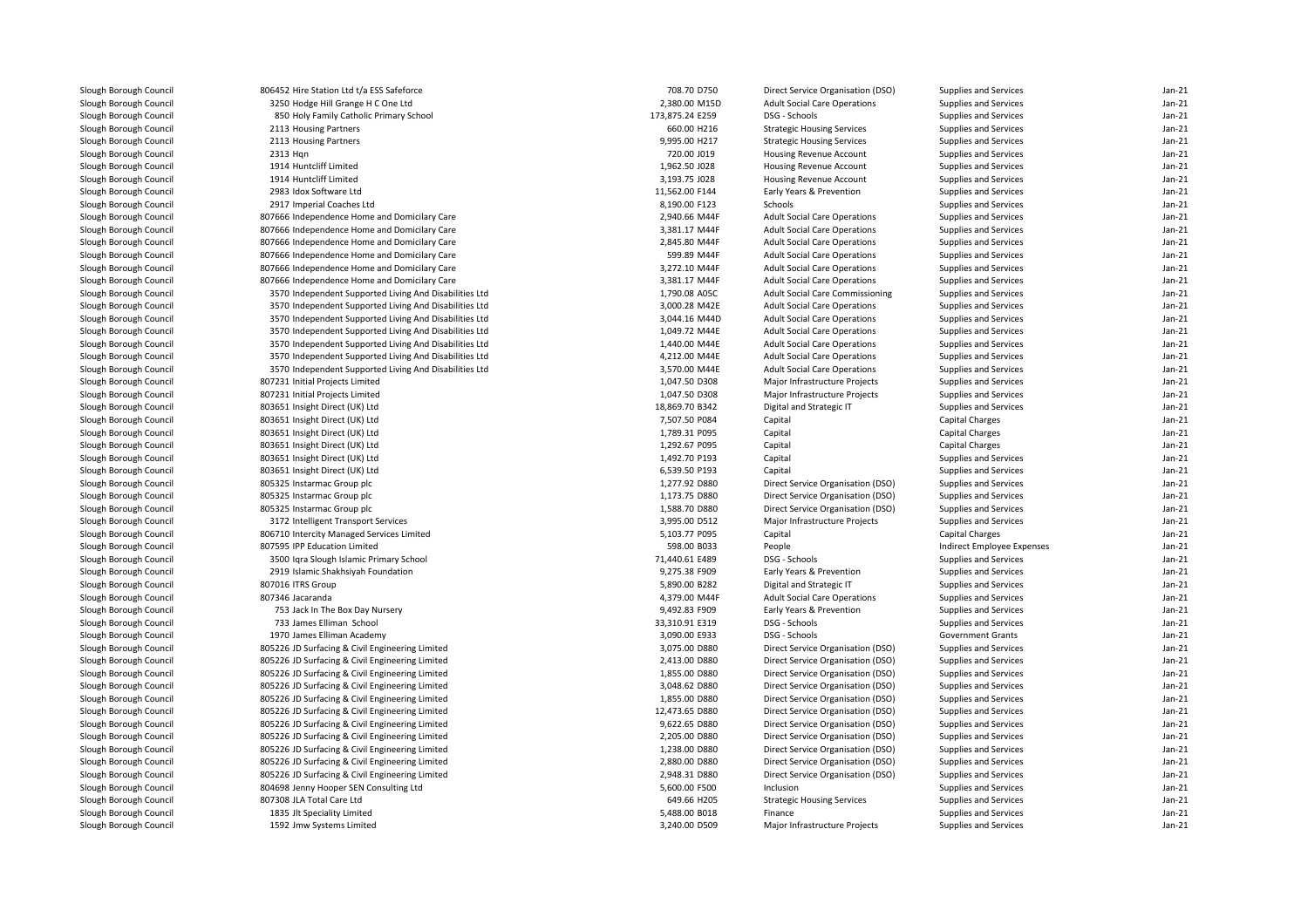| Slough Borough Council | 956 John Murphy & Company Ltd                                   | 682.00 A03F    | <b>Adult Social Care Operations</b>                                        | Supplies and Services                          | $Jan-21$ |
|------------------------|-----------------------------------------------------------------|----------------|----------------------------------------------------------------------------|------------------------------------------------|----------|
| Slough Borough Council | 956 John Murphy & Company Ltd                                   | 3,160.00 H206  | <b>Strategic Housing Services</b>                                          | Premises                                       | $Jan-21$ |
| Slough Borough Council | 956 John Murphy & Company Ltd                                   | 2,160.00 H206  | <b>Strategic Housing Services</b>                                          | Premises                                       | $Jan-21$ |
| Slough Borough Council | 956 John Murphy & Company Ltd                                   | 1,800.00 H206  | <b>Strategic Housing Services</b>                                          | Premises                                       | $Jan-21$ |
| Slough Borough Council | 956 John Murphy & Company Ltd                                   | 3,884.00 H206  | <b>Strategic Housing Services</b>                                          | Premises                                       | $Jan-21$ |
| Slough Borough Council | 956 John Murphy & Company Ltd                                   | 4,794.00 H206  | <b>Strategic Housing Services</b>                                          | Premises                                       | $Jan-21$ |
| Slough Borough Council | 956 John Murphy & Company Ltd                                   | 1,320.00 H253  | Neighbourhood Services                                                     | Supplies and Services                          | $Jan-21$ |
| Slough Borough Council | 298 John Ross Pharmacy                                          | 720.27 A04C    | Adult Social Care Commissioning                                            | Supplies and Services                          | $Jan-21$ |
| Slough Borough Council | 805332 Joseph Njenga                                            | 1,750.00 A02A  | <b>Adult Social Care Operations</b>                                        | Supplies and Services                          | $Jan-21$ |
| Slough Borough Council | 807339 Joymac Care Ltd                                          | 783.16 A05C    | <b>Adult Social Care Commissioning</b>                                     | Supplies and Services                          | $Jan-21$ |
| Slough Borough Council | 803706 JP Mc Dougall & co Ltd T/A Dulux Decorator Centre        | 596.85 J605    | <b>Housing Revenue Account</b>                                             | Supplies and Services                          | $Jan-21$ |
| Slough Borough Council | 2261 Jsm Construction Ltd                                       | 2,151.19 P235  | Capital                                                                    | Capital Charges                                | $Jan-21$ |
| Slough Borough Council | 807678 Just IT Training Ltd                                     | 600.00 A07R    | <b>Adult Social Care Operations</b>                                        | Indirect Employee Expenses                     | $Jan-21$ |
| Slough Borough Council | 805699 K&J Carers Ltd                                           | 1,006.92 A05C  | <b>Adult Social Care Commissioning</b>                                     | Supplies and Services                          | $Jan-21$ |
| Slough Borough Council | 807674 Kainos Software Ltd                                      | 2,500.00 D501  | Planning and Transport                                                     | Supplies and Services                          | $Jan-21$ |
| Slough Borough Council | 803815 Kathys Childcare                                         | 2,175.41 F909  | Early Years & Prevention                                                   | Supplies and Services                          | $Jan-21$ |
| Slough Borough Council | 2620 Kcare Nursing Agency Ltd                                   | 1,790.08 A05C  | Adult Social Care Commissioning                                            | Supplies and Services                          | $Jan-21$ |
| Slough Borough Council | 2620 Kcare Nursing Agency Ltd                                   | 2,690.10 M44C  | <b>Adult Social Care Operations</b>                                        | Supplies and Services                          | $Jan-21$ |
| Slough Borough Council | 2620 Kcare Nursing Agency Ltd                                   | 896.70 M44C    | <b>Adult Social Care Operations</b>                                        | Supplies and Services                          | $Jan-21$ |
| Slough Borough Council | 2620 Kcare Nursing Agency Ltd                                   | 2,391.20 M44C  | <b>Adult Social Care Operations</b>                                        | Supplies and Services                          | $Jan-21$ |
| Slough Borough Council | 2620 Kcare Nursing Agency Ltd                                   | 1,134.75 M44C  | <b>Adult Social Care Operations</b>                                        | Supplies and Services                          | $Jan-21$ |
| Slough Borough Council | 2620 Kcare Nursing Agency Ltd                                   | 2,967.65 M44C  | <b>Adult Social Care Operations</b>                                        | Supplies and Services                          | $Jan-21$ |
| Slough Borough Council | 2620 Kcare Nursing Agency Ltd                                   | 1,303.13 M44C  | <b>Adult Social Care Operations</b>                                        | Supplies and Services                          | $Jan-21$ |
| Slough Borough Council | 2620 Kcare Nursing Agency Ltd                                   | 772.00 M44C    | <b>Adult Social Care Operations</b>                                        | Supplies and Services                          | $Jan-21$ |
| Slough Borough Council | 2620 Kcare Nursing Agency Ltd                                   | 1,494.50 M44D  | <b>Adult Social Care Operations</b>                                        | Supplies and Services                          | $Jan-21$ |
| Slough Borough Council | 2620 Kcare Nursing Agency Ltd                                   | 561.51 M44D    | <b>Adult Social Care Operations</b>                                        | Supplies and Services                          | $Jan-21$ |
| Slough Borough Council | 2620 Kcare Nursing Agency Ltd                                   | 7,200.00 M44D  | <b>Adult Social Care Operations</b>                                        | Supplies and Services                          | $Jan-21$ |
| Slough Borough Council | 2620 Kcare Nursing Agency Ltd                                   | 4,000.00 M48C  | <b>Adult Social Care Operations</b>                                        | Supplies and Services                          | $Jan-21$ |
| Slough Borough Council | 2620 Kcare Nursing Agency Ltd                                   | 4,000.00 M48C  | <b>Adult Social Care Operations</b>                                        | Supplies and Services                          | $Jan-21$ |
| Slough Borough Council | 2620 Kcare Nursing Agency Ltd                                   | 4,000.00 M48C  | <b>Adult Social Care Operations</b>                                        | Supplies and Services                          | $Jan-21$ |
| Slough Borough Council | 2620 Kcare Nursing Agency Ltd                                   | 5,557.41 M48C  | <b>Adult Social Care Operations</b>                                        | Supplies and Services                          | $Jan-21$ |
| Slough Borough Council | 804887 KCare Nursing Agency Ltd Supported House Living          | 2,926.00 M42F  | <b>Adult Social Care Operations</b>                                        | Supplies and Services                          | $Jan-21$ |
| Slough Borough Council | 804887 KCare Nursing Agency Ltd Supported House Living          | 2,926.00 M42F  | <b>Adult Social Care Operations</b>                                        | Supplies and Services                          | $Jan-21$ |
| Slough Borough Council | 804887 KCare Nursing Agency Ltd Supported House Living          | 2,493.50 M44F  | <b>Adult Social Care Operations</b>                                        | Supplies and Services                          | $Jan-21$ |
| Slough Borough Council | 1996 Keysoft Solutions Limited                                  | 1,417.50 D750  | Direct Service Organisation (DSO)                                          | Supplies and Services                          | $Jan-21$ |
| Slough Borough Council | 803916 Kharis Solutions                                         | 4,251.44 A05C  | <b>Adult Social Care Commissioning</b>                                     | Supplies and Services                          | $Jan-21$ |
| Slough Borough Council | 803916 Kharis Solutions                                         | 2,079.00 M44C  | <b>Adult Social Care Operations</b>                                        | Supplies and Services                          | $Jan-21$ |
| Slough Borough Council | 803916 Kharis Solutions                                         | 1,848.00 M44C  | <b>Adult Social Care Operations</b>                                        | Supplies and Services                          | $Jan-21$ |
| Slough Borough Council | 803916 Kharis Solutions                                         | 2,211.00 M44C  | <b>Adult Social Care Operations</b>                                        | Supplies and Services                          | $Jan-21$ |
| Slough Borough Council | 803916 Kharis Solutions                                         | 1,848.00 M44C  | <b>Adult Social Care Operations</b>                                        | Supplies and Services                          | $Jan-21$ |
| Slough Borough Council | 803916 Kharis Solutions                                         | 2,079.00 M44C  |                                                                            |                                                | $Jan-21$ |
| Slough Borough Council | 803916 Kharis Solutions                                         | 2,079.00 M44C  | <b>Adult Social Care Operations</b><br><b>Adult Social Care Operations</b> | Supplies and Services<br>Supplies and Services | $Jan-21$ |
| Slough Borough Council | 803916 Kharis Solutions                                         |                |                                                                            |                                                | $Jan-21$ |
|                        |                                                                 | 2,079.00 M44C  | <b>Adult Social Care Operations</b>                                        | Supplies and Services                          | $Jan-21$ |
| Slough Borough Council | 803916 Kharis Solutions                                         | 2,079.00 M44C  | <b>Adult Social Care Operations</b>                                        | Supplies and Services                          | $Jan-21$ |
| Slough Borough Council | 803916 Kharis Solutions                                         | 2,079.00 M44D  | <b>Adult Social Care Operations</b>                                        | Supplies and Services                          | $Jan-21$ |
| Slough Borough Council | 803916 Kharis Solutions                                         | 10,899.00 M44E | <b>Adult Social Care Operations</b>                                        | Supplies and Services                          |          |
| Slough Borough Council | 803916 Kharis Solutions                                         | 10,395.00 M44E | <b>Adult Social Care Operations</b>                                        | Supplies and Services                          | $Jan-21$ |
| Slough Borough Council | 803916 Kharis Solutions                                         | 10,395.00 M44E | <b>Adult Social Care Operations</b>                                        | Supplies and Services                          | $Jan-21$ |
| Slough Borough Council | 803916 Kharis Solutions                                         | 10,458.00 M44E | <b>Adult Social Care Operations</b>                                        | Supplies and Services                          | $Jan-21$ |
| Slough Borough Council | 803916 Kharis Solutions                                         | 10,206.00 M44E | <b>Adult Social Care Operations</b>                                        | Supplies and Services                          | $Jan-21$ |
| Slough Borough Council | 803916 Kharis Solutions                                         | 9,324.00 M44E  | <b>Adult Social Care Operations</b>                                        | Supplies and Services                          | $Jan-21$ |
| Slough Borough Council | 803916 Kharis Solutions                                         | 10,044.00 M44E | <b>Adult Social Care Operations</b>                                        | Supplies and Services                          | $Jan-21$ |
| Slough Borough Council | 803916 Kharis Solutions                                         | 8,847.00 M44E  | <b>Adult Social Care Operations</b>                                        | Supplies and Services                          | $Jan-21$ |
| Slough Borough Council | 803916 Kharis Solutions                                         | 9,099.00 M44E  | <b>Adult Social Care Operations</b>                                        | Supplies and Services                          | $Jan-21$ |
| Slough Borough Council | 803916 Kharis Solutions                                         | 2,145.00 M48C  | <b>Adult Social Care Operations</b>                                        | Supplies and Services                          | $Jan-21$ |
| Slough Borough Council | 803916 Kharis Solutions                                         | 1,848.00 M48C  | <b>Adult Social Care Operations</b>                                        | Supplies and Services                          | $Jan-21$ |
| Slough Borough Council | 807411 Kier Construction Limited T/A Kier Construction Southern | 4,174.48 P204  | Capital                                                                    | <b>Capital Charges</b>                         | Jan-21   |
| Slough Borough Council | 807411 Kier Construction Limited T/A Kier Construction Southern | 8,646.70 P204  | Capital                                                                    | <b>Capital Charges</b>                         | $Jan-21$ |
| Slough Borough Council | 803558 Lambert Smith Hampton                                    | 10,606.20 B082 | Regeneration Development                                                   | Supplies and Services                          | Jan-21   |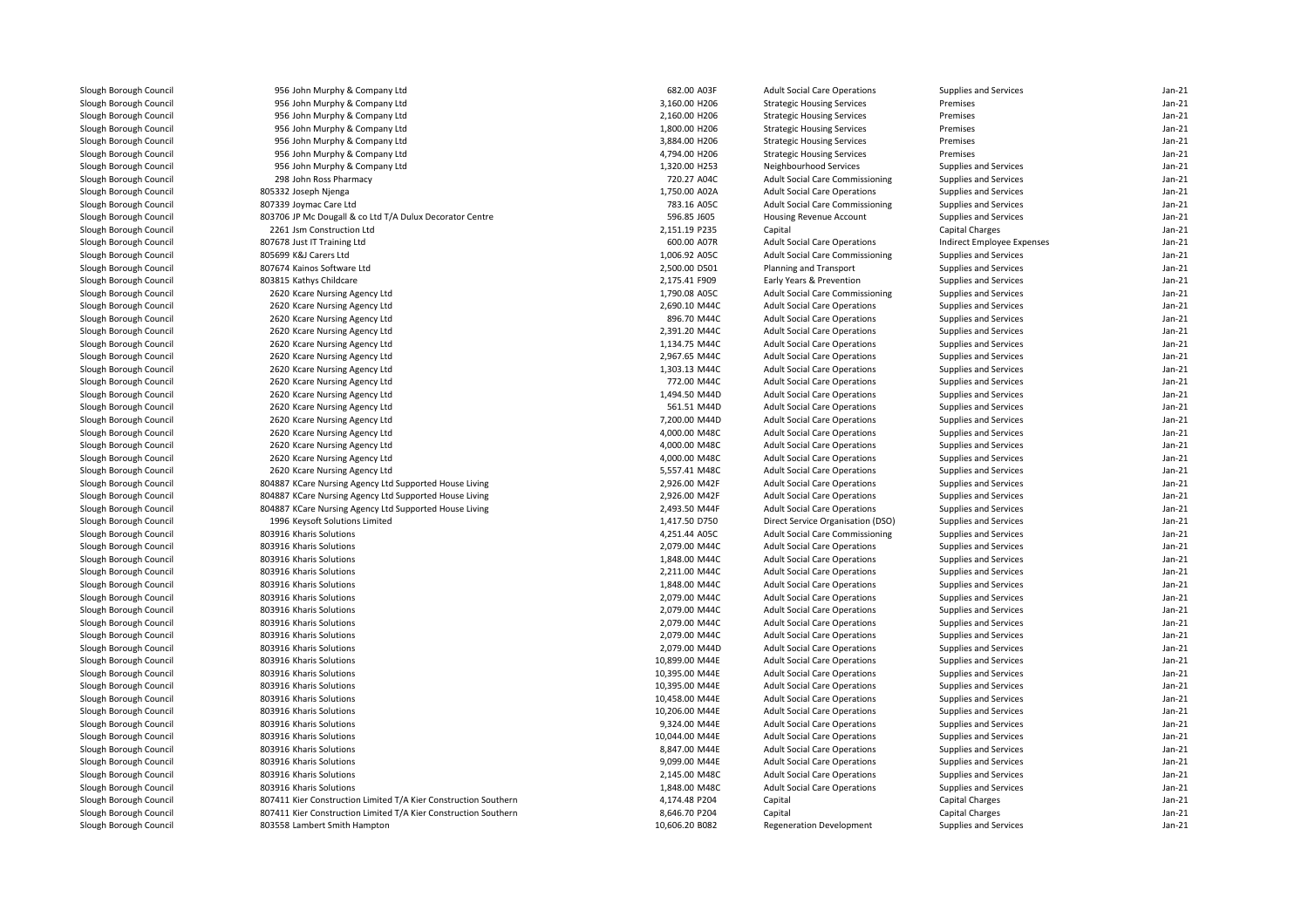| Slough Borough Council | 664 Langley Grammar School                  | 82,695.33 E329  | DSG - Schools                          | Supplies and Services      | $Jan-21$ |
|------------------------|---------------------------------------------|-----------------|----------------------------------------|----------------------------|----------|
| Slough Borough Council | 664 Langley Grammar School                  | 1,170.00 E933   | DSG - Schools                          | <b>Government Grants</b>   | $Jan-21$ |
| Slough Borough Council | 1699 Langley Hall Primary Academy           | 3,125.00 E739   | DSG - Schools                          | Supplies and Services      | $Jan-21$ |
| Slough Borough Council | 1699 Langley Hall Primary Academy           | 2,070.00 F200   | Schools                                | Supplies and Services      | $Jan-21$ |
| Slough Borough Council | 3001 Langley Haven Care Homes Ltd           | 9,902.90 A05C   | <b>Adult Social Care Commissioning</b> | Supplies and Services      | $Jan-21$ |
| Slough Borough Council | 3001 Langley Haven Care Homes Ltd           | 12,944.22 A05C  | <b>Adult Social Care Commissioning</b> | Supplies and Services      | $Jan-21$ |
| Slough Borough Council | 3001 Langley Haven Care Homes Ltd           | 3,534.00 M25C   | <b>Adult Social Care Operations</b>    | Supplies and Services      | $Jan-21$ |
| Slough Borough Council | 3001 Langley Haven Care Homes Ltd           | 3,534.00 M25C   | <b>Adult Social Care Operations</b>    | Supplies and Services      | $Jan-21$ |
| Slough Borough Council | 3001 Langley Haven Care Homes Ltd           | 3,542.86 M25C   | <b>Adult Social Care Operations</b>    | Supplies and Services      | $Jan-21$ |
| Slough Borough Council | 3001 Langley Haven Care Homes Ltd           | 3,720.00 M26E   | <b>Adult Social Care Operations</b>    | Supplies and Services      | $Jan-21$ |
| Slough Borough Council | 3001 Langley Haven Care Homes Ltd           | 3,720.00 M26E   | <b>Adult Social Care Operations</b>    | Supplies and Services      | Jan-21   |
| Slough Borough Council | 3001 Langley Haven Care Homes Ltd           | 3,534.00 M27C   | <b>Adult Social Care Operations</b>    | Supplies and Services      | $Jan-21$ |
| Slough Borough Council | 3001 Langley Haven Care Homes Ltd           | 3,534.00 M27C   | <b>Adult Social Care Operations</b>    | Supplies and Services      | $Jan-21$ |
| Slough Borough Council | 3001 Langley Haven Care Homes Ltd           | 3,534.00 M27C   | <b>Adult Social Care Operations</b>    | Supplies and Services      | $Jan-21$ |
| Slough Borough Council | 3001 Langley Haven Care Homes Ltd           | 1,824.00 M27C   | <b>Adult Social Care Operations</b>    | Supplies and Services      | Jan-21   |
| Slough Borough Council | 3001 Langley Haven Care Homes Ltd           | 3,534.00 M27C   | <b>Adult Social Care Operations</b>    | Supplies and Services      | $Jan-21$ |
| Slough Borough Council | 3001 Langley Haven Care Homes Ltd           | 3,534.00 M27C   | <b>Adult Social Care Operations</b>    | Supplies and Services      | $Jan-21$ |
| Slough Borough Council | 3001 Langley Haven Care Homes Ltd           | 3,534.00 M27F   | <b>Adult Social Care Operations</b>    | Supplies and Services      | $Jan-21$ |
| Slough Borough Council | 3001 Langley Haven Care Homes Ltd           | 1,860.00 M27F   | <b>Adult Social Care Operations</b>    | Supplies and Services      | $Jan-21$ |
| Slough Borough Council | 3001 Langley Haven Care Homes Ltd           | 3,985.71 M27F   | <b>Adult Social Care Operations</b>    | Supplies and Services      | Jan-21   |
| Slough Borough Council | 3001 Langley Haven Care Homes Ltd           | 1,700.00 M27F   | <b>Adult Social Care Operations</b>    | Supplies and Services      | $Jan-21$ |
| Slough Borough Council | 3001 Langley Haven Care Homes Ltd           | 2,166.00 M28C   | <b>Adult Social Care Operations</b>    | Supplies and Services      | Jan-21   |
| Slough Borough Council | 3001 Langley Haven Care Homes Ltd           | 1,596.00 M28C   | <b>Adult Social Care Operations</b>    | Supplies and Services      | $Jan-21$ |
| Slough Borough Council | 3001 Langley Haven Care Homes Ltd           | 3,534.00 M29C   | <b>Adult Social Care Operations</b>    | Supplies and Services      | $Jan-21$ |
| Slough Borough Council | 803686 Lascelles Park Nursery               | 15,000.00 F909  | Early Years & Prevention               | Supplies and Services      | $Jan-21$ |
| Slough Borough Council | 807556 Learn To Dance                       | 600.00 C322     | Communities and Lesiure                | Supplies and Services      | $Jan-21$ |
|                        | 3482 Leonard Cheshire Disability            | 5,472.08 M25D   |                                        |                            | $Jan-21$ |
| Slough Borough Council |                                             |                 | <b>Adult Social Care Operations</b>    | Supplies and Services      |          |
| Slough Borough Council | 3482 Leonard Cheshire Disability            | 6,056.07 M26E   | <b>Adult Social Care Operations</b>    | Supplies and Services      | $Jan-21$ |
| Slough Borough Council | 301 Liberata Uk Limited                     | 2,119.95 B048   | <b>Customer and Communications</b>     | Supplies and Services      | $Jan-21$ |
| Slough Borough Council | 301 Liberata Uk Limited                     | 5,292.00 B048   | <b>Customer and Communications</b>     | Supplies and Services      | $Jan-21$ |
| Slough Borough Council | 301 Liberata Uk Limited                     | 4,789.09 B048   | <b>Customer and Communications</b>     | Supplies and Services      | Jan-21   |
| Slough Borough Council | 301 Liberata Uk Limited                     | 7,570.92 H054   | <b>Customer and Communications</b>     | Supplies and Services      | $Jan-21$ |
| Slough Borough Council | 806958 Lime Academy Ravensbourne            | 12,000.00 F552  | DSG - Hign Needs Block                 | Supplies and Services      | Jan-21   |
| Slough Borough Council | 397 Liquidlogic                             | 3,776.00 M39A   | <b>Adult Social Care Operations</b>    | Supplies and Services      | $Jan-21$ |
| Slough Borough Council | 397 Liquidlogic                             | 12,740.00 P331  | Capital                                | Supplies and Services      | $Jan-21$ |
| Slough Borough Council | 804692 Little Diamonds Pre School           | 2,940.00 F550   | DSG - Hign Needs Block                 | Supplies and Services      | $Jan-21$ |
| Slough Borough Council | 804692 Little Diamonds Pre School           | 15,460.26 F909  | Early Years & Prevention               | Supplies and Services      | $Jan-21$ |
| Slough Borough Council | 3791 Littledown Pru                         | 17,100.00 E807  | DSG - Hign Needs Block                 | Supplies and Services      | $Jan-21$ |
| Slough Borough Council | 667 Littledown School                       | 570.00 B297     | Finance                                | <b>Government Grants</b>   | $Jan-21$ |
| Slough Borough Council | 667 Littledown School                       | 53,535.66 E807  | DSG - Hign Needs Block                 | Supplies and Services      | Jan-21   |
| Slough Borough Council | 667 Littledown School                       | 19,333.00 F123  | Schools                                | Supplies and Services      | $Jan-21$ |
| Slough Borough Council | 806504 Liza's Tuk Tuk                       | 2,045.00 A01P   | Public Health                          | Supplies and Services      | Jan-21   |
| Slough Borough Council | 1328 London & Quadrant Housing Trust        | 57,554.16 H205  | <b>Strategic Housing Services</b>      | Premises                   | $Jan-21$ |
| Slough Borough Council | 1328 London & Quadrant Housing Trust        | 57,554.16 H205  | <b>Strategic Housing Services</b>      | Premises                   | $Jan-21$ |
| Slough Borough Council | 804544 London Borough of Harrow             | 79,780.08 B096  | Governance                             | Indirect Employee Expenses | $Jan-21$ |
| Slough Borough Council | 804544 London Borough of Harrow             | 122,665.73 B096 | Governance                             | Indirect Employee Expenses | $Jan-21$ |
| Slough Borough Council | 807646 London Grid for Learning Trust       | 15,000.00 F200  | Schools                                | Supplies and Services      | $Jan-21$ |
| Slough Borough Council | 807646 London Grid for Learning Trust       | -15,000.00 F200 | Schools                                | Supplies and Services      | $Jan-21$ |
| Slough Borough Council | 807646 London Grid for Learning Trust       | 1,500.00 F200   | Schools                                | Supplies and Services      | Jan-21   |
| Slough Borough Council | 1282 Long Close School                      | 3,019.50 F909   | Early Years & Prevention               | Supplies and Services      | $Jan-21$ |
| Slough Borough Council | 2302 Look Ahead Care And Support            | 2,221.46 H216   | <b>Strategic Housing Services</b>      | Supplies and Services      | $Jan-21$ |
| Slough Borough Council | 806800 Lowe Consultancy Service             | 1,100.00 B409   | People                                 | Supplies and Services      | $Jan-21$ |
|                        | 1195 Lynch Hill (Foundation Primary) School | 41,423.06 E749  | DSG - Schools                          |                            | Jan-21   |
| Slough Borough Council |                                             |                 |                                        | Supplies and Services      |          |
| Slough Borough Council | 1771 Lynch Hill Academy                     | 9,433.90 E359   | DSG - Schools                          | Supplies and Services      | $Jan-21$ |
| Slough Borough Council | 806390 Lynch Hill Enterprise Academy (NEW)  | 4,155.00 B297   | Finance                                | <b>Government Grants</b>   | Jan-21   |
| Slough Borough Council | 806390 Lynch Hill Enterprise Academy (NEW)  | 6,480.00 B297   | Finance                                | <b>Government Grants</b>   | $Jan-21$ |
| Slough Borough Council | 804323 Lyndsay Barlow                       | 5,250.00 F146   | Early Years & Prevention               | Indirect Employee Expenses | $Jan-21$ |
| Slough Borough Council | 3424 M D Homes                              | 4,871.43 M15F   | <b>Adult Social Care Operations</b>    | Supplies and Services      | Jan-21   |
| Slough Borough Council | 3424 M D Homes                              | 4,871.43 M15F   | <b>Adult Social Care Operations</b>    | Supplies and Services      | $Jan-21$ |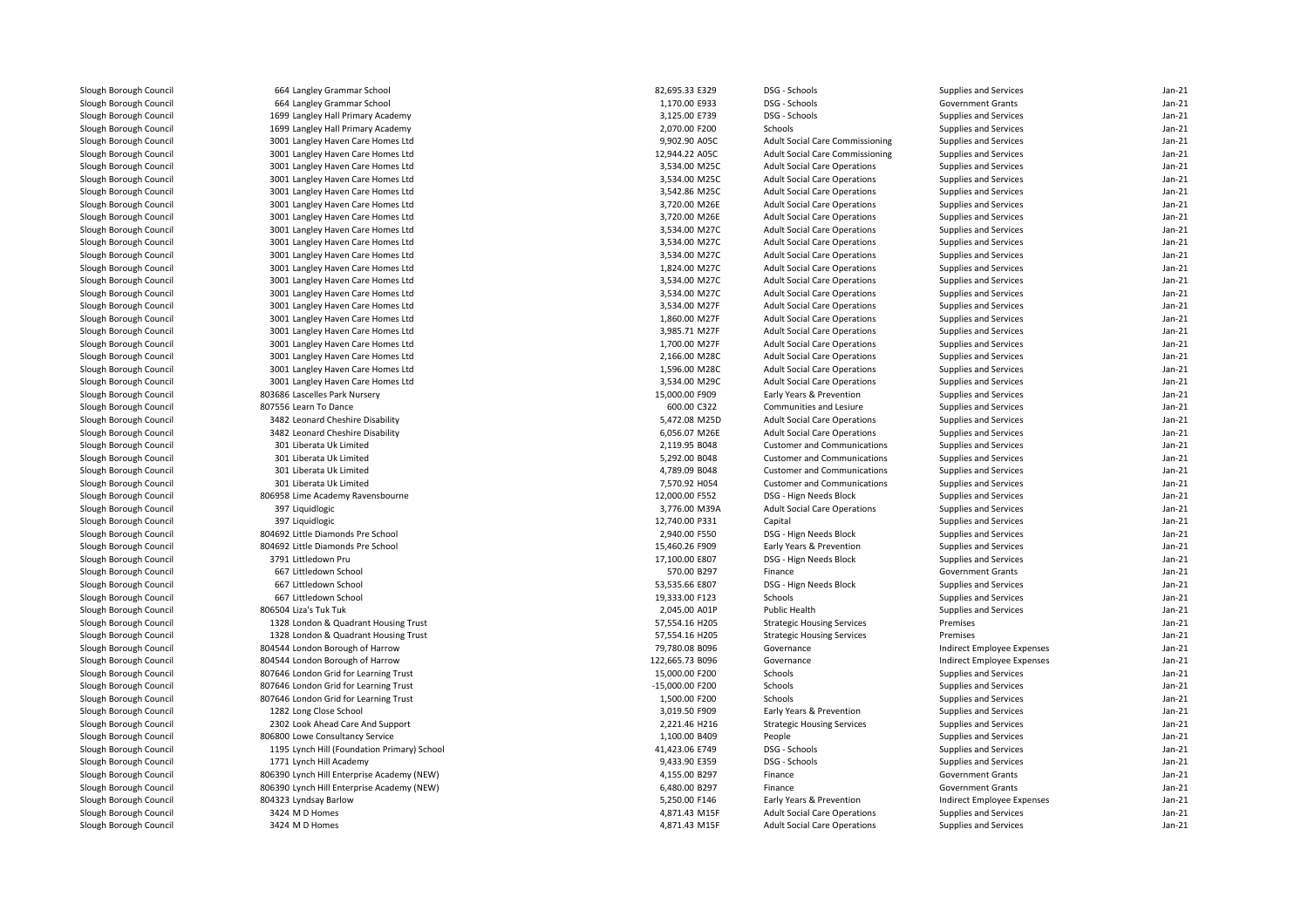| Slough Borough Council | 807217 Macadamia Support Limited                                 | 3,591.56 M42E   | <b>Adult Social Care Operations</b>    | Supplies and Services        | Jan-21   |
|------------------------|------------------------------------------------------------------|-----------------|----------------------------------------|------------------------------|----------|
| Slough Borough Council | 807217 Macadamia Support Limited                                 | 6,713.00 M42E   | <b>Adult Social Care Operations</b>    | Supplies and Services        | $Jan-21$ |
| Slough Borough Council | 807217 Macadamia Support Limited                                 | 3,589.12 M42E   | <b>Adult Social Care Operations</b>    | Supplies and Services        | $Jan-21$ |
| Slough Borough Council | 807217 Macadamia Support Limited                                 | 5,523.00 M44D   | <b>Adult Social Care Operations</b>    | Supplies and Services        | $Jan-21$ |
| Slough Borough Council | 1874 Maccabee Pets Hotel                                         | 1,496.00 H253   | Neighbourhood Services                 | Supplies and Services        | $Jan-21$ |
| Slough Borough Council | 1941 Manor Green School                                          | 9,031.00 F551   | DSG - Hign Needs Block                 | Supplies and Services        | $Jan-21$ |
| Slough Borough Council | 1941 Manor Green School                                          | 4,500.00 F551   | DSG - Hign Needs Block                 | Supplies and Services        | $Jan-21$ |
| Slough Borough Council | 1941 Manor Green School                                          | 4,500.00 F551   | DSG - Hign Needs Block                 | Supplies and Services        | $Jan-21$ |
| Slough Borough Council | 1941 Manor Green School                                          | 8,100.00 F551   | DSG - Hign Needs Block                 | Supplies and Services        | $Jan-21$ |
| Slough Borough Council | 1941 Manor Green School                                          | 4,500.00 F552   | DSG - Hign Needs Block                 | Supplies and Services        | $Jan-21$ |
| Slough Borough Council | 1941 Manor Green School                                          | 4,500.00 F552   | DSG - Hign Needs Block                 | Supplies and Services        | $Jan-21$ |
| Slough Borough Council | 1941 Manor Green School                                          | 4,500.00 F552   | DSG - Hign Needs Block                 | Supplies and Services        | $Jan-21$ |
| Slough Borough Council | 1941 Manor Green School                                          | 2,700.00 F552   | DSG - Hign Needs Block                 | Supplies and Services        | $Jan-21$ |
| Slough Borough Council | 1941 Manor Green School                                          | 4,500.00 F552   | DSG - Hign Needs Block                 | Supplies and Services        | $Jan-21$ |
| Slough Borough Council | 1941 Manor Green School                                          | 4,500.00 F552   | DSG - Hign Needs Block                 | Supplies and Services        | $Jan-21$ |
| Slough Borough Council | 4001 Manpower Direct Uk Limited                                  | 5,628.59 A07M   | <b>Adult Social Care Operations</b>    | Premises                     | $Jan-21$ |
| Slough Borough Council | 4001 Manpower Direct Uk Limited                                  | 6,502.26 A07M   | <b>Adult Social Care Operations</b>    | Premises                     | $Jan-21$ |
| Slough Borough Council | 3768 Marish Academy Trust                                        | 2,000.00 F556   | DSG - Hign Needs Block                 | Supplies and Services        | $Jan-21$ |
| Slough Borough Council | 3768 Marish Academy Trust                                        | 2,000.00 F556   | DSG - Hign Needs Block                 | Supplies and Services        | $Jan-21$ |
| Slough Borough Council | 3768 Marish Academy Trust                                        | 2,000.00 F556   | DSG - Hign Needs Block                 | Supplies and Services        | $Jan-21$ |
| Slough Borough Council | 3768 Marish Academy Trust                                        | 2,000.00 F556   | DSG - Hign Needs Block                 | Supplies and Services        | $Jan-21$ |
| Slough Borough Council | 3768 Marish Academy Trust                                        | 2,000.00 F556   | DSG - Hign Needs Block                 | Supplies and Services        | $Jan-21$ |
| Slough Borough Council | 3768 Marish Academy Trust                                        | 2,000.00 F556   | DSG - Hign Needs Block                 | Supplies and Services        | $Jan-21$ |
| Slough Borough Council | 3768 Marish Academy Trust                                        | 2,000.00 F556   | DSG - Hign Needs Block                 | Supplies and Services        | $Jan-21$ |
| Slough Borough Council | 3768 Marish Academy Trust                                        | 2,000.00 F556   | DSG - Hign Needs Block                 | Supplies and Services        | $Jan-21$ |
| Slough Borough Council | 3768 Marish Academy Trust                                        | 2,000.00 F556   | DSG - Hign Needs Block                 | Supplies and Services        | $Jan-21$ |
| Slough Borough Council | 3768 Marish Academy Trust                                        | 2,000.00 F556   | DSG - Hign Needs Block                 | Supplies and Services        | $Jan-21$ |
| Slough Borough Council | 529 Marish Primary School                                        | 3,450.00 B297   | Finance                                | <b>Government Grants</b>     | $Jan-21$ |
| Slough Borough Council | 529 Marish Primary School                                        | 131,985.52 E759 | DSG - Schools                          | Supplies and Services        | $Jan-21$ |
| Slough Borough Council | 2751 Martin Conway                                               | 799.15 M28E     | <b>Adult Social Care Operations</b>    | Supplies and Services        | $Jan-21$ |
| Slough Borough Council | 1886 Matrix Scm                                                  | 275,795.37 B023 | Finance                                | <b>Agency Staff</b>          | $Jan-21$ |
| Slough Borough Council | 1886 Matrix Scm                                                  | 155,165.41 B023 | Finance                                | <b>Agency Staff</b>          | Jan-21   |
| Slough Borough Council | 1886 Matrix Scm                                                  | 274,982.98 B023 | Finance                                | <b>Agency Staff</b>          | $Jan-21$ |
| Slough Borough Council | 1886 Matrix Scm                                                  | 118,236.39 B023 | Finance                                | <b>Agency Staff</b>          | $Jan-21$ |
| Slough Borough Council | 807684 Maverick Care Ltd T/A Christies Care Windsor & Maidenhead | 783.16 A05C     | <b>Adult Social Care Commissioning</b> | Supplies and Services        | $Jan-21$ |
|                        |                                                                  | 6,998.25 B349   |                                        |                              | $Jan-21$ |
| Slough Borough Council | 807009 Medigold Health Consultancy Ltd                           |                 | People                                 | Supplies and Services        |          |
| Slough Borough Council | 805218 Merit Thornton Planning and Community Consultants Ltd     | 3,995.00 D012   | Major Infrastructure Projects          | Supplies and Services        | $Jan-21$ |
| Slough Borough Council | 805981 Metastreet Limited                                        | 8,400.00 H219   | Neighbourhood Services                 | Supplies and Services        | $Jan-21$ |
| Slough Borough Council | 807115 Methods Business and Digital Technology Limited           | 152,000.00 P084 | Capital                                | <b>Capital Charges</b>       | $Jan-21$ |
| Slough Borough Council | 807115 Methods Business and Digital Technology Limited           | 7,400.00 P084   | Capital                                | <b>Capital Charges</b>       | $Jan-21$ |
| Slough Borough Council | 625 Middlesex University                                         | 5,490.00 H252   | Neighbourhood Services                 | Indirect Employee Expenses   | $Jan-21$ |
| Slough Borough Council | 1496 Mighty Acorns Day Nursery Ltd                               | 16,488.69 F909  | Early Years & Prevention               | <b>Supplies and Services</b> | $Jan-21$ |
| Slough Borough Council | 806737 Mishcon de Reya LLP                                       | 20,026.00 P405  | Capital                                | <b>Capital Charges</b>       | $Jan-21$ |
| Slough Borough Council | 806737 Mishcon de Reya LLP                                       | 3,000.00 P405   | Capital                                | Capital Charges              | $Jan-21$ |
| Slough Borough Council | 2106 Mj Events Support Ltd                                       | 640.00 A01P     | Public Health                          | Supplies and Services        | $Jan-21$ |
| Slough Borough Council | 2106 Mj Events Support Ltd                                       | 1,920.00 A01P   | Public Health                          | Supplies and Services        | $Jan-21$ |
| Slough Borough Council | 805121 MMCG (2) Limited                                          | 19,601.24 A05C  | <b>Adult Social Care Commissioning</b> | Supplies and Services        | $Jan-21$ |
| Slough Borough Council | 805121 MMCG (2) Limited                                          | 14,995.82 A05C  | <b>Adult Social Care Commissioning</b> | Supplies and Services        | $Jan-21$ |
| Slough Borough Council | 805121 MMCG (2) Limited                                          | 3,487.50 M15D   | <b>Adult Social Care Operations</b>    | Supplies and Services        | $Jan-21$ |
| Slough Borough Council | 805121 MMCG (2) Limited                                          | 3,952.50 M17C   | <b>Adult Social Care Operations</b>    | Supplies and Services        | $Jan-21$ |
| Slough Borough Council | 805121 MMCG (2) Limited                                          | 3,487.50 M17C   | <b>Adult Social Care Operations</b>    | Supplies and Services        | $Jan-21$ |
| Slough Borough Council | 805121 MMCG (2) Limited                                          | 4,301.25 M17C   | <b>Adult Social Care Operations</b>    | Supplies and Services        | $Jan-21$ |
| Slough Borough Council | 805121 MMCG (2) Limited                                          | 3,487.50 M17C   | <b>Adult Social Care Operations</b>    | Supplies and Services        | $Jan-21$ |
| Slough Borough Council | 805121 MMCG (2) Limited                                          | 4,301.25 M18C   | <b>Adult Social Care Operations</b>    | Supplies and Services        | $Jan-21$ |
| Slough Borough Council | 805121 MMCG (2) Limited                                          | 3,487.50 M18C   | <b>Adult Social Care Operations</b>    | Supplies and Services        | $Jan-21$ |
| Slough Borough Council | 805121 MMCG (2) Limited                                          | 3,487.50 M18C   | <b>Adult Social Care Operations</b>    | Supplies and Services        | $Jan-21$ |
| Slough Borough Council | 805121 MMCG (2) Limited                                          | 3,487.50 M18C   | <b>Adult Social Care Operations</b>    | Supplies and Services        | $Jan-21$ |
| Slough Borough Council | 805121 MMCG (2) Limited                                          | 3,487.50 M18C   | <b>Adult Social Care Operations</b>    | Supplies and Services        | $Jan-21$ |
| Slough Borough Council | 805121 MMCG (2) Limited                                          | 3,487.50 M18C   | <b>Adult Social Care Operations</b>    | Supplies and Services        | $Jan-21$ |
|                        |                                                                  |                 |                                        |                              |          |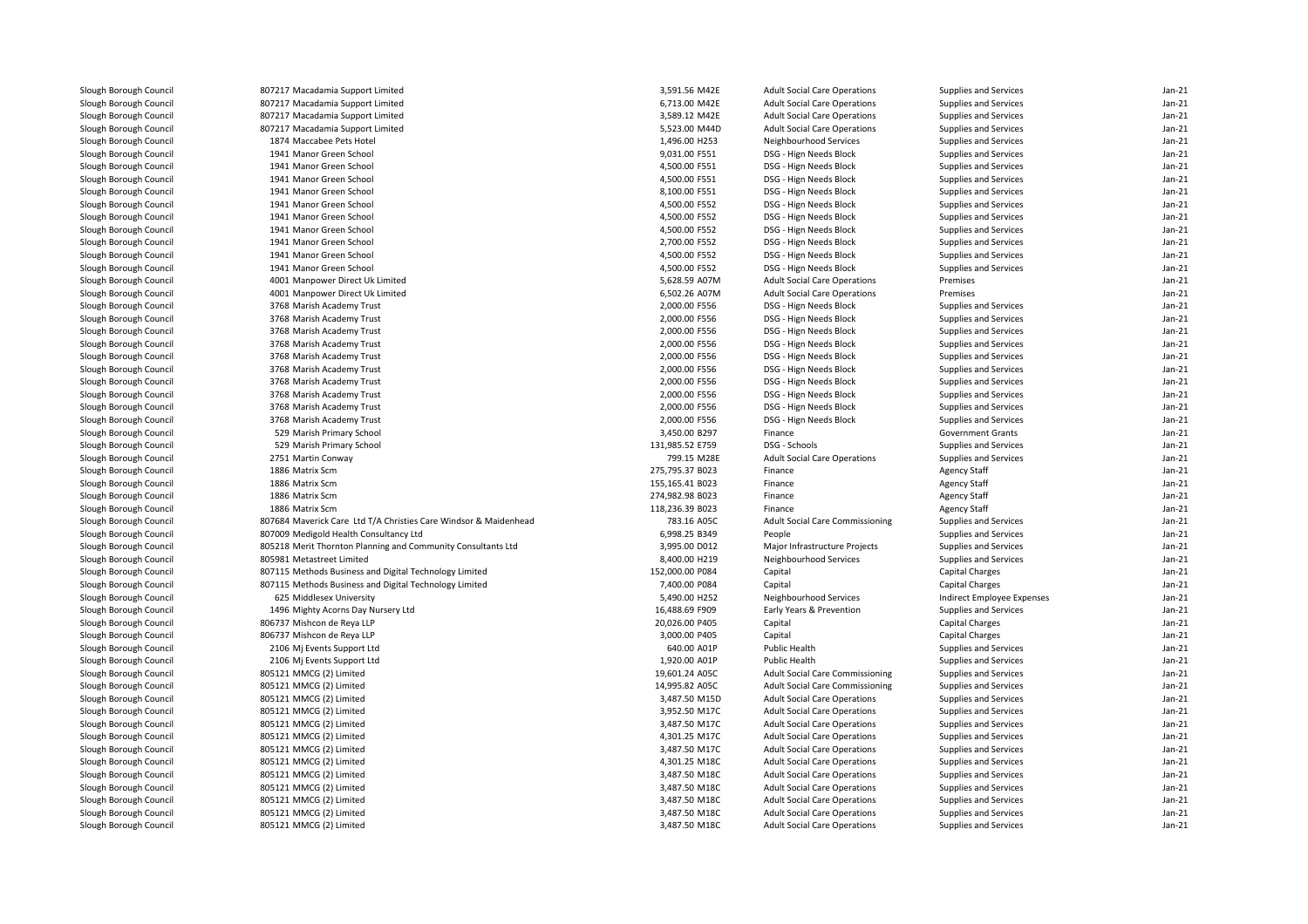| Slough Borough Council | 805121 MMCG (2) Limited                   | 3,375.00 M18C  | <b>Adult Social Care Operations</b> | Supplies and Services    | $Jan-21$ |
|------------------------|-------------------------------------------|----------------|-------------------------------------|--------------------------|----------|
| Slough Borough Council | 805121 MMCG (2) Limited                   | 3,487.50 M25C  | <b>Adult Social Care Operations</b> | Supplies and Services    | $Jan-21$ |
| Slough Borough Council | 805121 MMCG (2) Limited                   | 3,487.50 M25C  | <b>Adult Social Care Operations</b> | Supplies and Services    | Jan-21   |
| Slough Borough Council | 805121 MMCG (2) Limited                   | 3,487.50 M25C  | <b>Adult Social Care Operations</b> | Supplies and Services    | $Jan-21$ |
| Slough Borough Council | 805121 MMCG (2) Limited                   | 3,487.50 M25C  | <b>Adult Social Care Operations</b> | Supplies and Services    | $Jan-21$ |
| Slough Borough Council | 805121 MMCG (2) Limited                   | 3,487.50 M27C  | <b>Adult Social Care Operations</b> | Supplies and Services    | $Jan-21$ |
| Slough Borough Council | 805121 MMCG (2) Limited                   | 3,487.50 M27C  | <b>Adult Social Care Operations</b> | Supplies and Services    | $Jan-21$ |
| Slough Borough Council | 805121 MMCG (2) Limited                   | 3,487.50 M27C  | <b>Adult Social Care Operations</b> | Supplies and Services    | Jan-21   |
| Slough Borough Council | 805121 MMCG (2) Limited                   | 1,800.00 M27C  | <b>Adult Social Care Operations</b> | Supplies and Services    | $Jan-21$ |
| Slough Borough Council | 805121 MMCG (2) Limited                   | 3,487.50 M28C  | <b>Adult Social Care Operations</b> | Supplies and Services    | Jan-21   |
| Slough Borough Council | 805121 MMCG (2) Limited                   | 3,487.50 M28C  | <b>Adult Social Care Operations</b> | Supplies and Services    | $Jan-21$ |
| Slough Borough Council | 805121 MMCG (2) Limited                   | 1,687.50 M28C  | <b>Adult Social Care Operations</b> | Supplies and Services    | Jan-21   |
| Slough Borough Council | 805121 MMCG (2) Limited                   | 3,487.50 M28C  | <b>Adult Social Care Operations</b> | Supplies and Services    | Jan-21   |
| Slough Borough Council | 805121 MMCG (2) Limited                   | 3,375.00 M28C  | <b>Adult Social Care Operations</b> | Supplies and Services    | $Jan-21$ |
| Slough Borough Council | 805121 MMCG (2) Limited                   | 2,250.00 M28C  | <b>Adult Social Care Operations</b> | Supplies and Services    | $Jan-21$ |
| Slough Borough Council | 805121 MMCG (2) Limited                   | 3,487.50 M28C  | <b>Adult Social Care Operations</b> | Supplies and Services    | $Jan-21$ |
| Slough Borough Council | 805121 MMCG (2) Limited                   | 3,375.00 M28C  | <b>Adult Social Care Operations</b> | Supplies and Services    | $Jan-21$ |
| Slough Borough Council | 2645 Modus Care Ltd                       | 10,804.39 M26E | <b>Adult Social Care Operations</b> | Supplies and Services    | $Jan-21$ |
| Slough Borough Council | 2100 Montem Accademy                      | 6,150.00 E933  | DSG - Schools                       | <b>Government Grants</b> | $Jan-21$ |
| Slough Borough Council | 1140 Montem Guesthouse                    | 1,240.00 H205  | <b>Strategic Housing Services</b>   | Supplies and Services    | $Jan-21$ |
| Slough Borough Council | 3302 Montem Primary School                | 20,992.38 E339 | DSG - Schools                       | Supplies and Services    | $Jan-21$ |
| Slough Borough Council | 807160 Moot Hill Limited                  | 7,023.00 B096  | Governance                          | Supplies and Services    | $Jan-21$ |
| Slough Borough Council | 3372 More House School                    | 5,758.00 F558  | DSG - Hign Needs Block              | Supplies and Services    | Jan-21   |
| Slough Borough Council | 807432 MPD FM Limited                     | 1,890.32 B167  | <b>Building Management</b>          | Premises                 | $Jan-21$ |
| Slough Borough Council | 807432 MPD FM Limited                     | 1,890.32 B167  | <b>Building Management</b>          | Premises                 | Jan-21   |
| Slough Borough Council | 807432 MPD FM Limited                     | 1,890.32 B167  | <b>Building Management</b>          | Premises                 | $Jan-21$ |
| Slough Borough Council | 807432 MPD FM Limited                     | 1,784.42 B169  | <b>Building Management</b>          | Premises                 | $Jan-21$ |
| Slough Borough Council | 807432 MPD FM Limited                     | 1,784.42 B170  | <b>Building Management</b>          | Premises                 | Jan-21   |
| Slough Borough Council | 807432 MPD FM Limited                     | 1,186.08 B175  | <b>Building Management</b>          | Premises                 | $Jan-21$ |
| Slough Borough Council | 807432 MPD FM Limited                     | 6,406.95 H216  | <b>Strategic Housing Services</b>   | Supplies and Services    | Jan-21   |
| Slough Borough Council | 807432 MPD FM Limited                     | 4,172.46 P095  | Capital                             | <b>Capital Charges</b>   | $Jan-21$ |
| Slough Borough Council | 807432 MPD FM Limited                     | 4,463.69 P095  | Capital                             | Capital Charges          | $Jan-21$ |
| Slough Borough Council | 806484 Mrs Parwinder Kaur Bhandal         | 5,204.00 H205  | <b>Strategic Housing Services</b>   | Supplies and Services    | $Jan-21$ |
| Slough Borough Council | 805369 NAS Services Limited               | 8,442.54 M42E  | <b>Adult Social Care Operations</b> | Supplies and Services    | $Jan-21$ |
| Slough Borough Council | 672 Ncc Services Ltd                      | 645.00 B282    | Digital and Strategic IT            | Supplies and Services    | Jan-21   |
| Slough Borough Council | 1945 Neem Tree Care Ltd                   | 2,878.57 M17C  | <b>Adult Social Care Operations</b> | Supplies and Services    | $Jan-21$ |
| Slough Borough Council | 805932 NHS East Berkshire CCG             | 1,095.10 A06E  | <b>Adult Social Care Operations</b> | Supplies and Services    | $Jan-21$ |
| Slough Borough Council | 805932 NHS East Berkshire CCG             | 986.10 A06E    | <b>Adult Social Care Operations</b> | Supplies and Services    | $Jan-21$ |
| Slough Borough Council | 805932 NHS East Berkshire CCG             | 1,098.80 A06E  | <b>Adult Social Care Operations</b> | Supplies and Services    | $Jan-21$ |
| Slough Borough Council | 1864 Noahs Ark Environmental Services Ltd | 5,100.00 H253  | Neighbourhood Services              | Supplies and Services    | Jan-21   |
| Slough Borough Council | 1391 Northgate Public Services (Uk) Ltd   | 21,685.00 J200 | Housing Revenue Account             | Supplies and Services    | $Jan-21$ |
| Slough Borough Council | 1391 Northgate Public Services (Uk) Ltd   | 42,051.05 J200 | Housing Revenue Account             | Supplies and Services    | Jan-21   |
| Slough Borough Council | 803238 Oasis Care and Training Agency     | 1.443.96 M42C  | <b>Adult Social Care Operations</b> | Supplies and Services    | $Jan-21$ |
| Slough Borough Council | 803238 Oasis Care and Training Agency     | 3,472.40 M44C  | <b>Adult Social Care Operations</b> | Supplies and Services    | $Jan-21$ |
| Slough Borough Council | 803238 Oasis Care and Training Agency     | 2,165.96 M44C  | <b>Adult Social Care Operations</b> | Supplies and Services    | $Jan-21$ |
| Slough Borough Council | 803238 Oasis Care and Training Agency     | 3,472.40 M44C  | <b>Adult Social Care Operations</b> | Supplies and Services    | $Jan-21$ |
| Slough Borough Council | 803238 Oasis Care and Training Agency     | 2,165.96 M44C  | <b>Adult Social Care Operations</b> | Supplies and Services    | $Jan-21$ |
| Slough Borough Council | 803238 Oasis Care and Training Agency     | 842.32 M44C    | <b>Adult Social Care Operations</b> | Supplies and Services    | $Jan-21$ |
| Slough Borough Council | 803238 Oasis Care and Training Agency     | 790.76 M44C    | <b>Adult Social Care Operations</b> | Supplies and Services    | $Jan-21$ |
| Slough Borough Council | 803238 Oasis Care and Training Agency     | 2,612.88 M44C  | <b>Adult Social Care Operations</b> | Supplies and Services    | Jan-21   |
| Slough Borough Council | 803238 Oasis Care and Training Agency     | 2,784.80 M44C  | <b>Adult Social Care Operations</b> | Supplies and Services    | $Jan-21$ |
| Slough Borough Council | 803238 Oasis Care and Training Agency     | 1,134.55 M44C  | <b>Adult Social Care Operations</b> | Supplies and Services    | Jan-21   |
| Slough Borough Council | 803238 Oasis Care and Training Agency     | 1,443.96 M44C  | <b>Adult Social Care Operations</b> | Supplies and Services    | $Jan-21$ |
| Slough Borough Council | 803238 Oasis Care and Training Agency     | 1,323.64 M44C  | <b>Adult Social Care Operations</b> | Supplies and Services    | Jan-21   |
| Slough Borough Council | 803238 Oasis Care and Training Agency     | 790.76 M44C    | <b>Adult Social Care Operations</b> | Supplies and Services    | $Jan-21$ |
| Slough Borough Council | 803238 Oasis Care and Training Agency     | 601.64 M44C    | <b>Adult Social Care Operations</b> | Supplies and Services    | Jan-21   |
| Slough Borough Council | 803238 Oasis Care and Training Agency     | 1,014.20 M44C  | <b>Adult Social Care Operations</b> | Supplies and Services    | $Jan-21$ |
| Slough Borough Council | 803238 Oasis Care and Training Agency     | 3,175.87 M44C  | <b>Adult Social Care Operations</b> | Supplies and Services    | $Jan-21$ |
| Slough Borough Council | 803238 Oasis Care and Training Agency     | 842.32 M44D    | <b>Adult Social Care Operations</b> | Supplies and Services    | $Jan-21$ |
|                        |                                           |                |                                     |                          |          |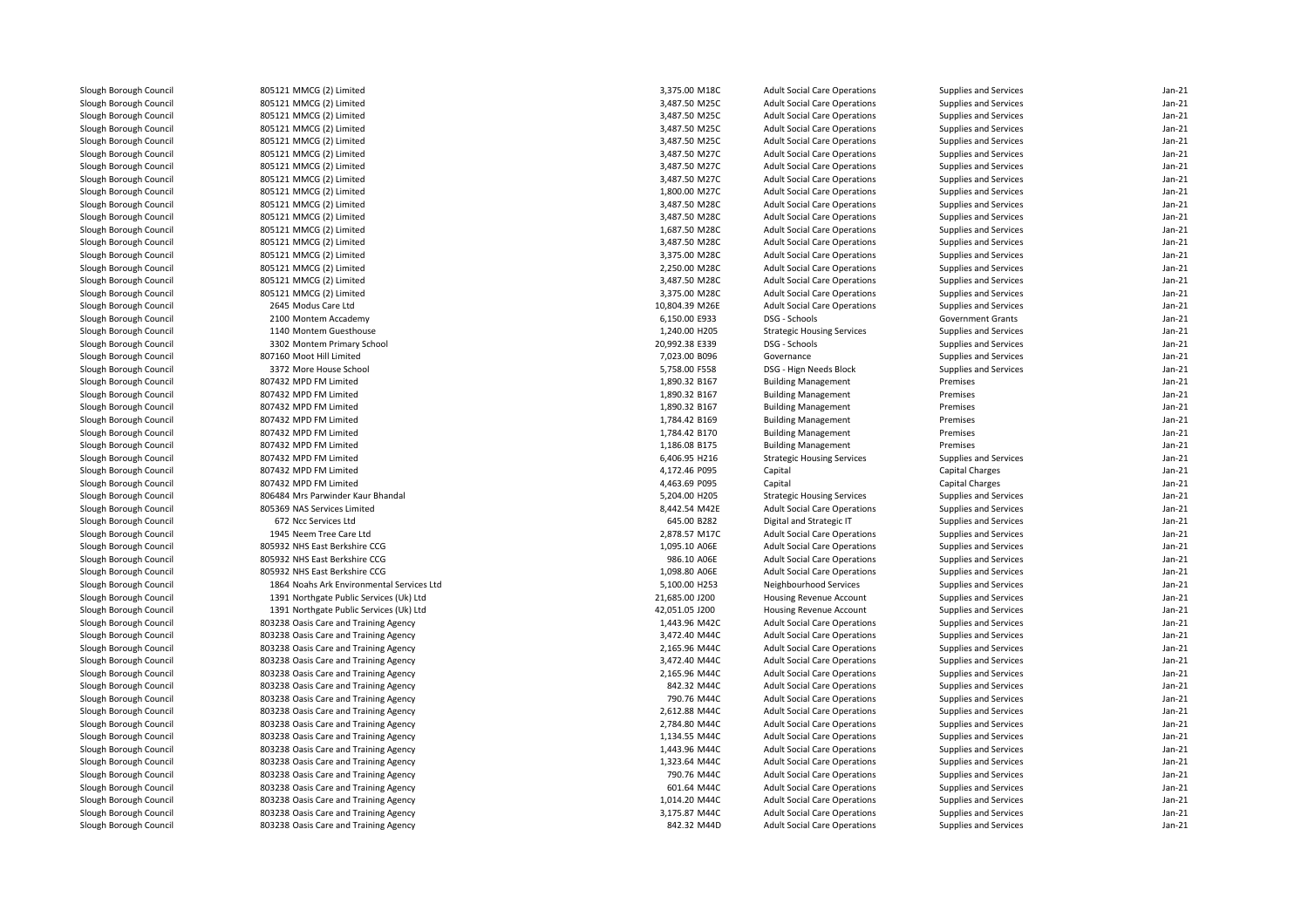| Slough Borough Council | 803238 Oasis Care and Training Agency                      | 1,340.84 M44D   | <b>Adult Social Care Operations</b> | Supplies and Services  | $Jan-21$ |
|------------------------|------------------------------------------------------------|-----------------|-------------------------------------|------------------------|----------|
| Slough Borough Council | 803238 Oasis Care and Training Agency                      | 807.94 M44D     | <b>Adult Social Care Operations</b> | Supplies and Services  | $Jan-21$ |
| Slough Borough Council | 803238 Oasis Care and Training Agency                      | 4,245.93 M44F   | <b>Adult Social Care Operations</b> | Supplies and Services  | Jan-21   |
| Slough Borough Council | 803238 Oasis Care and Training Agency                      | 9,576.00 M48C   | <b>Adult Social Care Operations</b> | Supplies and Services  | $Jan-21$ |
| Slough Borough Council | 803238 Oasis Care and Training Agency                      | 1,203.32 M48C   | <b>Adult Social Care Operations</b> | Supplies and Services  | $Jan-21$ |
| Slough Borough Council | 803238 Oasis Care and Training Agency                      | 2,406.60 M48C   | <b>Adult Social Care Operations</b> | Supplies and Services  | $Jan-21$ |
| Slough Borough Council | 1767 Olive Tree Montessori Ltd                             | 18,236.94 F909  | Early Years & Prevention            | Supplies and Services  | $Jan-21$ |
| Slough Borough Council | 804687 Optalis Limited                                     | 5,642.13 M26E   | <b>Adult Social Care Operations</b> | Supplies and Services  | $Jan-21$ |
| Slough Borough Council | 804687 Optalis Limited                                     | 5,642.13 M26E   | <b>Adult Social Care Operations</b> | Supplies and Services  | $Jan-21$ |
| Slough Borough Council | 804687 Optalis Limited                                     | 4,807.26 M42E   | <b>Adult Social Care Operations</b> | Supplies and Services  | $Jan-21$ |
| Slough Borough Council | 803490 Optimum Specialised Home Limited                    | 1,697.64 A05C   | Adult Social Care Commissioning     | Supplies and Services  | $Jan-21$ |
| Slough Borough Council | 803490 Optimum Specialised Home Limited                    | 2,100.00 M26E   | <b>Adult Social Care Operations</b> | Supplies and Services  | $Jan-21$ |
| Slough Borough Council | 803490 Optimum Specialised Home Limited                    | 2,100.00 M26E   | <b>Adult Social Care Operations</b> | Supplies and Services  | $Jan-21$ |
| Slough Borough Council | 803490 Optimum Specialised Home Limited                    | 2,100.00 M26E   | <b>Adult Social Care Operations</b> | Supplies and Services  | $Jan-21$ |
| Slough Borough Council | 803490 Optimum Specialised Home Limited                    | 2,100.00 M26E   | <b>Adult Social Care Operations</b> | Supplies and Services  | $Jan-21$ |
| Slough Borough Council | 1629 Opus Energy Limited                                   | 22,543.35 K526  | <b>Building Management</b>          | Premises               | $Jan-21$ |
| Slough Borough Council | 1629 Opus Energy Limited                                   | 13,355.26 K526  | <b>Building Management</b>          | Premises               | $Jan-21$ |
| Slough Borough Council | 1629 Opus Energy Limited                                   | 20,180.98 K526  | <b>Building Management</b>          | Premises               | $Jan-21$ |
| Slough Borough Council | 805011 Osborne Property Services Limited                   | 141,151.14 J607 | Housing Revenue Account             | Premises               | $Jan-21$ |
| Slough Borough Council | 805011 Osborne Property Services Limited                   | 131,912.08 J607 | Housing Revenue Account             | Premises               | $Jan-21$ |
| Slough Borough Council | 805011 Osborne Property Services Limited                   | 89,877.26 J607  | Housing Revenue Account             | Premises               | $Jan-21$ |
| Slough Borough Council | 805011 Osborne Property Services Limited                   | 3,166.29 J607   | Housing Revenue Account             | Premises               | $Jan-21$ |
| Slough Borough Council | 805011 Osborne Property Services Limited                   | 51,130.78 P409  | Capital                             | <b>Capital Charges</b> | $Jan-21$ |
| Slough Borough Council | 805011 Osborne Property Services Limited                   | 80,795.82 P419  | Capital                             | Supplies and Services  | $Jan-21$ |
| Slough Borough Council | 805011 Osborne Property Services Limited                   | 178,947.75 P431 | Capital                             | Supplies and Services  | $Jan-21$ |
| Slough Borough Council | 805011 Osborne Property Services Limited                   | 20,008.96 P431  | Capital                             | Supplies and Services  | $Jan-21$ |
| Slough Borough Council | 807400 Osborne Thomas Ltd                                  | 10,000.00 B403  | People                              | Supplies and Services  | $Jan-21$ |
| Slough Borough Council | 3371 Our Lady Of Peace Catholic Primary and Nursery School | 33,259.79 E349  | DSG - Schools                       | Supplies and Services  | $Jan-21$ |
| Slough Borough Council | 806757 Ove Arup & Partners Ltd                             | 6,950.00 B417   | Economic Development                | Supplies and Services  | $Jan-21$ |
| Slough Borough Council | 807663 Oxford Consultants for Social Inclusion Ltd         | 5,000.00 B203   | <b>Chief Executive</b>              | Supplies and Services  | Jan-21   |
| Slough Borough Council | 680 Oxford House Community Care                            | 932.81 M44C     | <b>Adult Social Care Operations</b> | Supplies and Services  | $Jan-21$ |
| Slough Borough Council | 680 Oxford House Community Care                            | 1,208.53 M44C   | <b>Adult Social Care Operations</b> | Supplies and Services  | $Jan-21$ |
| Slough Borough Council | 680 Oxford House Community Care                            | 751.81 M44C     | <b>Adult Social Care Operations</b> | Supplies and Services  | $Jan-21$ |
| Slough Borough Council | 680 Oxford House Community Care                            | 623.92 M44C     | <b>Adult Social Care Operations</b> | Supplies and Services  | Jan-21   |
| Slough Borough Council | 680 Oxford House Community Care                            | 647.09 M44C     | <b>Adult Social Care Operations</b> | Supplies and Services  | $Jan-21$ |
|                        |                                                            |                 |                                     |                        |          |
| Slough Borough Council | 680 Oxford House Community Care                            | 2,202.07 M44C   | <b>Adult Social Care Operations</b> | Supplies and Services  | $Jan-21$ |
| Slough Borough Council | 680 Oxford House Community Care                            | 1,107.04 M44C   | <b>Adult Social Care Operations</b> | Supplies and Services  | $Jan-21$ |
| Slough Borough Council | 680 Oxford House Community Care                            | 2,210.58 M44C   | <b>Adult Social Care Operations</b> | Supplies and Services  | $Jan-21$ |
| Slough Borough Council | 680 Oxford House Community Care                            | 1,137.83 M44C   | <b>Adult Social Care Operations</b> | Supplies and Services  | $Jan-21$ |
| Slough Borough Council | 680 Oxford House Community Care                            | 1,165.71 M44C   | <b>Adult Social Care Operations</b> | Supplies and Services  | $Jan-21$ |
| Slough Borough Council | 680 Oxford House Community Care                            | 920.48 M44C     | <b>Adult Social Care Operations</b> | Supplies and Services  | $Jan-21$ |
| Slough Borough Council | 680 Oxford House Community Care                            | 977.69 M44C     | <b>Adult Social Care Operations</b> | Supplies and Services  | $Jan-21$ |
| Slough Borough Council | 680 Oxford House Community Care                            | 2,023.71 M44C   | <b>Adult Social Care Operations</b> | Supplies and Services  | $Jan-21$ |
| Slough Borough Council | 680 Oxford House Community Care                            | 2,430.88 M44C   | <b>Adult Social Care Operations</b> | Supplies and Services  | $Jan-21$ |
| Slough Borough Council | 680 Oxford House Community Care                            | 726.00 M44C     | <b>Adult Social Care Operations</b> | Supplies and Services  | $Jan-21$ |
| Slough Borough Council | 680 Oxford House Community Care                            | 677.89 M44C     | <b>Adult Social Care Operations</b> | Supplies and Services  | $Jan-21$ |
| Slough Borough Council | 680 Oxford House Community Care                            | 578.75 M44C     | <b>Adult Social Care Operations</b> | Supplies and Services  | $Jan-21$ |
| Slough Borough Council | 680 Oxford House Community Care                            | 728.64 M44C     | <b>Adult Social Care Operations</b> | Supplies and Services  | $Jan-21$ |
| Slough Borough Council | 680 Oxford House Community Care                            | 573.46 M44C     | <b>Adult Social Care Operations</b> | Supplies and Services  | $Jan-21$ |
| Slough Borough Council | 680 Oxford House Community Care                            | 849.19 M44C     | <b>Adult Social Care Operations</b> | Supplies and Services  | $Jan-21$ |
| Slough Borough Council | 680 Oxford House Community Care                            | 518.32 M44C     | <b>Adult Social Care Operations</b> | Supplies and Services  | $Jan-21$ |
| Slough Borough Council | 680 Oxford House Community Care                            | 1,216.45 M44C   | <b>Adult Social Care Operations</b> | Supplies and Services  | $Jan-21$ |
| Slough Borough Council | 680 Oxford House Community Care                            | 737.74 M44C     | <b>Adult Social Care Operations</b> | Supplies and Services  | $Jan-21$ |
| Slough Borough Council | 680 Oxford House Community Care                            | 2,133.13 M44C   | <b>Adult Social Care Operations</b> | Supplies and Services  | $Jan-21$ |
| Slough Borough Council | 680 Oxford House Community Care                            | 977.39 M44C     | <b>Adult Social Care Operations</b> | Supplies and Services  | $Jan-21$ |
| Slough Borough Council | 680 Oxford House Community Care                            | 616.00 M44D     | <b>Adult Social Care Operations</b> | Supplies and Services  | $Jan-21$ |
| Slough Borough Council | 680 Oxford House Community Care                            | 1,086.23 M44D   | <b>Adult Social Care Operations</b> | Supplies and Services  | $Jan-21$ |
| Slough Borough Council | 680 Oxford House Community Care                            | 642.11 M47D     | <b>Adult Social Care Operations</b> | Supplies and Services  | $Jan-21$ |
| Slough Borough Council | 680 Oxford House Community Care                            | 778.30 M48C     | <b>Adult Social Care Operations</b> | Supplies and Services  | $Jan-21$ |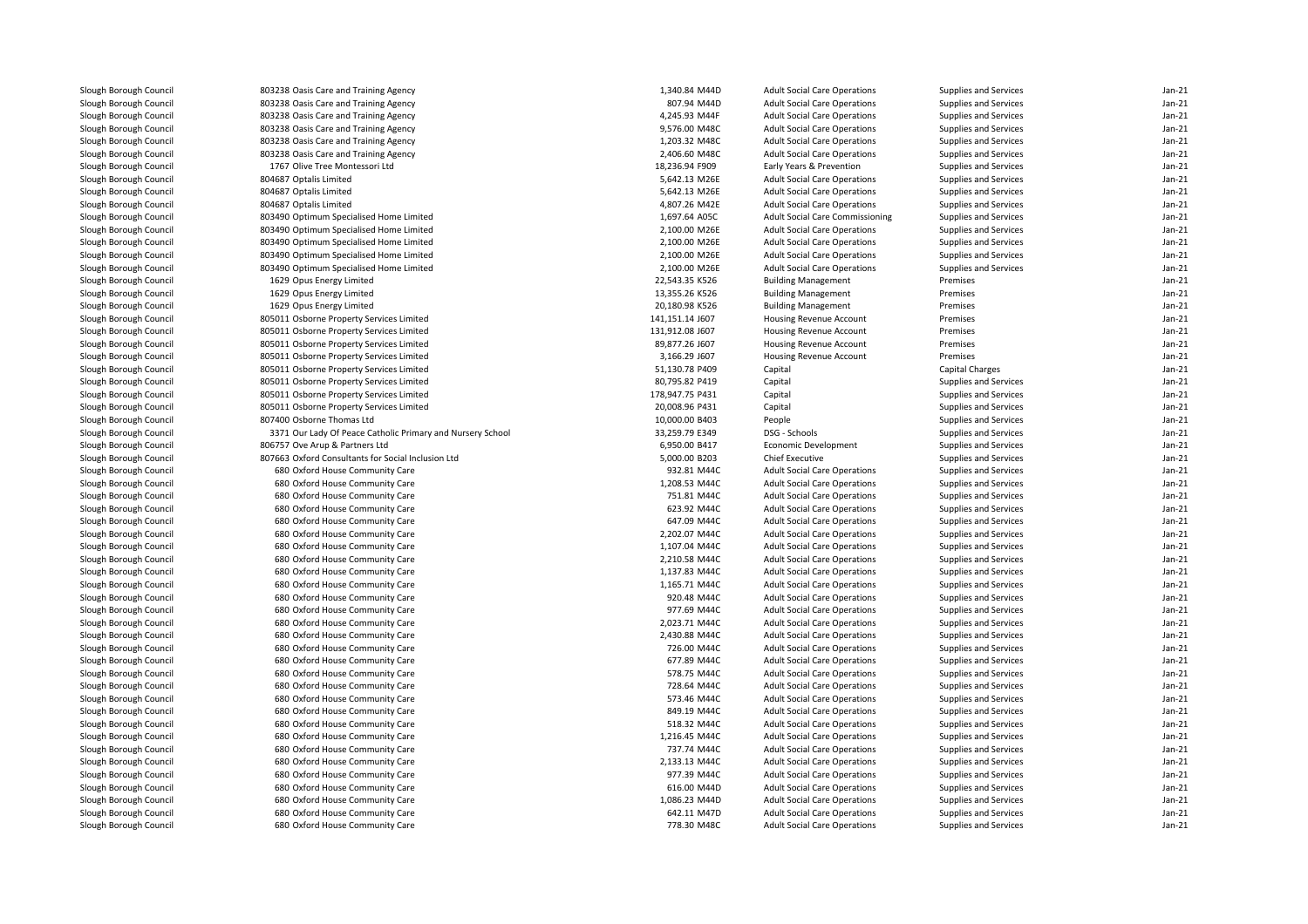| Slough Borough Council | 680 Oxford House Community Care          | 1,097.37 M48C   | <b>Adult Social Care Operations</b>                                        | Supplies and Services                          | $Jan-21$             |
|------------------------|------------------------------------------|-----------------|----------------------------------------------------------------------------|------------------------------------------------|----------------------|
| Slough Borough Council | 680 Oxford House Community Care          | 1,050.42 M48C   | <b>Adult Social Care Operations</b>                                        | Supplies and Services                          | $Jan-21$             |
| Slough Borough Council | 680 Oxford House Community Care          | 1,133.15 M48C   | <b>Adult Social Care Operations</b>                                        | Supplies and Services                          | $Jan-21$             |
| Slough Borough Council | 518 Oxford House Nursing Home            | 9,619.96 A05C   | Adult Social Care Commissioning                                            | Supplies and Services                          | $Jan-21$             |
| Slough Borough Council | 518 Oxford House Nursing Home            | 12,574.38 A05C  | Adult Social Care Commissioning                                            | Supplies and Services                          | $Jan-21$             |
| Slough Borough Council | 518 Oxford House Nursing Home            | 3,005.12 M15D   | <b>Adult Social Care Operations</b>                                        | Supplies and Services                          | $Jan-21$             |
| Slough Borough Council | 518 Oxford House Nursing Home            | 2,146.51 M15D   | <b>Adult Social Care Operations</b>                                        | Supplies and Services                          | $Jan-21$             |
| Slough Borough Council | 518 Oxford House Nursing Home            | 3,005.12 M15D   | <b>Adult Social Care Operations</b>                                        | Supplies and Services                          | $Jan-21$             |
| Slough Borough Council | 518 Oxford House Nursing Home            | 3,005.12 M18C   | <b>Adult Social Care Operations</b>                                        | Supplies and Services                          | $Jan-21$             |
| Slough Borough Council | 518 Oxford House Nursing Home            | 3,005.12 M18C   | <b>Adult Social Care Operations</b>                                        | Supplies and Services                          | $Jan-21$             |
| Slough Borough Council | 518 Oxford House Nursing Home            | 3,005.12 M18C   | <b>Adult Social Care Operations</b>                                        | Supplies and Services                          | $Jan-21$             |
| Slough Borough Council | 518 Oxford House Nursing Home            | 3,005.12 M28C   | <b>Adult Social Care Operations</b>                                        | Supplies and Services                          | $Jan-21$             |
| Slough Borough Council | 518 Oxford House Nursing Home            | 2,790.47 M28C   | <b>Adult Social Care Operations</b>                                        | Supplies and Services                          | $Jan-21$             |
| Slough Borough Council | 2626 P K Bhandal                         | 1,250.00 M81D   | <b>Adult Social Care Operations</b>                                        | Supplies and Services                          | $Jan-21$             |
| Slough Borough Council | 2626 P K Bhandal                         | 1,550.00 M81D   | <b>Adult Social Care Operations</b>                                        | Supplies and Services                          | Jan-21               |
| Slough Borough Council | 333 P W Secure-It Ltd                    | 1,033.37 C001   | Communities and Lesiure                                                    | Supplies and Services                          | $Jan-21$             |
| Slough Borough Council | 333 P W Secure-It Ltd                    | 1,422.50 C019   | Communities and Lesiure                                                    | Premises                                       | Jan-21               |
| Slough Borough Council | 2520 Paradigm Housing Group Ltd          | 34,051.35 H205  | <b>Strategic Housing Services</b>                                          | Premises                                       | $Jan-21$             |
| Slough Borough Council | 804365 Paritor Ltd                       | 1,729.57 F253   | Schools                                                                    | Supplies and Services                          | $Jan-21$             |
| Slough Borough Council | 3271 Partnership In Care Ltd             | 3,973.45 M27F   | <b>Adult Social Care Operations</b>                                        | Supplies and Services                          | $Jan-21$             |
| Slough Borough Council | 2509 Parvaaz Project                     | 5,370.24 A05C   | Adult Social Care Commissioning                                            | Supplies and Services                          | $Jan-21$             |
| Slough Borough Council | 2509 Parvaaz Project                     | 585.00 M44E     | <b>Adult Social Care Operations</b>                                        | Supplies and Services                          | $Jan-21$             |
| Slough Borough Council | 2509 Parvaaz Project                     | 585.00 M44E     | <b>Adult Social Care Operations</b>                                        | Supplies and Services                          | Jan-21               |
| Slough Borough Council | 2509 Parvaaz Project                     | 585.00 M44E     | <b>Adult Social Care Operations</b>                                        | Supplies and Services                          | $Jan-21$             |
| Slough Borough Council | 2509 Parvaaz Project                     | 585.00 M44E     |                                                                            |                                                | $Jan-21$             |
| Slough Borough Council | 2509 Parvaaz Project                     | 736.00 M50E     | <b>Adult Social Care Operations</b><br><b>Adult Social Care Operations</b> | Supplies and Services<br>Supplies and Services | $Jan-21$             |
|                        | 2509 Parvaaz Project                     | 736.00 M50E     | <b>Adult Social Care Operations</b>                                        |                                                | $Jan-21$             |
| Slough Borough Council |                                          |                 |                                                                            | Supplies and Services                          |                      |
| Slough Borough Council | 2509 Parvaaz Project                     | 736.00 M50E     | <b>Adult Social Care Operations</b>                                        | Supplies and Services                          | $Jan-21$<br>$Jan-21$ |
| Slough Borough Council | 2509 Parvaaz Project                     | 736.00 M50E     | <b>Adult Social Care Operations</b>                                        | Supplies and Services                          |                      |
| Slough Borough Council | 806879 Pearce Recycling Ltd              | 995.90 D342     | <b>Environmental Services</b>                                              | Supplies and Services                          | $Jan-21$             |
| Slough Borough Council | 824 Penn Wood Primary and Nursery School | 296,733.64 E459 | DSG - Schools                                                              | Supplies and Services                          | $Jan-21$             |
| Slough Borough Council | 10 Penn Wood Primary School              | 5,092.50 E933   | DSG - Schools                                                              | <b>Government Grants</b>                       | $Jan-21$             |
| Slough Borough Council | 807611 Peopletoo Ltd                     | 37,990.68 M03B  | Children, Learning and Skills                                              | Supplies and Services                          | $Jan-21$             |
| Slough Borough Council | 1504 Permanent Futures Limited           | 1,350.00 F410   | DSG - Hign Needs Block                                                     | <b>Agency Staff</b>                            | $Jan-21$             |
| Slough Borough Council | 1504 Permanent Futures Limited           | 15,950.00 P331  | Capital                                                                    | Supplies and Services                          | $Jan-21$             |
| Slough Borough Council | 803498 Phoenix Software                  | 1,283.40 D900   | Direct Service Organisation (DSO)                                          | Supplies and Services                          | $Jan-21$             |
| Slough Borough Council | 803498 Phoenix Software                  | 14,250.00 P084  | Capital                                                                    | Supplies and Services                          | $Jan-21$             |
| Slough Borough Council | 3359 Pippins School                      | 16,099.26 E379  | DSG - Schools                                                              | Supplies and Services                          | $Jan-21$             |
| Slough Borough Council | 807120 PJ Care Limited                   | 9,831.65 M15D   | <b>Adult Social Care Operations</b>                                        | Supplies and Services                          | $Jan-21$             |
| Slough Borough Council | 3588 Plastor Ltd                         | 760.00 C104     | Communities and Lesiure                                                    | Supplies and Services                          | $Jan-21$             |
| Slough Borough Council | 805896 PPL PRS Ltd                       | 4,634.97 B064   | <b>Building Management</b>                                                 | Supplies and Services                          | $Jan-21$             |
| Slough Borough Council | 805896 PPL PRS Ltd                       | 1,425.60 B179   | <b>Building Management</b>                                                 | Supplies and Services                          | $Jan-21$             |
| Slough Borough Council | 803188 Pre Paid Financial Services Ltd   | 619.26 A01D     | <b>Adult Social Care Operations</b>                                        | Supplies and Services                          | $Jan-21$             |
| Slough Borough Council | 2693 Pressbeau Ltd                       | 4,650.00 M17C   | <b>Adult Social Care Operations</b>                                        | Supplies and Services                          | Jan-21               |
| Slough Borough Council | 2693 Pressbeau Ltd                       | 4,500.00 M17C   | <b>Adult Social Care Operations</b>                                        | Supplies and Services                          | $Jan-21$             |
| Slough Borough Council | 2693 Pressbeau Ltd                       | 3,600.00 M17C   | <b>Adult Social Care Operations</b>                                        | Supplies and Services                          | Jan-21               |
| Slough Borough Council | 2693 Pressbeau Ltd                       | 4,050.00 M18C   | <b>Adult Social Care Operations</b>                                        | Supplies and Services                          | $Jan-21$             |
| Slough Borough Council | 2693 Pressbeau Ltd                       | 4,650.00 M18C   | <b>Adult Social Care Operations</b>                                        | Supplies and Services                          | $Jan-21$             |
| Slough Borough Council | 2693 Pressbeau Ltd                       | 4,650.00 M18C   | <b>Adult Social Care Operations</b>                                        | Supplies and Services                          | $Jan-21$             |
| Slough Borough Council | 2693 Pressbeau Ltd                       | 3,985.71 M18C   | <b>Adult Social Care Operations</b>                                        | Supplies and Services                          | $Jan-21$             |
| Slough Borough Council | 2693 Pressbeau Ltd                       | 600.00 M28C     | <b>Adult Social Care Operations</b>                                        | Supplies and Services                          | $Jan-21$             |
| Slough Borough Council | 803790 Primula Care Limited              | 2,790.00 M25C   | <b>Adult Social Care Operations</b>                                        | Supplies and Services                          | $Jan-21$             |
| Slough Borough Council | 849 Priory Primary School                | 457,365.03 E389 | DSG - Schools                                                              | Supplies and Services                          | $Jan-21$             |
| Slough Borough Council | 805500 Privilege Care Ltd                | 671.28 A05C     | <b>Adult Social Care Commissioning</b>                                     | Supplies and Services                          | $Jan-21$             |
| Slough Borough Council | 806931 Proclus Mediation Limited         | 1,000.00 B096   | Governance                                                                 | Supplies and Services                          | $Jan-21$             |
| Slough Borough Council | 805949 Promedica24 UK Limited            | 3,321.43 M44D   | <b>Adult Social Care Operations</b>                                        | Supplies and Services                          | Jan-21               |
| Slough Borough Council | 806492 PW Safety Ltd                     | 4,250.00 P204   | Capital                                                                    | <b>Capital Charges</b>                         | $Jan-21$             |
| Slough Borough Council | 1138 Qed Slough Ltd                      | 4,332.48 F868   | CLS - Strategic Management                                                 | Supplies and Services                          | Jan-21               |
| Slough Borough Council | 1138 Qed Slough Ltd                      | 573,324.91 F868 | CLS - Strategic Management                                                 | Supplies and Services                          | $Jan-21$             |
|                        |                                          |                 |                                                                            |                                                |                      |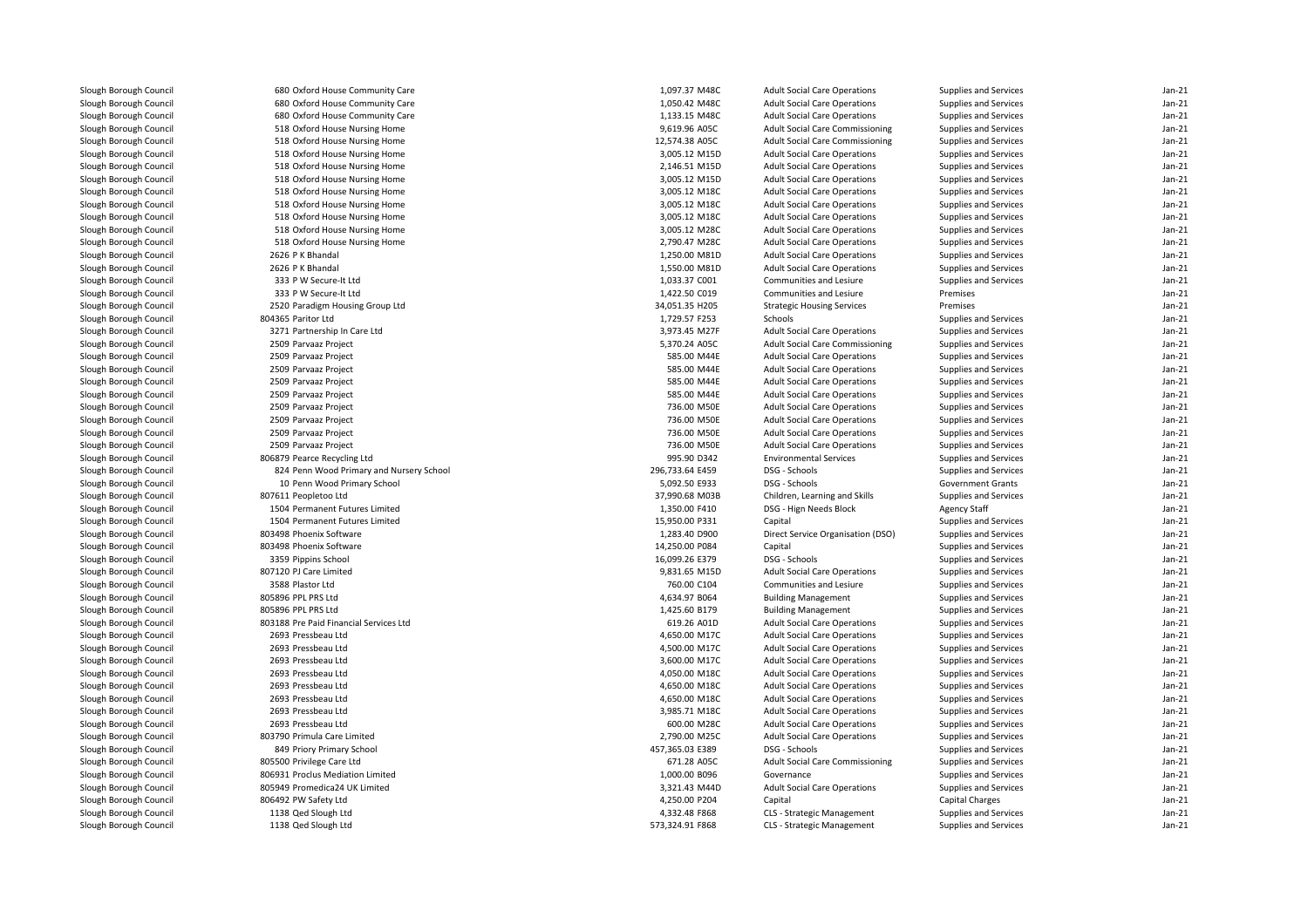| Slough Borough Council | 2376 Quality Care Homes Uk Ltd     | 1,800.00 M26E   | <b>Adult Social Care Operations</b>    | Supplies and Services    | $Jan-21$ |
|------------------------|------------------------------------|-----------------|----------------------------------------|--------------------------|----------|
| Slough Borough Council | 2376 Quality Care Homes Uk Ltd     | 1,800.00 M26E   | <b>Adult Social Care Operations</b>    | Supplies and Services    | $Jan-21$ |
| Slough Borough Council | 2376 Quality Care Homes Uk Ltd     | 1,800.00 M26E   | <b>Adult Social Care Operations</b>    | Supplies and Services    | $Jan-21$ |
| Slough Borough Council | 2376 Quality Care Homes Uk Ltd     | 1,800.00 M26E   | <b>Adult Social Care Operations</b>    | Supplies and Services    | $Jan-21$ |
| Slough Borough Council | 2376 Quality Care Homes Uk Ltd     | 1,795.00 M26E   | <b>Adult Social Care Operations</b>    | Supplies and Services    | Jan-21   |
| Slough Borough Council | 2376 Quality Care Homes Uk Ltd     | 1,795.00 M26E   | <b>Adult Social Care Operations</b>    | Supplies and Services    | $Jan-21$ |
| Slough Borough Council | 2376 Quality Care Homes Uk Ltd     | 1,795.00 M26E   | <b>Adult Social Care Operations</b>    | Supplies and Services    | $Jan-21$ |
| Slough Borough Council | 2376 Quality Care Homes Uk Ltd     | 1,795.00 M26E   | <b>Adult Social Care Operations</b>    | Supplies and Services    | $Jan-21$ |
| Slough Borough Council | 3006 Quench.Me.Uk Limited          | 600.00 B064     | <b>Building Management</b>             | Supplies and Services    | Jan-21   |
| Slough Borough Council | 1942 Quickson (South & West) Ltd   | 743,445.03 P180 | Capital                                | Capital Charges          | $Jan-21$ |
| Slough Borough Council | 805551 R Watts and Sons Ltd        | 515.20 D750     | Direct Service Organisation (DSO)      | Premises                 | Jan-21   |
| Slough Borough Council | 2685 R.E.A.C.H                     | 2,958.68 A05C   | <b>Adult Social Care Commissioning</b> | Supplies and Services    | $Jan-21$ |
| Slough Borough Council | 2685 R.E.A.C.H                     | 2,958.68 A05C   | <b>Adult Social Care Commissioning</b> | Supplies and Services    | Jan-21   |
| Slough Borough Council | 2685 R.E.A.C.H                     | 4,438.02 A05C   | <b>Adult Social Care Commissioning</b> | Supplies and Services    | $Jan-21$ |
| Slough Borough Council | 2685 R.E.A.C.H                     | 2,263.52 A05C   | <b>Adult Social Care Commissioning</b> | Supplies and Services    | Jan-21   |
| Slough Borough Council | 2685 R.E.A.C.H                     | 3,395.28 A05C   | Adult Social Care Commissioning        | Supplies and Services    | $Jan-21$ |
| Slough Borough Council | 2685 R.E.A.C.H                     | 2,263.52 A05C   | <b>Adult Social Care Commissioning</b> | Supplies and Services    | Jan-21   |
| Slough Borough Council | 2685 R.E.A.C.H                     | 5,755.36 M26E   | <b>Adult Social Care Operations</b>    | Supplies and Services    | $Jan-21$ |
| Slough Borough Council | 2685 R.E.A.C.H                     | 7,267.68 M26E   | <b>Adult Social Care Operations</b>    | Supplies and Services    | $Jan-21$ |
| Slough Borough Council | 2685 R.E.A.C.H                     | 5,108.20 M26E   | <b>Adult Social Care Operations</b>    | Supplies and Services    | $Jan-21$ |
| Slough Borough Council | 2685 R.E.A.C.H                     | 6,592.00 M26E   | <b>Adult Social Care Operations</b>    | Supplies and Services    | $Jan-21$ |
| Slough Borough Council | 2685 R.E.A.C.H                     | 6,679.60 M26E   | <b>Adult Social Care Operations</b>    | Supplies and Services    | $Jan-21$ |
| Slough Borough Council | 2685 R.E.A.C.H                     | -521.80 M26E    | <b>Adult Social Care Operations</b>    | <b>External Receipts</b> | $Jan-21$ |
| Slough Borough Council | 806990 Rainmaker Solutions         | 4,200.00 B096   | Governance                             | Supplies and Services    | $Jan-21$ |
| Slough Borough Council | 806766 Red Brick Care Ltd          | 1,118.80 A05C   | Adult Social Care Commissioning        | Supplies and Services    | $Jan-21$ |
| Slough Borough Council | 806766 Red Brick Care Ltd          | 714.00 M44C     | <b>Adult Social Care Operations</b>    | Supplies and Services    | Jan-21   |
| Slough Borough Council | 806766 Red Brick Care Ltd          | 1,071.00 M44C   | <b>Adult Social Care Operations</b>    | Supplies and Services    | $Jan-21$ |
| Slough Borough Council | 806766 Red Brick Care Ltd          | 714.00 M44C     | <b>Adult Social Care Operations</b>    | Supplies and Services    | $Jan-21$ |
| Slough Borough Council | 806766 Red Brick Care Ltd          | 1,666.00 M44C   | <b>Adult Social Care Operations</b>    | Supplies and Services    | $Jan-21$ |
| Slough Borough Council | 806766 Red Brick Care Ltd          | 1,764.00 M44C   | <b>Adult Social Care Operations</b>    | Supplies and Services    | $Jan-21$ |
| Slough Borough Council | 806766 Red Brick Care Ltd          | 2,142.00 M44D   | <b>Adult Social Care Operations</b>    | Supplies and Services    | $Jan-21$ |
| Slough Borough Council | 804359 Redacted                    | 571.86 F123     | Schools                                | Supplies and Services    | $Jan-21$ |
| Slough Borough Council | 803807 Redacted                    | 1,210.28 F909   | Early Years & Prevention               | Supplies and Services    | $Jan-21$ |
| Slough Borough Council | 803807 Redacted                    | 1,210.28 F909   | Early Years & Prevention               | Supplies and Services    | $Jan-21$ |
|                        | 3762 Redacted                      | 603.90 F909     | Early Years & Prevention               |                          | $Jan-21$ |
| Slough Borough Council |                                    |                 |                                        | Supplies and Services    |          |
| Slough Borough Council | 1928 Redacted                      | 543.51 F909     | Early Years & Prevention               | Supplies and Services    | $Jan-21$ |
| Slough Borough Council | 3834 Redacted                      | 2,057.97 F909   | Early Years & Prevention               | Supplies and Services    | $Jan-21$ |
| Slough Borough Council | 805101 Redacted                    | 651.93 F909     | Early Years & Prevention               | Supplies and Services    | $Jan-21$ |
| Slough Borough Council | 3934 Redacted                      | 588.21 F909     | Early Years & Prevention               | Supplies and Services    | $Jan-21$ |
| Slough Borough Council | 804932 Redacted                    | 2,111.13 F909   | Early Years & Prevention               | Supplies and Services    | $Jan-21$ |
| Slough Borough Council | 804761 Redacted                    | 1,273.35 F909   | Early Years & Prevention               | Supplies and Services    | $Jan-21$ |
| Slough Borough Council | 804761 Redacted                    | 1,006.50 F909   | Early Years & Prevention               | Supplies and Services    | $Jan-21$ |
| Slough Borough Council | 803824 Redacted                    | 1,857.94 F909   | Early Years & Prevention               | Supplies and Services    | $Jan-21$ |
| Slough Borough Council | 807475 Redacted                    | 3,705.89 F909   | Early Years & Prevention               | Supplies and Services    | $Jan-21$ |
| Slough Borough Council | 3251 Redacted                      | 1,245.43 F909   | Early Years & Prevention               | Supplies and Services    | $Jan-21$ |
| Slough Borough Council | 807698 Redacted                    | 905.85 F909     | Early Years & Prevention               | Supplies and Services    | Jan-21   |
| Slough Borough Council | 803802 Redacted                    | 1,644.32 F909   | Early Years & Prevention               | Supplies and Services    | $Jan-21$ |
| Slough Borough Council | 803842 Redacted                    | 517.67 F909     | Early Years & Prevention               | Supplies and Services    | $Jan-21$ |
| Slough Borough Council | 806854 Reed Specialist Recruitment | 752.45 B033     | People                                 | Salaries and Wages       | $Jan-21$ |
| Slough Borough Council | 806854 Reed Specialist Recruitment | 757.50 B033     | People                                 | Salaries and Wages       | Jan-21   |
| Slough Borough Council | 806854 Reed Specialist Recruitment | 707.00 B033     | People                                 | Salaries and Wages       | $Jan-21$ |
| Slough Borough Council | 806854 Reed Specialist Recruitment | 767.60 B033     | People                                 | Salaries and Wages       | Jan-21   |
| Slough Borough Council | 806854 Reed Specialist Recruitment | 762.55 B033     | People                                 | Salaries and Wages       | $Jan-21$ |
| Slough Borough Council | 806854 Reed Specialist Recruitment | 757.50 B033     | People                                 | Salaries and Wages       | Jan-21   |
| Slough Borough Council | 806854 Reed Specialist Recruitment | 767.60 B348     | People                                 | Salaries and Wages       | $Jan-21$ |
| Slough Borough Council | 806854 Reed Specialist Recruitment | 757.50 B348     | People                                 | Salaries and Wages       | $Jan-21$ |
| Slough Borough Council | 6 Re-Format Llp                    | 43,548.00 P153  | Capital                                | <b>Capital Charges</b>   | $Jan-21$ |
| Slough Borough Council | 6 Re-Format Llp                    | 11,005.50 P153  | Capital                                | <b>Capital Charges</b>   | $Jan-21$ |
| Slough Borough Council | 805624 Rent Connect Housing ltd.   | 7,905.00 H205   | <b>Strategic Housing Services</b>      | Premises                 | $Jan-21$ |
|                        |                                    |                 |                                        |                          |          |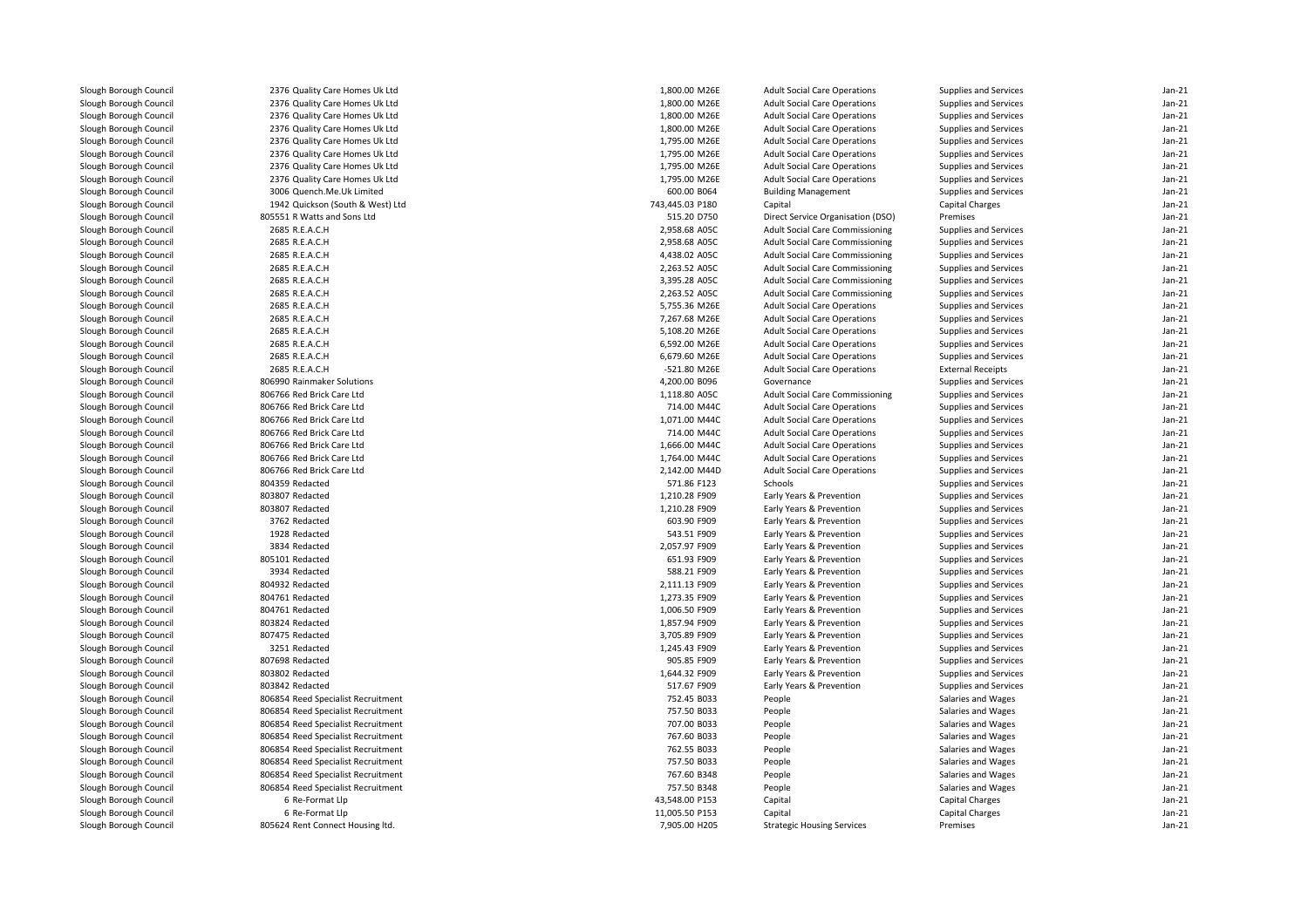| Slough Borough Council | 806612 Rentokil Initial K Ltd T/A Initial Washroom Hygiene | 2,026.43 B064  | <b>Building Management</b>             | Supplies and Services    | $Jan-21$ |
|------------------------|------------------------------------------------------------|----------------|----------------------------------------|--------------------------|----------|
| Slough Borough Council | 781 Resource Productions CIC                               | 2,500.00 B252  | <b>Customer and Communications</b>     | Supplies and Services    | Jan-21   |
| Slough Borough Council | 2529 Richmond Fellowship                                   | 2,380.36 M27F  | <b>Adult Social Care Operations</b>    | Supplies and Services    | $Jan-21$ |
| Slough Borough Council | 2266 Riverside Primary School                              | 3,000.00 F553  | DSG - Hign Needs Block                 | Supplies and Services    | Jan-21   |
| Slough Borough Council | 805200 RJ Morgan Fencing Ltd                               | 1,800.00 D880  | Direct Service Organisation (DSO)      | Supplies and Services    | $Jan-21$ |
| Slough Borough Council | 806930 Roselight Healthcare Service Limited                | 3,340.00 M42F  | <b>Adult Social Care Operations</b>    | Supplies and Services    | $Jan-21$ |
| Slough Borough Council | 806930 Roselight Healthcare Service Limited                | 3,340.00 M44F  | <b>Adult Social Care Operations</b>    | Supplies and Services    | $Jan-21$ |
| Slough Borough Council | 806930 Roselight Healthcare Service Limited                | 2,600.00 M44F  | <b>Adult Social Care Operations</b>    | Supplies and Services    | $Jan-21$ |
| Slough Borough Council | 696 Royal Borough Of Windsor And Maidenhead                | 673.20 M44E    | <b>Adult Social Care Operations</b>    | Supplies and Services    | $Jan-21$ |
| Slough Borough Council | 804860 Royal Masonic Benevolent Institution                | 2,035.71 M18C  | <b>Adult Social Care Operations</b>    | Supplies and Services    | $Jan-21$ |
| Slough Borough Council | 804860 Royal Masonic Benevolent Institution                | 4,207.14 M18C  | <b>Adult Social Care Operations</b>    | Supplies and Services    | $Jan-21$ |
| Slough Borough Council | 804860 Royal Masonic Benevolent Institution                | 4,207.15 M18C  | <b>Adult Social Care Operations</b>    | Supplies and Services    | $Jan-21$ |
| Slough Borough Council | 2168 RSM Risk Assurance Services LLP                       | 21,613.00 B132 | Finance                                | Supplies and Services    | $Jan-21$ |
| Slough Borough Council | 842 Ryvers Primary School                                  | 40,093.46 E399 | DSG - Schools                          | Supplies and Services    | $Jan-21$ |
| Slough Borough Council | 842 Ryvers Primary School                                  | 2,719.50 E933  | DSG - Schools                          | <b>Government Grants</b> | $Jan-21$ |
| Slough Borough Council | 806398 Saba Park UK Services Limited                       | 17,755.51 D010 | Planning and Transport                 | Supplies and Services    | $Jan-21$ |
| Slough Borough Council | 806398 Saba Park UK Services Limited                       | 12,602.68 D122 | Planning and Transport                 | Premises                 | $Jan-21$ |
| Slough Borough Council | 806398 Saba Park UK Services Limited                       | 510.80 D122    | Planning and Transport                 | Supplies and Services    | $Jan-21$ |
| Slough Borough Council | 806398 Saba Park UK Services Limited                       | 835.80 D122    | Planning and Transport                 | Supplies and Services    | $Jan-21$ |
| Slough Borough Council | 806398 Saba Park UK Services Limited                       | 10,460.43 D122 | Planning and Transport                 | Supplies and Services    | Jan-21   |
| Slough Borough Council | 806398 Saba Park UK Services Limited                       | 1,068.00 D123  | Planning and Transport                 | Premises                 | $Jan-21$ |
| Slough Borough Council | 806398 Saba Park UK Services Limited                       | 965.80 D123    | Planning and Transport                 | Premises                 | $Jan-21$ |
| Slough Borough Council | 806398 Saba Park UK Services Limited                       | 835.80 D123    | Planning and Transport                 | Supplies and Services    | $Jan-21$ |
| Slough Borough Council | 806398 Saba Park UK Services Limited                       | 640.80 D123    | Planning and Transport                 | Supplies and Services    | $Jan-21$ |
| Slough Borough Council | 806398 Saba Park UK Services Limited                       | 712.96 D123    | Planning and Transport                 | Supplies and Services    | Jan-21   |
| Slough Borough Council | 806398 Saba Park UK Services Limited                       | 2,715.66 D123  | Planning and Transport                 | Supplies and Services    | $Jan-21$ |
| Slough Borough Council | 806398 Saba Park UK Services Limited                       | 94,143.85 D123 | Planning and Transport                 | Supplies and Services    | $Jan-21$ |
| Slough Borough Council | 806398 Saba Park UK Services Limited                       | 1,568.14 D123  | Planning and Transport                 | Supplies and Services    | $Jan-21$ |
| Slough Borough Council | 925 Sara Wood                                              | 650.00 D320    | <b>Regulatory Services</b>             | Supplies and Services    | $Jan-21$ |
| Slough Borough Council | 1580 Savills (UK) Ltd                                      | 7,500.00 J006  | <b>HRA Housing Development</b>         | Supplies and Services    | $Jan-21$ |
| Slough Borough Council | 1580 Savills (UK) Ltd                                      | 36,300.00 J020 | <b>HRA Housing Development</b>         | Supplies and Services    | $Jan-21$ |
| Slough Borough Council | 1580 Savills (UK) Ltd                                      | 4,400.00 J020  | <b>HRA Housing Development</b>         | Supplies and Services    | $Jan-21$ |
| Slough Borough Council | 1580 Savills (UK) Ltd                                      | 32,534.00 J020 | <b>HRA Housing Development</b>         | Supplies and Services    | $Jan-21$ |
| Slough Borough Council | 1580 Savills (UK) Ltd                                      | 23,100.00 J020 | <b>HRA Housing Development</b>         | Supplies and Services    | $Jan-21$ |
| Slough Borough Council | 1580 Savills (UK) Ltd                                      | 37,400.00 J020 | <b>HRA Housing Development</b>         | Supplies and Services    | $Jan-21$ |
| Slough Borough Council | 1580 Savills (UK) Ltd                                      | 956.25 P156    | Capital                                | <b>Capital Charges</b>   | $Jan-21$ |
| Slough Borough Council | 1580 Savills (UK) Ltd                                      | 20,000.00 P405 | Capital                                | <b>Capital Charges</b>   | Jan-21   |
| Slough Borough Council | 1580 Savills (UK) Ltd                                      | 4,050.00 P405  | Capital                                | <b>Capital Charges</b>   | $Jan-21$ |
| Slough Borough Council | 1580 Savills (UK) Ltd                                      | 6,500.00 P405  | Capital                                | <b>Capital Charges</b>   | Jan-21   |
| Slough Borough Council | 1580 Savills (UK) Ltd                                      | 11,838.75 P405 | Capital                                | <b>Capital Charges</b>   | $Jan-21$ |
| Slough Borough Council | 1580 Savills (UK) Ltd                                      | 2.358.00 P405  | Capital                                | <b>Capital Charges</b>   | $Jan-21$ |
| Slough Borough Council | 1580 Savills (UK) Ltd                                      | 7,450.00 P431  | Capital                                | <b>Capital Charges</b>   | $Jan-21$ |
| Slough Borough Council | 1580 Savills (UK) Ltd                                      | 4,000.00 P432  | Capital                                | Capital Charges          | $Jan-21$ |
| Slough Borough Council | 1580 Savills (UK) Ltd                                      | 7,380.00 P432  | Capital                                | Capital Charges          | $Jan-21$ |
| Slough Borough Council | 1580 Savills (UK) Ltd                                      | 1,600.00 P432  | Capital                                | Capital Charges          | $Jan-21$ |
| Slough Borough Council | 1580 Savills (UK) Ltd                                      | 2,000.00 P432  | Capital                                | Capital Charges          | $Jan-21$ |
| Slough Borough Council | 1580 Savills (UK) Ltd                                      | 4,240.00 P432  | Capital                                | Capital Charges          | $Jan-21$ |
| Slough Borough Council | 1580 Savills (UK) Ltd                                      | 10,000.00 P432 | Capital                                | <b>Capital Charges</b>   | $Jan-21$ |
| Slough Borough Council | 1580 Savills (UK) Ltd                                      | 2,611.30 P432  | Capital                                | <b>Capital Charges</b>   | $Jan-21$ |
| Slough Borough Council | 1580 Savills (UK) Ltd                                      | 5,000.00 P432  | Capital                                | <b>Capital Charges</b>   | $Jan-21$ |
| Slough Borough Council | 1580 Savills (UK) Ltd                                      | 1,460.00 P432  | Capital                                | <b>Capital Charges</b>   | $Jan-21$ |
| Slough Borough Council | 1607 Scott Stemp                                           | 1,400.00 H009  | Finance                                | Supplies and Services    | $Jan-21$ |
| Slough Borough Council | 1607 Scott Stemp                                           | 1,000.00 H009  | Finance                                | Supplies and Services    | $Jan-21$ |
| Slough Borough Council | 1022 Sdk Environmental Ltd                                 | 6,250.00 C001  | Communities and Lesiure                | Supplies and Services    | $Jan-21$ |
| Slough Borough Council | 3169 Seeability                                            | 8,210.13 M26E  | <b>Adult Social Care Operations</b>    | Supplies and Services    | $Jan-21$ |
| Slough Borough Council | 3169 Seeability                                            | 10,350.19 M26E | <b>Adult Social Care Operations</b>    | Supplies and Services    | $Jan-21$ |
| Slough Borough Council | 2585 Seymour House                                         | 3,112.34 A05C  | <b>Adult Social Care Commissioning</b> | Supplies and Services    | $Jan-21$ |
| Slough Borough Council | 2585 Seymour House                                         | 4,068.18 A05C  | <b>Adult Social Care Commissioning</b> | Supplies and Services    | Jan-21   |
| Slough Borough Council | 807651 Shahilla Barok                                      | 680.00 B409    | People                                 | Supplies and Services    | $Jan-21$ |
|                        |                                                            |                |                                        |                          |          |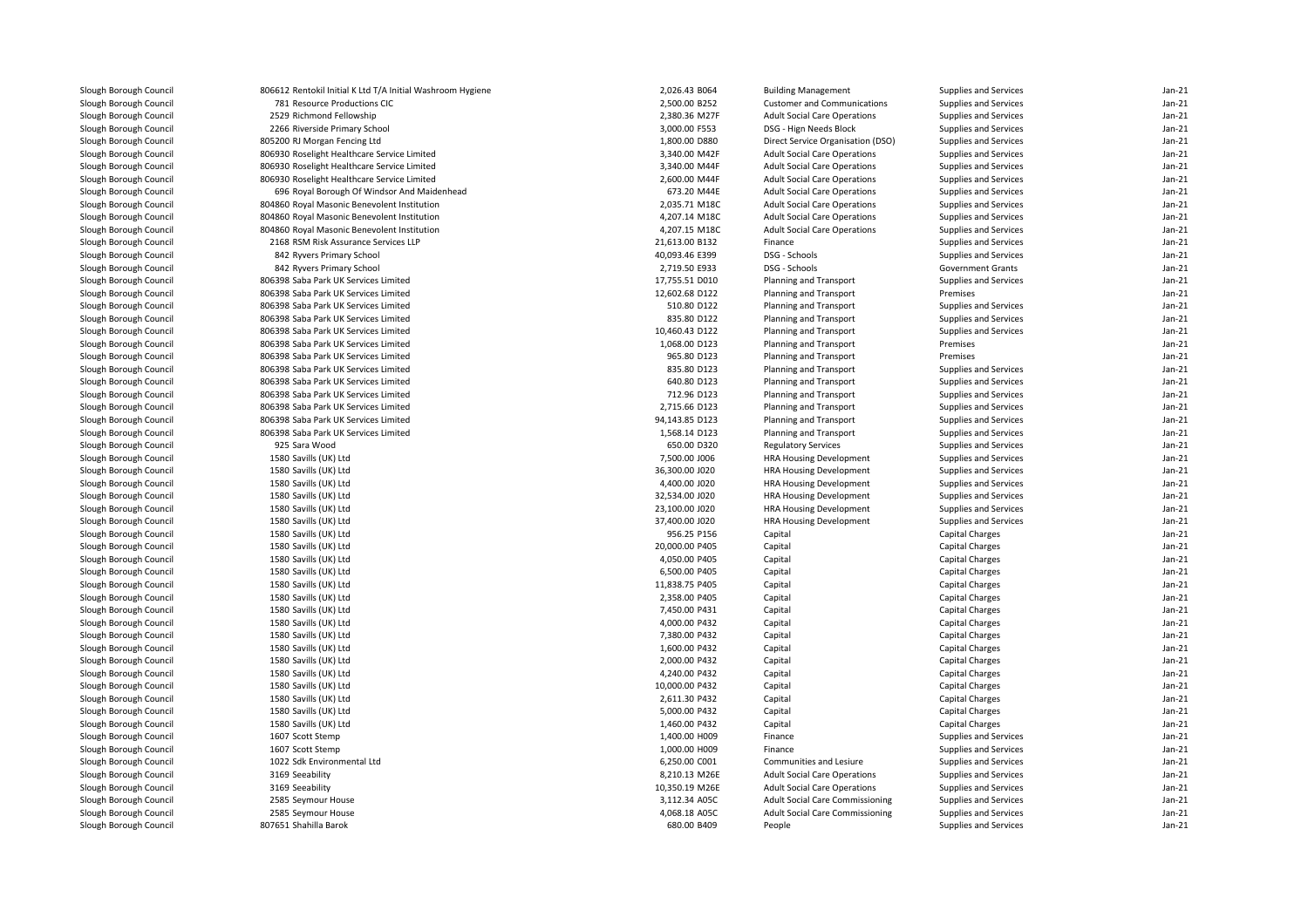| Slough Borough Council | 805203 Shorts Agricultural Services Ltd                  | 3,927.60 D342     | <b>Environmental Services</b>          | Supplies and Services    | $Jan-21$ |
|------------------------|----------------------------------------------------------|-------------------|----------------------------------------|--------------------------|----------|
| Slough Borough Council | 805203 Shorts Agricultural Services Ltd                  | 7,324.07 D342     | <b>Environmental Services</b>          | Supplies and Services    | $Jan-21$ |
| Slough Borough Council | 805204 Shorts Group Ltd                                  | 1,350.00 D750     | Direct Service Organisation (DSO)      | Supplies and Services    | $Jan-21$ |
| Slough Borough Council | 805807 Siemens Mobility Limited                          | 5,583.64 D500     | Major Infrastructure Projects          | Premises                 | $Jan-21$ |
| Slough Borough Council | 805807 Siemens Mobility Limited                          | 4,310.74 D500     | Major Infrastructure Projects          | Premises                 | $Jan-21$ |
| Slough Borough Council | 805807 Siemens Mobility Limited                          | 21,097.22 D500    | Major Infrastructure Projects          | Premises                 | $Jan-21$ |
| Slough Borough Council | 805807 Siemens Mobility Limited                          | 7,453.12 P192     | Capital                                | Capital Charges          | $Jan-21$ |
| Slough Borough Council | 805807 Siemens Mobility Limited                          | 11,426.14 P212    | Capital                                | <b>Capital Charges</b>   | $Jan-21$ |
| Slough Borough Council | 702 Signs Express (Slough)                               | 5,017.18 D122     | Planning and Transport                 | Supplies and Services    | $Jan-21$ |
| Slough Borough Council | 804922 SIMPSON ENVIRONMENTAL SERVICE LTD                 | 6,700.00 B081     | <b>Regeneration Development</b>        | Premises                 | $Jan-21$ |
| Slough Borough Council | 804922 SIMPSON ENVIRONMENTAL SERVICE LTD                 | 6,700.00 B081     | <b>Regeneration Development</b>        | Premises                 | $Jan-21$ |
| Slough Borough Council | 804922 SIMPSON ENVIRONMENTAL SERVICE LTD                 | 9,892.76 B081     | <b>Regeneration Development</b>        | Premises                 | $Jan-21$ |
| Slough Borough Council | 3333 Slk Services                                        | 9,765.00 F123     | Schools                                | Supplies and Services    | $Jan-21$ |
| Slough Borough Council | 3333 Slk Services                                        | 7,905.00 F123     | Schools                                | Supplies and Services    | $Jan-21$ |
| Slough Borough Council | 3333 Slk Services                                        | 6,975.00 F123     | Schools                                | Supplies and Services    | $Jan-21$ |
| Slough Borough Council | 472 Slough & Eton C.E.School                             | 8,040.00 E933     | DSG - Schools                          | <b>Government Grants</b> | $Jan-21$ |
| Slough Borough Council | 1459 Slough And Eton C E School                          | 18,363.12 E769    | DSG - Schools                          | Supplies and Services    | $Jan-21$ |
|                        |                                                          |                   |                                        |                          |          |
| Slough Borough Council | 2466 Slough Childrens Services Trust Limited             | 2,333,252.00 M99C | Children, Learning and Skills          | Supplies and Services    | $Jan-21$ |
| Slough Borough Council | 2466 Slough Childrens Services Trust Limited             | 62,445.00 M99C    | Children, Learning and Skills          | Supplies and Services    | $Jan-21$ |
| Slough Borough Council | 276 Slough Community Transport & Shopmobility            | 18,371.00 F123    | Schools                                | Supplies and Services    | $Jan-21$ |
| Slough Borough Council | 276 Slough Community Transport & Shopmobility            | 23,972.00 F123    | Schools                                | Supplies and Services    | $Jan-21$ |
| Slough Borough Council | 1913 Slough Crossroads Caring For Carers                 | 8,838.52 A05C     | <b>Adult Social Care Commissioning</b> | Supplies and Services    | $Jan-21$ |
| Slough Borough Council | 1913 Slough Crossroads Caring For Carers                 | 561.34 M44E       | <b>Adult Social Care Operations</b>    | Supplies and Services    | $Jan-21$ |
| Slough Borough Council | 1913 Slough Crossroads Caring For Carers                 | 1,485.90 M44E     | <b>Adult Social Care Operations</b>    | Supplies and Services    | $Jan-21$ |
| Slough Borough Council | 1913 Slough Crossroads Caring For Carers                 | 1,672.80 M44E     | <b>Adult Social Care Operations</b>    | Supplies and Services    | $Jan-21$ |
| Slough Borough Council | 1913 Slough Crossroads Caring For Carers                 | 858.52 M44E       | <b>Adult Social Care Operations</b>    | Supplies and Services    | $Jan-21$ |
| Slough Borough Council | 1913 Slough Crossroads Caring For Carers                 | 814.04 M44E       | <b>Adult Social Care Operations</b>    | Supplies and Services    | $Jan-21$ |
| Slough Borough Council | 1913 Slough Crossroads Caring For Carers                 | 891.38 M44F       | <b>Adult Social Care Operations</b>    | Supplies and Services    | $Jan-21$ |
| Slough Borough Council | 3503 Slough Day Nursery                                  | 1,302.54 F909     | Early Years & Prevention               | Supplies and Services    | $Jan-21$ |
| Slough Borough Council | 3011 Slough Urban Renewal Community Projects LLP         | 2,000.00 P051     | Capital                                | <b>Capital Charges</b>   | $Jan-21$ |
| Slough Borough Council | 3011 Slough Urban Renewal Community Projects LLP         | 118,000.00 P051   | Capital                                | Capital Charges          | $Jan-21$ |
| Slough Borough Council | 3011 Slough Urban Renewal Community Projects LLP         | 1,092,521.89 P159 | Capital                                | <b>Capital Charges</b>   | $Jan-21$ |
| Slough Borough Council | 3011 Slough Urban Renewal Community Projects LLP         | 109,439.76 P204   | Capital                                | <b>Capital Charges</b>   | $Jan-21$ |
| Slough Borough Council | 3011 Slough Urban Renewal Community Projects LLP         | 5,202.83 P575     | Capital                                | <b>Capital Charges</b>   | $Jan-21$ |
| Slough Borough Council | 3011 Slough Urban Renewal Community Projects LLP         | 6,402.01 P575     | Capital                                | Capital Charges          | $Jan-21$ |
| Slough Borough Council | 3011 Slough Urban Renewal Community Projects LLP         | 7,134.24 P575     | Capital                                | <b>Capital Charges</b>   | $Jan-21$ |
| Slough Borough Council | 3011 Slough Urban Renewal Community Projects LLP         | 13,117.14 P575    | Capital                                | Capital Charges          | $Jan-21$ |
| Slough Borough Council | 3011 Slough Urban Renewal Community Projects LLP         | 24,334.83 P575    | Capital                                | <b>Capital Charges</b>   | $Jan-21$ |
| Slough Borough Council | 807277 SMI Int Group Ltd                                 | 3,360.92 A01D     | <b>Adult Social Care Operations</b>    | Supplies and Services    | $Jan-21$ |
| Slough Borough Council | 114 Solutions 4 Health Ltd                               | 110,838.50 A01P   | Public Health                          | Supplies and Services    | $Jan-21$ |
| Slough Borough Council | 114 Solutions 4 Health Ltd                               | 15,015.84 A03C    | <b>Adult Social Care Commissioning</b> | Supplies and Services    | $Jan-21$ |
| Slough Borough Council | 114 Solutions 4 Health Ltd                               | 2,841.50 A09C     | <b>Adult Social Care Commissioning</b> | Supplies and Services    | $Jan-21$ |
| Slough Borough Council | 114 Solutions 4 Health Ltd                               | 226,216.31 A09C   | <b>Adult Social Care Commissioning</b> | Supplies and Services    | $Jan-21$ |
| Slough Borough Council | 114 Solutions 4 Health Ltd                               | 60,000.00 A09C    | <b>Adult Social Care Commissioning</b> | Supplies and Services    | $Jan-21$ |
| Slough Borough Council | 710 Southern Electric Plc                                | 869.56 K089       | <b>Regulatory Services</b>             | Premises                 | $Jan-21$ |
| Slough Borough Council | 805742 Southern Tyre Recycling Ltd                       | 712.50 D342       | <b>Environmental Services</b>          | Supplies and Services    | $Jan-21$ |
| Slough Borough Council | 1875 Ss & Kk. Hothi                                      | 11,771.25 H205    | <b>Strategic Housing Services</b>      | Premises                 | $Jan-21$ |
| Slough Borough Council | 1875 Ss & Kk. Hothi                                      | 15,816.66 H205    | <b>Strategic Housing Services</b>      | Premises                 | $Jan-21$ |
| Slough Borough Council | 2019 Ssr General & Management Ltd                        | 550.00 F409       | DSG - Hign Needs Block                 | Supplies and Services    | $Jan-21$ |
| Slough Borough Council | 2019 Ssr General & Management Ltd                        | 1,100.00 F409     | DSG - Hign Needs Block                 | <b>Recharge Receipts</b> | $Jan-21$ |
| Slough Borough Council | 2019 Ssr General & Management Ltd                        | 550.00 F409       | DSG - Hign Needs Block                 | <b>Recharge Receipts</b> | $Jan-21$ |
| Slough Borough Council | 2019 Ssr General & Management Ltd                        | 550.00 F409       | DSG - Hign Needs Block                 | <b>Recharge Receipts</b> | $Jan-21$ |
|                        |                                                          |                   |                                        |                          |          |
| Slough Borough Council | 803165 St Anthony's Catholic Primary School & Nursery    | 41,779.41 E409    | DSG - Schools                          | Supplies and Services    | $Jan-21$ |
| Slough Borough Council | 3383 St Bernards Catholic Grammar School                 | 540.00 B297       | Finance                                | <b>Government Grants</b> | $Jan-21$ |
| Slough Borough Council | 3383 St Bernards Catholic Grammar School                 | 397,659.99 E559   | DSG - Schools                          | Supplies and Services    | $Jan-21$ |
| Slough Borough Council | 2918 St Bernard'S Rc Preparatory School                  | 3,494.32 F909     | Early Years & Prevention               | Supplies and Services    | $Jan-21$ |
| Slough Borough Council | 803384 St Ethelberts Catholic Primary School and Nursery | 1,200.00 E933     | DSG - Schools                          | <b>Government Grants</b> | Jan-21   |
| Slough Borough Council | 3547 St Ethelberts School                                | 11,986.33 E419    | DSG - Schools                          | Supplies and Services    | $Jan-21$ |
| Slough Borough Council | 1378 St Josephs Catholic High School                     | 13,416.67 E569    | DSG - Schools                          | Supplies and Services    | $Jan-21$ |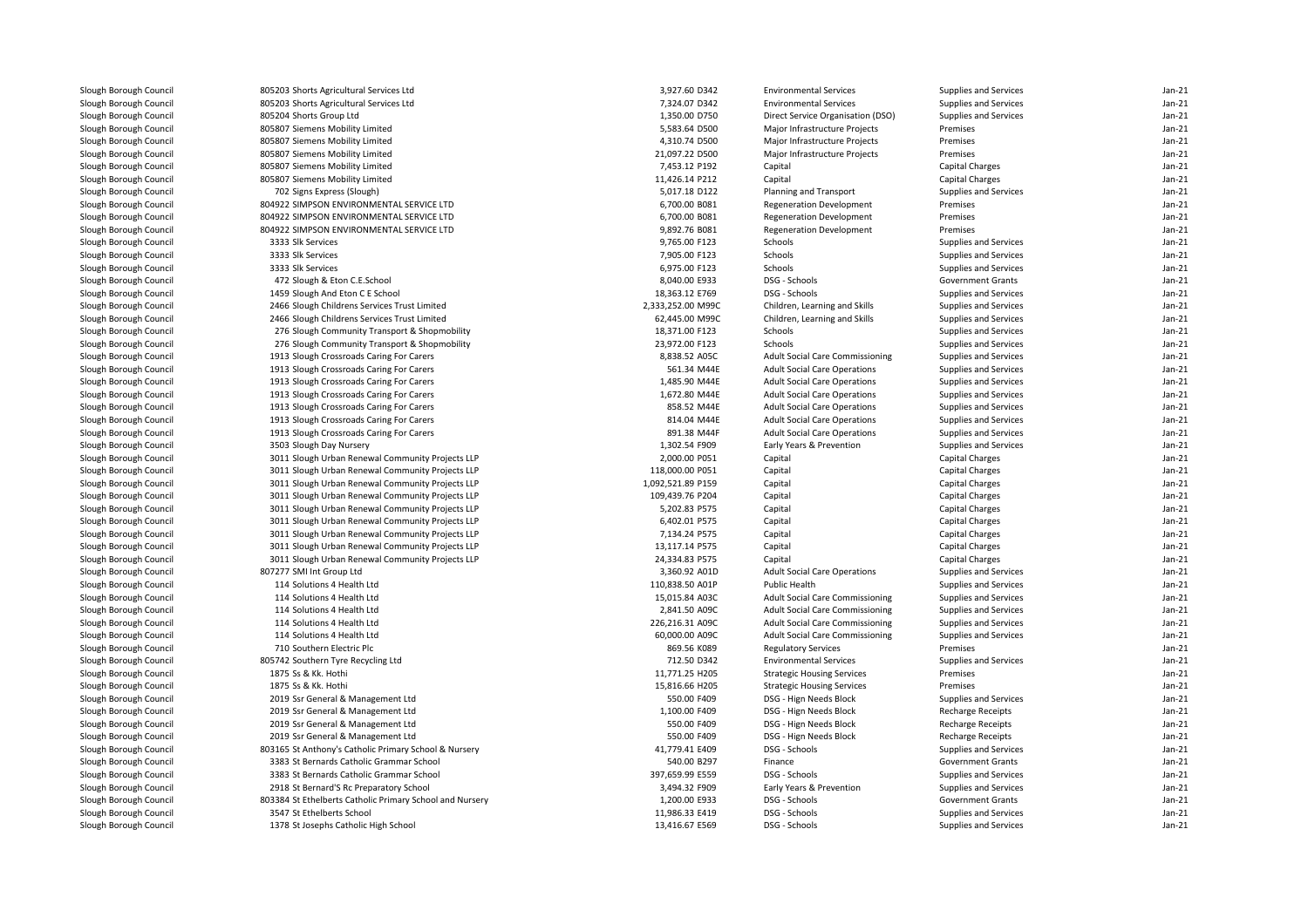| Slough Borough Council | 1378 St Josephs Catholic High School                                       | 2,040.00 E933                   | DSG - Schools                          | <b>Government Grants</b> | $Jan-21$           |
|------------------------|----------------------------------------------------------------------------|---------------------------------|----------------------------------------|--------------------------|--------------------|
| Slough Borough Council | 806584 St Mattews Ltd                                                      | 4,096.42 M15F                   | <b>Adult Social Care Operations</b>    | Supplies and Services    | $Jan-21$           |
| Slough Borough Council | 1445 Stallcombe House                                                      | 5,922.00 M26E                   | <b>Adult Social Care Operations</b>    | Supplies and Services    | Jan-21             |
| Slough Borough Council | 807118 Stantec Uk Limited                                                  | 500.00 P211                     | Capital                                | <b>Capital Charges</b>   | Jan-21             |
| Slough Borough Council | 804910 Stennetts Limited                                                   | 5,070.00 D630                   | Direct Service Organisation (DSO)      | Supplies and Services    | $Jan-21$           |
| Slough Borough Council | 804910 Stennetts Limited                                                   | 1,000.00 D750                   | Direct Service Organisation (DSO)      | Supplies and Services    | $Jan-21$           |
| Slough Borough Council | 804910 Stennetts Limited                                                   | 1,365.00 D880                   | Direct Service Organisation (DSO)      | Supplies and Services    | $Jan-21$           |
| Slough Borough Council | 806522 Stewarts Coaches                                                    | 801.00 D512                     | Major Infrastructure Projects          | Supplies and Services    | Jan-21             |
| Slough Borough Council | 806522 Stewarts Coaches                                                    | 525.60 D512                     | Major Infrastructure Projects          | Supplies and Services    | $Jan-21$           |
| Slough Borough Council | 806522 Stewarts Coaches                                                    | 833.40 D512                     | Major Infrastructure Projects          | Supplies and Services    | $Jan-21$           |
| Slough Borough Council | 1330 Storm Technologies Ltd                                                | 511.92 D332                     | <b>Regulatory Services</b>             | Supplies and Services    | $Jan-21$           |
| Slough Borough Council | 805181 Street Furnishings Ltd                                              | 2,560.00 D880                   | Direct Service Organisation (DSO)      | Supplies and Services    | $Jan-21$           |
| Slough Borough Council | 805181 Street Furnishings Ltd                                              | 592.50 D880                     | Direct Service Organisation (DSO)      | Supplies and Services    | $Jan-21$           |
| Slough Borough Council | 805181 Street Furnishings Ltd                                              | 13,460.00 D880                  | Direct Service Organisation (DSO)      | Supplies and Services    | Jan-21             |
| Slough Borough Council | 805181 Street Furnishings Ltd                                              | 7,170.00 D880                   | Direct Service Organisation (DSO)      | Supplies and Services    | $Jan-21$           |
|                        | 803291 Stroke Association                                                  | 39,733.00 A06C                  |                                        |                          | $Jan-21$           |
| Slough Borough Council |                                                                            |                                 | Adult Social Care Commissioning        | Supplies and Services    |                    |
| Slough Borough Council | 807426 Sunfield Children's Home Ltd<br>807426 Sunfield Children's Home Ltd | 8,333.33 F462<br>37,000.00 F462 | DSG - Hign Needs Block                 | Supplies and Services    | Jan-21<br>$Jan-21$ |
| Slough Borough Council |                                                                            |                                 | DSG - Hign Needs Block                 | Supplies and Services    |                    |
| Slough Borough Council | 2688 Sunnyside Nursing Home                                                | 2,991.76 M15D                   | <b>Adult Social Care Operations</b>    | Supplies and Services    | Jan-21             |
| Slough Borough Council | 2688 Sunnyside Nursing Home                                                | 2,979.80 M17C                   | <b>Adult Social Care Operations</b>    | Supplies and Services    | $Jan-21$           |
| Slough Borough Council | 293 Surecare Slough                                                        | 11,523.64 A05C                  | <b>Adult Social Care Commissioning</b> | Supplies and Services    | Jan-21             |
| Slough Borough Council | 293 Surecare Slough                                                        | 1,197.66 A07R                   | <b>Adult Social Care Operations</b>    | Supplies and Services    | $Jan-21$           |
| Slough Borough Council | 293 Surecare Slough                                                        | 1,239.08 M44C                   | <b>Adult Social Care Operations</b>    | Supplies and Services    | $Jan-21$           |
| Slough Borough Council | 293 Surecare Slough                                                        | 1,197.85 M44C                   | <b>Adult Social Care Operations</b>    | Supplies and Services    | $Jan-21$           |
| Slough Borough Council | 293 Surecare Slough                                                        | 534.80 M44C                     | <b>Adult Social Care Operations</b>    | Supplies and Services    | $Jan-21$           |
| Slough Borough Council | 293 Surecare Slough                                                        | 1,605.52 M44C                   | <b>Adult Social Care Operations</b>    | Supplies and Services    | $Jan-21$           |
| Slough Borough Council | 293 Surecare Slough                                                        | 1,603.58 M44C                   | <b>Adult Social Care Operations</b>    | Supplies and Services    | $Jan-21$           |
| Slough Borough Council | 293 Surecare Slough                                                        | 799.67 M44C                     | <b>Adult Social Care Operations</b>    | Supplies and Services    | $Jan-21$           |
| Slough Borough Council | 293 Surecare Slough                                                        | 1,334.15 M44C                   | <b>Adult Social Care Operations</b>    | Supplies and Services    | $Jan-21$           |
| Slough Borough Council | 293 Surecare Slough                                                        | 2,403.70 M44C                   | <b>Adult Social Care Operations</b>    | Supplies and Services    | Jan-21             |
| Slough Borough Council | 293 Surecare Slough                                                        | 2,406.88 M44C                   | <b>Adult Social Care Operations</b>    | Supplies and Services    | $Jan-21$           |
| Slough Borough Council | 293 Surecare Slough                                                        | 936.04 M44C                     | <b>Adult Social Care Operations</b>    | Supplies and Services    | Jan-21             |
| Slough Borough Council | 293 Surecare Slough                                                        | 935.73 M44C                     | <b>Adult Social Care Operations</b>    | Supplies and Services    | $Jan-21$           |
| Slough Borough Council | 293 Surecare Slough                                                        | 875.42 M44C                     | <b>Adult Social Care Operations</b>    | Supplies and Services    | Jan-21             |
| Slough Borough Council | 293 Surecare Slough                                                        | 742.09 M44C                     | <b>Adult Social Care Operations</b>    | Supplies and Services    | $Jan-21$           |
| Slough Borough Council | 293 Surecare Slough                                                        | 533.53 M44C                     | <b>Adult Social Care Operations</b>    | Supplies and Services    | $Jan-21$           |
| Slough Borough Council | 293 Surecare Slough                                                        | 1,237.80 M44C                   | <b>Adult Social Care Operations</b>    | Supplies and Services    | $Jan-21$           |
| Slough Borough Council | 293 Surecare Slough                                                        | 798.72 M44C                     | <b>Adult Social Care Operations</b>    | Supplies and Services    | $Jan-21$           |
| Slough Borough Council | 293 Surecare Slough                                                        | 1,337.28 M44C                   | <b>Adult Social Care Operations</b>    | Supplies and Services    | $Jan-21$           |
| Slough Borough Council | 293 Surecare Slough                                                        | 2,406.88 M44C                   | <b>Adult Social Care Operations</b>    | Supplies and Services    | $Jan-21$           |
| Slough Borough Council | 293 Surecare Slough                                                        | 800.93 M44C                     | <b>Adult Social Care Operations</b>    | Supplies and Services    | $Jan-21$           |
| Slough Borough Council | 293 Surecare Slough                                                        | 1,203.30 M44C                   | <b>Adult Social Care Operations</b>    | Supplies and Services    | $Jan-21$           |
| Slough Borough Council | 293 Surecare Slough                                                        | 2,406.60 M44C                   | <b>Adult Social Care Operations</b>    | Supplies and Services    | Jan-21             |
| Slough Borough Council | 293 Surecare Slough                                                        | 725.80 M44C                     | <b>Adult Social Care Operations</b>    | Supplies and Services    | $Jan-21$           |
| Slough Borough Council | 293 Surecare Slough                                                        | 2,101.19 M44C                   | <b>Adult Social Care Operations</b>    | Supplies and Services    | Jan-21             |
| Slough Borough Council | 293 Surecare Slough                                                        | 1,143.14 M44C                   | <b>Adult Social Care Operations</b>    | Supplies and Services    | $Jan-21$           |
| Slough Borough Council | 293 Surecare Slough                                                        | 2,511.65 M44C                   | <b>Adult Social Care Operations</b>    | Supplies and Services    | Jan-21             |
| Slough Borough Council | 293 Surecare Slough                                                        | 2,406.60 M44C                   | <b>Adult Social Care Operations</b>    | Supplies and Services    | $Jan-21$           |
| Slough Borough Council | 293 Surecare Slough                                                        | 2,766.82 M44C                   | <b>Adult Social Care Operations</b>    | Supplies and Services    | $Jan-21$           |
| Slough Borough Council | 293 Surecare Slough                                                        | 3,390.81 M44C                   | <b>Adult Social Care Operations</b>    | Supplies and Services    | Jan-21             |
| Slough Borough Council | 293 Surecare Slough                                                        | 2,931.63 M44C                   | <b>Adult Social Care Operations</b>    | Supplies and Services    | $Jan-21$           |
| Slough Borough Council | 293 Surecare Slough                                                        | 1,069.60 M44C                   | <b>Adult Social Care Operations</b>    | Supplies and Services    | $Jan-21$           |
| Slough Borough Council | 293 Surecare Slough                                                        | 2,143.77 M44C                   | <b>Adult Social Care Operations</b>    | Supplies and Services    | $Jan-21$           |
| Slough Borough Council | 293 Surecare Slough                                                        | 830.94 M44C                     | <b>Adult Social Care Operations</b>    | Supplies and Services    | Jan-21             |
| Slough Borough Council | 293 Surecare Slough                                                        | 783.24 M44C                     | <b>Adult Social Care Operations</b>    | Supplies and Services    | $Jan-21$           |
| Slough Borough Council | 293 Surecare Slough                                                        | 1,199.25 M44C                   | <b>Adult Social Care Operations</b>    | Supplies and Services    | Jan-21             |
| Slough Borough Council | 293 Surecare Slough                                                        | 1,596.34 M44C                   | <b>Adult Social Care Operations</b>    | Supplies and Services    | $Jan-21$           |
| Slough Borough Council | 293 Surecare Slough                                                        | 2,445.04 M44C                   | <b>Adult Social Care Operations</b>    | Supplies and Services    | $Jan-21$           |
| Slough Borough Council | 293 Surecare Slough                                                        | 1,371.54 M44C                   | <b>Adult Social Care Operations</b>    | Supplies and Services    | $Jan-21$           |
|                        |                                                                            |                                 |                                        |                          |                    |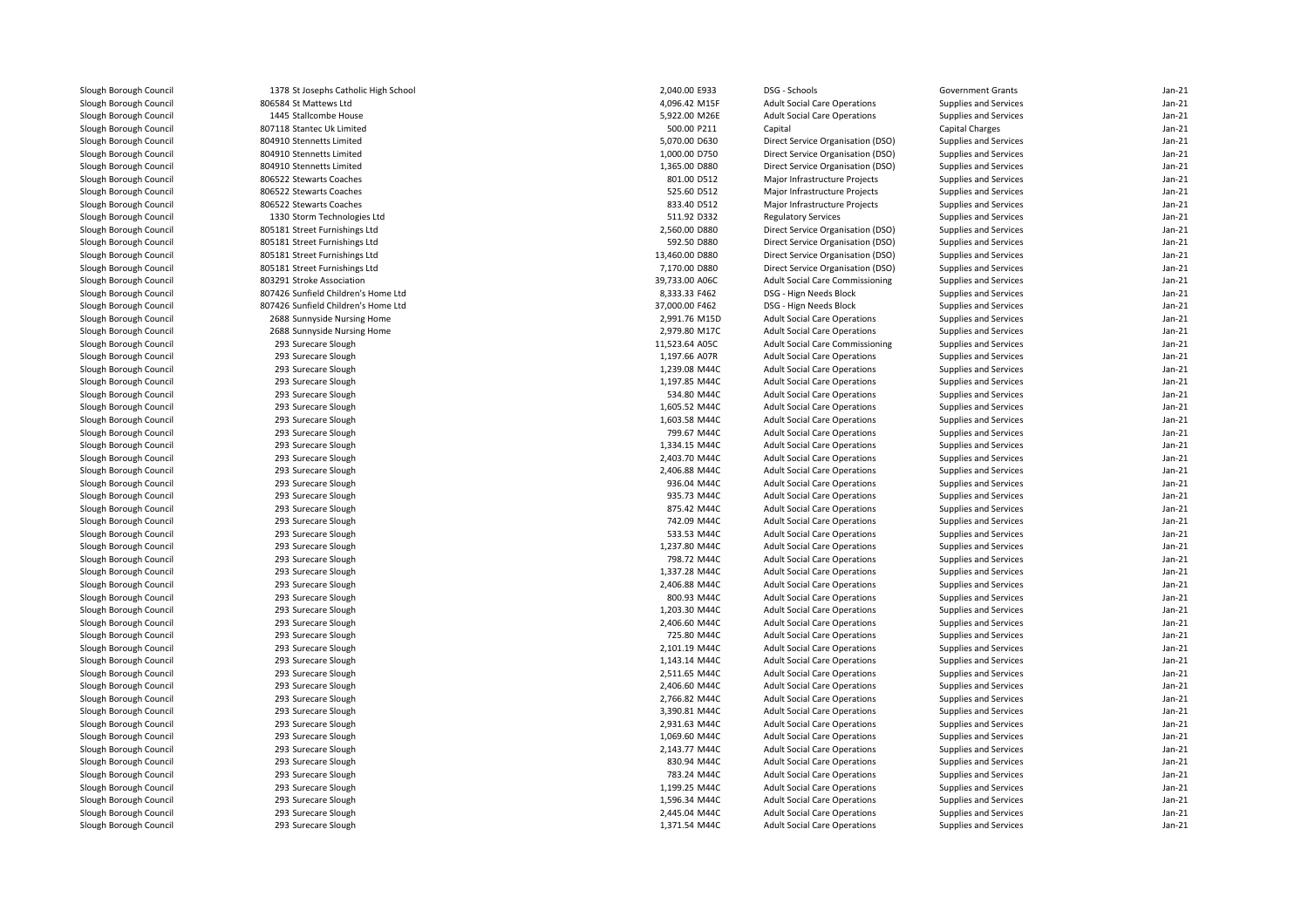| Slough Borough Council                           | 293 Surecare Slough                                                              | 761.29 M44C                    | <b>Adult Social Care Operations</b>                             | Supplies and Services                             | $Jan-21$ |
|--------------------------------------------------|----------------------------------------------------------------------------------|--------------------------------|-----------------------------------------------------------------|---------------------------------------------------|----------|
| Slough Borough Council                           | 293 Surecare Slough                                                              | 801.88 M44C                    | <b>Adult Social Care Operations</b>                             | Supplies and Services                             | $Jan-21$ |
| Slough Borough Council                           | 293 Surecare Slough                                                              | 2,139.20 M44C                  | <b>Adult Social Care Operations</b>                             | Supplies and Services                             | $Jan-21$ |
| Slough Borough Council                           | 293 Surecare Slough                                                              | 793.60 M44C                    | <b>Adult Social Care Operations</b>                             | Supplies and Services                             | $Jan-21$ |
| Slough Borough Council                           | 293 Surecare Slough                                                              | 1,066.66 M44C                  | <b>Adult Social Care Operations</b>                             | Supplies and Services                             | $Jan-21$ |
| Slough Borough Council                           | 293 Surecare Slough                                                              | 2,399.56 M44C                  | <b>Adult Social Care Operations</b>                             | Supplies and Services                             | $Jan-21$ |
| Slough Borough Council                           | 293 Surecare Slough                                                              | 1,318.06 M44C                  | <b>Adult Social Care Operations</b>                             | Supplies and Services                             | $Jan-21$ |
| Slough Borough Council                           | 293 Surecare Slough                                                              | 801.15 M44C                    | <b>Adult Social Care Operations</b>                             | Supplies and Services                             | $Jan-21$ |
| Slough Borough Council                           | 293 Surecare Slough                                                              | 1,334.14 M44C                  | <b>Adult Social Care Operations</b>                             | Supplies and Services                             | $Jan-21$ |
| Slough Borough Council                           | 293 Surecare Slough                                                              | 620.88 M44C                    | <b>Adult Social Care Operations</b>                             | Supplies and Services                             | $Jan-21$ |
| Slough Borough Council                           | 293 Surecare Slough                                                              | 810.00 M44D                    | <b>Adult Social Care Operations</b>                             | Supplies and Services                             | $Jan-21$ |
| Slough Borough Council                           | 293 Surecare Slough                                                              | 842.78 M44D                    | <b>Adult Social Care Operations</b>                             | Supplies and Services                             | $Jan-21$ |
| Slough Borough Council                           | 293 Surecare Slough                                                              | 2,515.94 M44D                  | <b>Adult Social Care Operations</b>                             | Supplies and Services                             | $Jan-21$ |
| Slough Borough Council                           | 293 Surecare Slough                                                              | 1,202.62 M44D                  | <b>Adult Social Care Operations</b>                             | Supplies and Services                             | $Jan-21$ |
| Slough Borough Council                           | 293 Surecare Slough                                                              | 2,936.98 M44D                  | <b>Adult Social Care Operations</b>                             | Supplies and Services                             | $Jan-21$ |
| Slough Borough Council                           | 293 Surecare Slough                                                              | 1,813.44 M44D                  | <b>Adult Social Care Operations</b>                             | Supplies and Services                             | $Jan-21$ |
| Slough Borough Council                           | 293 Surecare Slough                                                              | 2,654.00 M44D                  | <b>Adult Social Care Operations</b>                             | Supplies and Services                             | $Jan-21$ |
| Slough Borough Council                           | 293 Surecare Slough                                                              | 2.406.60 M44D                  | <b>Adult Social Care Operations</b>                             | Supplies and Services                             | $Jan-21$ |
| Slough Borough Council                           | 293 Surecare Slough                                                              | 2,139.20 M44D                  | <b>Adult Social Care Operations</b>                             | Supplies and Services                             | $Jan-21$ |
| Slough Borough Council                           | 293 Surecare Slough                                                              | 1,337.00 M44E                  | <b>Adult Social Care Operations</b>                             | Supplies and Services                             | $Jan-21$ |
| Slough Borough Council                           | 293 Surecare Slough                                                              | 515.88 M44E                    | <b>Adult Social Care Operations</b>                             | Supplies and Services                             | $Jan-21$ |
| Slough Borough Council                           | 293 Surecare Slough                                                              | 1,069.60 M44E                  | <b>Adult Social Care Operations</b>                             | Supplies and Services                             | $Jan-21$ |
| Slough Borough Council                           | 293 Surecare Slough                                                              | 1,222.40 M44F                  | <b>Adult Social Care Operations</b>                             | Supplies and Services                             | $Jan-21$ |
| Slough Borough Council                           | 293 Surecare Slough                                                              | 1,185.47 M44F                  | <b>Adult Social Care Operations</b>                             | Supplies and Services                             | $Jan-21$ |
| Slough Borough Council                           | 293 Surecare Slough                                                              | 2,406.60 M47D                  | <b>Adult Social Care Operations</b>                             | Supplies and Services                             | $Jan-21$ |
| Slough Borough Council                           | 293 Surecare Slough                                                              | 2,645.04 M48C                  | <b>Adult Social Care Operations</b>                             | Supplies and Services                             | $Jan-21$ |
| Slough Borough Council                           | 293 Surecare Slough                                                              | 926.39 M48C                    | <b>Adult Social Care Operations</b>                             | Supplies and Services                             | $Jan-21$ |
| Slough Borough Council                           | 293 Surecare Slough                                                              | 2,406.88 M48C                  | <b>Adult Social Care Operations</b>                             | Supplies and Services                             | $Jan-21$ |
| Slough Borough Council                           | 293 Surecare Slough                                                              | 2,932.13 M48C                  | <b>Adult Social Care Operations</b>                             | Supplies and Services                             | $Jan-21$ |
| Slough Borough Council                           | 293 Surecare Slough                                                              | 1,871.80 M48C                  | <b>Adult Social Care Operations</b>                             | Supplies and Services                             | $Jan-21$ |
| Slough Borough Council                           | 293 Surecare Slough                                                              | 2,670.53 M48C                  | <b>Adult Social Care Operations</b>                             | Supplies and Services                             | $Jan-21$ |
| Slough Borough Council                           | 803668 Surrey Disabled People's Partnership                                      | 30.102.87 A02C                 | <b>Adult Social Care Commissioning</b>                          | Supplies and Services                             | $Jan-21$ |
| Slough Borough Council                           | 2947 Symology Limited                                                            | 12,527.00 D015                 | Planning and Transport                                          | Supplies and Services                             | $Jan-21$ |
| Slough Borough Council                           | 804547 System Simulation                                                         | 3,000.00 C104                  | Communities and Lesiure                                         | Supplies and Services                             | $Jan-21$ |
| Slough Borough Council                           | 807256 Targeted Provision Ltd                                                    | 3,465.00 F449                  | DSG - High Needs Block                                          | Supplies and Services                             | $Jan-21$ |
| Slough Borough Council                           | 807256 Targeted Provision Ltd                                                    | 2,310.00 F449                  | DSG - High Needs Block                                          | Supplies and Services                             | $Jan-21$ |
| Slough Borough Council                           | 805683 Team Carita DCS Limited                                                   | 868.00 M42C                    | <b>Adult Social Care Operations</b>                             | Supplies and Services                             | $Jan-21$ |
| Slough Borough Council                           | 805683 Team Carita DCS Limited                                                   | 980.49 M44C                    | <b>Adult Social Care Operations</b>                             | Supplies and Services                             | $Jan-21$ |
| Slough Borough Council                           | 805683 Team Carita DCS Limited                                                   | 1,038.64 M44C                  | <b>Adult Social Care Operations</b>                             | Supplies and Services                             | $Jan-21$ |
| Slough Borough Council                           | 3369 Teeny Boppers Montessori School                                             | 5,639.09 F909                  | Early Years & Prevention                                        | Supplies and Services                             | $Jan-21$ |
| Slough Borough Council                           | 1596 Teleshore (Uk) Limited                                                      | 1,826.00 D320                  | <b>Regulatory Services</b>                                      | Supplies and Services                             | $Jan-21$ |
| Slough Borough Council                           | 1596 Teleshore (Uk) Limited                                                      | 2,526.50 D320                  | <b>Regulatory Services</b>                                      | Supplies and Services                             | $Jan-21$ |
| Slough Borough Council                           | 1596 Teleshore (Uk) Limited                                                      | 2,716.00 D320                  | <b>Regulatory Services</b>                                      | Supplies and Services                             | $Jan-21$ |
| Slough Borough Council                           |                                                                                  |                                |                                                                 |                                                   | $Jan-21$ |
| Slough Borough Council                           | 1596 Teleshore (Uk) Limited<br>805416 Terence Barker Limited                     | 1,035.00 D320<br>1,066.50 D900 | <b>Regulatory Services</b><br>Direct Service Organisation (DSO) | Supplies and Services<br>Supplies and Services    | $Jan-21$ |
| Slough Borough Council                           | 805416 Terence Barker Limited                                                    | 1,894.21 D900                  | Direct Service Organisation (DSO)                               | Supplies and Services                             | $Jan-21$ |
|                                                  | 717 Thames Water Utilities Limited                                               | 5,877.03 J015                  |                                                                 |                                                   | $Jan-21$ |
| Slough Borough Council<br>Slough Borough Council | 717 Thames Water Utilities Limited                                               | 89,726.10 P213                 | Housing Revenue Account<br>Capital                              | Premises<br>Capital Charges                       | $Jan-21$ |
|                                                  |                                                                                  | 3,321.43 M27C                  |                                                                 |                                                   | $Jan-21$ |
| Slough Borough Council                           | 803774 The Abbeyfield Maidenhead Society Ltd<br>653 The Godolphin Junior Academy | 3,600.00 B297                  | <b>Adult Social Care Operations</b><br>Finance                  | Supplies and Services<br><b>Government Grants</b> | $Jan-21$ |
| Slough Borough Council                           |                                                                                  |                                |                                                                 |                                                   |          |
| Slough Borough Council                           | 653 The Godolphin Junior Academy                                                 | 7,666.67 E779                  | DSG - Schools                                                   | Supplies and Services                             | $Jan-21$ |
| Slough Borough Council                           | 804636 The Great Outdoor Gym Company Ltd                                         | 14,760.00 C001                 | Communities and Lesiure                                         | Supplies and Services                             | $Jan-21$ |
| Slough Borough Council                           | 806838 The Green Room Foundation Ltd                                             | 8,750.00 F462                  | DSG - Hign Needs Block                                          | Supplies and Services                             | $Jan-21$ |
| Slough Borough Council                           | 806838 The Green Room Foundation Ltd                                             | 12,500.00 F462                 | DSG - Hign Needs Block                                          | Supplies and Services                             | $Jan-21$ |
| Slough Borough Council                           | 804768 The Helping Hand Company Limited                                          | 1,071.00 D620                  | Direct Service Organisation (DSO)                               | Supplies and Services                             | $Jan-21$ |
| Slough Borough Council                           | 1385 The Langley Academy                                                         | 13,581.00 B297                 | Finance                                                         | <b>Government Grants</b>                          | $Jan-21$ |
| Slough Borough Council                           | 1385 The Langley Academy                                                         | 11,125.00 E719                 | DSG - Schools                                                   | Supplies and Services                             | $Jan-21$ |
| Slough Borough Council                           | 803300 The Langley Academy Primary                                               | 2,010.00 B297                  | Finance                                                         | <b>Government Grants</b>                          | $Jan-21$ |
| Slough Borough Council                           | 803300 The Langley Academy Primary                                               | 22,755.55 E469                 | DSG - Schools                                                   | Supplies and Services                             | $Jan-21$ |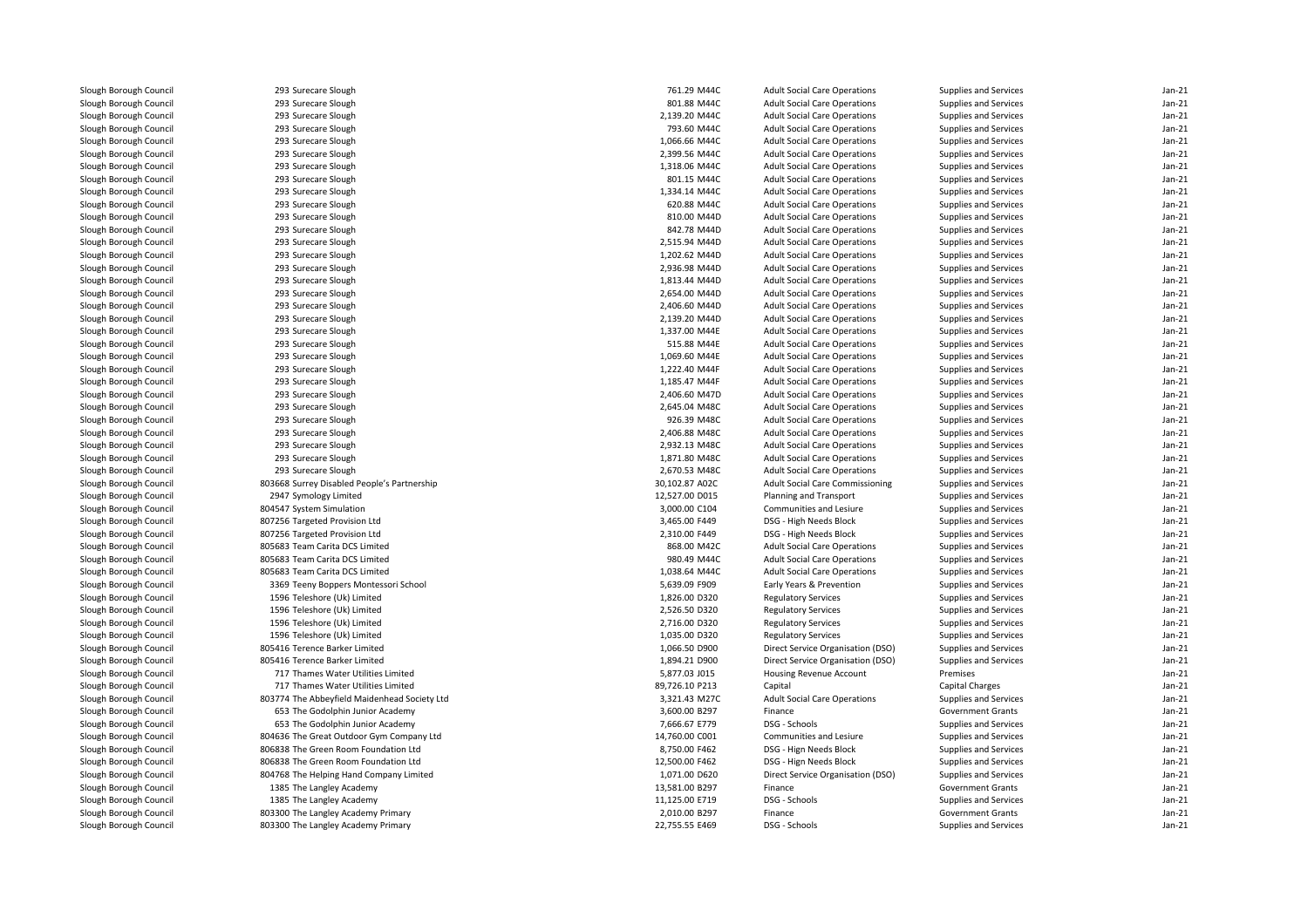| Slough Borough Council | 806847 The Langley Heritage Primary Academy | 10,029.79 E369   | DSG - Schools                          | Supplies and Services | $Jan-21$ |
|------------------------|---------------------------------------------|------------------|----------------------------------------|-----------------------|----------|
| Slough Borough Council | 805400 The Leading Care Company             | 9,286.04 A05C    | <b>Adult Social Care Commissioning</b> | Supplies and Services | $Jan-21$ |
| Slough Borough Council | 805400 The Leading Care Company             | 801.92 A07R      | <b>Adult Social Care Operations</b>    | Supplies and Services | $Jan-21$ |
| Slough Borough Council | 805400 The Leading Care Company             | 553.32 M44C      | <b>Adult Social Care Operations</b>    | Supplies and Services | $Jan-21$ |
| Slough Borough Council | 805400 The Leading Care Company             | 1,153.19 M44C    | <b>Adult Social Care Operations</b>    | Supplies and Services | $Jan-21$ |
| Slough Borough Council | 805400 The Leading Care Company             | 816.86 M44C      | <b>Adult Social Care Operations</b>    | Supplies and Services | $Jan-21$ |
| Slough Borough Council | 805400 The Leading Care Company             | 911.01 M44C      | <b>Adult Social Care Operations</b>    | Supplies and Services | $Jan-21$ |
| Slough Borough Council | 805400 The Leading Care Company             | 818.86 M44C      | <b>Adult Social Care Operations</b>    | Supplies and Services | $Jan-21$ |
| Slough Borough Council | 805400 The Leading Care Company             | 2,080.84 M44C    | <b>Adult Social Care Operations</b>    | Supplies and Services | $Jan-21$ |
| Slough Borough Council | 805400 The Leading Care Company             | 584.92 M44C      | <b>Adult Social Care Operations</b>    | Supplies and Services | $Jan-21$ |
| Slough Borough Council | 805400 The Leading Care Company             | 1,186.46 M44C    | <b>Adult Social Care Operations</b>    | Supplies and Services | $Jan-21$ |
| Slough Borough Council | 805400 The Leading Care Company             | 1,119.63 M44C    | <b>Adult Social Care Operations</b>    | Supplies and Services | $Jan-21$ |
| Slough Borough Council | 805400 The Leading Care Company             | 1,171.64 M44C    | <b>Adult Social Care Operations</b>    | Supplies and Services | $Jan-21$ |
| Slough Borough Council | 805400 The Leading Care Company             | 1,177.14 M44C    | <b>Adult Social Care Operations</b>    | Supplies and Services | $Jan-21$ |
| Slough Borough Council | 805400 The Leading Care Company             | 1,169.63 M44C    | <b>Adult Social Care Operations</b>    | Supplies and Services | $Jan-21$ |
| Slough Borough Council |                                             |                  |                                        |                       | $Jan-21$ |
|                        | 805400 The Leading Care Company             | 1,403.50 M44C    | <b>Adult Social Care Operations</b>    | Supplies and Services | $Jan-21$ |
| Slough Borough Council | 805400 The Leading Care Company             | 1,178.14 M44C    | <b>Adult Social Care Operations</b>    | Supplies and Services | $Jan-21$ |
| Slough Borough Council | 805400 The Leading Care Company             | 2,317.70 M44C    | <b>Adult Social Care Operations</b>    | Supplies and Services |          |
| Slough Borough Council | 805400 The Leading Care Company             | 1,092.11 M44C    | <b>Adult Social Care Operations</b>    | Supplies and Services | $Jan-21$ |
| Slough Borough Council | 805400 The Leading Care Company             | 601.59 M44C      | <b>Adult Social Care Operations</b>    | Supplies and Services | $Jan-21$ |
| Slough Borough Council | 805400 The Leading Care Company             | 1,295.39 M44C    | <b>Adult Social Care Operations</b>    | Supplies and Services | $Jan-21$ |
| Slough Borough Council | 805400 The Leading Care Company             | 1,270.64 M44C    | <b>Adult Social Care Operations</b>    | Supplies and Services | $Jan-21$ |
| Slough Borough Council | 805400 The Leading Care Company             | 1,286.71 M44C    | <b>Adult Social Care Operations</b>    | Supplies and Services | $Jan-21$ |
| Slough Borough Council | 805400 The Leading Care Company             | 818.86 M44D      | <b>Adult Social Care Operations</b>    | Supplies and Services | $Jan-21$ |
| Slough Borough Council | 805400 The Leading Care Company             | 2,347.93 M44D    | <b>Adult Social Care Operations</b>    | Supplies and Services | $Jan-21$ |
| Slough Borough Council | 805400 The Leading Care Company             | 810.61 M48C      | <b>Adult Social Care Operations</b>    | Supplies and Services | $Jan-21$ |
| Slough Borough Council | 3883 The Maples Reading                     | 12,483.04 M26E   | <b>Adult Social Care Operations</b>    | Supplies and Services | $Jan-21$ |
| Slough Borough Council | 3883 The Maples Reading                     | 4,448.50 M26E    | <b>Adult Social Care Operations</b>    | Supplies and Services | Jan-21   |
| Slough Borough Council | 3116 The Oratory Montessori Day Nursery     | 10,636.24 F909   | Early Years & Prevention               | Supplies and Services | $Jan-21$ |
| Slough Borough Council | 807588 The Priory School                    | 5,320.00 F462    | DSG - Hign Needs Block                 | Supplies and Services | Jan-21   |
| Slough Borough Council | 2898 The Regard Partnership Ltd             | 7,021.15 M26E    | <b>Adult Social Care Operations</b>    | Supplies and Services | $Jan-21$ |
| Slough Borough Council | 2898 The Regard Partnership Ltd             | 5,757.14 M26E    | <b>Adult Social Care Operations</b>    | Supplies and Services | $Jan-21$ |
| Slough Borough Council | 2898 The Regard Partnership Ltd             | 4,887.11 M42E    | <b>Adult Social Care Operations</b>    | Supplies and Services | $Jan-21$ |
| Slough Borough Council | 2898 The Regard Partnership Ltd             | 5,197.24 M42E    | <b>Adult Social Care Operations</b>    | Supplies and Services | $Jan-21$ |
| Slough Borough Council | 2898 The Regard Partnership Ltd             | 4,979.93 M42E    | <b>Adult Social Care Operations</b>    | Supplies and Services | $Jan-21$ |
| Slough Borough Council | 2898 The Regard Partnership Ltd             | 3,169.04 M42E    | <b>Adult Social Care Operations</b>    | Supplies and Services | $Jan-21$ |
| Slough Borough Council | 2898 The Regard Partnership Ltd             | 6,547.24 M42E    | <b>Adult Social Care Operations</b>    | Supplies and Services | $Jan-21$ |
| Slough Borough Council | 2898 The Regard Partnership Ltd             | 4,387.52 M44D    | <b>Adult Social Care Operations</b>    | Supplies and Services | $Jan-21$ |
| Slough Borough Council | 2898 The Regard Partnership Ltd             | 5,431.73 M44E    | <b>Adult Social Care Operations</b>    | Supplies and Services | $Jan-21$ |
| Slough Borough Council | 821 The Westgate School                     | 185,897.93 E789  | DSG - Schools                          | Supplies and Services | $Jan-21$ |
| Slough Borough Council | 807518 Therapeia Ltd.                       | 750.00 A07R      | <b>Adult Social Care Operations</b>    | Supplies and Services | $Jan-21$ |
| Slough Borough Council | 804686 Thistle Insurance Services Ltd       | $-1,930.08$ J006 | <b>HRA Housing Development</b>         | Supplies and Services | $Jan-21$ |
| Slough Borough Council | 806360 Tiny Turtles Daycare Nursery Ltd     | 12,278.94 F909   | Early Years & Prevention               | Supplies and Services | $Jan-21$ |
| Slough Borough Council | 171 Toad Hall Nursery                       | 28,733.04 F909   | Early Years & Prevention               | Supplies and Services | $Jan-21$ |
| Slough Borough Council | 1782 Top Mill Ltd                           | 4,480.00 H216    | <b>Strategic Housing Services</b>      | Supplies and Services | Jan-21   |
| Slough Borough Council | 1782 Top Mill Ltd                           | 4,480.00 H217    | <b>Strategic Housing Services</b>      | Supplies and Services | $Jan-21$ |
| Slough Borough Council | 1157 Total Gas & Power                      | 12,570.18 K526   | <b>Building Management</b>             | Premises              | Jan-21   |
| Slough Borough Council | 1157 Total Gas & Power                      | 6,192.99 K526    | <b>Building Management</b>             | Premises              | $Jan-21$ |
| Slough Borough Council | 1157 Total Gas & Power                      | 30,585.04 K526   | <b>Building Management</b>             | Premises              | $Jan-21$ |
| Slough Borough Council | 1157 Total Gas & Power                      | 7,519.03 K526    | <b>Building Management</b>             | Premises              | $Jan-21$ |
| Slough Borough Council | 1157 Total Gas & Power                      | 35,495.38 K526   | <b>Building Management</b>             | Premises              | Jan-21   |
| Slough Borough Council | 1157 Total Gas & Power                      | 8,225.32 K526    | <b>Building Management</b>             | Premises              | $Jan-21$ |
| Slough Borough Council | 1157 Total Gas & Power                      | 1,217.84 K526    | <b>Building Management</b>             | Premises              | Jan-21   |
| Slough Borough Council | 1476 Transport For London - London Buses    | 7,193.04 D512    | Major Infrastructure Projects          | Supplies and Services | $Jan-21$ |
| Slough Borough Council | 805950 Treloar College                      | 6,541.97 M26E    | <b>Adult Social Care Operations</b>    | Supplies and Services | $Jan-21$ |
| Slough Borough Council | 805950 Treloar College                      | 5,908.88 M26E    | <b>Adult Social Care Operations</b>    | Supplies and Services | $Jan-21$ |
| Slough Borough Council | 805950 Treloar College                      | 6,541.97 M26E    | <b>Adult Social Care Operations</b>    | Supplies and Services | Jan-21   |
| Slough Borough Council | 805950 Treloar College                      | 1,791.76 M26E    | <b>Adult Social Care Operations</b>    | Supplies and Services | $Jan-21$ |
| Slough Borough Council | 309 Trustmarque Solutions Ltd               | 17,817.00 B342   | Digital and Strategic IT               | Supplies and Services | Jan-21   |
|                        |                                             |                  |                                        |                       |          |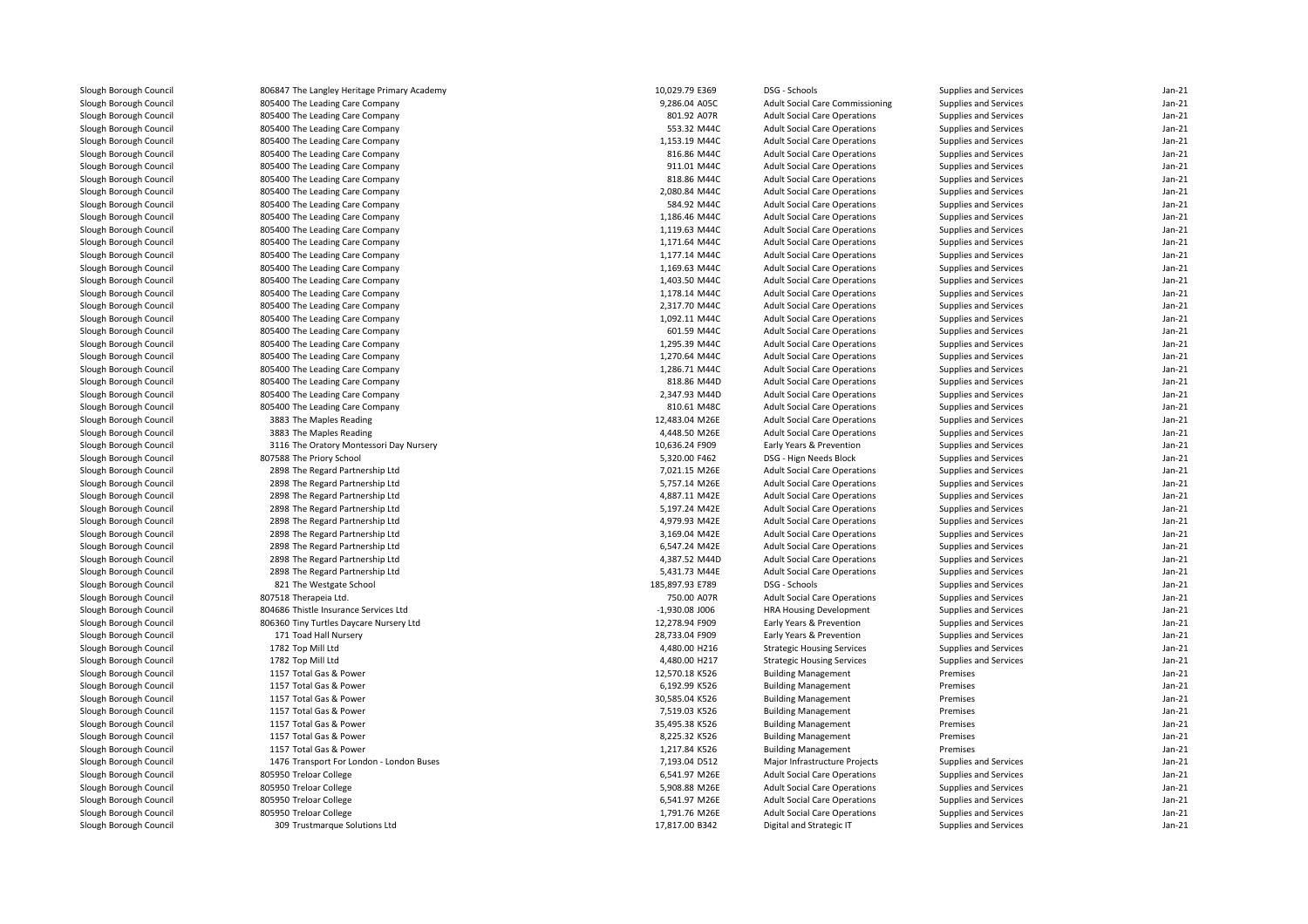| Slough Borough Council                           | 309 Trustmarque Solutions Ltd               | 17,817.00 B342                 | Digital and Strategic IT               | Supplies and Services    | $Jan-21$             |
|--------------------------------------------------|---------------------------------------------|--------------------------------|----------------------------------------|--------------------------|----------------------|
| Slough Borough Council                           | 2889 Tudor (UK) Ltd t/a Tudor Environmental | 561.31 D750                    | Direct Service Organisation (DSO)      | Supplies and Services    | $Jan-21$             |
| Slough Borough Council                           | 2889 Tudor (UK) Ltd t/a Tudor Environmental | 2,553.83 D750                  | Direct Service Organisation (DSO)      | Supplies and Services    | $Jan-21$             |
| Slough Borough Council                           | 807656 Tudor John Design LTD                | 500.00 C032                    | Communities and Lesiure                | Supplies and Services    | $Jan-21$             |
| Slough Borough Council                           | 942 Turning Point                           | 206,250.00 A04C                | <b>Adult Social Care Commissioning</b> | Supplies and Services    | $Jan-21$             |
| Slough Borough Council                           | 942 Turning Point                           | 18,139.50 A04C                 | <b>Adult Social Care Commissioning</b> | Supplies and Services    | $Jan-21$             |
| Slough Borough Council                           | 1387 Ultimate Incentive Ltd                 | 26,400.00 A01P                 | Public Health                          | Supplies and Services    | $Jan-21$             |
| Slough Borough Council                           | 1785 University Of West London              | 109,000.00 C322                | Communities and Lesiure                | Supplies and Services    | $Jan-21$             |
| Slough Borough Council                           | 3953 Upton Court Grammar School             | 2,000.00 E799                  | DSG - Schools                          | Supplies and Services    | $Jan-21$             |
| Slough Borough Council                           | 3953 Upton Court Grammar School             | 1,260.00 E933                  | DSG - Schools                          | <b>Government Grants</b> | $Jan-21$             |
| Slough Borough Council                           | 577 Upton Park Hotel                        | 3,600.00 H205                  | <b>Strategic Housing Services</b>      | Supplies and Services    | $Jan-21$             |
| Slough Borough Council                           | 577 Upton Park Hotel                        | 2,295.00 H205                  | <b>Strategic Housing Services</b>      | Supplies and Services    | $Jan-21$             |
| Slough Borough Council                           | 577 Upton Park Hotel                        | 4,140.00 H205                  | <b>Strategic Housing Services</b>      | Supplies and Services    | $Jan-21$             |
| Slough Borough Council                           | 577 Upton Park Hotel                        | 4,140.00 H205                  | <b>Strategic Housing Services</b>      | Supplies and Services    | $Jan-21$             |
| Slough Borough Council                           | 577 Upton Park Hotel                        | 4,600.00 H205                  | <b>Strategic Housing Services</b>      | Supplies and Services    | $Jan-21$             |
| Slough Borough Council                           | 577 Upton Park Hotel                        | 4,140.00 H205                  | <b>Strategic Housing Services</b>      | Supplies and Services    | $Jan-21$             |
| Slough Borough Council                           | 577 Upton Park Hotel                        | 1,980.00 H205                  | <b>Strategic Housing Services</b>      | Supplies and Services    | $Jan-21$             |
| Slough Borough Council                           | 577 Upton Park Hotel                        | 630.00 H205                    | <b>Strategic Housing Services</b>      | Supplies and Services    | $Jan-21$             |
| Slough Borough Council                           | 577 Upton Park Hotel                        | 945.00 H205                    | <b>Strategic Housing Services</b>      | Supplies and Services    | $Jan-21$             |
| Slough Borough Council                           | 577 Upton Park Hotel                        | 4,140.00 H205                  | <b>Strategic Housing Services</b>      | Supplies and Services    | $Jan-21$             |
| Slough Borough Council                           | 577 Upton Park Hotel                        | 3,496.00 H205                  | <b>Strategic Housing Services</b>      | Supplies and Services    | $Jan-21$             |
| Slough Borough Council                           | 577 Upton Park Hotel                        | 3,496.00 H205                  | <b>Strategic Housing Services</b>      | Supplies and Services    | $Jan-21$             |
| Slough Borough Council                           | 577 Upton Park Hotel                        | 3,496.00 H205                  | <b>Strategic Housing Services</b>      | Supplies and Services    | $Jan-21$             |
| Slough Borough Council                           | 577 Upton Park Hotel                        | 540.00 H205                    | <b>Strategic Housing Services</b>      | Supplies and Services    | $Jan-21$             |
| Slough Borough Council                           | 577 Upton Park Hotel                        | 3,220.00 H205                  | <b>Strategic Housing Services</b>      | Supplies and Services    | $Jan-21$             |
| Slough Borough Council                           | 577 Upton Park Hotel                        | 4,140.00 H205                  | <b>Strategic Housing Services</b>      | Supplies and Services    | $Jan-21$             |
| Slough Borough Council                           | 577 Upton Park Hotel                        | 600.00 H205                    | <b>Strategic Housing Services</b>      | Supplies and Services    | $Jan-21$             |
| Slough Borough Council                           | 577 Upton Park Hotel                        | 2,295.00 H205                  | <b>Strategic Housing Services</b>      | Supplies and Services    | $Jan-21$             |
| Slough Borough Council                           | 577 Upton Park Hotel                        | 1,260.00 H205                  | <b>Strategic Housing Services</b>      | Supplies and Services    | $Jan-21$             |
| Slough Borough Council                           | 577 Upton Park Hotel                        | 5,060.00 H205                  |                                        | Supplies and Services    | $Jan-21$             |
|                                                  | 577 Upton Park Hotel                        | 3,496.00 H205                  | <b>Strategic Housing Services</b>      |                          | $Jan-21$             |
| Slough Borough Council                           |                                             |                                | <b>Strategic Housing Services</b>      | Supplies and Services    |                      |
| Slough Borough Council<br>Slough Borough Council | 577 Upton Park Hotel                        | 3,680.00 H205<br>4,140.00 H205 | <b>Strategic Housing Services</b>      | Supplies and Services    | $Jan-21$<br>$Jan-21$ |
|                                                  | 577 Upton Park Hotel                        |                                | <b>Strategic Housing Services</b>      | Supplies and Services    |                      |
| Slough Borough Council                           | 577 Upton Park Hotel                        | 765.00 H205                    | <b>Strategic Housing Services</b>      | Supplies and Services    | $Jan-21$<br>$Jan-21$ |
| Slough Borough Council                           | 577 Upton Park Hotel                        | 3,420.00 H205                  | <b>Strategic Housing Services</b>      | Supplies and Services    |                      |
| Slough Borough Council                           | 577 Upton Park Hotel                        | 3,680.00 H205                  | <b>Strategic Housing Services</b>      | Supplies and Services    | $Jan-21$             |
| Slough Borough Council                           | 577 Upton Park Hotel                        | 3,496.00 H205                  | <b>Strategic Housing Services</b>      | Supplies and Services    | $Jan-21$             |
| Slough Borough Council                           | 577 Upton Park Hotel                        | 2,070.00 H205                  | <b>Strategic Housing Services</b>      | Supplies and Services    | $Jan-21$             |
| Slough Borough Council                           | 577 Upton Park Hotel                        | 3,680.00 H205                  | <b>Strategic Housing Services</b>      | Supplies and Services    | $Jan-21$             |
| Slough Borough Council                           | 577 Upton Park Hotel                        | 3,496.00 H205                  | <b>Strategic Housing Services</b>      | Supplies and Services    | $Jan-21$             |
| Slough Borough Council                           | 577 Upton Park Hotel                        | 5,060.00 H205                  | <b>Strategic Housing Services</b>      | Supplies and Services    | $Jan-21$             |
| Slough Borough Council                           | 577 Upton Park Hotel                        | 1,575.00 H205                  | <b>Strategic Housing Services</b>      | Supplies and Services    | $Jan-21$             |
| Slough Borough Council                           | 577 Upton Park Hotel                        | 3,496.00 H205                  | <b>Strategic Housing Services</b>      | Supplies and Services    | $Jan-21$             |
| Slough Borough Council                           | 803251 Vail Williams LLP                    | 1,300.00 B079                  | <b>Regeneration Development</b>        | <b>Capital Charges</b>   | $Jan-21$             |
| Slough Borough Council                           | 803251 Vail Williams LLP                    | 4,800.00 B079                  | <b>Regeneration Development</b>        | <b>Capital Charges</b>   | $Jan-21$             |
| Slough Borough Council                           | 803251 Vail Williams LLP                    | 3,700.00 P156                  | Capital                                | Supplies and Services    | $Jan-21$             |
| Slough Borough Council                           | 1212 Virgin Media Ltd                       | 13,135.13 B023                 | Finance                                | Supplies and Services    | $Jan-21$             |
| Slough Borough Council                           | 1212 Virgin Media Ltd                       | 13,447.22 B023                 | Finance                                | Supplies and Services    | $Jan-21$             |
| Slough Borough Council                           | 1212 Virgin Media Ltd                       | 26,883.22 B023                 | Finance                                | Supplies and Services    | $Jan-21$             |
| Slough Borough Council                           | 1212 Virgin Media Ltd                       | 2,114.62 P095                  | Capital                                | Capital Charges          | $Jan-21$             |
| Slough Borough Council                           | 1212 Virgin Media Ltd                       | 2,005.21 P235                  | Capital                                | Capital Charges          | $Jan-21$             |
| Slough Borough Council                           | 1212 Virgin Media Ltd                       | 1,259.38 P871                  | Capital                                | Capital Charges          | $Jan-21$             |
| Slough Borough Council                           | 806099 Virtual College                      | 4,000.00 F200                  | Schools                                | Supplies and Services    | $Jan-21$             |
| Slough Borough Council                           | 804550 Vitor Consultants Ltd.               | 13,000.00 P168                 | Capital                                | Supplies and Services    | $Jan-21$             |
| Slough Borough Council                           | 752 Vodafone Limited                        | 2,500.00 P213                  | Capital                                | Capital Charges          | $Jan-21$             |
| Slough Borough Council                           | 2682 Voyage 1 Limited                       | 607.11 M26E                    | <b>Adult Social Care Operations</b>    | Supplies and Services    | $Jan-21$             |
| Slough Borough Council                           | 2682 Voyage 1 Limited                       | 6,466.01 M26E                  | <b>Adult Social Care Operations</b>    | Supplies and Services    | $Jan-21$             |
| Slough Borough Council                           | 2682 Voyage 1 Limited                       | 7,146.32 M26E                  | <b>Adult Social Care Operations</b>    | Supplies and Services    | $Jan-21$             |
| Slough Borough Council                           | 2682 Voyage 1 Limited                       | 7,146.32 M26E                  | <b>Adult Social Care Operations</b>    | Supplies and Services    | $Jan-21$             |
|                                                  |                                             |                                |                                        |                          |                      |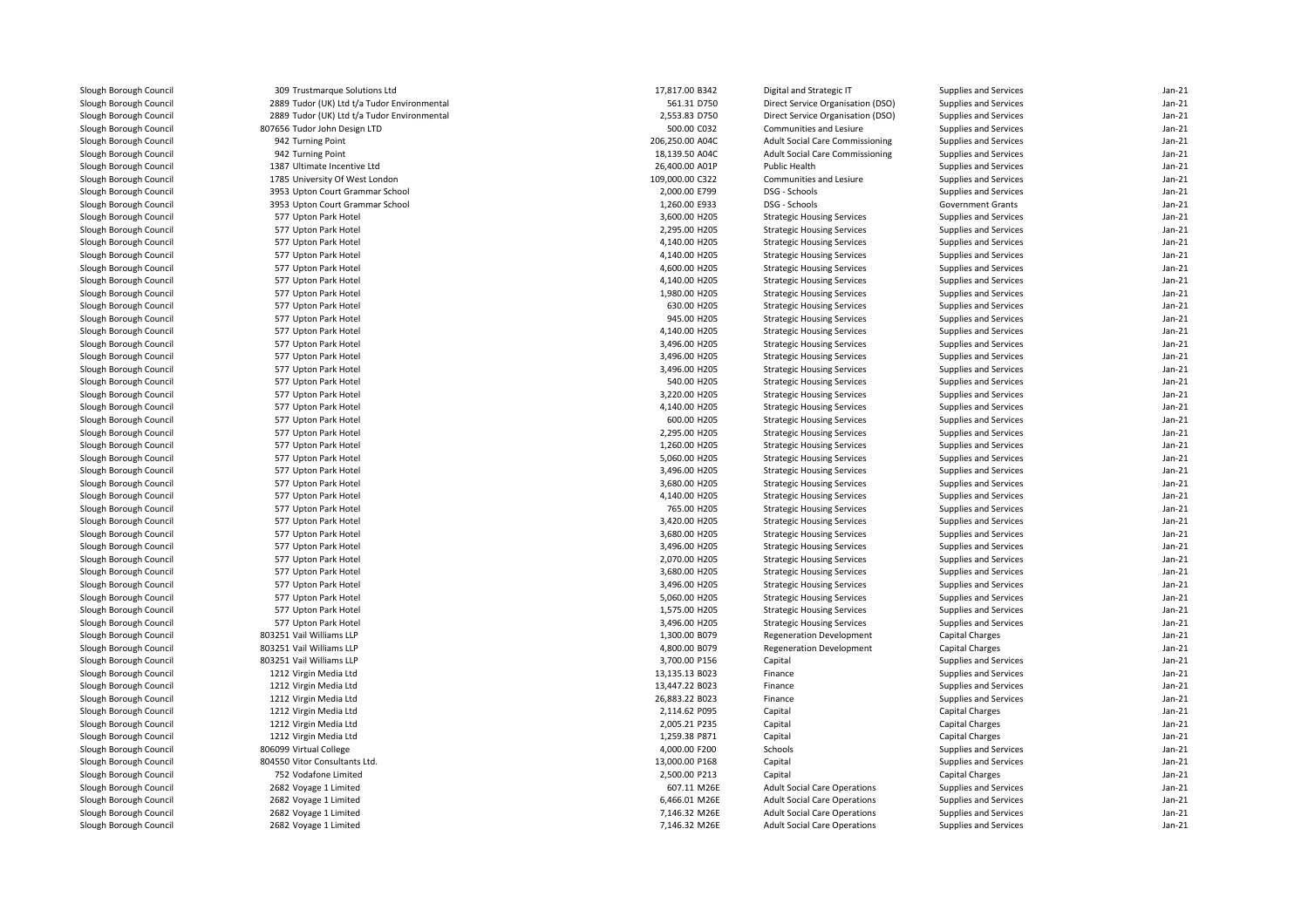| Slough Borough Council | 2682 Voyage 1 Limited                        | 5,477.92 M26E   | <b>Adult Social Care Operations</b>    | Supplies and Services    | $Jan-21$ |
|------------------------|----------------------------------------------|-----------------|----------------------------------------|--------------------------|----------|
| Slough Borough Council | 2682 Voyage 1 Limited                        | 5,057.01 M26E   | <b>Adult Social Care Operations</b>    | Supplies and Services    | $Jan-21$ |
| Slough Borough Council | 2682 Voyage 1 Limited                        | 6,451.44 M26E   | <b>Adult Social Care Operations</b>    | Supplies and Services    | $Jan-21$ |
| Slough Borough Council | 2682 Voyage 1 Limited                        | $-617.65$ M26E  | <b>Adult Social Care Operations</b>    | <b>External Receipts</b> | $Jan-21$ |
| Slough Borough Council | 2682 Voyage 1 Limited                        | 5,016.97 M27F   | <b>Adult Social Care Operations</b>    | Supplies and Services    | $Jan-21$ |
| Slough Borough Council | 3436 Voyage Ltd                              | 4,070.70 A05C   | <b>Adult Social Care Commissioning</b> | Supplies and Services    | $Jan-21$ |
| Slough Borough Council | 3436 Voyage Ltd                              | 5,723.62 M26E   | <b>Adult Social Care Operations</b>    | Supplies and Services    | $Jan-21$ |
| Slough Borough Council | 3436 Voyage Ltd                              | 3,575.98 M26E   | <b>Adult Social Care Operations</b>    | Supplies and Services    | $Jan-21$ |
| Slough Borough Council | 3436 Voyage Ltd                              | 5,516.76 M42E   | <b>Adult Social Care Operations</b>    | Supplies and Services    | $Jan-21$ |
| Slough Borough Council | 3436 Voyage Ltd                              | 5,123.47 M42E   | <b>Adult Social Care Operations</b>    | Supplies and Services    | $Jan-21$ |
| Slough Borough Council | 3436 Voyage Ltd                              | 6,581.76 M42E   | <b>Adult Social Care Operations</b>    | Supplies and Services    | $Jan-21$ |
| Slough Borough Council | 3436 Voyage Ltd                              | 4,738.72 M42E   | <b>Adult Social Care Operations</b>    | Supplies and Services    | $Jan-21$ |
| Slough Borough Council | 3436 Voyage Ltd                              | 4,613.01 M42E   | <b>Adult Social Care Operations</b>    | Supplies and Services    | $Jan-21$ |
| Slough Borough Council | 3436 Voyage Ltd                              | 6,251.30 M42E   | <b>Adult Social Care Operations</b>    | Supplies and Services    | $Jan-21$ |
| Slough Borough Council | 3436 Voyage Ltd                              | 4,287.54 M44C   | <b>Adult Social Care Operations</b>    | Supplies and Services    | $Jan-21$ |
| Slough Borough Council | 1762 Wellingtons For Langley Hall            | 68,978.11 F909  | Early Years & Prevention               | Supplies and Services    | $Jan-21$ |
| Slough Borough Council | 1938 Wessex Primary School                   | 13,718.48 F552  | DSG - Hign Needs Block                 | Supplies and Services    | $Jan-21$ |
| Slough Borough Council | 2891 West Berkshire Council                  | 83.165.67 A08R  | <b>Adult Social Care Operations</b>    | Supplies and Services    | $Jan-21$ |
| Slough Borough Council | 1649 Western House Primary School            | 79,806.55 E439  | DSG - Schools                          | Supplies and Services    | $Jan-21$ |
| Slough Borough Council | 1649 Western House Primary School            | 2,580.00 E933   | DSG - Schools                          | <b>Government Grants</b> | $Jan-21$ |
| Slough Borough Council | 803677 Wheelie Bin Direct Limited            | 7,215.00 P581   | Capital                                | Capital Charges          | $Jan-21$ |
| Slough Borough Council | 2095 White Horse Contractors Ltd             | 258.547.21 P083 | Capital                                | <b>Capital Charges</b>   | $Jan-21$ |
| Slough Borough Council | 804908 Whitestone Care                       | 7,272.20 A05C   | <b>Adult Social Care Commissioning</b> | Supplies and Services    | $Jan-21$ |
| Slough Borough Council | 172 Wilks Head & Eve Chartered Surveyors     | 750.00 P432     | Capital                                | <b>Capital Charges</b>   | $Jan-21$ |
| Slough Borough Council | 1753 Willow Primary School                   | 2,550.00 B297   | Finance                                | <b>Government Grants</b> | $Jan-21$ |
| Slough Borough Council | 1753 Willow Primary School                   | 8,466.17 E499   | DSG - Schools                          | Supplies and Services    | $Jan-21$ |
| Slough Borough Council | 805208 Wilson & Scott (Highways) Ltd         | 4,986.11 D880   | Direct Service Organisation (DSO)      | Supplies and Services    | $Jan-21$ |
| Slough Borough Council | 805209 Wilsons Horticultural Maintenance Ltd | 1,140.00 D750   | Direct Service Organisation (DSO)      | Supplies and Services    | $Jan-21$ |
| Slough Borough Council | 805209 Wilsons Horticultural Maintenance Ltd | 834.00 D750     | Direct Service Organisation (DSO)      | Supplies and Services    | $Jan-21$ |
| Slough Borough Council | 805209 Wilsons Horticultural Maintenance Ltd | 814.00 D750     | Direct Service Organisation (DSO)      | Supplies and Services    | $Jan-21$ |
| Slough Borough Council | 805209 Wilsons Horticultural Maintenance Ltd | 554.40 D750     | Direct Service Organisation (DSO)      | Supplies and Services    | $Jan-21$ |
| Slough Borough Council | 805209 Wilsons Horticultural Maintenance Ltd | 2.016.88 D750   | Direct Service Organisation (DSO)      | Supplies and Services    | $Jan-21$ |
| Slough Borough Council | 805209 Wilsons Horticultural Maintenance Ltd | 1,910.24 D750   | Direct Service Organisation (DSO)      | Supplies and Services    | $Jan-21$ |
| Slough Borough Council | 805209 Wilsons Horticultural Maintenance Ltd | 2,679.64 D750   | Direct Service Organisation (DSO)      | Supplies and Services    | $Jan-21$ |
| Slough Borough Council | 805209 Wilsons Horticultural Maintenance Ltd | 2,304.18 D750   | Direct Service Organisation (DSO)      | Supplies and Services    | $Jan-21$ |
| Slough Borough Council | 805209 Wilsons Horticultural Maintenance Ltd | 2,433.39 D750   | Direct Service Organisation (DSO)      | Supplies and Services    | $Jan-21$ |
| Slough Borough Council | 805209 Wilsons Horticultural Maintenance Ltd | 2,441.77 D750   | Direct Service Organisation (DSO)      | Supplies and Services    | $Jan-21$ |
| Slough Borough Council | 805209 Wilsons Horticultural Maintenance Ltd | 2,037.02 D750   | Direct Service Organisation (DSO)      | Supplies and Services    | $Jan-21$ |
| Slough Borough Council | 805209 Wilsons Horticultural Maintenance Ltd | 2,384.59 D750   | Direct Service Organisation (DSO)      | Supplies and Services    | $Jan-21$ |
| Slough Borough Council | 805209 Wilsons Horticultural Maintenance Ltd | 2,327.97 D750   | Direct Service Organisation (DSO)      | Supplies and Services    | $Jan-21$ |
| Slough Borough Council | 805209 Wilsons Horticultural Maintenance Ltd | 2,233.61 D750   | Direct Service Organisation (DSO)      | Supplies and Services    | $Jan-21$ |
| Slough Borough Council | 805209 Wilsons Horticultural Maintenance Ltd | 2,141.94 D750   | Direct Service Organisation (DSO)      | Supplies and Services    | $Jan-21$ |
| Slough Borough Council | 805209 Wilsons Horticultural Maintenance Ltd | 2,375.09 D750   | Direct Service Organisation (DSO)      | Supplies and Services    | $Jan-21$ |
| Slough Borough Council | 1419 Windmill Resource Centre                | 10,000.00 A02C  | <b>Adult Social Care Commissioning</b> | Supplies and Services    | $Jan-21$ |
| Slough Borough Council | 804807 Windsar Care Centre Ltd               | 20,371.68 A05C  | <b>Adult Social Care Commissioning</b> | Supplies and Services    | $Jan-21$ |
| Slough Borough Council | 804807 Windsar Care Centre Ltd               | 14,995.82 A05C  | <b>Adult Social Care Commissioning</b> | Supplies and Services    | $Jan-21$ |
| Slough Borough Council | 804807 Windsar Care Centre Ltd               | 19,601.24 A05C  | <b>Adult Social Care Commissioning</b> | Supplies and Services    | $Jan-21$ |
| Slough Borough Council | 804807 Windsar Care Centre Ltd               | 26,628.11 A05C  | <b>Adult Social Care Commissioning</b> | Supplies and Services    | $Jan-21$ |
| Slough Borough Council | 804807 Windsar Care Centre Ltd               | 3,321.43 M15D   | <b>Adult Social Care Operations</b>    | Supplies and Services    | $Jan-21$ |
| Slough Borough Council | 804807 Windsar Care Centre Ltd               | 3,764.29 M15D   | <b>Adult Social Care Operations</b>    | Supplies and Services    | $Jan-21$ |
| Slough Borough Council | 804807 Windsar Care Centre Ltd               | 6,642.86 M15D   | <b>Adult Social Care Operations</b>    | Supplies and Services    | $Jan-21$ |
| Slough Borough Council | 804807 Windsar Care Centre Ltd               | 3,321.43 M15D   | <b>Adult Social Care Operations</b>    | Supplies and Services    | $Jan-21$ |
| Slough Borough Council | 804807 Windsar Care Centre Ltd               | 6,642.86 M15D   | <b>Adult Social Care Operations</b>    | Supplies and Services    | $Jan-21$ |
|                        |                                              |                 |                                        |                          |          |
| Slough Borough Council | 804807 Windsar Care Centre Ltd               | 3,277.14 M15F   | <b>Adult Social Care Operations</b>    | Supplies and Services    | $Jan-21$ |
| Slough Borough Council | 804807 Windsar Care Centre Ltd               | 3,432.14 M17C   | <b>Adult Social Care Operations</b>    | Supplies and Services    | $Jan-21$ |
| Slough Borough Council | 804807 Windsar Care Centre Ltd               | 3,432.14 M17C   | <b>Adult Social Care Operations</b>    | Supplies and Services    | $Jan-21$ |
| Slough Borough Council | 804807 Windsar Care Centre Ltd               | 3,542.86 M17C   | <b>Adult Social Care Operations</b>    | Supplies and Services    | $Jan-21$ |
| Slough Borough Council | 804807 Windsar Care Centre Ltd               | 3,985.71 M18C   | <b>Adult Social Care Operations</b>    | Supplies and Services    | $Jan-21$ |
| Slough Borough Council | 804807 Windsar Care Centre Ltd               | 4,207.14 M18C   | <b>Adult Social Care Operations</b>    | Supplies and Services    | $Jan-21$ |